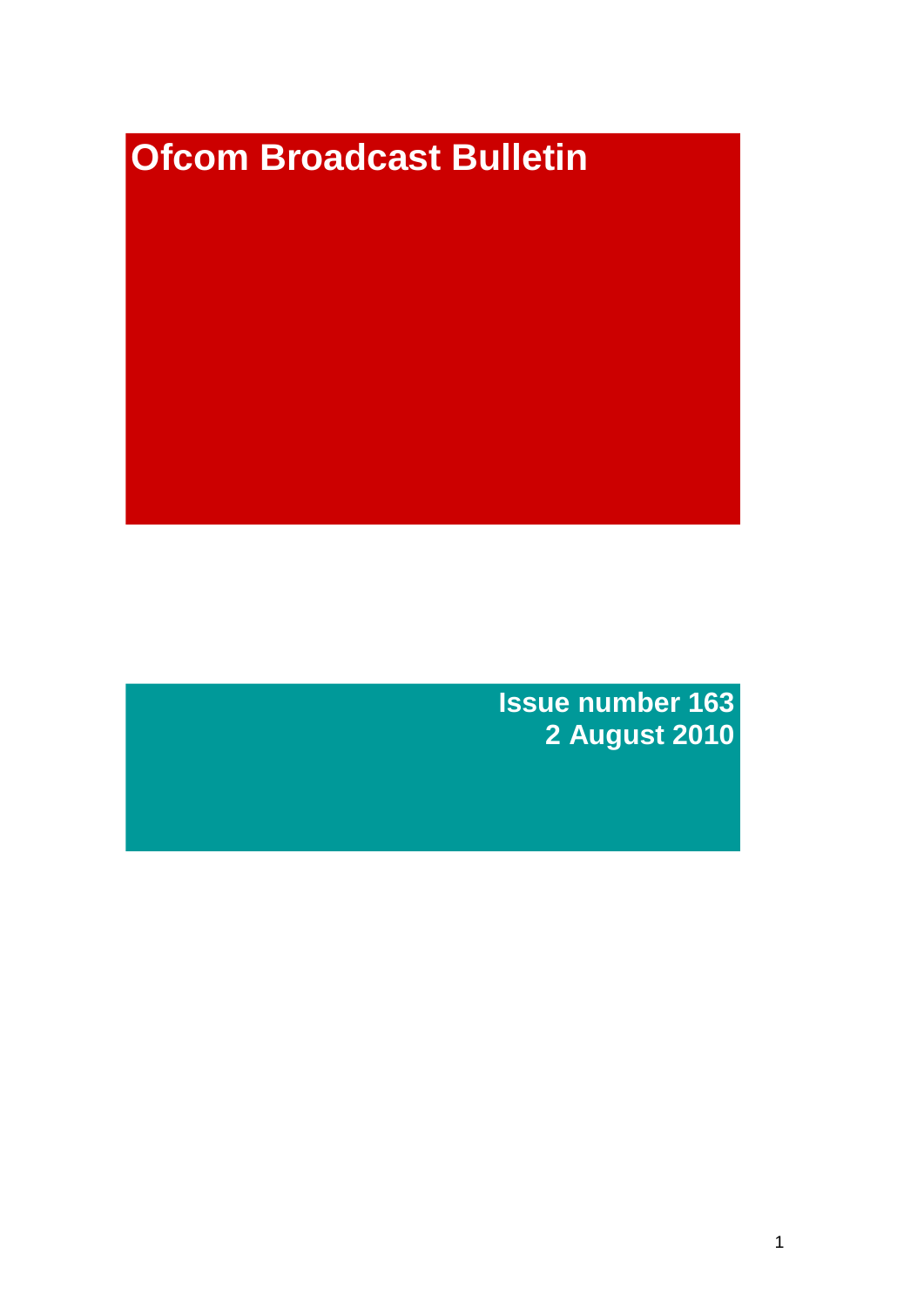# **Contents**

## **Introduction** 4

# **Standards cases**

## Notice of Sanction

| <b>DM Digital Television Limited</b><br>Advertisement for Professor Mohammed Zain,<br>DM Digital, 15 February 2009                                                                                                                                                                               | 5  |
|--------------------------------------------------------------------------------------------------------------------------------------------------------------------------------------------------------------------------------------------------------------------------------------------------|----|
| <b>Tease Me</b><br>Various programmes, various dates<br>between 20 June 2009 and 25 November 2009<br>Tease Me 2<br>Bang Babes, 24 November 2009 at 22:00 to 23:59<br>Tease Me 3<br>Bang Babes, between 30 and 31 October 2009<br><b>Tease Me TV (Freeview)</b><br>TMTV, 3 November 2009 at 05:00 | 7  |
| <u>In Breach</u>                                                                                                                                                                                                                                                                                 |    |
| <b>Early Bird</b><br>Tease Me TV (Freeview) 30 January 2010, 08:00 to 08:30<br>Tease Me TV (Freeview), 20 March 2010, 06:00 to 09:00<br>Tease Me, 21 April 2010, 09:00<br>Tease Me TV (Freeview), 27 April 2010, 08:30 to 09:00                                                                  | 10 |
| <b>Bang Babes</b><br>Tease Me, 25 February 2010, 22:00 to 22:30<br>Tease Me, 16 April 2010, 22:00 to 22:50<br>Tease Me 2, 16/17 April 2010, 22:30 to 23:15 and from 01:00<br>Tease Me 3, 16 April 2010, 22:00 to 22:30 and from 23:55<br>Tease Me, 7 May 2010, 22:00 to 22:45                    | 17 |
| <b>Remember Palestine</b><br>Press TV, 5 June 2010, 11:30                                                                                                                                                                                                                                        | 25 |
| <b>Lincoln City Radio</b><br>31 May 2010                                                                                                                                                                                                                                                         | 30 |
| Scottish Government sponsorship of programmes<br>STV, 2008 and 2009, various dates and times                                                                                                                                                                                                     | 31 |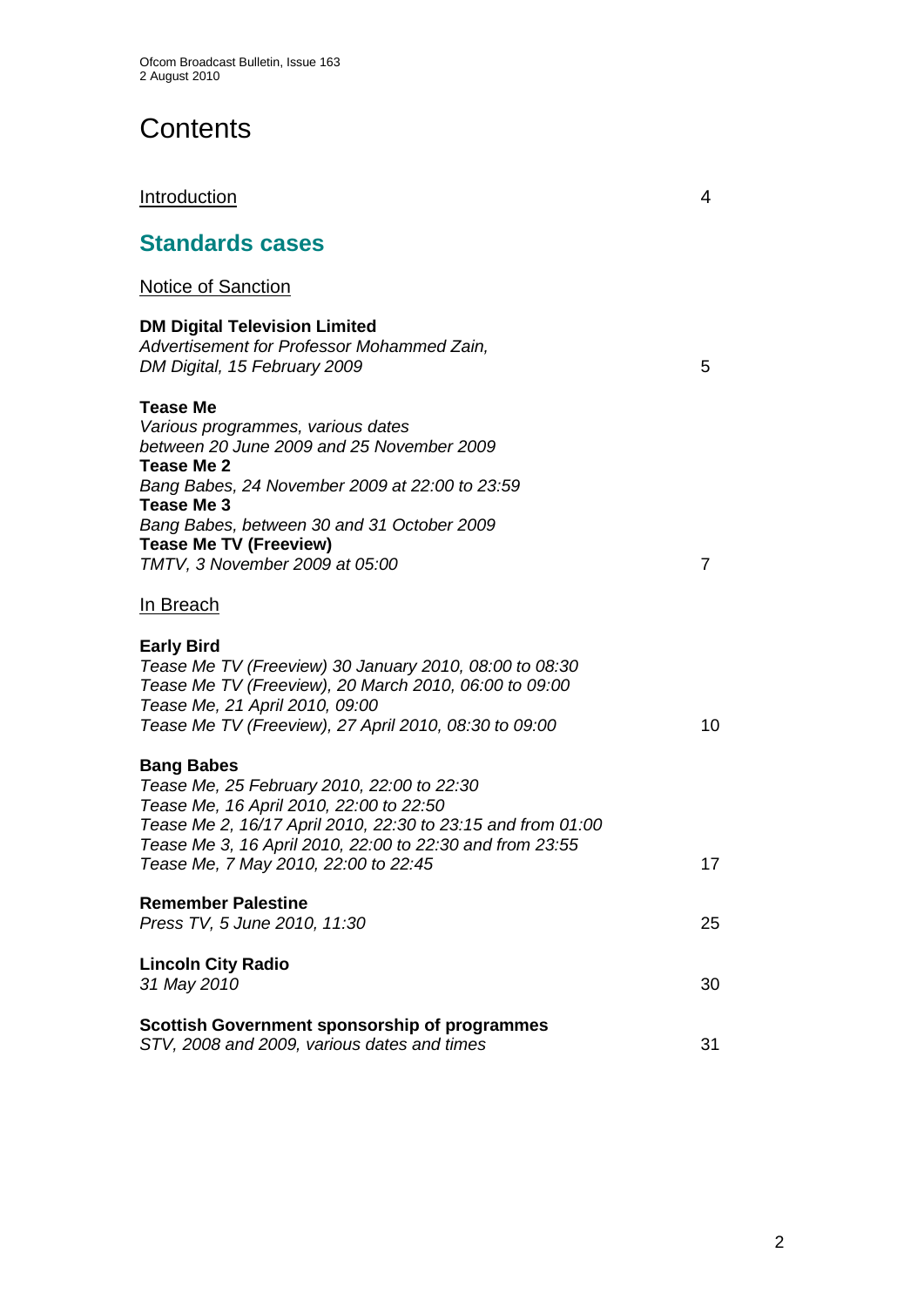**Sponsorship of Time for Change** *STV, 3 March 2008 and 11 April 2008, various times* **Sponsorship of Learning Journeys** *STV, 1 October 2008 and 3 November 2008, various times* **Sponsorship of The Great Scottish Meal** *STV, 24 November 2008 to 28 November 2008, various times* **Sponsorship of A Day in the Life** *STV, 2 March 2009 and 6 March 2009, various times* **Sponsorship of My Journey** *STV, 14 September 2009 and 18 September 2009, various times* 36 Not in Breach **Health Matters, sponsored by Healthier Scotland, Scottish Government**, *series of six programmes,10 March 2008 to 25 July 2008 and 21 July 2008 to 25 July 2009* **Early Days, sponsored by Healthier Scotland, Scottish Government**, *series of three programmes, 11 May 2009 to 15 May 2009* **In Your Own Time, sponsored by Breathing Space**, *series of six programmes, 26 January 2009 and 2 February and 21 September 2009 to 25 September 2009* **Food for Thought, sponsored by Specially Selected Pork**, *series of three programmes, 23 March 2009 to 10 April 2009* **Make Me Happier, sponsored by Healthier Scotland, Scottish Government**, *10 November 2009* 48 **Sponsorship of Made in Scotland** *STV, 23 July 2009 to 7 August 2009, various dates and times* **Sponsorship of Scotland Revealed**

*STV, 17 September 2009 to 2 October 2009, various dates and times* **Sponsorship of The Greatest Scot** *STV, 9 November 2009 to 30 November 2009, various dates and times* 51

[Please note: the STV findings on pages 31 to 55 were previously published on 26 July 2010]

# **Fairness & Privacy cases**

#### Not Upheld

| <b>Complaint by Mr David Maclean</b><br>The One Show, BBC1, 3 December 2009     | 56. |
|---------------------------------------------------------------------------------|-----|
| <b>Complaint by Mr Michael Reynolds</b><br>ITV News at Ten, ITV1, 31 March 2010 | 63  |
| Other programmes not in breach                                                  | 69  |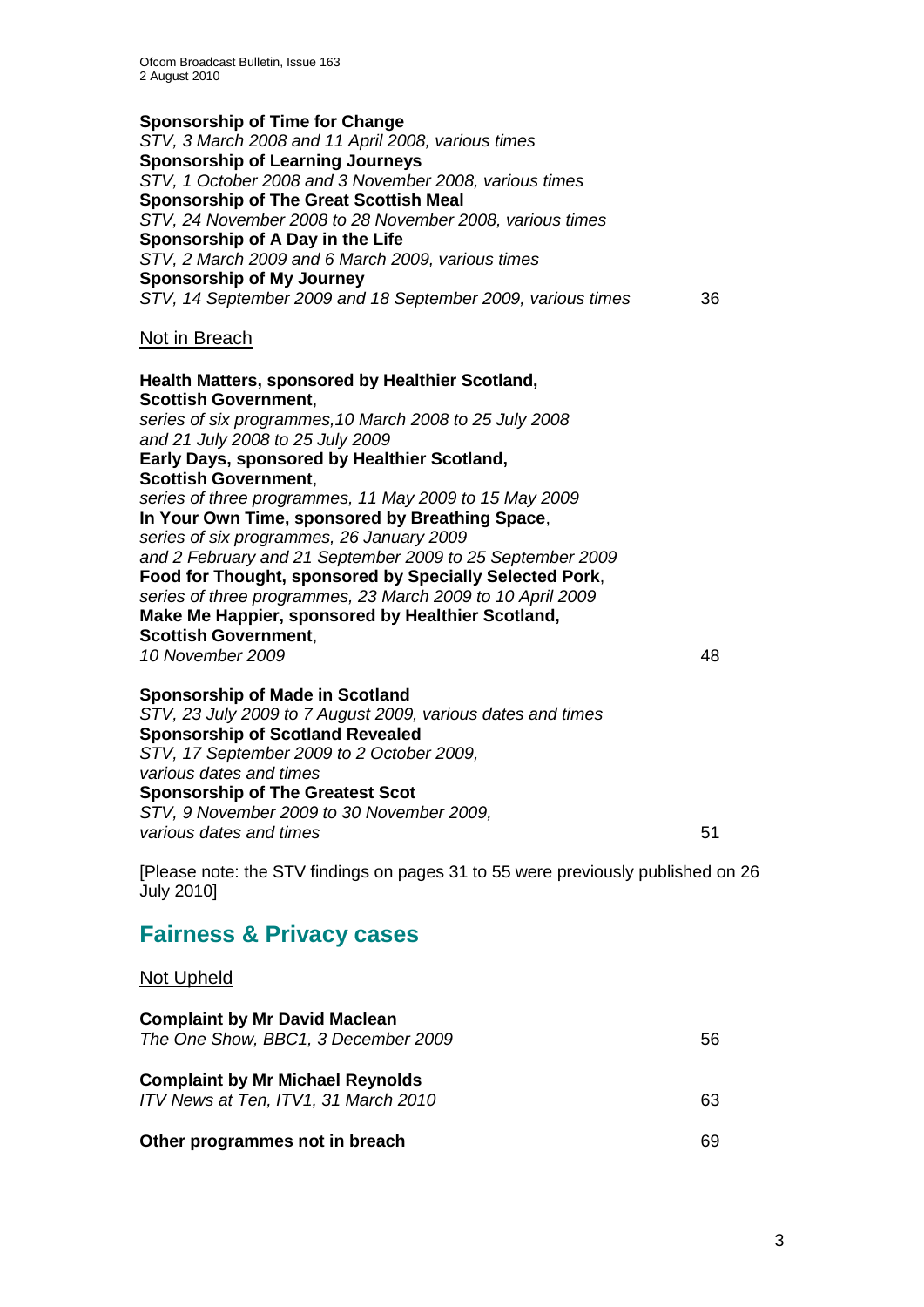# **Introduction**

The Broadcast Bulletin reports on the outcome of investigations into alleged breaches of those Ofcom codes which broadcasting licensees are required to comply. These include:

a) Ofcom"s Broadcasting Code ("the Code") which took effect on 16 December 2009 and covers all programmes broadcast on or after 16 December 2009. The Broadcasting Code can be found at http://www.ofcom.org.uk/tv/ifi/codes/bcode/.

Note: Programmes broadcast prior to 16 December 2009 are covered by the 2005 Code which came into effect on 25 July 2005 (with the exception of Rule 10.17 which came into effect on 1 July 2005). The 2005 Code can be found at http://www.ofcom.org.uk/tv/ifi/codes/bcode\_2005/.

- b) the Code on the Scheduling of Television Advertising ("COSTA") which came into effect on 1 September 2008 and contains rules on how much advertising and teleshopping may be scheduled in programmes, how many breaks are allowed and when they may be taken. COSTA can be found at [http://www.ofcom.org.uk/tv/ifi/codes/code\\_adv/tacode.pdf.](http://www.ofcom.org.uk/tv/ifi/codes/code_adv/tacode.pdf)
- c) other codes and requirements that may also apply to broadcasters, depending on their circumstances. These include the Code on Television Access Services (which sets out how much subtitling, signing and audio description relevant licensees must provide), the Code on Electronic Programme Guides, the Code on Listed Events, and the Cross Promotion Code. Links to all these codes can be found at http://www.ofcom.org.uk/tv/ifi/codes/

From time to time adjudications relating to advertising content may appear in the Bulletin in relation to areas of advertising regulation which remain with Ofcom (including the application of statutory sanctions by Ofcom).

It is Ofcom"s policy to describe fully the content in television and radio programmes that is subject to broadcast investigations. Some of the language and descriptions used in Ofcom"s Broadcast Bulletin may therefore cause offence.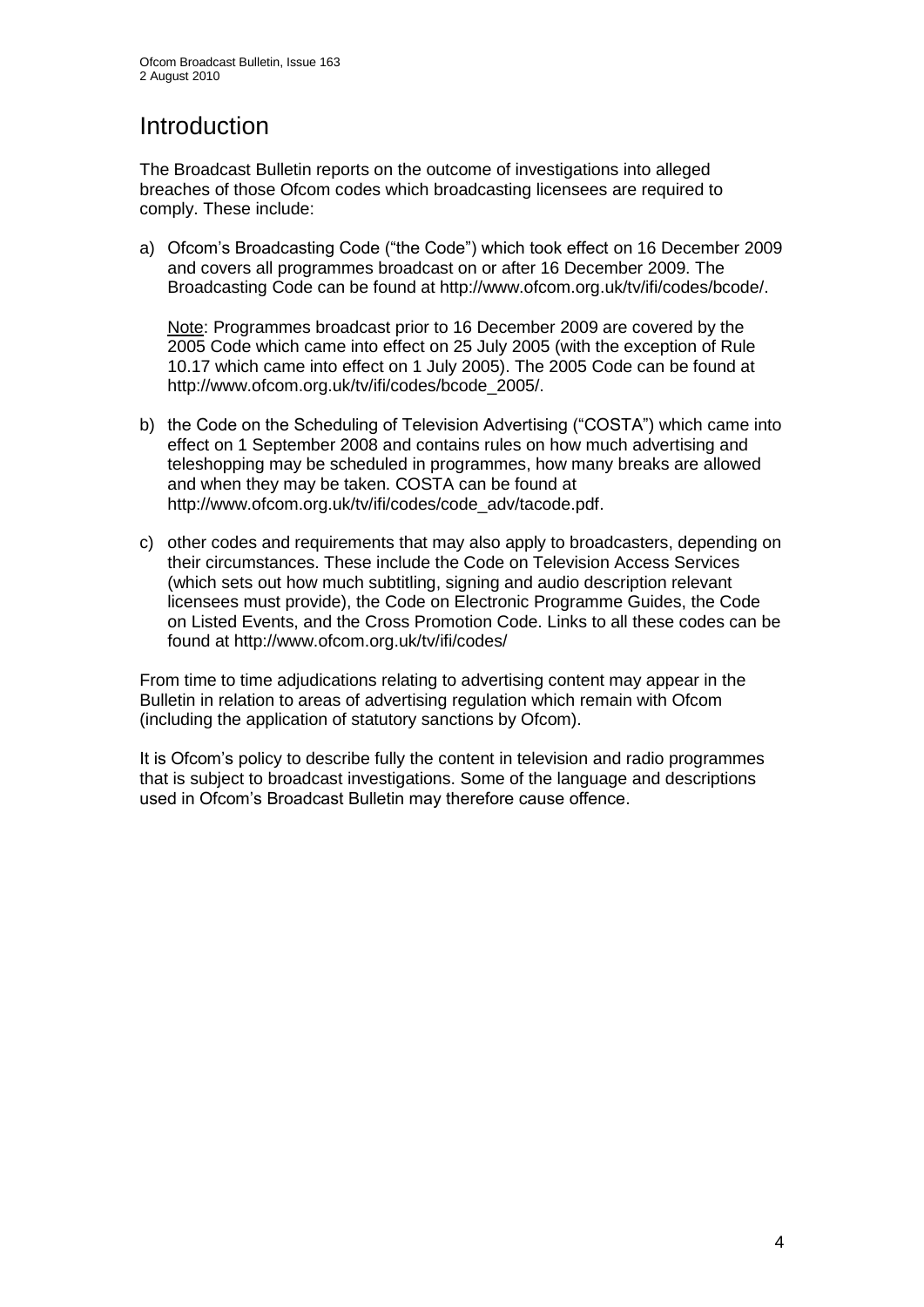# **Standards cases**

# **Notice of Sanction**

#### **DM Digital Television Limited**

*Advertisement for Professor Mohammed Zain, DM Digital, 15 February 2009*

#### **Introduction**

DM Digital is a free-to-air general entertainment channel, available via cable and satellite in the UK, Europe, Middle East, Africa and Asia and broadcasts mainly in Urdu to the UK Asian community.

On 20 July 2010, Ofcom published its decision to impose a statutory sanction on DM Digital Ltd ("the Licensee"), in respect of its service DM Digital ("the Channel"). This was for serious and repeated breaches of the Broadcast Committee of Advertising Practice Television Advertising Standards Code ("the TV Advertising Code"), and in light of Condition 8 (4) of the Channel"s licence which requires the Licensee to ensure that DM Digital complies with the TV Advertising Code.

The sanction was for a serious breach of the TV Advertising Code recorded by the Advertising Authority ("ASA") relating to the broadcast of an advertisement for *Professor Mohammad Zain* shown on DM Digital on 15 February 2009.

The regulation of broadcast advertising standards is a function of Ofcom that has been contracted out by Ofcom to the ASA. In accordance with this contracting out arrangement, the ASA referred DM Digital Ltd to Ofcom for consideration of a statutory sanction for these repeated and serious breaches of the TV Advertising Code.

#### **Summary of Decision**

DM Digital was found in breach of following rules in the TV Advertising Code:

| Rules 5.1.1, 5.1.2, 5.1.3: | Misleading advertising;                                                                     |
|----------------------------|---------------------------------------------------------------------------------------------|
| Rule $3.1$ (i):            | Unacceptable categories;                                                                    |
| Rule 10.3:                 | Religion, faith and systems of belief - the occult,<br>psychic practices and exorcism); and |
| Rule 10.13:<br>viewers.    | Religion, faith and systems of belief - vulnerable                                          |

In summary, the ASA found the advertisement was in breach of the TV Advertising Code because, it represented advice to individuals, based on psychic or faith based practices for personal problems, was misleading, and likely to exploit the vulnerable..

Ofcom considered that the breach was serious because it resulted in actual financial harm to a viewer. Ofcom also concluded that the breach demonstrated repeated, long-term and systemic compliance failure on behalf of DM Digital to ensure that the material it broadcast met the requirements of the TV Advertising Code.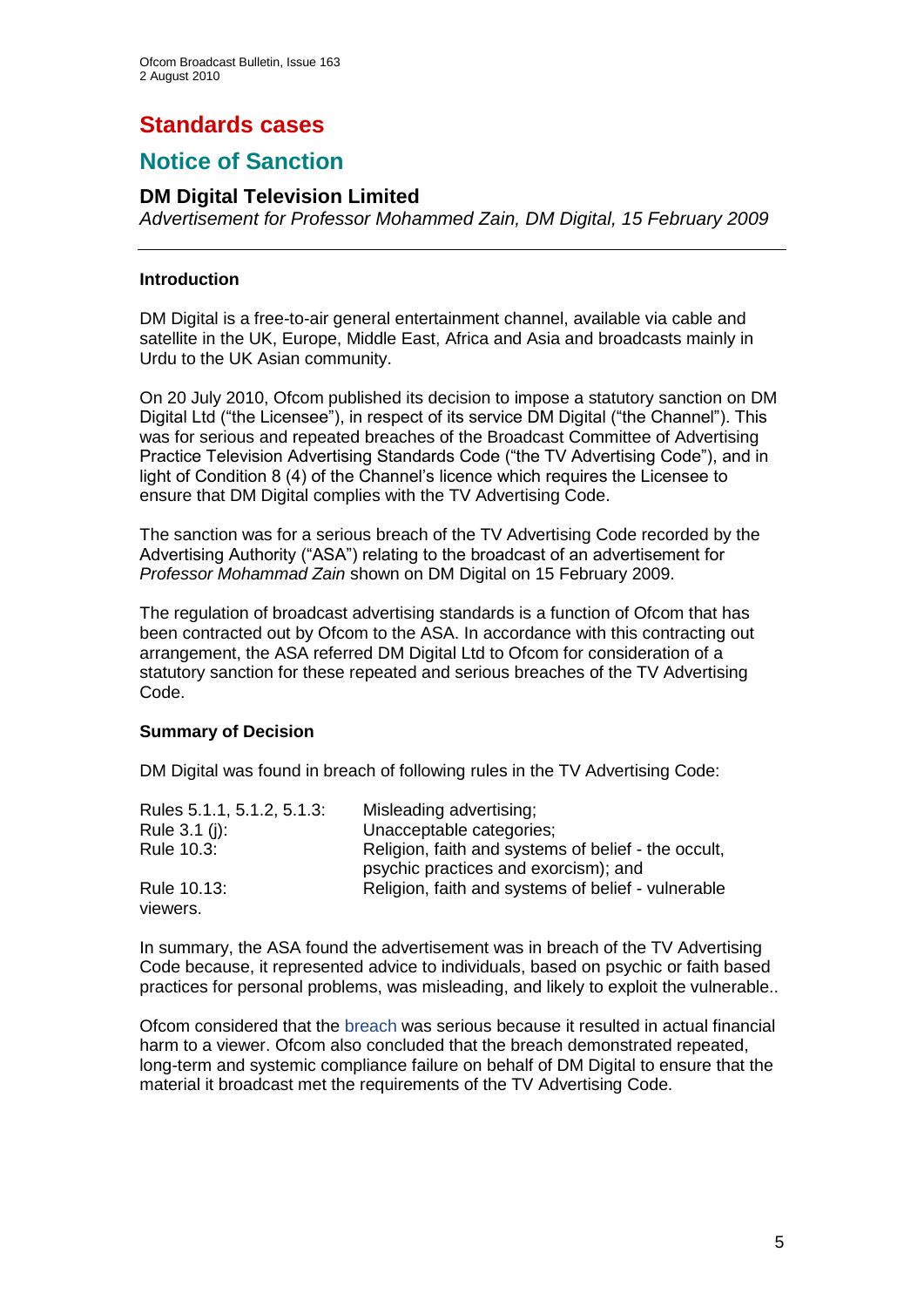For the reasons set out in the adjudication, Ofcom imposed a financial penalty of **£17,500** on DM Digital Ltd (payable to Ofcom) and directed it to broadcast a statement of Ofcom's findings on DM Digital in a form to be determined by Ofcom on two specified occasions.

The full adjudication can be found at: [http://stakeholders.ofcom.org.uk/binaries/enforcement/content-sanctions](http://stakeholders.ofcom.org.uk/binaries/enforcement/content-sanctions-adjudications/dmdigitalltd.pdf)[adjudications/dmdigitalltd.pdf](http://stakeholders.ofcom.org.uk/binaries/enforcement/content-sanctions-adjudications/dmdigitalltd.pdf)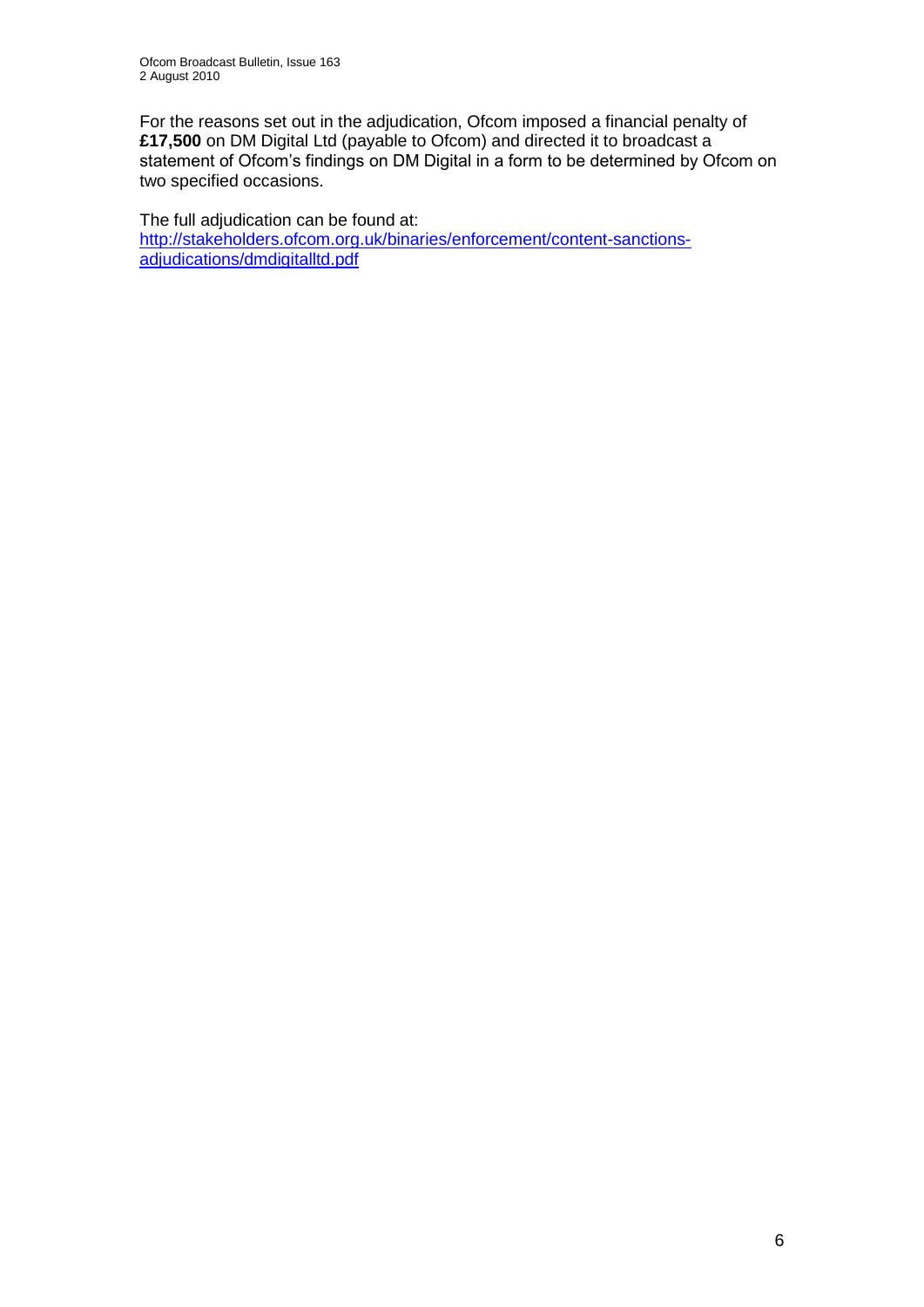# **Notice of Sanction**

#### **Tease Me**

*Various programmes, various dates between 20 June 2009 and 25 November 2009* **Tease Me 2** *Bang Babes, 24 November 2009 at 22:00 to 23:59*  **Tease Me 3** *Bang Babes, between 30 and 31 October 2009*  **Tease Me TV (Freeview)** *TMTV, 3 November 2009 at 05:00*

#### **Introduction**

Bang Channels owns and operates services called Tease Me, Tease Me 2 and Tease Me 3. These channels are on the Sky platform on channel numbers 912, 948 and 959 respectively. Each of Tease Me, Tease Me 2 and Tease Me 3 is operated under a television licensable content service ("TLCS") licence issued by Ofcom under section 13 of the Broadcasting Act 1990 ("the 1990 Act").

Bang Media owns and operates a service called Tease Me TV, which is on the Freeview platform. Tease Me TV is operated under a digital television programme service ("DTPS") licence issued by Ofcom under section 13 of the 1990 Act.

All of these channels broadcast programmes based on televised daytime interactive chat programmes and, after the 9pm "watershed", adult sex chat services in which viewers are invited to contact onscreen female presenters via premium rate telephony services ("PRS"). All of these programmes are broadcast without mandatory restricted access.

Bang Channels and Bang Media are controlled by the same person and all editorial compliance decisions regarding both Bang Channels and Bang Media are taken by one compliance team. For these reasons Ofcom considered for sanction together all serious and/or repeated Code or licence breaches for which Bang Channels and Bang Media are responsible.

On 29 July 2010, Ofcom published its decision to impose a statutory sanction on Bang Channels and Bang Media in respect of its Tease Me, Tease Me 2, Tease Me 3, and Tease Me TV services, for seriously and/or repeatedly breaching the Ofcom Broadcasting Code and for failing to comply with condition 11 of its Television Licensable Content Service Licence ("licence"). In total, Ofcom imposed a financial penalty of **£157,250**.

#### **Summary of Decisions**

Bang Channels was found in breach of the following Code rules:

- Rule 1.3: 'children protected by appropriate scheduling';
- Rule 1.24: 'mandatory access restrictions';
- Rule 1.25: "R18-rated material must not be broadcast";
- Rule 2.1: "generally accepted standards"; and  $\bullet$
- Rule 2.3: "material that may cause offence must be justified by context".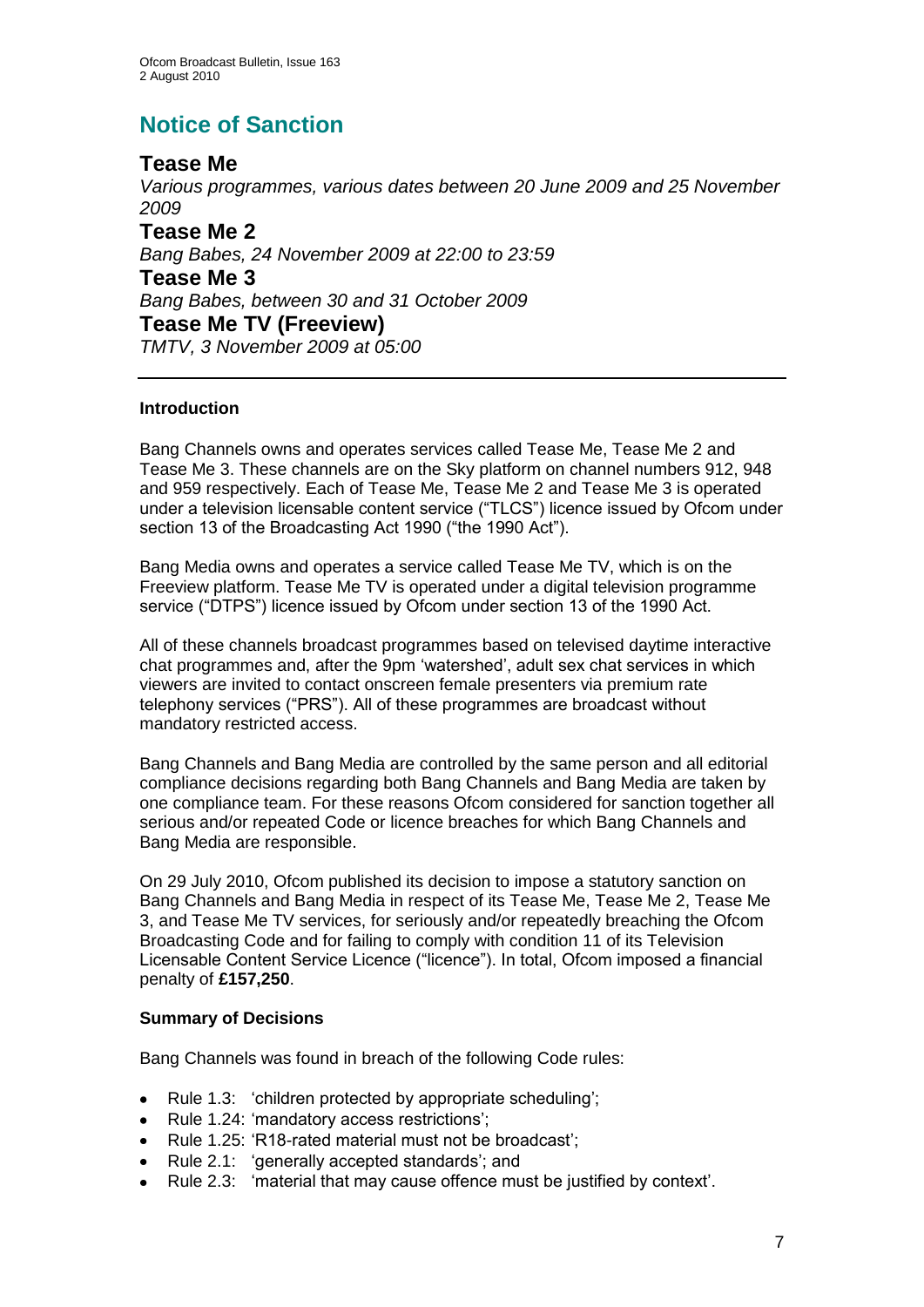Ofcom found Bang Channels and Bang Media in breach of these rules due to the following conduct:

- Broadcasting unsuitable content that was not appropriately scheduled (breach of Rule 1.3)
- Broadcasting adult-sex material without mandatory access restrictions (breach of Rule 1.24)
- Broadcasting BBFC R18-rated films or their equivalent must not be broadcast (breach of Rule 1.25)
- Broadcasting sexual material that would have exceeded the expectations of viewers watching a channel without access restrictions, especially those who may have come across this content unawares (breaches of Rules 2.1 and 2.3).

For the reasons set out in the adjudication Ofcom imposed a financial penalty on Bang channels (payable to HM Paymaster General) of **£141,250** in respect of these Code breaches.

For the reasons set out in the adjudication Ofcom imposed a financial penalty on Bang Media (payable to HM Paymaster General) of **£4,000** in respect of these Code breaches.

Bang Channels and Bang Media were also both found in breach of the following condition of their licences:

Condition 11: (1) The Licensee shall adopt procedures acceptable to Ofcom for the retention and production of recordings in sound and vision of any programme which is the subject matter of a Standards Complaint... (2) In particular, the Licensee shall: (a) make and retain or arrange for the retention of a recording in sound and vision of every programme included in the Licensed Service for a period of 60 days from the date of its inclusion therein; and (b) at the request of Ofcom forthwith produce to Ofcom any such recording for examination or reproduction.

Ofcom found Bang Channels in breach of this licence condition for failing to provide, when requested, recordings of the following programmes:

- Bang Babes, Tease Me, 31 October 2009  $\bullet$
- Bang Babes, Tease Me 3, 31 October 2009
- Bang Babes, Tease Me, 5 November 2009  $\bullet$
- $\bullet$ Bang Babes, Tease Me, 15 November 2009

For the reasons set out in this adjudication Ofcom imposed financial penalties (payable to HM Paymaster General) on Bang Channels of **£6,000** for breaches of condition 11 of its licence.

Ofcom found Bang Media in breach of this licence condition for failing to provide, when requested, recordings of the following programmes:

- Bang Babes, Tease Me TV (Freeview), 23 November 2009
- Early Bird, Tease Me TV (Freeview), 23 November 2009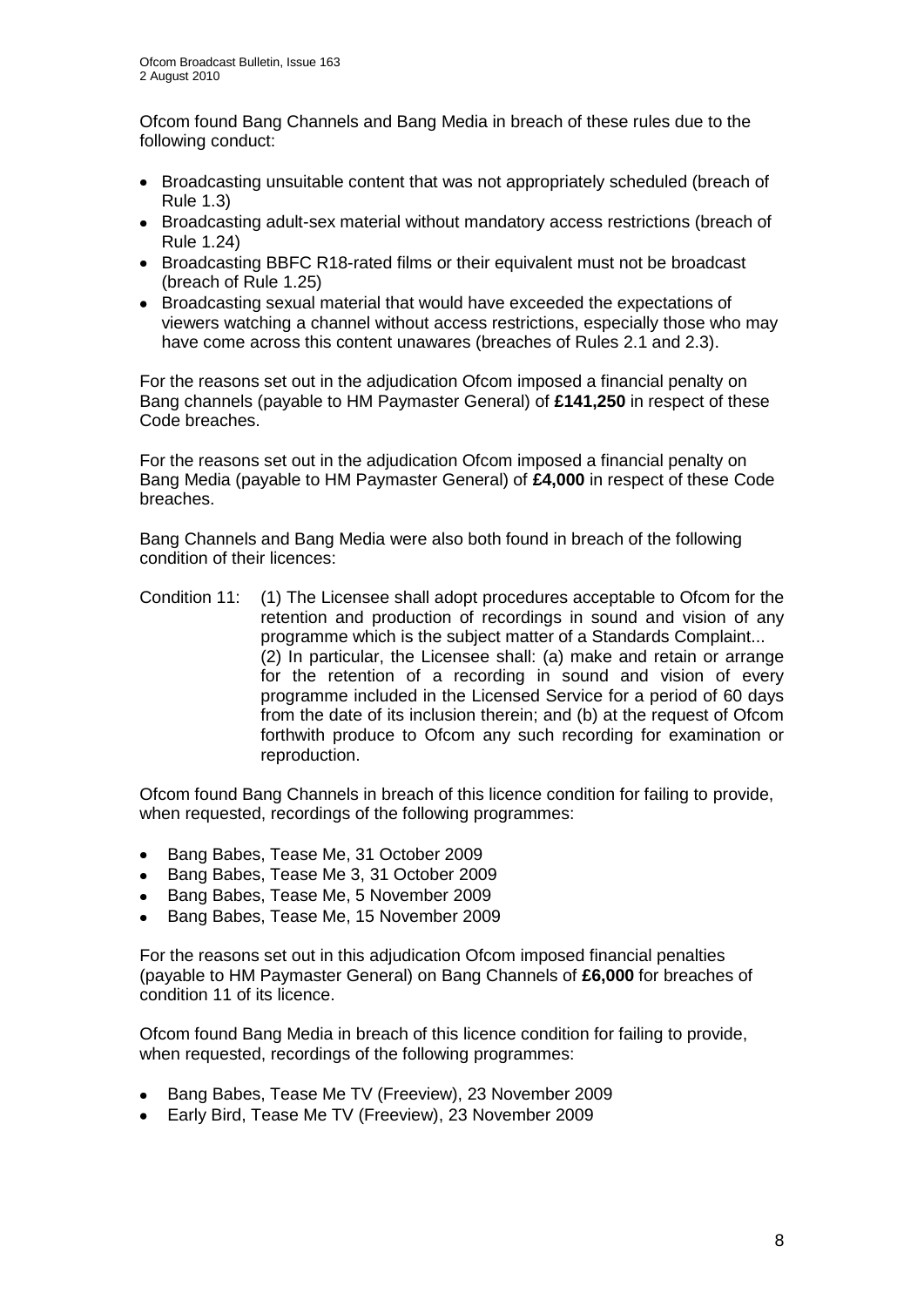For the reasons set out in this adjudication Ofcom imposed financial penalties (payable to HM Paymaster General) on Bang Media of **£6,000** for breaches of condition 11 of its licence.

The full adjudication is available at: [http://stakeholders.ofcom.org.uk/binaries/enforcement/content-sanctions](http://stakeholders.ofcom.org.uk/binaries/enforcement/content-sanctions-adjudications/bangchannels.pdf)[adjudications/bangchannels.pdf](http://stakeholders.ofcom.org.uk/binaries/enforcement/content-sanctions-adjudications/bangchannels.pdf)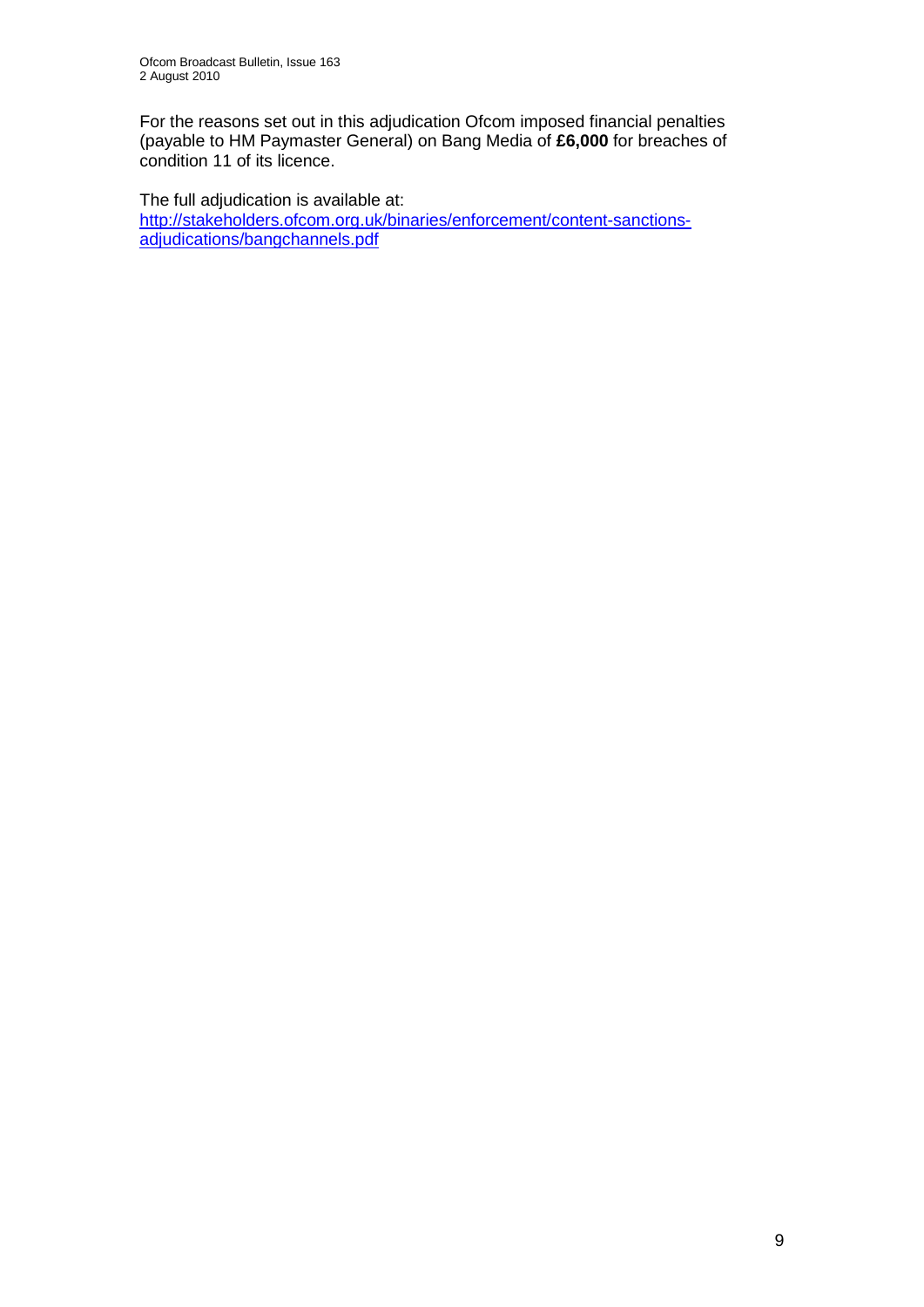# **In Breach**

**Early Bird** *Tease Me TV (Freeview) 30 January 2010, 08:00 to 08:30*  **Early Bird** *Tease Me TV (Freeview), 20 March 2010, 06:00 to 09:00*  **Early Bird** *Tease Me, 21 April 2010, 09:00*  **Early Bird** *Tease Me TV (Freeview), 27 April 2010, 08:30 to 09:00*

#### **Introduction**

*Earlybird* is a televised daytime interactive chat programme broadcast without mandatory restricted access. Viewers are invited to contact onscreen female presenters via premium rate telephony services ("PRS"). The presenters generally dress and behave in a flirtatious manner.

The programme is broadcast on the service Tease Me TV between 05:30 and 09:00 and is located on the Freeview platform on channel number 98. The licence for the service Tease Me TV is held by Bang Media (London) Ltd ("Bang Media").

The programme is also broadcast on the service Tease Me between 05:30 and 10:00. Tease Me is located in the "adult" section of the Sky Electronic Programme Guide ("EPG") on channel number 912. The licence for the Tease Me service is held by Bang Channels Limited ("Bang Channels").

Bang Media and Bang Channels have common ownership and common centralised compliance.

#### *Early Bird*, Tease Me TV (Freeview) 30 January 2010, 08:00 to 08:30

Ofcom received a complaint about the above broadcast. The complainant was concerned that the female presenter was shown "dressed in a skimpy bra and knickers, moving around provocatively, pulling at the top of her knickers and her bra suggestively, and gyrating her hips". The viewer believed the broadcast of this material between 05.30 and 09:00 was inappropriate because children may have been watching. The viewer said it was "unacceptable for this type of programme to be broadcast in the daytime on any day".

Ofcom noted that in this broadcast the presenter was wearing a purple g-string with a see through lace panel on the front and a skimpy purple bra that covered her nipples but with much of her cleavage revealed. During the broadcast the presenter was shown in a number of sexually provactive positions and scenarios, including images of her touching her breasts and around her crotch.

#### Early Bird, Tease Me TV (Freeview), 20 March 2010, 06:00 to 09:00

While monitoring this particular channel Ofcom noted that the presenter was wearing a skimpy pink vest top, revealing yellow knickers, white socks and pink platform shoes. During the broadcast the presenter was shown in a number of sexually provactive position and scenarios, including images of her genital area.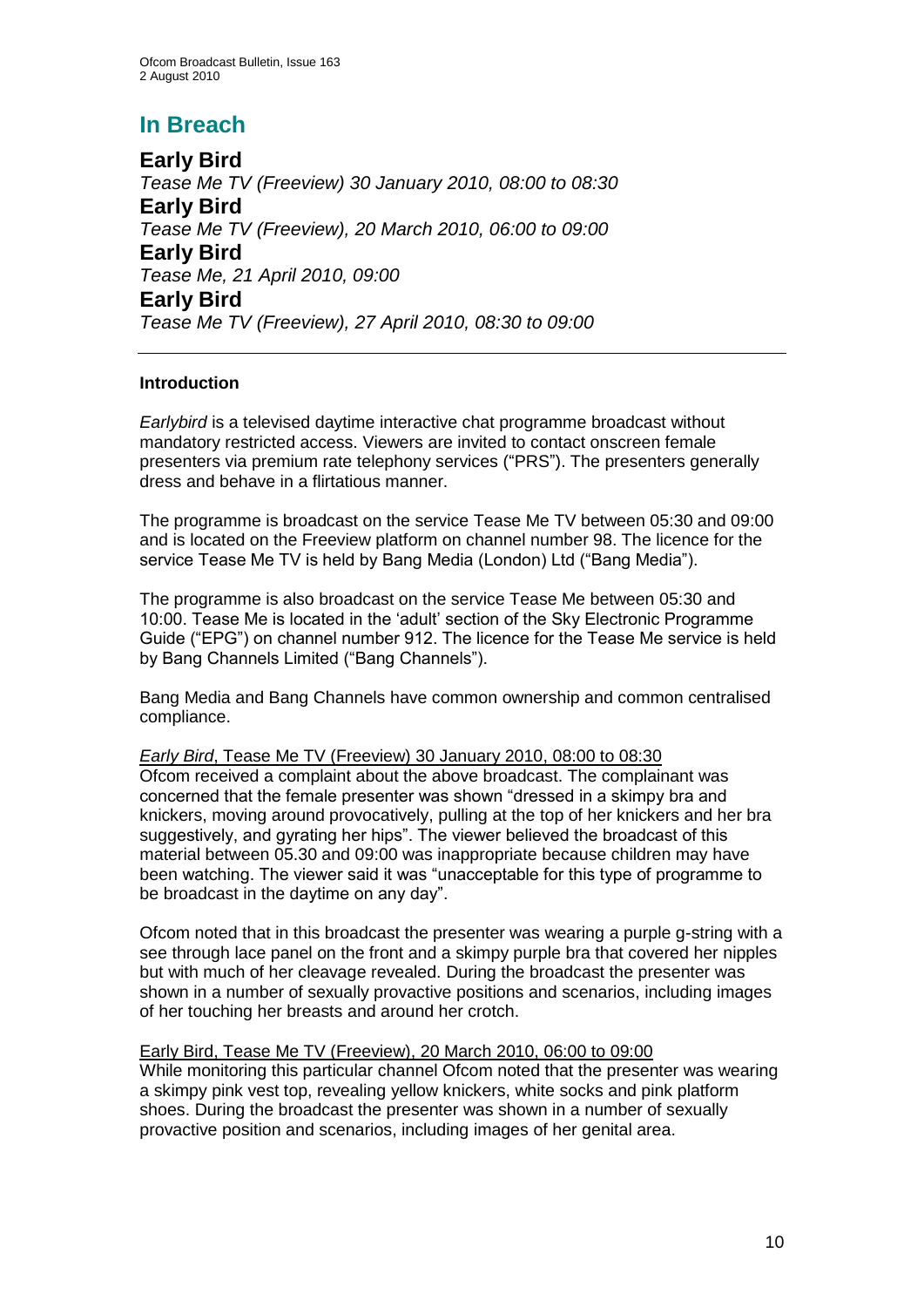#### *Early Bird*, Tease Me TV (Freeview), 27 April 2010, 08:30 to 09:00

Ofcom received a complaint about the above broadcast. The complainant was concerned that the programme showed "a virtually naked woman soliciting for and taking telephone calls, clearly of a sexual nature". The complainant said that "her state of undress, posturing and demeanour are clearly designed to arouse and encourage viewers to phone for sexual services". The viewer was concerned that this programme was broadcast unencrypted and therefore could be "easily accessible to children".

Ofcom noted that the female presenter was wearing skimpy white knickers, a white ripped t-shirt and calf length socks. During the broadcast the presenter was shown in a number of sexually provactive positions and scenarios, including images of her stroking her body.

#### *Early Bird*, Tease Me, 21 April 2010, 09:00 to 09:45

While monitoring this particular channel Ofcom noted that the broadcast featured a female presenter dressed and acting in a sexually provocative manner. She was wearing a very skimpy animal print bikini bra and thong, stockings and stilettos. During the broadcast the presenter was shown in a number of sexually provactive positions and scenarios, including close-ups images of her body.

#### Request for comments

Ofcom requested comments from Bang Media under Rule 1.3 (children must be protected from unsuitable material by appropriate scheduling) for the following broadcasts:

- *Early Bird*, Tease Me TV (Freeview), 30 January 2010, 08:00 to 08:30;  $\bullet$
- *Early Bird*, Tease Me TV (Freeview), 20 March 2010, 06:00 to 09:00; and  $\bullet$
- *Early Bird*, Tease Me TV (Freeview), 27 April 2010, 08:30 to 09:00.

Ofcom requested comments from Bang Channels under Rule 1.3 (children must be protected from unsuitable material by appropriate scheduling) for the following broadcast:

*Early Bird*, Tease Me, 21 April 2010, 09:00 to 09:45  $\bullet$ 

#### **Response**

#### *Bang Media content*

In relation to each broadcast for which it was responsible Bang Media made the following comments:

#### *Early Bird*, Tease Me TV (Freeview) 30 January 2010, 08:00 to 08:30

Ofcom requested comments from Bang Media on a number of occasions. Bang Media did not provide any comments. In the absence of any response from the Licensee, Ofcom proceeded to reach a decision on this material against the Code.

#### *Early Bird*, Tease Me TV (Freeview), 20 March 2010, 06:00 to 09:00

Bang Media denied that the presenter had a sexualised facial expression. It continued that "in line with the principle that material of a stronger sexual nature must be introduced gradually after the watershed, so too must the principle be observed that sexual material is gradually phased out after 5.30am". The broadcaster said that assuming the sexualised material would have been broadcast prior to 07:00, it believes that it did not breach Rule 1.3 of the Code.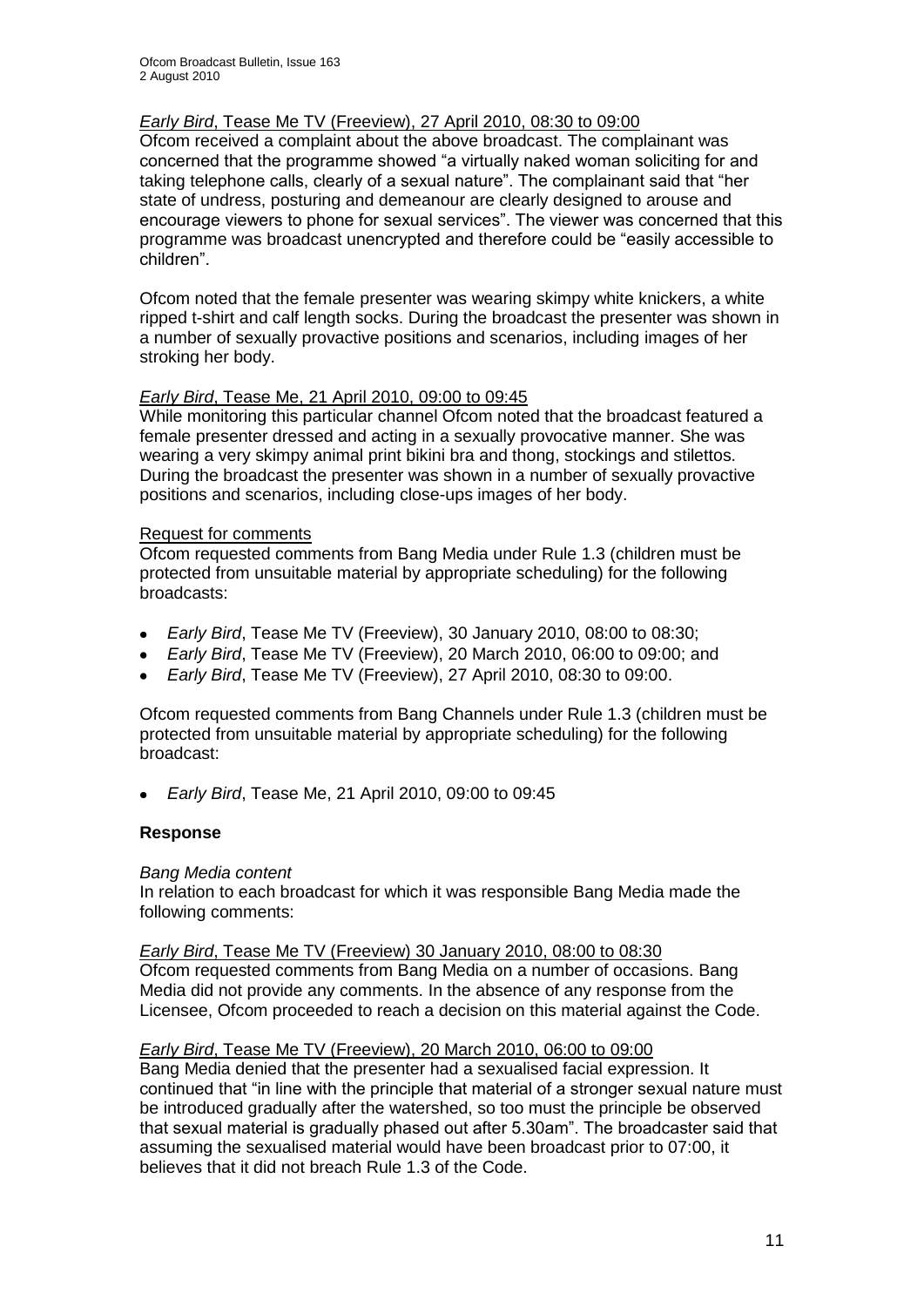Bang Media referred to a previous case in which it alleged Ofcom had said that, because the content of this channel was adequately separated from children"s channels on the Freeview platform, there was no contravention of the Code. The broadcaster said the material was "consistent with similar broadcasts made on other channels of the same nature".

#### *Early Bird*, Tease Me TV (Freeview), 27 April 2010, 08:30 to 09:00

Bang Media said that the material was not aimed at children and it did not believe it had the potential to harm or impair a child in any way. It said that the content was "no more sexualised than imagery in other media to which children are exposed on a constant and daily basis". Bang Media referred to previous cases in which it alleged Ofcom had said that, because the content of this channel was adequately separated from children"s channels on the Freeview platform and that parental controls were in place, there was no contravention of the Code.

It said that given the broadcast took place between 08.30 and 09.00 most children would have left for school already. In addition, the broadcaster said that - given Tease Me TV is an adult channel that is adequately separated from children"s channels - the programme was appropriately scheduled. Bang Media also said that the content would not have exceeded audience expectations for a clearly signposted adult TV channel, and was consistent with other channels of the same nature.

Bang Media stated that "the nature and position of the channel does amount to appropriate scheduling" and it was therefore satisfied that the broadcast was not in breach of the Code.

#### *Bang Channels content*

In relation to the broadcast for which it was responsible Bang Channels made the following comments:

#### Early Bird, Tease Me, 21 April 2010, 09:00 to 09:45

Bang Channels said that "the material in question was not aimed at children and would be of little interest to most children". It did not accept that the material "was of sufficient strength to cause any harm and was no different to the type of imagery children are exposed to daily in other media". The broadcaster compared the material to many music videos, billboard advertisements and daily newspapers.

The broadcaster said that Ofcom has an "inconsistent position" with regard to the channel"s location in the EPG and the use of parental controls. Bang Channels stated that these factors amount to appropriate scheduling. The broadcaster referred to cases where Ofcom had advised complainants that there are parental controls in place to block channels on the "adult" section of the EPG.

Bang Channels said that the imagery was "no different to that seen daily across all media and was certainly no more explicit than any other material broadcast on equivalent channels at this time".

#### **Decision**

Rule 1.3 makes clear that children should be protected by appropriate scheduling from material which is unsuitable for them. Appropriate scheduling is judged according to factors such as: the nature of the content; the likely number of children in the audience, taking into account such factors as school time; the start and finish time of the programme; the nature of the channel; and, the likely expectations of the audience for a particular channel or station at a particular time and a particular day.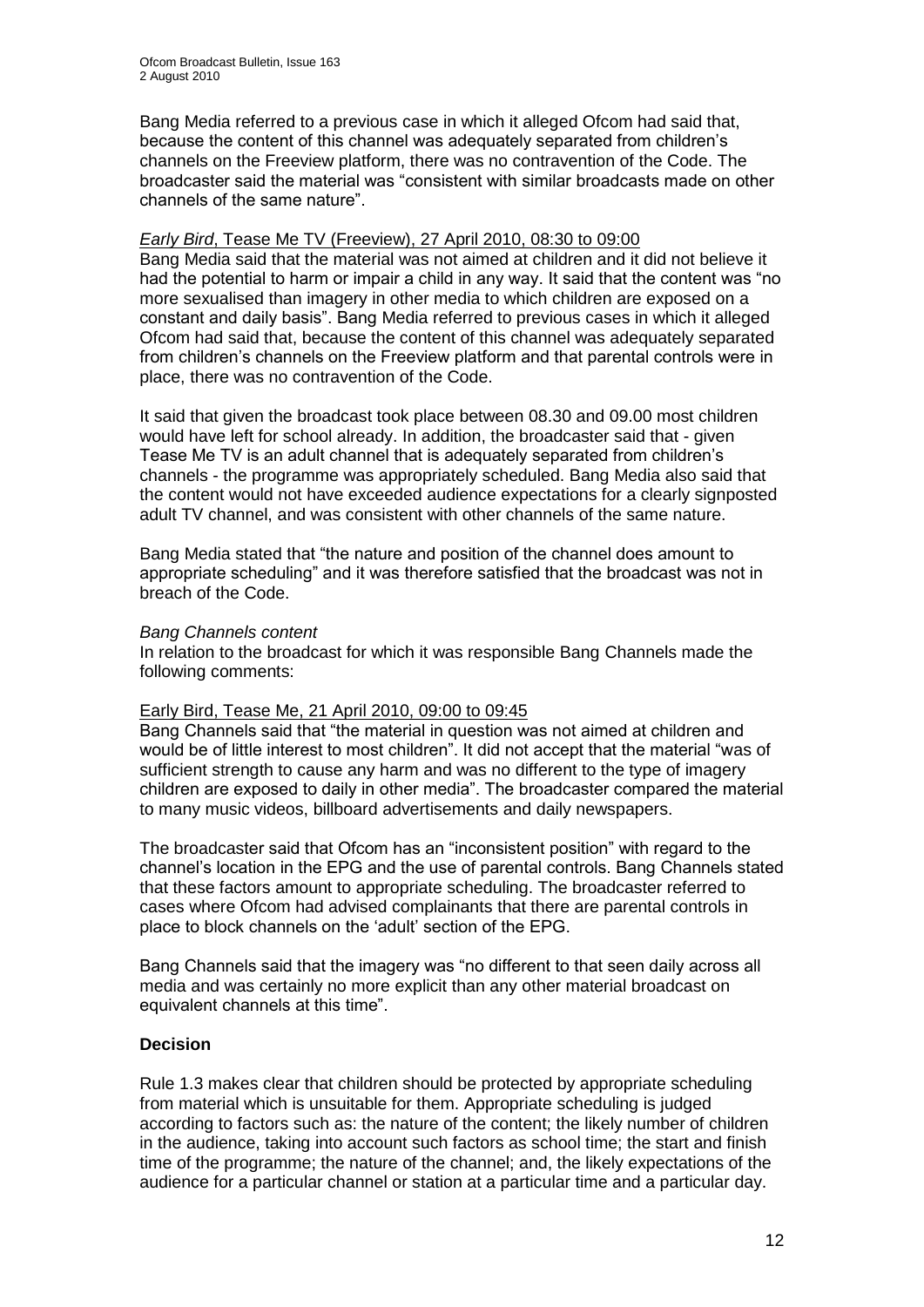In particular, it should be noted that the watershed starts at 21:00 and material unsuitable for children should not, in general, be shown before 21:00 or after 05:30.

Ofcom has made clear in numerous previous published findings what sort of material is unsuitable to be included in daytime interactive chat programmes without mandatory restricted access. In the context of daytime interactive chat programmes where the presenters generally dress and behave in a flirtatious manner for extended periods in order to solicit PRS calls, Ofcom has frequently stated that the presenters should not, for example, appear to mimic or simulate sexual acts or behave in an overtly sexual manner. These decisions were also summarised in a guidance letter sent by Ofcom to daytime and adult sex chat broadcasters in August 2009. Some of these findings involved Bang Media and Bang Channels.

#### *Bang Media content*

- *Early Bird*, Tease Me TV (Freeview) 30 Jan 1010, 08:00 to 08:30;
- *Early Bird*, Tease Me TV (Freeview), 20 March 2010, 06:00 to 09:00; and
- $\bullet$ *Early Bird*, Tease Me TV (Freeview), 27 April 2010, 08:30 to 09:00.

The broadcasts above contained similar images which raised similar issues under the Code. Each of the three broadcasts concerned was transmitted during the early morning and featured female presenters wearing only skimpy lingerie or clothing. Each of the presenters was shown acting in a sexualised way – for example by adopting various sexual positions for prolonged periods of time, such as: kneeling on all fours; lying on their front with their legs wide open and bottom raised in the air; and lying on their side and back with their legs wide open (albeit away from camera). While in these positions each of the presenters repeatedly thrust and/or gyrated their buttocks and pelvis as though mimicking sexual intercourse. Each of the presenters also pulled down their knickers to reveal the top of their bottoms or crotch, and licked their lips in a sexualised rather than flirtatious way. In addition, each of the three presenters, on various occasions, stroked particular parts of their body in a sexually provocative manner, including their breasts, crotch, stomach, thighs and buttocks.

In addition to the above, during the broadcast of *Early Bird*, Tease Me TV, 20 March 2010, 06:00 to 09:00, the presenter was shown lying on her side with her legs open and due to her skimpy underwear her outer genital area was shown. She was also shown opening her mouth in a sexually provocative manner and pulled down the straps of her top to reveal more of her breasts.

We concluded that the content included in the three broadcasts described above and shown on the Tease Me TV service licensed by Bang Media, had no editorial justification since its sole purpose was to elicit PRS calls In Ofcom's view the revealing clothing, repeated actions and sexual positions of the presenters in the three broadcasts were intended to be sexually provocative in nature and the broadcast of such images was not suitable to promote daytime chat. In light of this behaviour, together with its lack of editorial justification, in Ofcom"s view the material included in all three broadcasts was clearly unsuitable for children.

Ofcom went on to consider whether this unsuitable material was appropriately scheduled. Ofcom took into account the likely number of children in the audience and the time of the three broadcasts. Ofcom noted that the programmes broadcast on 30 January 2010 and 20 March 2010 were transmitted on a Saturday, and the programme broadcast on 27 April 2010 was transmitted on a Tuesday. Given that some schools do not start until 09:00 and that two of the broadcasts took place at the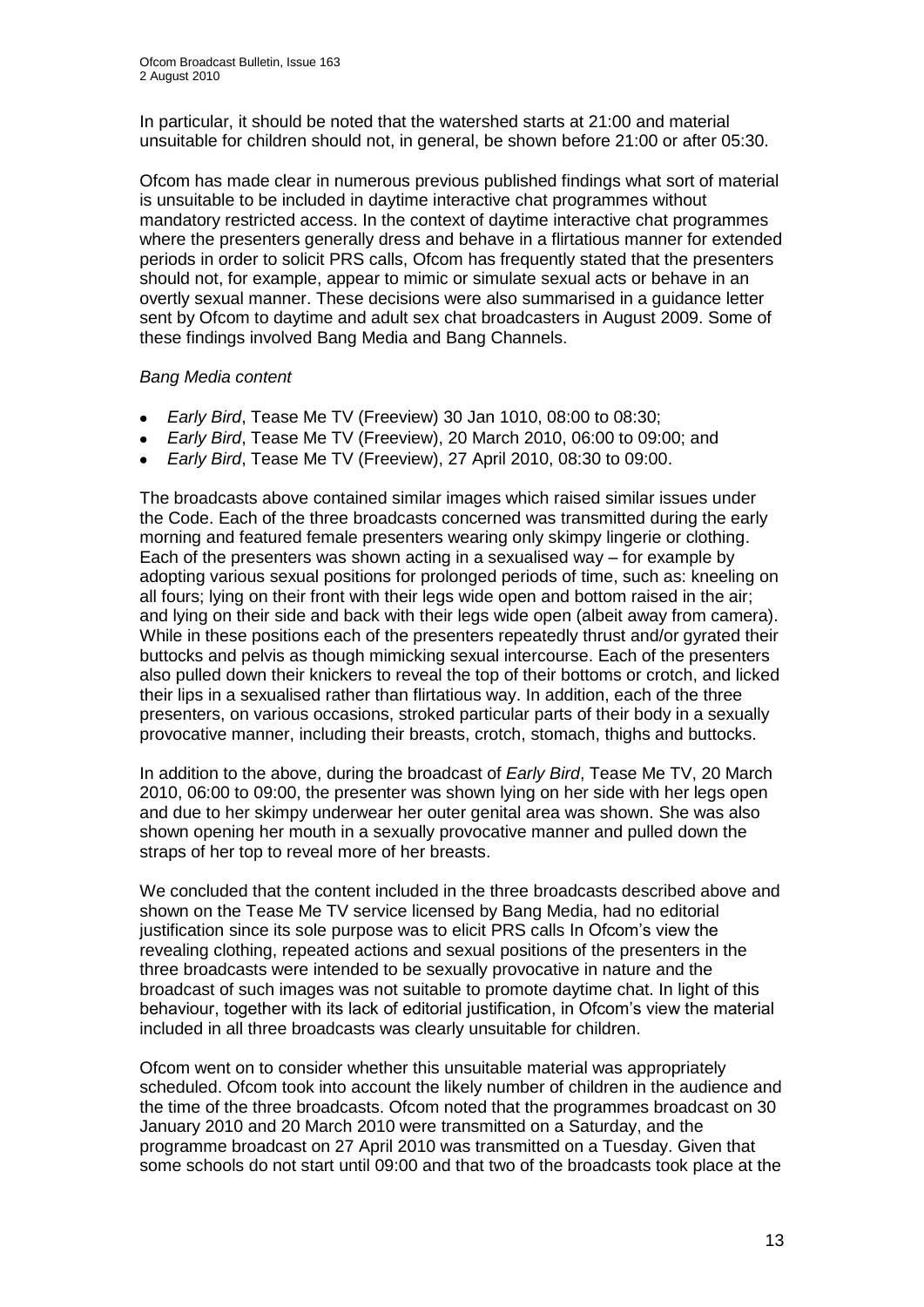weekend, it is Ofcom"s view that all of the above programmes were broadcast at a time when children may have been watching television, some unaccompanied by an adult. While Ofcom noted that all of the material was broadcast on a channel that is not located directly next to children"s channels on the Freeview platform, there was the potential for children, should they be flicking through the Freeview electronic programme guide, to come across the channel unawares. Ofcom then considered the likely expectations of the audience for programmes broadcast at this time of day on a channel without mandatory restricted access. In its opinion, viewers would not expect to come across such material on this channel or any other unencrypted channel at this time.

Taking into account the factors above, Ofcom concluded that the content of the three broadcasts was clearly unsuitable for children and not appropriately scheduled so as to protect them from it. Therefore the content breached Rule 1.3 of the Code.

Ofcom noted Bang Media"s assertion that Ofcom had said in other previous cases that this channel was adequately separated from children"s channels on the Freeview service. Ofcom accepts that there is some separation of chat channels from children"s channels on Freeview. However, Ofcom considers that this separation does not adequately protect children from material that is unsuitable for them.

Ofcom also noted the Bang Media"s assumption that "in line with the principle that material of a stronger sexual nature must be introduced gradually after the watershed, so too must the principle be observed that sexual material is gradually phased out after 5.30am". As the Code notes, the watershed is at 21:00 and in general material unsuitable for children should not be shown before 21:00 or after 05:30. Rule 1.6 of the Code states that "the transition to more adult material must not be unduly abrupt at the watershed (in the case of television). For television, the strongest material should appear later in the schedule." This rule is included in the Code to ensure that people under eighteen are protected from material that may be unsuitable for them, given that some children do stay up until after 21:00. It is important to note that Ofcom has never suggested, either in its rules or published guidance, that the transition from more adult material could or should be gradually phased out after 05.30, in an analogous way to it being phased in from 21:00. Ofcom considers that adult or more adult material included in a daytime chat service and which is unsuitable for children is not appropriately scheduled by being shown soon after 05:30. Any material broadcast directly after 05:30 should be suitable for children to view.

These three broadcasts therefore breached Rule 1.3 of the Code.

#### *Bang Channels content*

*Tease Me*, 21 April 2010, 09:00 to 09:45  $\bullet$ 

During this particular broadcast the female presenter dressed in very skimpy clothing (small bikini top and thong) and acted in a sexualised way – for example by adopting various sexual positions for prolonged periods of time. For example, she was shown lying on her front, back and side, and while in these positions the presenter had, at times, her legs wide open (albeit away from camera). While lying on her front the presenter was shown repeatedly shaking her bottom, lifting her bottom in the air, gyrating her pelvis and positioning her bottom to camera. While lying on her back the presenter was shown with her legs open away from camera and gyrating her pelvis as though micking sexual intercourse. Throughout the broadcast the presenter repeatedly stoked her thighs and bottom, and lightly touched her breasts in a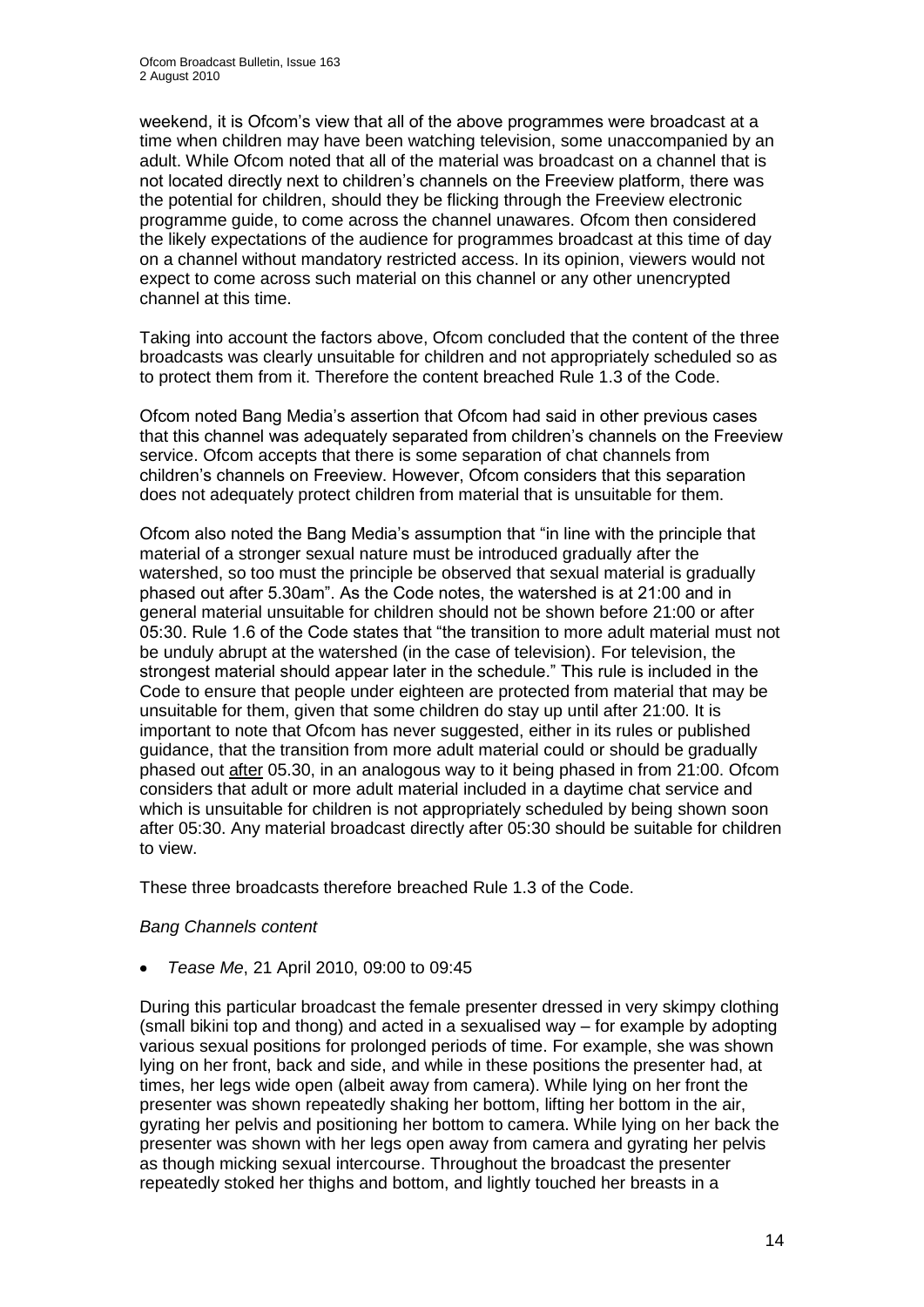sexually provocative manner. She was also shown bending over close to the camera so that her breasts were shown in close up.

In this case too, in Ofcom's opinion, the sexual imagery shown to viewers during this broadcast had no editorial justification since its sole purpose was to elicit PRS. In contrary to the broadcaster"s assertion, the material was unlike the content of a music channel video or billboard advertisement (because, for example, the shots of the presenter here were not still images, were more prolonged and sexually provocative than music videos, and were not edited to music). In Ofcom's view the very skimpy clothing of the presenter combined with her repeated actions and behaviour were intended to be sexually provocative in nature and the broadcast of such images was not suitable to promote daytime chat. In light of this behaviour, together with its lack of editorial justification, in Ofcom's view the material included in this broadcast was clearly unsuitable for children.

Ofcom went on to consider whether this unsuitable material was appropriately scheduled. Given the sexual nature of the content, Ofcom considered that the location of the channel Tease Me in the 'adult' section of the EPG and the programme"s scheduling at 09:00 were not sufficient to provide adequate protection to prevent children from viewing this material. In addition, Ofcom has repeatedly made clear that the location of a channel in the 'adult' section of the Sky EPG, available without mandatory restricted access, does not in itself provide adequate protection to under-eighteens from inappropriate material shown on daytime chat channels<sup>1</sup>. Therefore this unsuitable content was not appropriately scheduled and breached Rule 1.3 of the Code.

We noted Bang Channels" assertion that Ofcom had said in other previous cases that where parental controls are in place to block channels material is appropriately scheduled. While Ofcom recognises that satellite set top boxes do have voluntary parental controls, Ofcom research shows that only "one in three households with multichannel television has set up access controls (32%)<sup>"2</sup>. Ofcom therefore does not consider that the existence of parental controls on set top boxes offers enough protection to under-eighteens from viewing unsuitable material of this nature. In any event, under the Code broadcasters are required to observe the watershed.

As a result of the serious and repeated nature of the breaches recorded in these current findings, and those recorded against Bang Media and Bang Channels Limited

1

 $1$  Breach findings include:

Tease Me: Earlybird, Tease Me TV (Freeview), 15 February 2010, 05:30 and Tease Me: Earlybird, Tease Me TV (Freeview), 25 January 2010, 07:15 – both Findings in Bulletin 158 at [http://stakeholders.ofcom.org.uk/enforcement/broadcast-bulletins/obb158/;](http://stakeholders.ofcom.org.uk/enforcement/broadcast-bulletins/obb158/)

The Pad, Tease Me, 26 February, 11:45, The Pad, Tease Me 3, 27 February 2010, 11:45, Tease Me: Earlybird, Tease Me TV (Freeview) 26 January 2010, 07:15 - all in Bulletin 157 at [http://stakeholders.ofcom.org.uk/enforcement/broadcast-bulletins/obb157/;](http://stakeholders.ofcom.org.uk/enforcement/broadcast-bulletins/obb157/)

The Pad Tease Me, 6 November 2009, 12:00 to 13:00 and 14:00 to 15:00, Bulletin 152 at [http://stakeholders.ofcom.org.uk/enforcement/broadcast-bulletins/obb152/;](http://stakeholders.ofcom.org.uk/enforcement/broadcast-bulletins/obb152/)

Elite Days, Finding in Bulletin 151 at [http://stakeholders.ofcom.org.uk/enforcement/broadcast-bulletins/obb151/;](http://stakeholders.ofcom.org.uk/enforcement/broadcast-bulletins/obb151/)

Top Shelf TV, Finding in Bulletin 149 at [http://stakeholders.ofcom.org.uk/enforcement/broadcast-bulletins/obb149/;](http://stakeholders.ofcom.org.uk/enforcement/broadcast-bulletins/obb149/) and

Elite Days/Elite TV Finding in Bulletin 144 at [http://stakeholders.ofcom.org.uk/enforcement/broadcast-bulletins/obb144/.](http://stakeholders.ofcom.org.uk/enforcement/broadcast-bulletins/obb144/)

<sup>&</sup>lt;sup>2</sup> UK children's media literacy at: [http://stakeholders.ofcom.org.uk/binaries/research/media](http://stakeholders.ofcom.org.uk/binaries/research/media-literacy/ukchildrensml1.pdf)[literacy/ukchildrensml1.pdf](http://stakeholders.ofcom.org.uk/binaries/research/media-literacy/ukchildrensml1.pdf)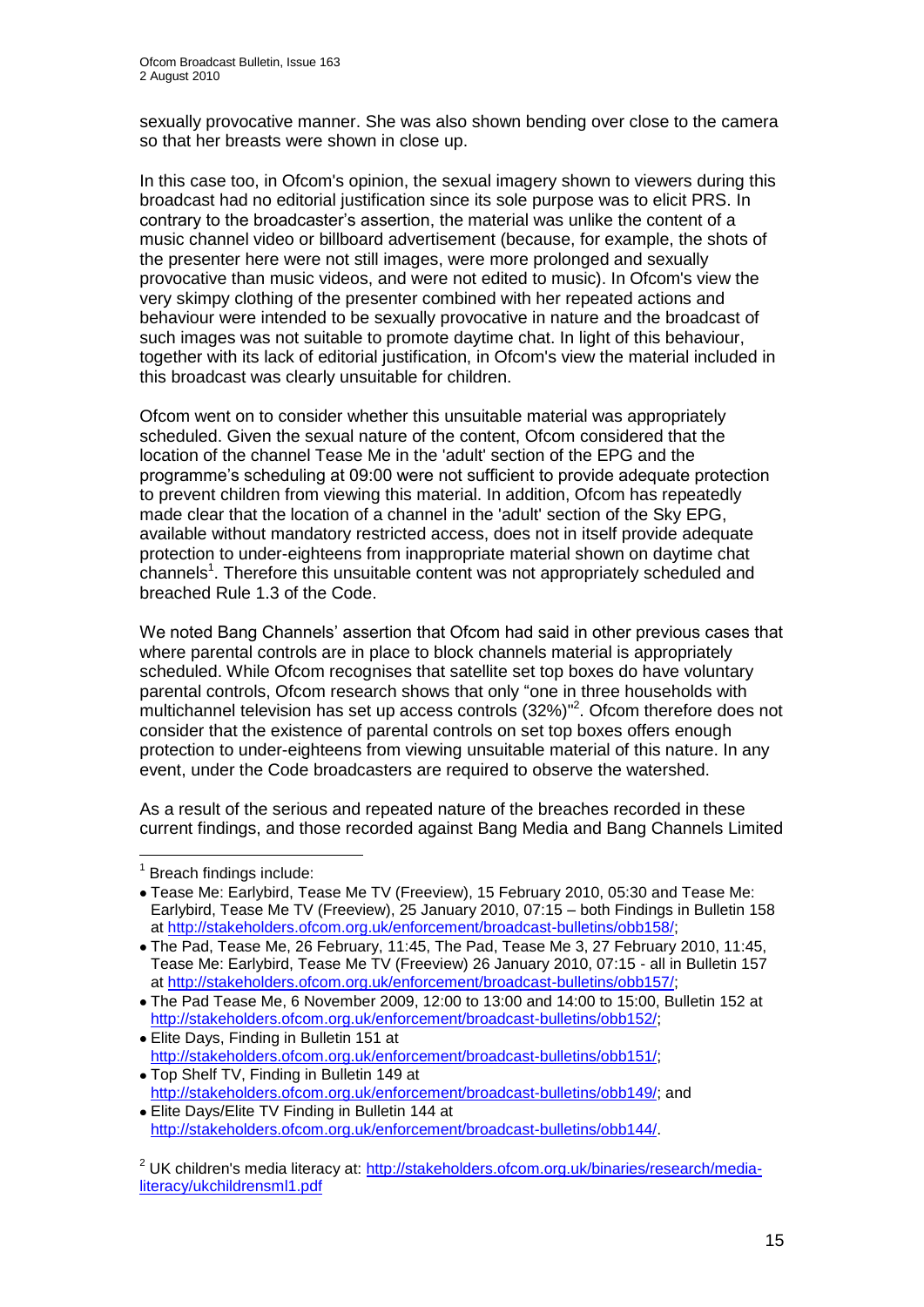elsewhere in this Bulletin and earlier in Bulletins 157 and 158, Bang Media and Bang Channels Limited are put on notice that these present breaches of the Code are also being considered for statutory sanction.

#### **Bang Media content**

*Early Bird***, Tease Me TV (Freeview) 30 Jan 1010, 08:00 to 08:30: Breach of Rule 1.3** *Early Bird***, Tease Me TV (Freeview), 20 March 2010, 06:00 to 09:00: Breach of Rule 1.3** *Early Bird***, Tease Me TV (Freeview), 27 April 2010, 08:30 to 09:00: Breach of Rule 1.3**

#### **Bang Channels content**

#### *Early Bird***, Tease Me, 21 April 2010, 09:00: Breach of Rule 1.3**

On 29 July 2010 Ofcom published a statutory sanction against Bang Media (London) Limited and Bang Channels Limited for serious and repeated breaches of the Code as regards the broadcast of programmes between June 2009 and November 2009 and for breaches of Licence Conditions. Ofcom imposed a total financial penalty of £157,250 (see pages 7 to 9).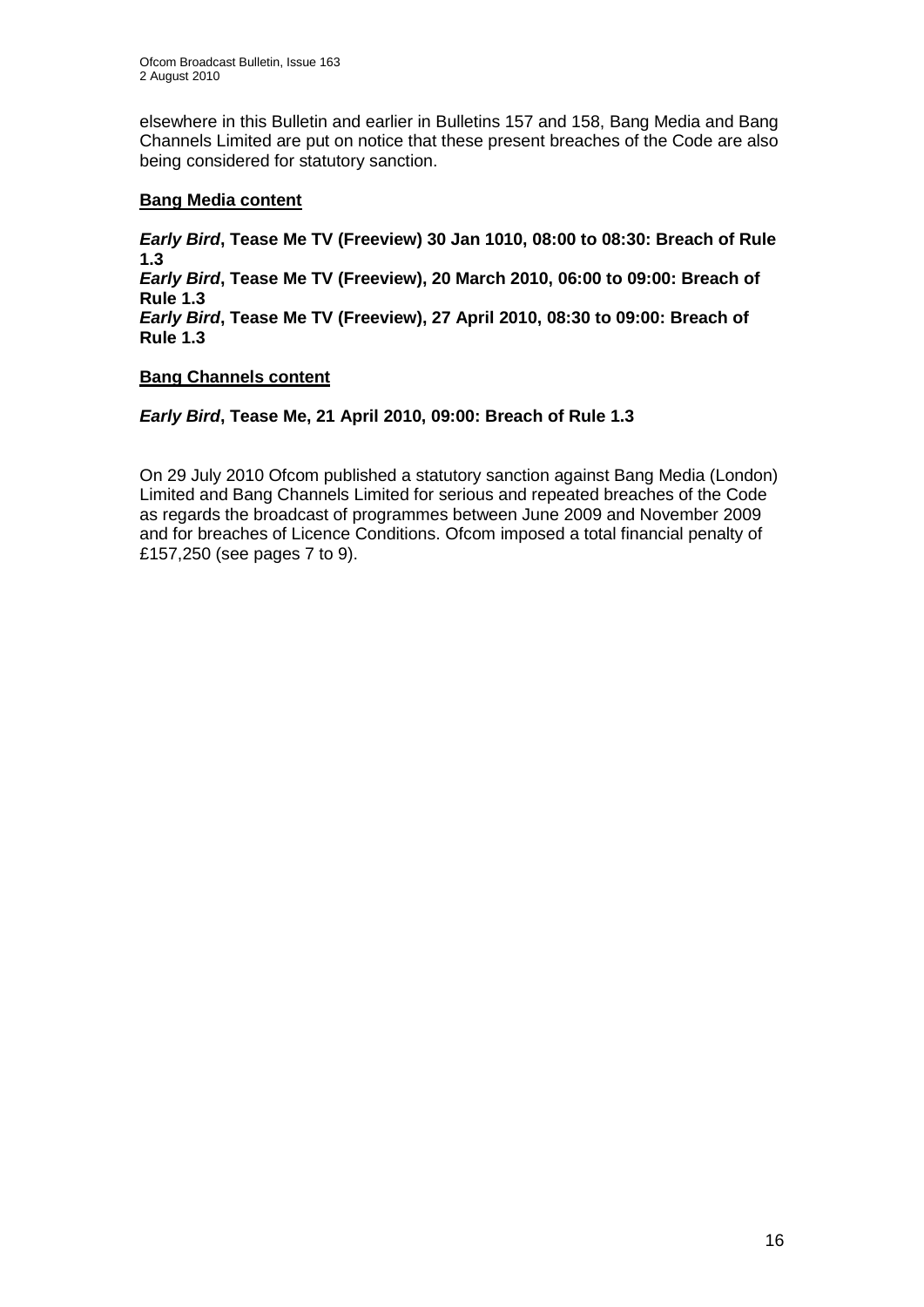# **In Breach**

**Bang Babes** *Tease Me, 25 February 2010, 22:00 to 22:30*  **Bang Babes** *Tease Me, 16 April 2010, 22:00 to 22:50* **Bang Babes** *Tease Me 2, 16/17 April 2010, 22:30 to 23:15 and from 01:00*  **Bang Babes** *Tease Me 3, 16 April 2010, 22.00 to 22:30 and from 23:55* **Bang Babes** *Tease Me, 7 May 2010, 22:00 to 22:45*

#### **Introduction**

*Bang Babes* is an adult sex chat television service, owned and operated by Bang Channels Limited ("Bang Channels" or "the Licensee"). The service is available freely without mandatory restricted access on the channels Tease Me, Tease Me 2 and Tease Me 3 (Sky channel numbers 912, 948 and 959 respectively). These channels are situated in the 'adult' section of the Sky electronic programme guide ("EPG"). The channels broadcast programmes after the 21:00 watershed based on interactive 'adult' sex chat services. Viewers are invited to contact onscreen female presenters via premium rate telephony services ("PRS"). The female presenters dress and behave in a sexually provocative way while encouraging viewers to contact the PRS numbers.

*Bang Babes*, Tease Me (Sky Channel 912) 25 February 2010 22.00 to 22.30 During routine monitoring of this channel, Ofcom noted that this broadcast featured a female presenter wearing a shiny, latex "body". At various times during the broadcast the presenter adopted sexual positions, including: lying on her back with her legs wide open to camera for relatively prolonged periods of time and bending over with her buttocks to camera. While in these positions, the presenter repeatedly carried out a number of sexual acts in intrusive detail. These included: pulling her buttocks apart direct to camera to reveal outer labial detail; bunching her thong into her genitals and tugging at it to reveal her labial contours; simulating masturbation by rubbing her outer labia; miming insertion of an object into her vagina; and touching in and around her crotch area. She also gyrated her hips in a way which simulated sexual intercourse.

*Bang Babes*, Tease Me (Sky Channel 912), 16 April 2010, 22:00 to 22:50 During routine monitoring of this channel Ofcom noted that this broadcast featured a female presenter wearing a black bra and thong and fishnet stockings. At various times during the broadcast the presenter adopted sexual positions, including lying on her back with her legs wide open to camera for prolonged periods of time. While in this position she was shown simulating masturbation by repeatedly touching her genital and anal area and pulling her thong against her genitals. The broadcast included close up shots of the presenter"s genital and anal area, with outer labial detail shown.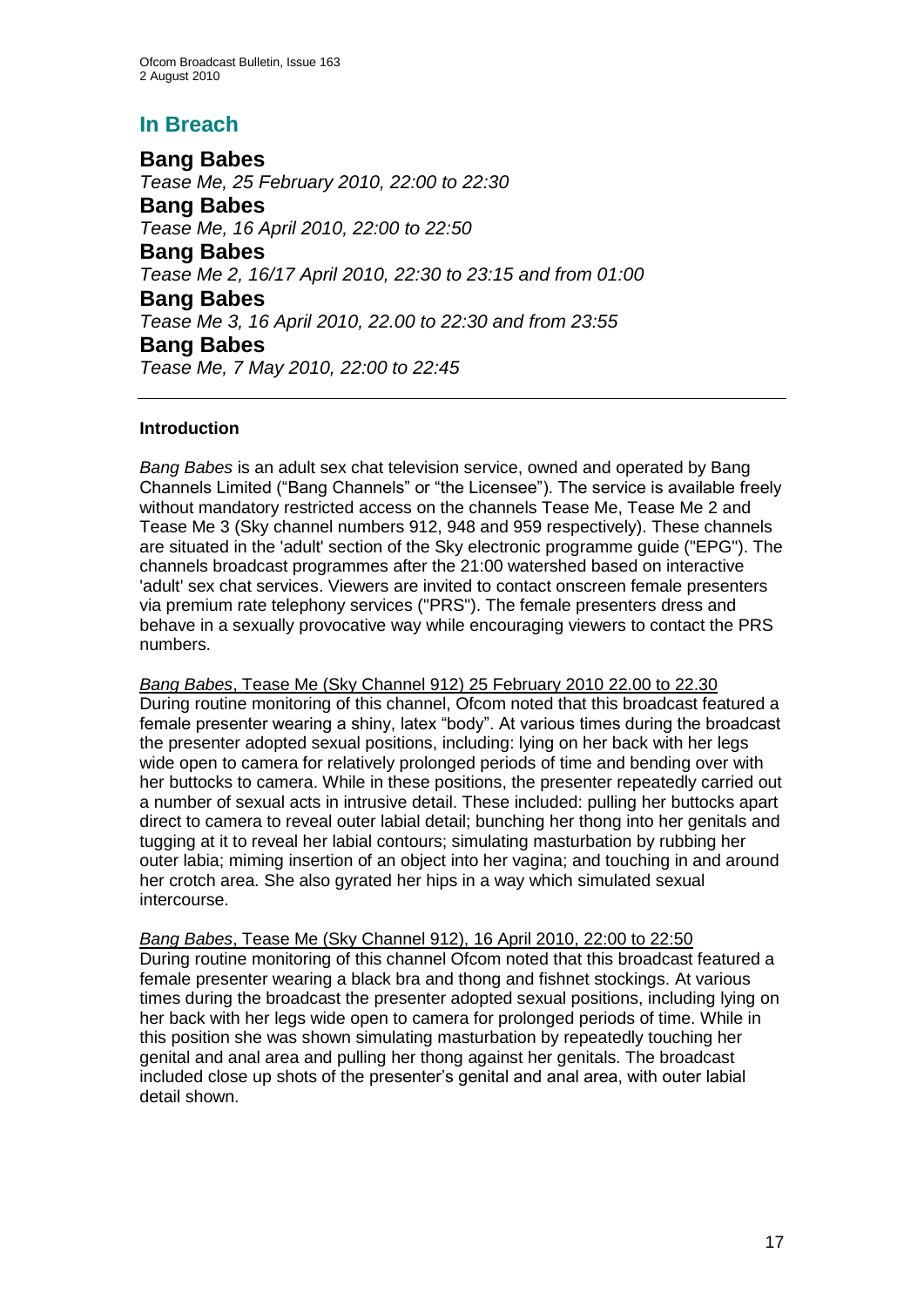#### *Bang Babes*, Tease Me 2 (Sky Channel 948), 16/17 April 2010, 22:30 to 23:15 and from 01:00

Ofcom received a complaint about the above broadcast. The complainant said that the content transmitted was too sexually explicit to be broadcast without mandatory restricted access. The complainant referred to intrusive images of genital and anal detail, simulated masturbation and the suggestion of sexual violence.

Ofcom noted that between 22:30 and 23:30, the broadcast included a female presenter wearing a gold lame "body" over a black thong. She removed the "body" during the broadcast. At various times, she adopted sexual positions including: on all fours with her buttocks close to camera; lying on her back with her legs wide open to camera; sometimes pulling on her legs to open them wider; and on her knees and leaning back. While in these positions she was shown simulating masturbation by repeatedly rubbing her genital and anal area and pulling her thong against her genitals, mimicking oral sex with her fingers, biting her nipple, spanking her outer labial and anal areas and simulating aggressive sex by putting her hands around her throat and pulling her hair. The broadcast included close up shots of the presenter"s genital and anal area, with outer labial and anal detail shown.

Later in the broadcast from around 01:00 the same presenter was wearing a purple patterned bikini. She adopted various sexual positions including on all fours with legs wide open and on her back with open legs. During the broadcast she was seen spitting on her fingers and nipples, biting and vigorously massaging her breasts and nipples, mimicking fellatio by inserting the phone deep into her mouth, rubbing her crotch vigorously to simulate masturbation on herself, pulling her buttocks apart to reveal her anus, and spanking her buttock vigorously for around a minute leaving a noticeable mark. She also pulled on her hair and slapped her face and breast in an aggressive way. While on all fours she was seen to simulate masturbation.

#### *Bang Babes*, Tease Me 3 (Sky Channel 959), 16 April 2010, 22.00 to 22:30 and from 23:55

During routine monitoring of this channel the presenter was wearing a polka dot bra, thong and white shoes. At various times, she adopted sexual positions including: on all fours with her buttocks close to camera, lying on her front with her hips raised, and squatting up and down with her bottom raised. While in these positions she was shown mimicking masturbation by pushing her fingers in her mouth while spitting onto them, forming her fingers into a circle to camera while moving her tongue into the circle, pulling her thong against her genitals, causing it to bunch in and reveal her labia, licking her fingers in a sexualised way and touching her genital area, and rubbing her outer labial and anal areas. The broadcast included close up shots of the presenter"s genital and anal area, with outer labial detail shown. Later in the broadcast the same presenter was wearing a green g-string and boob tube and a yellow vest which she subsequently removed. Her positions and actions were of the same type as earlier in the broadcast and in particular, she dribbled and spat, and pulled at her knickers to reveal the front of her crotch, and labial and anal detail.

#### *Bang Babes*, Tease Me (Sky Channel 912), 7 May 2010, 22:00 to 22:45

Ofcom received a complaint about the above broadcast. The complainant said that the content transmitted was too sexually explicit to be broadcast without mandatory restricted access. The complainant referred to the presenter masturbating and spitting on herself and the intrusive images that were shown during the broadcast.

Ofcom noted that the broadcast featured a female presenter wearing a very skimpy turquoise thong and bra. Her top was pulled down to reveal her breasts. During the broadcast she adopted various sexual positions for prolonged periods of time,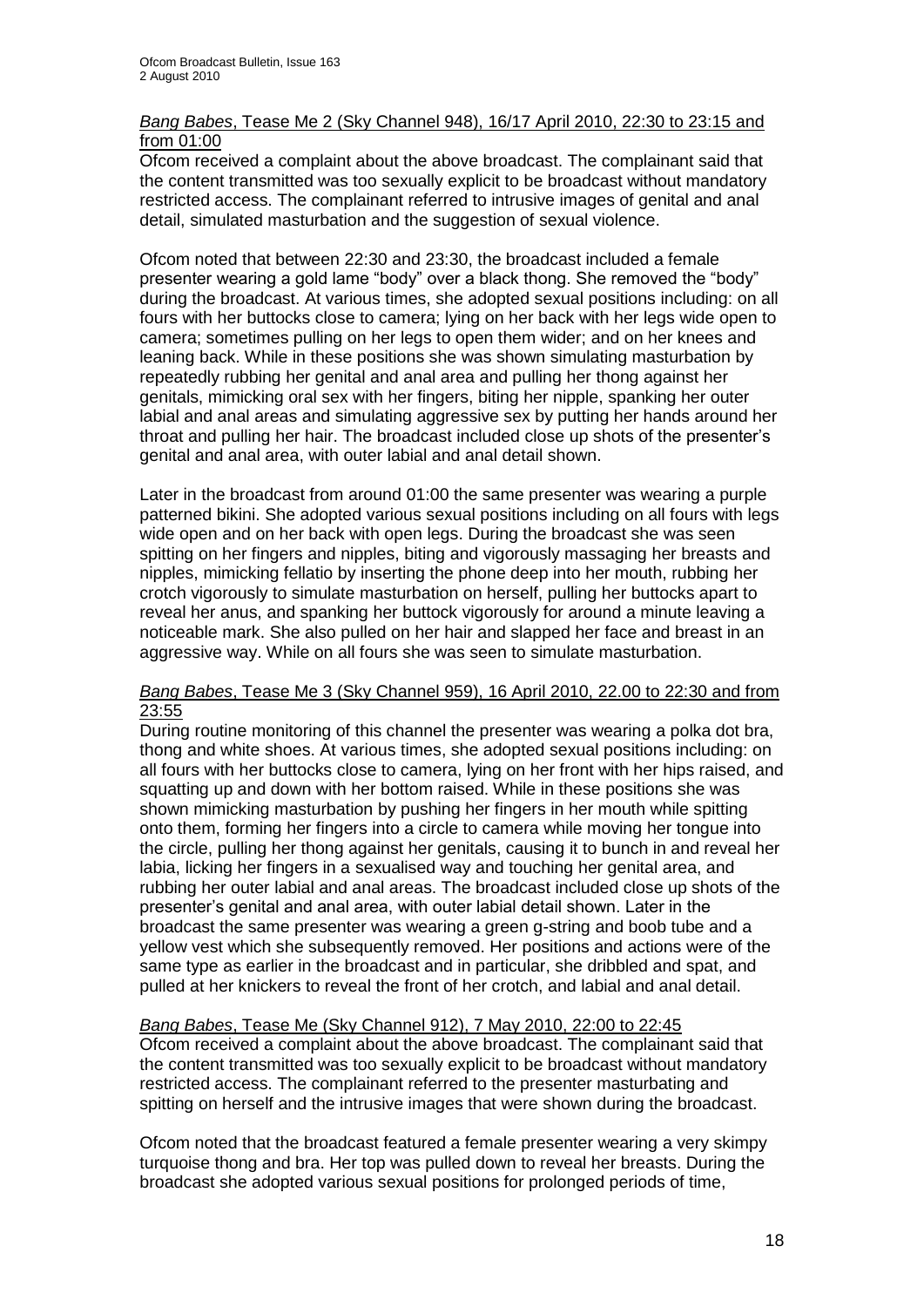including bending over on all fours with her buttocks to camera and lying on her back with her legs spread wide open to camera. While doing so, the presenter repeatedly: pulled her buttocks apart to reveal her anus and genital area; sucked her fingers to mimic performing oral sex on a man; vigorously rubbed saliva around her anal and genital area; rubbed her thong against her genitals; opened her legs to expose extensive labial detail in close up; and spat saliva over her breasts.

#### Relevant Code rules

Ofcom requested formal comments from Bang Channels in relation to the following broadcasts and Code Rules:

#### *Bang Babes*, Tease Me, 25 February 2010 22.00 to 22.30

- Rule 2.1 (the broadcaster must apply generally accepted standards); and  $\bullet$
- Rule 2.3 (offensive material must be justified by context).

#### *Bang Babes*, Tease Me, 16 April 2010, 22:00 to 22:50

- Rule 2.1 (the broadcaster must apply generally accepted standards); and
- Rule 2.3 (offensive material must be justified by context).  $\bullet$

#### *Bang Babes*, Tease Me 2, 16/17 April 2010, 22:30 to 23:15 and from 01:00

- Rule 2.1 (the broadcaster must apply generally accepted standards); and  $\bullet$
- Rule 2.3 (offensive material must be justified by context).  $\bullet$

#### *Bang Babes*, Tease Me 3, 16 April 2010, 22.00 to 22:30 and from 23:55

- Rule 2.1 (the broadcaster must apply generally accepted standards); and
- Rule 2.3 (offensive material must be justified by context).

#### *Bang Babes*, Tease Me, 7 May 2010, 22:00 to 22:45

- Rule 1.18 ('Adult sex material' material that contains images and/or language of  $\bullet$ a strong sexual nature which is broadcast for the primary purpose of sexual arousal or stimulation - must not be broadcast at any time other than between 2200 and 0530 on premium subscription services and pay per view/night services which operate with mandatory restricted access. In addition, measures must be in place to ensure that the subscriber is an adult);
- Rule 2.1 (the broadcaster must apply generally accepted standards); and
- $\bullet$ Rule 2.3 (offensive material must be justified by context).

#### **Response**

The response from the Licensee was as follows:

#### *Bang Babes*, Tease Me, 25 February 2010 22.00 to 22.30

Ofcom requested comments from Bang Channels on a number of occasions. Bang Channels did not provide any comments. In the absence of any response from the Licensee, Ofcom proceeded to reach a decision on this material against the Code.

#### *Bang Babes*, Tease Me (Sky Channel 912), 16 April 2010, 22:00 to 22:50

The broadcaster said that "the strength of content was consistent across the sector and must therefore have been in line with audience expectations, thus conforming to generally accepted standards". It also said "it follows that if the nature of the broadcast was in line with viewer expectation then it could not have caused offence" and was therefore not in breach of Rules 2.1 and 2.3 of the Code.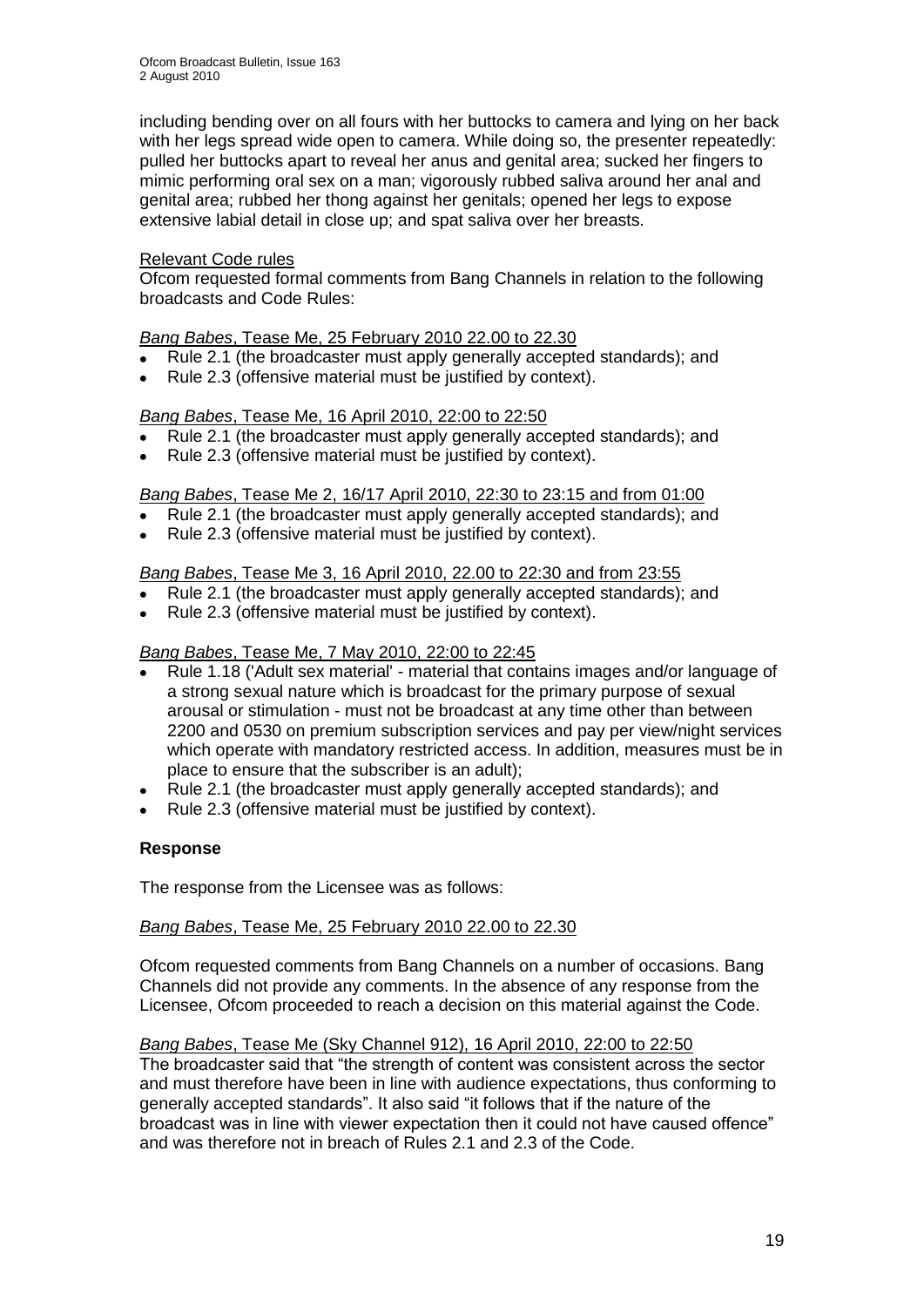#### *Bang Babes*, Tease Me 2, 16/17 April 2010, 22:30 to 23:15 and from 01:00 *Bang Babes*, Tease Me 3, 16 April 2010, 22.00 to 22:30 and from 23:55

Ofcom requested comments from Bang Channels on a number of occasions. Bang Channels did not provide any comments. In the absence of any response from the Licensee, Ofcom proceeded to reach a decision on this material against the Code.

#### *Bang Babes*, Tease Me, 7 May 2010, 22:00 to 22:45

With regard to Rule 1.18, Bang Channels said that it did "not believe that the content broadcast was of sufficient strength to be considered "adult sex" material". It continued that "the material was not broadcast for the primary purpose of arousal, but rather to promote interaction".

With regard to Rules 2.1 and 2.3, the Licensee said that "the material broadcast was of similar strength to other broadcasts made during the time period in question in the adult section of the BSkyB platform". It was therefore satisfied that the broadcast "conformed to viewer expectation for the type of channel at the time of broadcast" and said that "the broadcast would have been unlikely to cause offense to viewers familiar with the type of material transmitted in the adult section at this time".

Bang Channels also said that "given the time and nature of the broadcast and its position within the adult section [of the Sky EPG] we think it unlikely that a viewer unfamiliar with the adult section might have happened upon it unawares".

#### **Decision**

Ofcom has a duty to ensure that generally accepted standards are applied to the content of radio and television services so as to provide adequate protection from the inclusion of harmful or offensive material. In relation to generally accepted standards, including those in relation to sexual material, Ofcom recognises that what is and is not generally accepted is subject to change over time. When deciding whether or not particular broadcast content is likely to fall within generally accepted standards it is necessary to assess the character of the content itself and the context in which it is provided.

In relation to the broadcast of material of a sexual nature this normally involves assessing the strength or explicitness of the content and balancing it against the particular editorial or contextual justification for broadcasting the content. Ofcom seeks to ensure that material of a sexual nature, when broadcast, is editorially justified, appropriately scheduled and where necessary access is restricted to adults.

Broadcasters are allowed to broadcast after the watershed (and without other access restrictions) material which is of a strong sexual nature as long as it is justified by the context. However, this material must not be considered to be "adult sex material" (i.e. it is not strong sexual images which are broadcast for the primary purpose of sexual arousal or stimulation), or BBFC R-18 rated films or their equivalent.

Rule 1.18 of the Code requires "adult sex material" to be broadcast only between 22:00 and 05:30, and then only if mandatory restricted access is in place. In judging whether material is 'adult sex material', and therefore is subject to this rule, broadcasters should be guided by the definitions used by the BBFC when referring to "sex-works at "18"". This guidance has been supplemented by various decisions of Ofcom through a series of published findings, and published decisions of the Content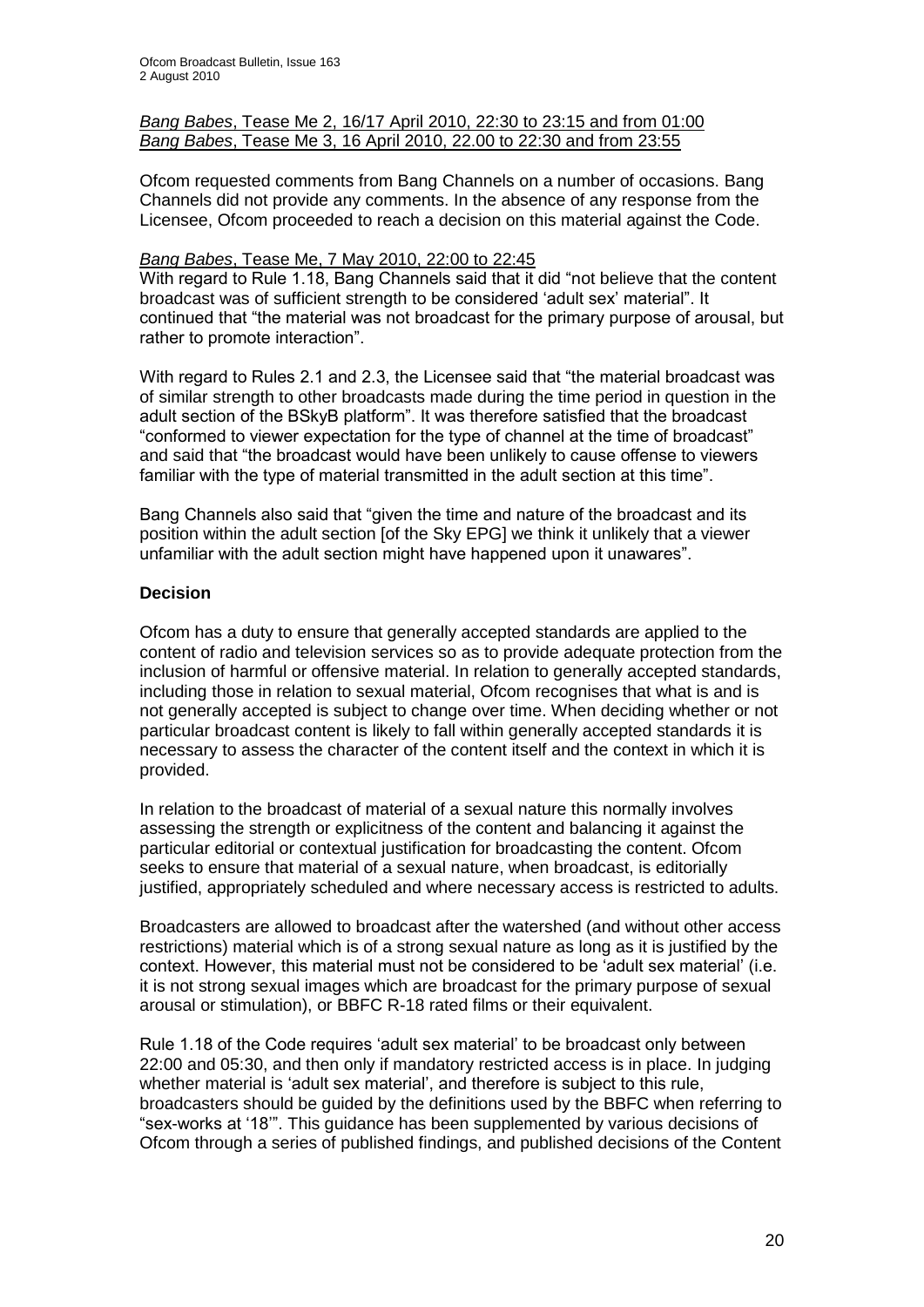Sanctions Committee. By these means Ofcom has made clear what constitutes "adult sex material'<sup>1</sup>.

In considering the contents of each of these programmes Ofcom asked itself two questions as relevant in each case:

- was the content of the programme 'adult sex material"; and
- did the broadcaster ensure that the content was provided with sufficient contextual justification so as to ensure that it fell within generally accepted standards.

When setting and applying standards in its Code to provide adequate protection to members of the public from harm and offence, Ofcom must have regard to the need for standards to be applied in a manner that best guarantees an appropriate level of freedom of expression in accordance with Article 10 of the European Convention of Human Rights, as incorporated in the Human Rights Act 1998. This is the right of a broadcaster to impart information and ideas and the right of the audience to receive them. Accordingly, Ofcom must exercise its duties in light of these rights and not interfere with the exercise of these rights in broadcast services unless it is satisfied that the restrictions it seeks to apply are required by law and are necessary to achieve a legitimate aim. Ofcom notes however that a broadcaster's right to freedom of expression, although applicable to sexual content and pornography, is more restricted in this context compared to, for example, political speech, and this right can be legitimately restricted if it is for the protection of the public, including the protection of those under 18.

1

<sup>1</sup> For example:

Sanctions decision against Square 1 Management Limited concerning its channel Smile TV, dated 10 July 2008, [http://www.ofcom.org.uk/tv/obb/ocsc\\_adjud/SmileTV.pdf;](http://www.ofcom.org.uk/tv/obb/ocsc_adjud/SmileTV.pdf)

Breach Finding on SportxxxBabes, Ofcom Broadcast Bulletin 115, dated 11 August 2008; [http://www.ofcom.org.uk/tv/obb/prog\\_cb/obb115/;](http://www.ofcom.org.uk/tv/obb/prog_cb/obb115/)

Breach Finding on SportxxxBabes, Ofcom Broadcast Bulletin 119, dated 13 October 2008; [http://www.ofcom.org.uk/tv/obb/prog\\_cb/obb119/;](http://www.ofcom.org.uk/tv/obb/prog_cb/obb119/)

Sanctions decision against Satellite Entertainment Limited concerning its channel SportxxxBabes, dated 26 August 2008, [http://www.ofcom.org.uk/tv/obb/ocsc\\_adjud/sportxxxbabes.pdf;](http://www.ofcom.org.uk/tv/obb/ocsc_adjud/sportxxxbabes.pdf) and

Sanctions decision against Satellite Entertainment Limited concerning its channel SportxxxBabes, dated 26 August 2008, [http://www.ofcom.org.uk/tv/obb/ocsc\\_adjud/sportxxxbabes.pdf;](http://www.ofcom.org.uk/tv/obb/ocsc_adjud/sportxxxbabes.pdf)

<sup>•</sup> Sanction decision against Playboy TV UK/Benelux Limited concerning its channel Playboy One, dated 2 April 2009, [http://www.ofcom.org.uk/tv/obb/ocsc\\_adjud/playboytv.pdf;](http://www.ofcom.org.uk/tv/obb/ocsc_adjud/playboytv.pdf)

Breach Finding on Playboy One, licensed by Playboy TV UK/Benelux Limited, Broadcast Bulletin 134, [http://www.ofcom.org.uk/tv/obb/prog\\_cb/obb134/;](http://www.ofcom.org.uk/tv/obb/prog_cb/obb134/)

Breach Finding on Live 960, licensed by Hoppr Entertainment, Broadcast Bulletin 149, [http://www.ofcom.org.uk/tv/obb/prog\\_cb/obb149/](http://www.ofcom.org.uk/tv/obb/prog_cb/obb149/);

Breach Finding on Bang Babes licensed by Bang Channels Limited, Broadcast Bulletin 151, [http://www.ofcom.org.uk/tv/obb/prog\\_cb/obb151/;](http://www.ofcom.org.uk/tv/obb/prog_cb/obb151/) and

Breach Finding on Bang Babes, Broadcast Bulletin 152, [http://www.ofcom.org.uk/tv/obb/prog\\_cb/obb152/Issue152.pdf](http://www.ofcom.org.uk/tv/obb/prog_cb/obb152/Issue152.pdf)

Breach Finding on Bang Babes, Broadcast Bulletin 153, [http://www.ofcom.org.uk/tv/obb/prog\\_cb/obb153/](http://www.ofcom.org.uk/tv/obb/prog_cb/obb153/)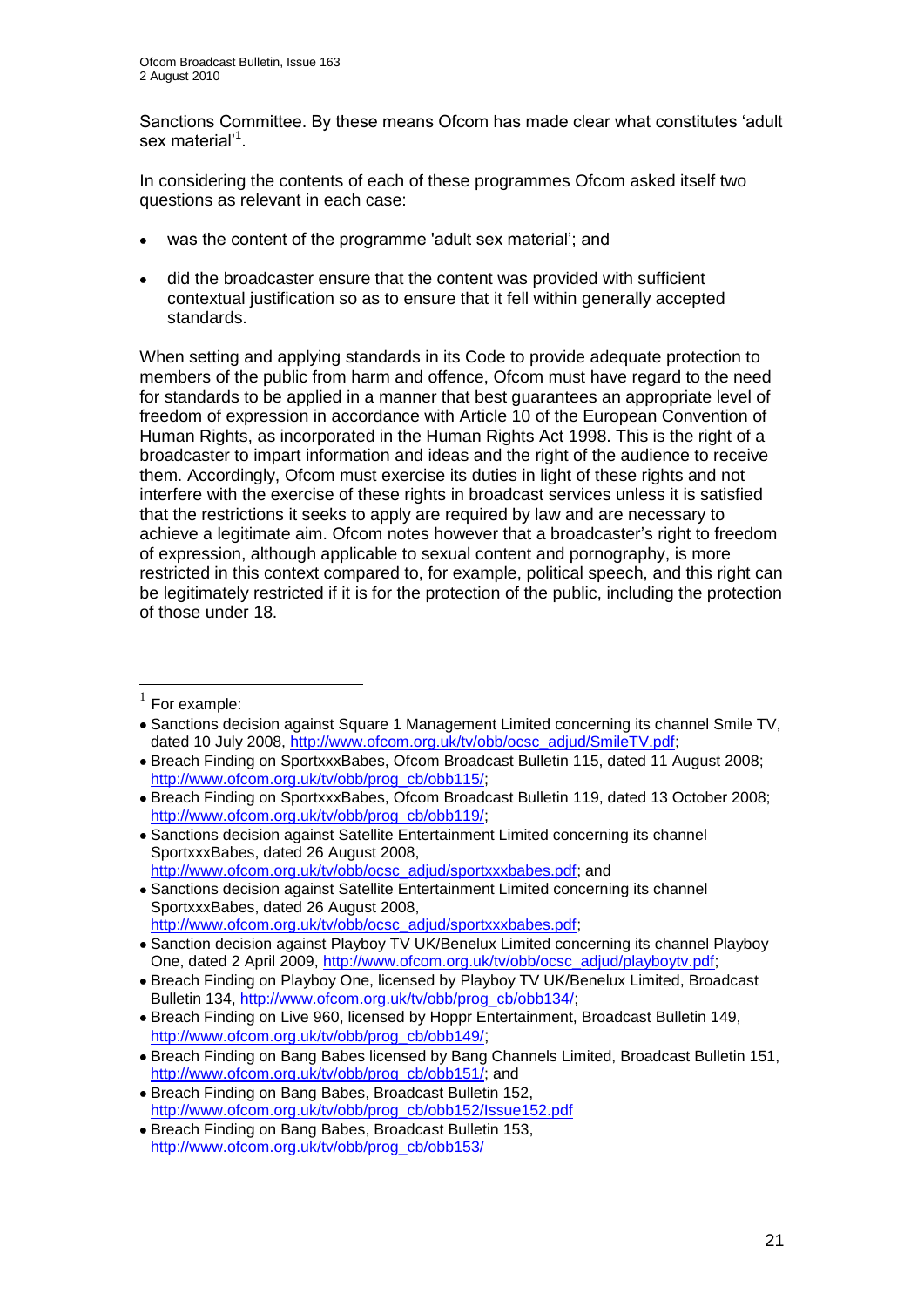#### *Bang Babes*, Tease Me, 7 May 2010, 22:00 to 22:45

Ofcom considered the above broadcast in respect of Rules 1.18, 2.1 and 2.3 of the Code.

In relation to Rule 1.18, Ofcom examined the content of the broadcast and considered that it contained material of a very strong sexual nature and on some occasions contained graphic and intrusive images of genital and anal detail. For example, during the broadcast the presenter was shown apparently performing masturbation on herself by repeatedly touching her genital and anal area and vigorously rubbing and bunching her thong against her genitals. In Ofcom's opinion, in this particular case, a viewer could reasonably have perceived the sexual acts as real. The presenter was also shown pulling her buttocks apart to reveal her anus and extensive labial detail. Further, Ofcom took account of the fact that the sequences were, in some cases, relatively prolonged and repeated. In Ofcom's view, the primary purpose of broadcasting this material was clearly sexual arousal. Given the above, the material was, in Ofcom's view, of a very strong sexual nature. Having assessed these programme"s content and purpose, Ofcom considered that the material broadcast constituted 'adult-sex' material. Its broadcast, without mandatory restricted access, was therefore in breach of Rule 1.18 of the Code.

Ofcom is concerned that the Licensee considers material, such as extensive genital and anal detail and simulated masturbation in a sexual context such as this, to be acceptable for broadcast without mandatory restricted access.

Ofcom then went on to consider whether the broadcast was also in breach of Rules 2.1 and 2.3 of the Code. In light of Ofcom's view that the programme contained material that constituted 'adult sex material' and was therefore unsuitable for broadcast without mandatory restricted access, the broadcast was clearly capable of causing considerable offence. Ofcom therefore examined the extent to which there were any particular editorial or contextual factors that might have limited the potential for offence. Ofcom noted that the programme was broadcast at 22:00, therefore after the watershed, and that viewers tend to expect stronger sexual material to be shown later at night. Ofcom also took account of the fact that the Tease Me channel is positioned in the 'adult' section of the Sky EPG and that viewers tend to expect the broadcast of stronger sexual material on channels in this section of the EPG than would be expected to be included on other channels.

However, in this case, given the relatively prolonged and repeated scenes of a very strong sexual nature and the inclusion of graphic images of genital and anal detail (provided for the purpose of sexual arousal), the time of broadcast and location of the channel was not sufficient to justify the broadcast of the material. The material shown was so strongly sexual that it would have exceeded the likely expectation of the vast majority of the audience. Ofcom concluded that the content was clearly not justified by the context and was in breach of generally accepted standards.

The broadcast was also therefore in breach of Rules 2.1 and 2.3 of the Code.

*Bang Babes*, Tease Me, 25 February 2010 22.00 to 22.30 *Bang Babes*, Tease Me, 16 April 2010, 22:00 to 22:50 *Bang Babes*, Tease Me 2, 16/17 April 2010, 22:30 to 23:15 and from 01:00 *Bang Babes*, Tease Me 3, 16 April 2010, 22.00 to 22:30 and from 23:55

Ofcom considered these broadcasts in respect of Rules 2.1 and 2.3 of the Code.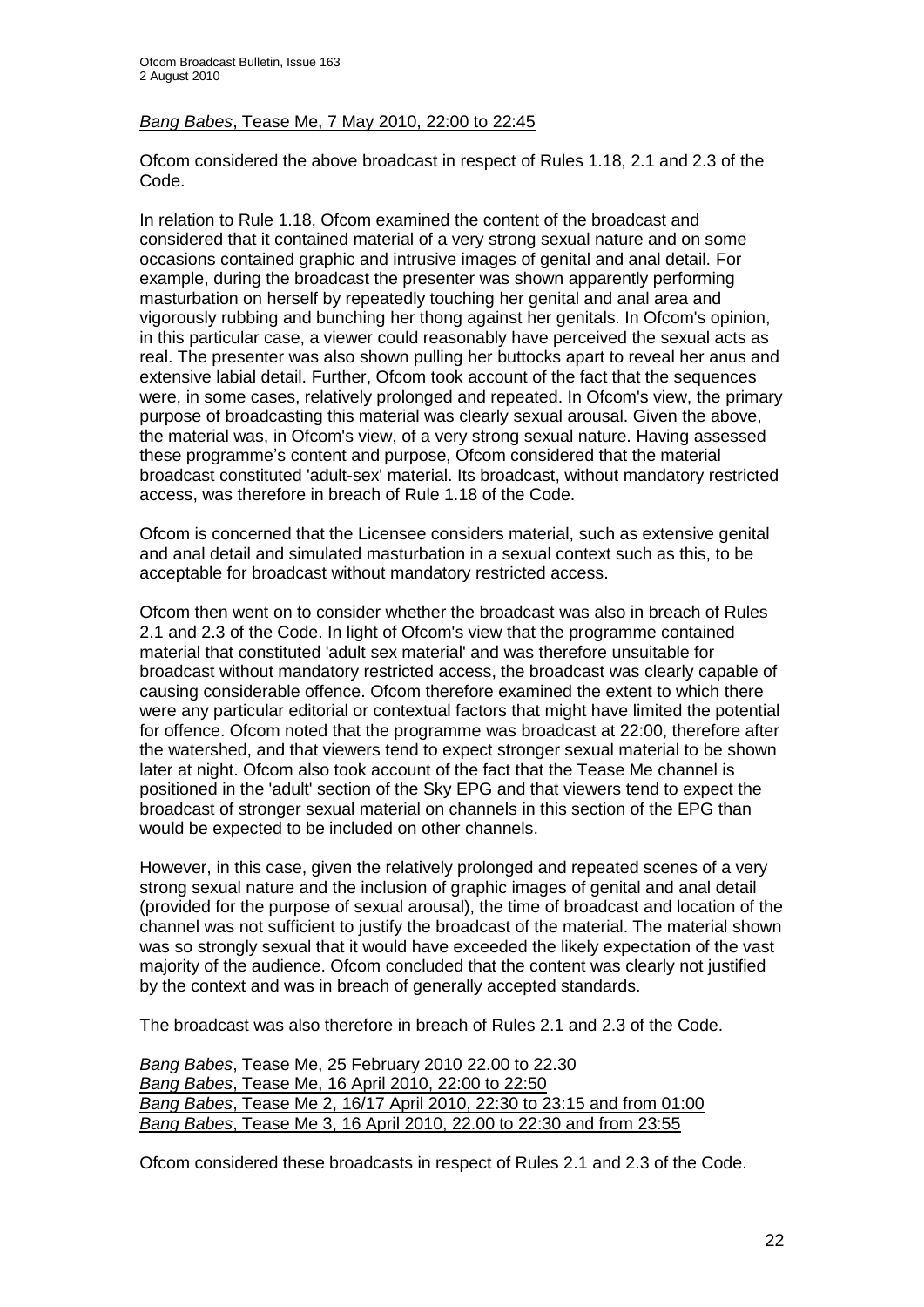In terms of the content of all these broadcasts, Ofcom considered the sexual images shown to be strong and capable of causing offence. During all four broadcasts the presenter in each programme positioned themselves in front of the camera with their legs wide apart for prolonged periods of time. Given the skimpy clothes all the presenters were wearing and the close up nature of some shots, there were occasions when outer labial and anal detail was shown in intrusive detail. In addition, during all four broadcasts the presenters in each individual programme appeared to simulate masturbation at various points in the broadcasts, by apparently touching their genital and anal areas and rubbing their underwear against their genitals in a sexual manner. In addition, during the broadcasts *Bang Babes*, Tease Me, 25 February 2010, *Bang Babes* Tease Me 2, 16/17 April 2010 and *Bang Babes*, Tease Me 3, 16 April 2010, the presenters were shown inserting their fingers or the telephone into their mouths mimicking the performance of oral sex on a man.

Ofcom therefore examined the extent to which there were any particular editorial or contextual factors that might have limited the potential for offence. Ofcom noted that all four programmes were broadcast after 22:00, therefore after the watershed, and that viewers tend to expect stronger sexual material to be shown later at night. Ofcom also took account of the fact that the channels were positioned in the 'adult' section of the Sky EPG and that viewers tend to expect the broadcast of stronger sexual material on channels in this section of the EPG than would be expected to be included on other channels.

However, in these cases, given the prolonged and frequent scenes of a sexual nature and the inclusion of images of the presenters outer labial and anal areas (provided for the purpose of sexual arousal) Ofcom considered that the time of broadcast and location of the channel were not sufficient to justify the broadcast of the material. The material shown was so strongly sexual that we do not consider the broadcaster applied generally acceptable standards to the content on a channel without mandatory restricted access at this time. Ofcom is concerned in particular, that in the broadcast of Tease Me 2 of 16/17 April, the presenter was shown simulating aggressive sex by forcefully spanking herself for prolonged periods leaving a noticeable mark, putting her hands around her throat, slapping her face and breast and pulling on her hair. In Ofcom"s opinion, the degree of offence likely to be caused to viewers who might come across all of this material unawares and the extreme level of offensiveness at coming across material suggestive of violent sexual behaviour was of great concern. Ofcom concluded that this content was clearly not justified by the context and was in breach of generally accepted standards.

As a result of the serious and repeated nature of the breaches recorded in these current findings, and those recorded against Bang Channels Limited elsewhere in this Bulletin and previously in Bulletins 157 and 158, the Licensee is put on notice that these present contraventions of the Code are being considered for statutory sanction.

*Bang Babes***, Tease Me, 25 February 2010, 22:00 to 22:30: Breach of Rules 2.1 and 2.3** *Bang Babes***, Tease Me, 16 April 2010, 22:00 to 22:50 : Breach of Rules of 2.1 and 2.3** *Bang Babes***, Tease Me 2, 16/17 April 2010, 22:30 to 23:15 and from 01:00: Breach of Rules 2.1 and 2.3** *Bang Babes***, Tease Me 3, 16 April 2010, 22.00 to 22:30 and from 23:55: Breach of Rules 2.1 and 2.3** *Bang Babes***, Tease Me, 7 May 2010, 22:00 to 22:45: Breach of Rules 1.18, 2.1 and 2.3**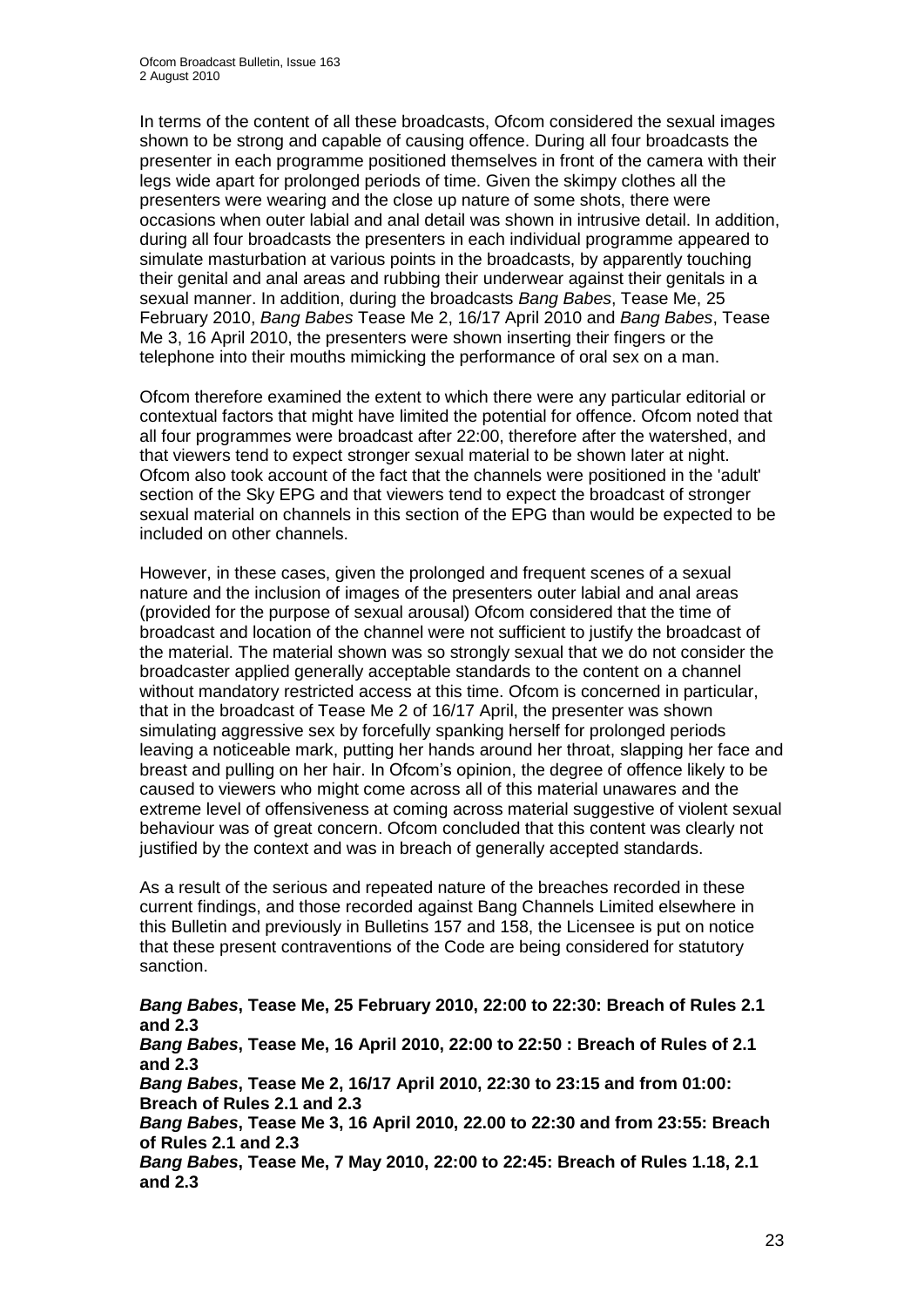On 29 July 2010 Ofcom published a statutory sanction against Bang Media (London) Limited and Bang Channels Limited for serious and repeated breaches of the Code as regards the broadcast of programmes between June 2009 and November 2009 and for breaches of Licence Conditions. Ofcom imposed a total financial penalty of £157,250 (see pages 7 to 9).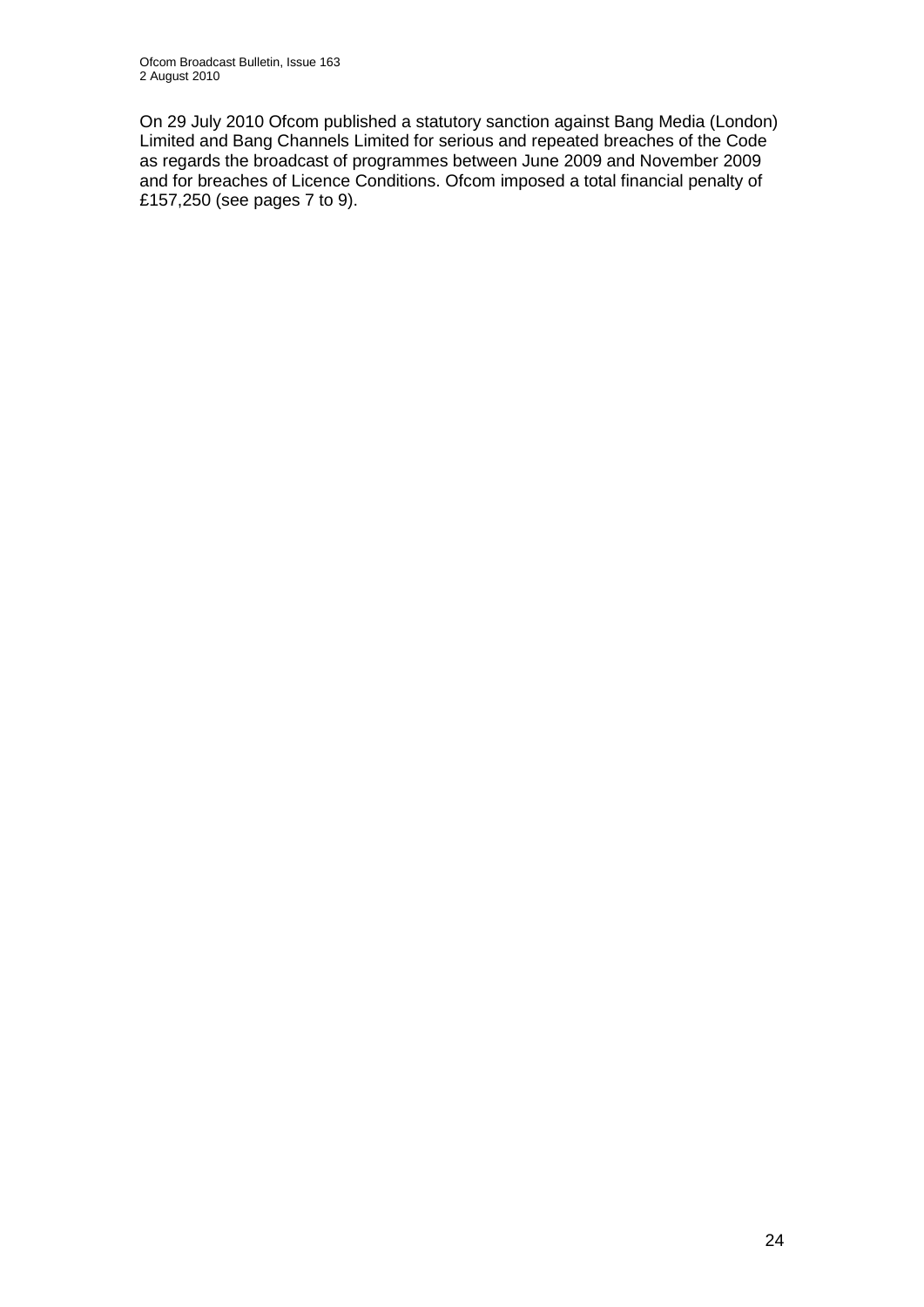# **In Breach**

## **Remember Palestine**

*Press TV, 5 June 2010, 11:30*

#### **Introduction**

Press TV is an Iranian international news network, which broadcasts in English. Press TV states it receives funding from: Iranian tax-payers, advertising revenue; sales from services provided in respect of the technical and engineering industry; and sales from its archives.

*Remember Palestine* is a current affairs programme, presented by the journalist Lauren Booth. The programme in question discussed the events during and following the interception by Israeli military forces of a pro-Palestinian aid convoy in international waters in the Mediterranean Sea on 31 May 2010. In the incident Israeli commandoes killed nine of the people aboard the convoy. Ofcom received a complaint that the programme criticised the actions of the Israeli military forces, and failed to air alternative views.

The programme started with a pro-Palestinian song set to anti-Israeli/pro-Palestinian imagery. *Remember Palestine* then went into a more traditional studio presentation, with a range of pre-recorded and live interviews. Some of the live interviews took place in the studio. One of the guests, permanently in the studio, was Usman Ali who was the brother-in-law of one of the people on board the flotilla. The programme included a range of statements, including the following, made by the presenter or people she interviewed, which could be interpreted as being highly critical of the actions of the Israeli government and its military forces in this case. For example:

Lauren Booth: *"Israeli commandoes…committed a massacre of innocent civilians sailing aid ships to the besieged Gaza strip"*.

Kevin Ovenden (Viva Palestina): *"*[Israel"s] *inhuman and illegal blockade of the people of Gaza…This was the use of lethal force for political ends".*

Bahjat El-Helou (Palestinian Independent Commission for Human Rights): *"*[Israel] *is a state above the law"*.

Yousef Al-Helou (Press TV correspondent): *"Israel"s piracy in the Mediterranean Sea ended with a massacre".*

Haidar Eid (Political analyst): *"The martyrdom of the supporters of the Palestinian people on the freedom flotilla".*

Lauren Booth: *"This was obviously a barbarous attack on civilians…One thing is certain: As Turkey buries its murdered citizens and in Britain we welcome home our brave and injured, the brave men and women on those ships, in one move, have shifted world opinion against Israeli apartheid".*

Ofcom asked Press TV for its comments as to how the programme, and in particular the above statements, complied with Rule 5.5 of the Code, which states: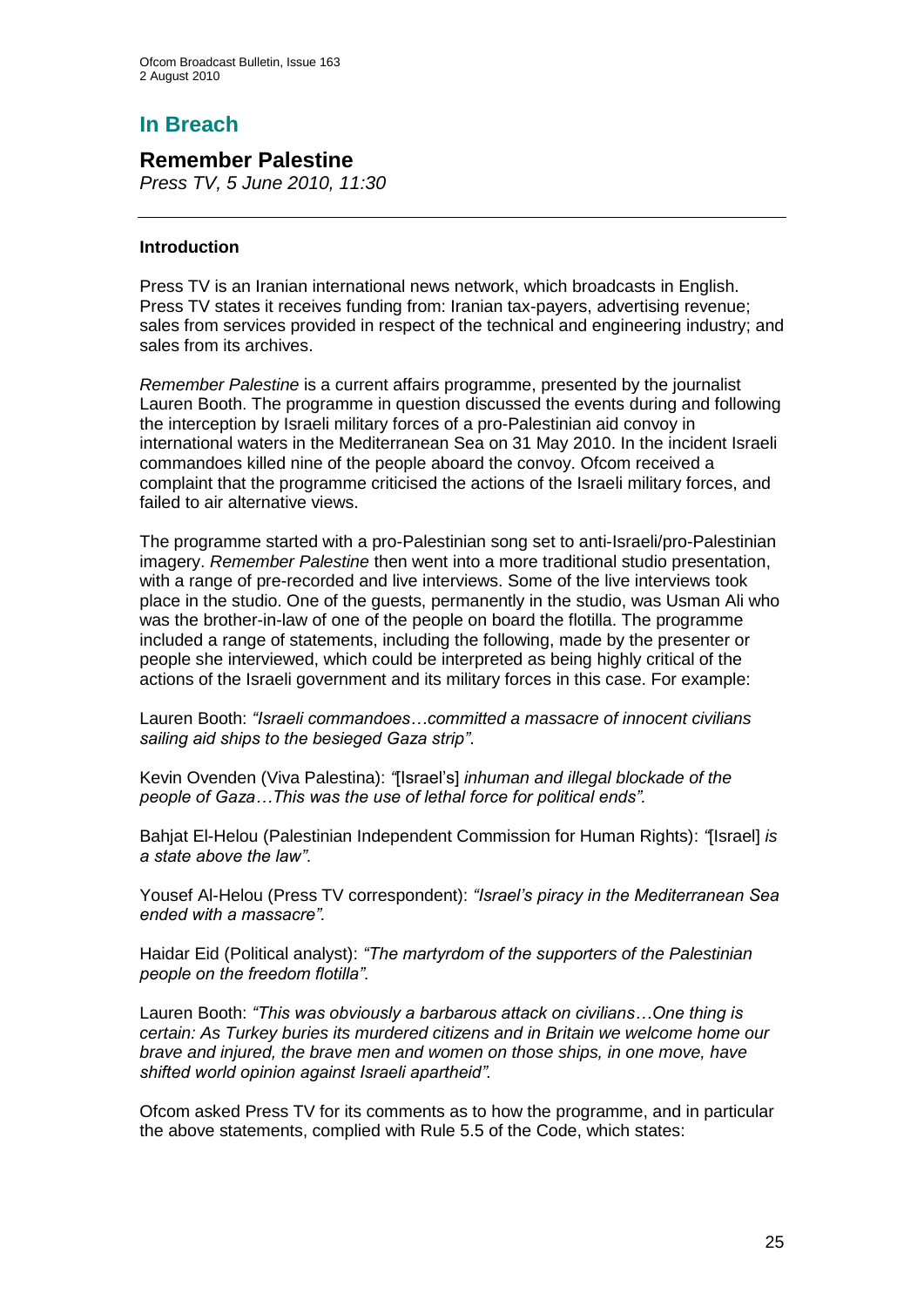"Due impartiality on matters of political or industrial controversy and matters relating to current public policy must be preserved on the part of any person providing a service. This may be achieved within a programme or over a series of programmes taken as a whole".

#### **Response**

Press TV said "It is accepted that Israel"s attack was a matter of political controversy". In addition, the broadcaster maintained that it had complied with the due impartiality requirements of the Code. In its response, the broadcaster pointed to the following statements made by the presenter Lauren Booth, as providing the audience with "the Israeli viewpoint, which is a viewpoint shared by a small minority of those who have spoken out on the issue":

*"There has been a lot of talk about violent terrorism; the Israeli army have said the sorts of people who want to go* [on a Gaza aid convoy] *are radicals…".* 

*"We"ve been hearing that the poor commandos landed and were lynched, they didn"t mean to use force".*

Press TV also defended the use of various comments made in the programme. For example, in relation to the use of the terms *"massacre"* and *"barbarous attack"*, the broadcaster said that "the intensity of the descriptions in the programme merely reflected the general atmosphere around the world". Press TV also stated that the comment *"*[Israel] *is a state above the law"* was a "viewpoint shared by a large number of people and by many officials around the world". In relation to these comments, the broadcaster quoted statements from representatives of various Governments and international institutions, who had condemned Israel"s actions in relation to the Palestinian aid convoy. Press TV also said that it should be borne in mind that some comments made in the programme, such as *"The martyrdom of the supporters of the Palestinian people on the freedom flotilla"* had been made "not by a Press TV reporter", but by people interviewed in the programme.

#### **Decision**

Under the Communications Act 2003, and therefore the Code, due impartiality must be preserved by broadcasters in all matters of political or industrial policy. When interpreting due impartiality, Ofcom must take into account the broadcaster"s and audience"s right to freedom of expression. This is set out in Article 10 of the European Convention on Human Rights. Article 10 provides for the right of freedom of expression, which encompasses the right to hold opinions and to receive and impart information and ideas without interference by public authority. Applied to broadcasting, Article 10 therefore protects the broadcaster"s right to transmit material as well as the audience"s right to receive it as long as the broadcaster ensures compliance with the Rules of the Code and the requirements of statutory and common law. It should be noted the importance of the right of freedom of expression has been recognised to be at its highest in relation to political matters, including the manner of expression exercised by journalists in relation to political matters. The Convention continues:

*"The exercise of these freedoms, since it carries with it duties and responsibilities, may be subject to such formalities, conditions, restrictions or penalties as are prescribed by law and are necessary in a democratic society, in the interests of national security, territorial integrity or public safety, for the prevention of disorder*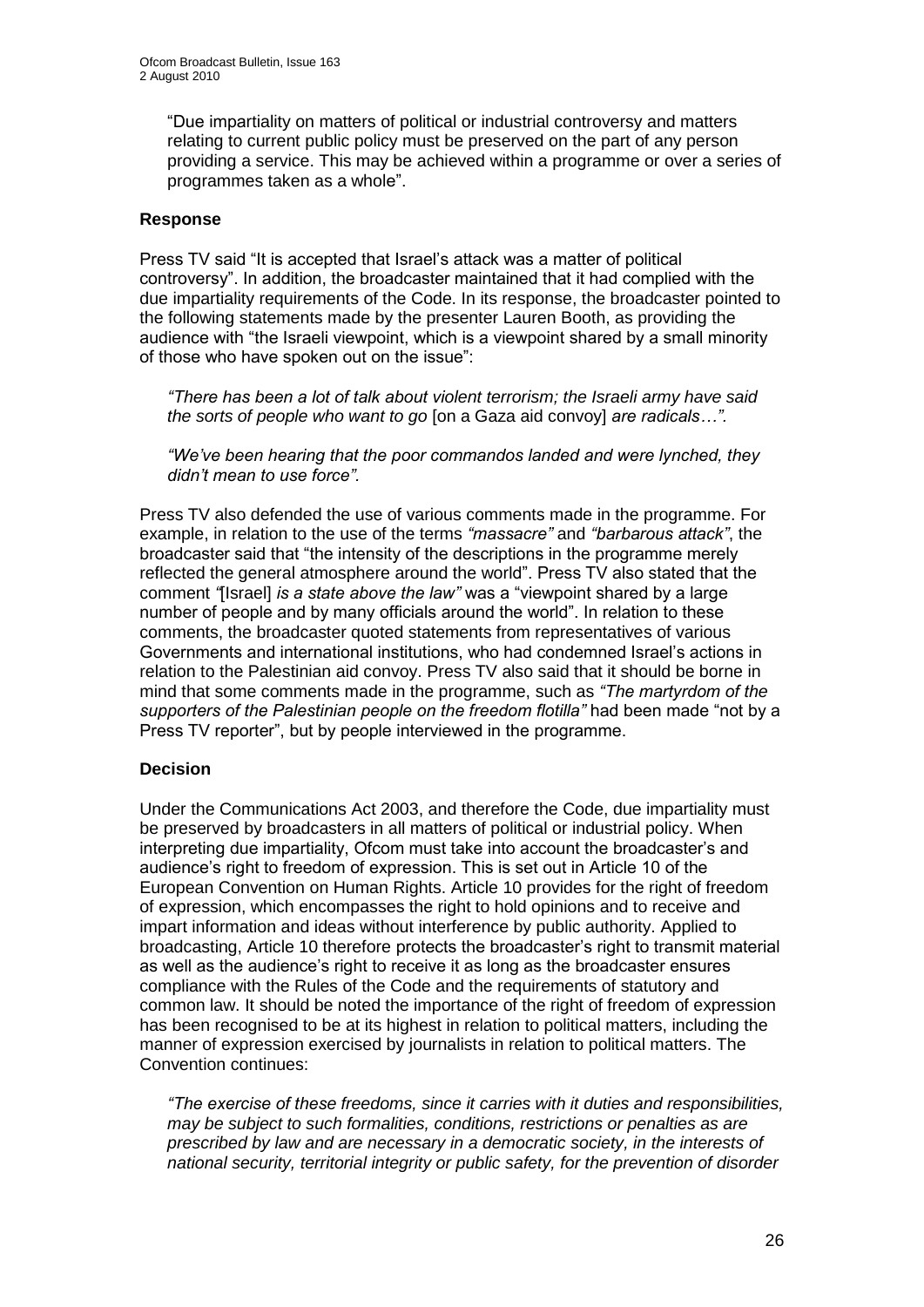*or crime, for the protection of health or morals, for the protection of the reputation or rights of others…"* 

The broadcaster"s right to freedom of expression is therefore not absolute. In carrying out its duties, Ofcom must balance the right to freedom of expression on one hand, with the need, in cases such as these, to preserve "due impartiality" on matters relating to political or industrial controversy or matters relating to current public policy. Therefore, whilst any Ofcom licensee should have the freedom to discuss any controversial subject or include particular points of view in its programming, in doing so broadcasters must always comply with the Code.

Ofcom also recognises that Section Five of the Code, which sets out how due impartiality must be preserved, acts to limit, to some extent, freedom of expression. This is because its application necessarily requires broadcasters to ensure that neither side of a debate relating to matters of political or industrial controversy and matters relating to current public policy is unduly favoured.

This programme dealt exclusively with the events surrounding, and the aftermath of, the interception by Israeli military forces of a pro-Palestinian aid convoy in the Mediterranean Sea on 31 May 2010. This is not surprising given that this was an issue that had dominated the news and was still attracting much controversy at the time the programme was broadcast a few days later. Given this, Ofcom considered, and noted that the broadcaster agreed, that the programme dealt with a matter of political controversy. Rule 5.5 was therefore applicable.

In the programme, presented by the journalist Lauren Booth, there were reports from two Press TV correspondents in Gaza. In addition, there were interviews, both live, either in the studio or via video-link, and pre-recorded with a number of people, including representatives of: the pro-Palestinian groups, Viva Palestina and the Palestinian Independent Commission for Human Rights; the International Solidarity Movement; Hamas; and the Turkish human rights organisation, IHH. In addition, a studio interview was conducted with, Usman Ali, a relative of a pro-Palestinian protester who had been on the aid convoy. Ofcom considered that all these contributions could reasonably be characterised as being from a pro-Palestinian viewpoint.

In assessing whether due impartiality has been applied in this case, the term "due" is important. Under the Code, it means adequate or appropriate to the subject and nature of the programme. Therefore, "due impartiality" does not mean an equal division of time has to be given to every view, or that every argument and every facet of every argument has to be represented. Due impartiality may be preserved in a number of ways and it is an editorial decision for the broadcaster as to how it ensures due impartiality is maintained.

In this case, Ofcom considered that the programme included a number of viewpoints, but all of them could be portrayed as being critical of the Israeli state"s policy in this case to use military force against the aid convoy which led to nine deaths. In summary, the programme accused the Israeli government of a massacre, and of breaking international law and human rights. It also stated that Israeli government should be brought to justice and questioned the lengths the Israeli government would go "to punish the people of Palestine". We considered that the programme did not contain any alternative views, which could be reasonably and adequately classed as supportive of, or which sought to explain, the actions of the Israeli military forces in relation to the aid convoy, or of the Israeli state more generally.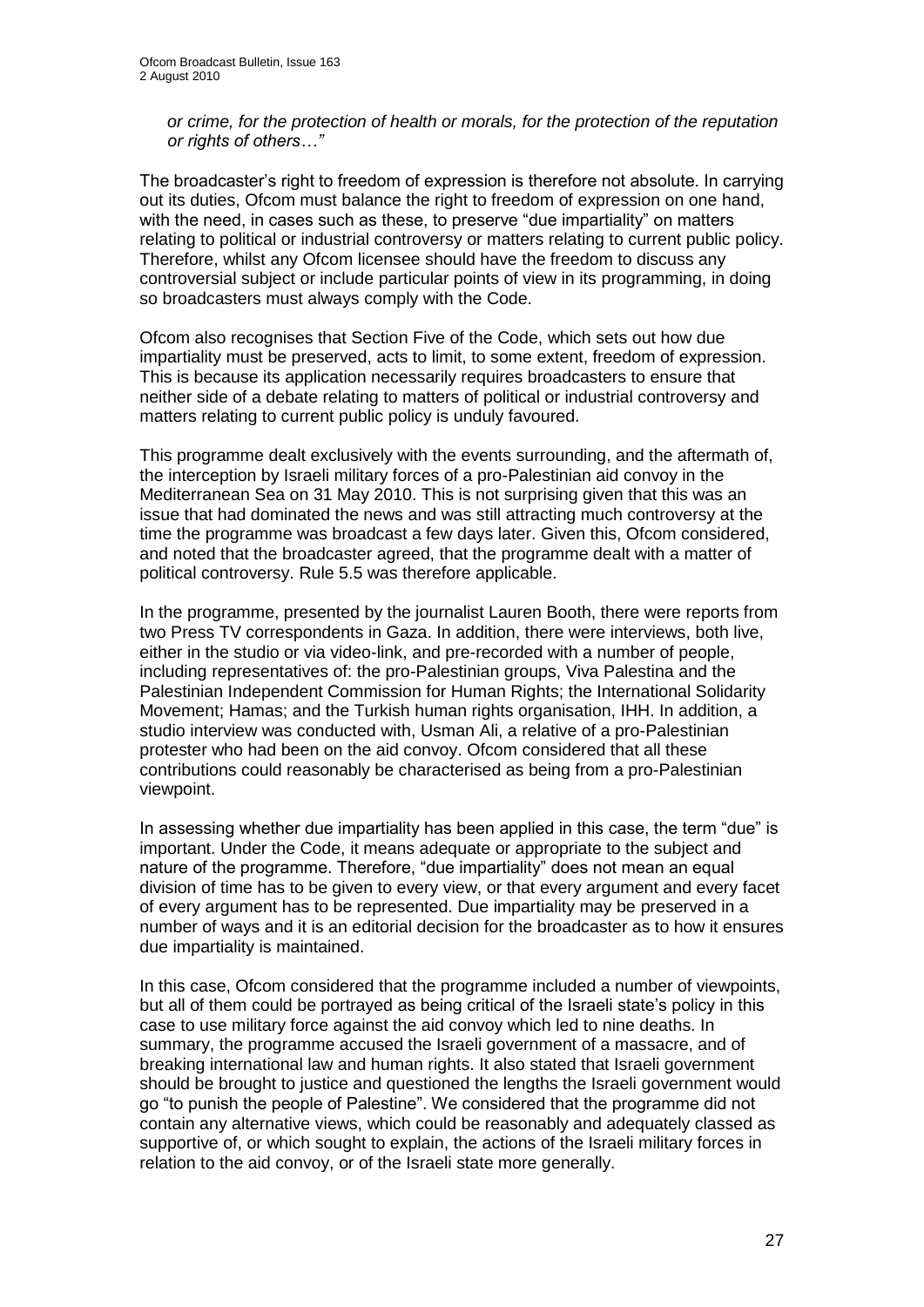In this respect, we noted the submissions of Press TV, that the programme contained two comments that were supportive of the Israeli position in relation to the aid convoy:

*"There has been a lot of talk about violent terrorism; the Israeli army have said the sorts of people who want to go are radicals…"* ("Comment 1")*.* 

*"We"ve been hearing that the poor commandos landed and were lynched, they didn"t mean to use force"* ("Comment 2")*.*

However, these comments must be seen in context.

Both these comments were made not as the stated position of the Israeli government, but as part of questions put to guests on the programme. When seen in full context, it is apparent that these comments were not provided to give an alternative view, but in fact made to give the opportunity for the programme to criticise the Israeli government. Lauren Booth said Comment 1 to Usman Ali, a relative of a pro-Palestinian protester, as part of an interview asking for the interviewee"s perspective on his relative"s experiences during the events on the aid convoy. The presenter was seeking the interviewee"s comments on the character of his brother-in-law, who was a protestor on the flotilla. She asked him:

| Lauren Booth: | "Why was your brother-in-law actually on the ship, because<br>there has been a lot of talk about violent terrorism; the Israeli<br>army have said the sorts of people who want to go are<br>radicals. Does that describe your brother-in-law?" |
|---------------|------------------------------------------------------------------------------------------------------------------------------------------------------------------------------------------------------------------------------------------------|
| Usman Ali:    | "No not at all"[the interviewee describes his brother-in-law]                                                                                                                                                                                  |
| Lauren Booth: | "He sounds like a nice guy"                                                                                                                                                                                                                    |

We do not therefore believe that the above could be reasonably recognised as ensuring the programme adequately gave the Israeli government's position.

In relation to Comment 2, it is important again to consider the full context. Lauren Booth said to a pro-Palestinian activist, Kevin Ovenden:

"*Kevin, there"s been a lot of Israeli propaganda, obviously, since the attack. We"ve been hearing that the poor commandos landed and were lynched, they didn"t mean to use force"*.

It is therefore clear that the presenter considered the pro-Israeli statements to be untrue. The reason for stating the Israeli position was in order to reinforce to the audience the view that Israel was guilty of promulgating propaganda on this issue. As such, Comment 2 cannot reasonably be seen as providing an alternative viewpoint.

In any event, we would not consider that two sentences (i.e. Comment 1 and Comment 2) - even if considered to represent the alternative view - within a half an hour programme could reasonably be described as an effective method for the licensee to achieve "due impartiality".

It should be noted that it is possible for broadcasters to ensure due impartiality is preserved in particular circumstances, by a presenter or interviewer articulating alternative views in the form of questions and statements. However, in using such a technique, broadcasters must ensure that such questions and statements are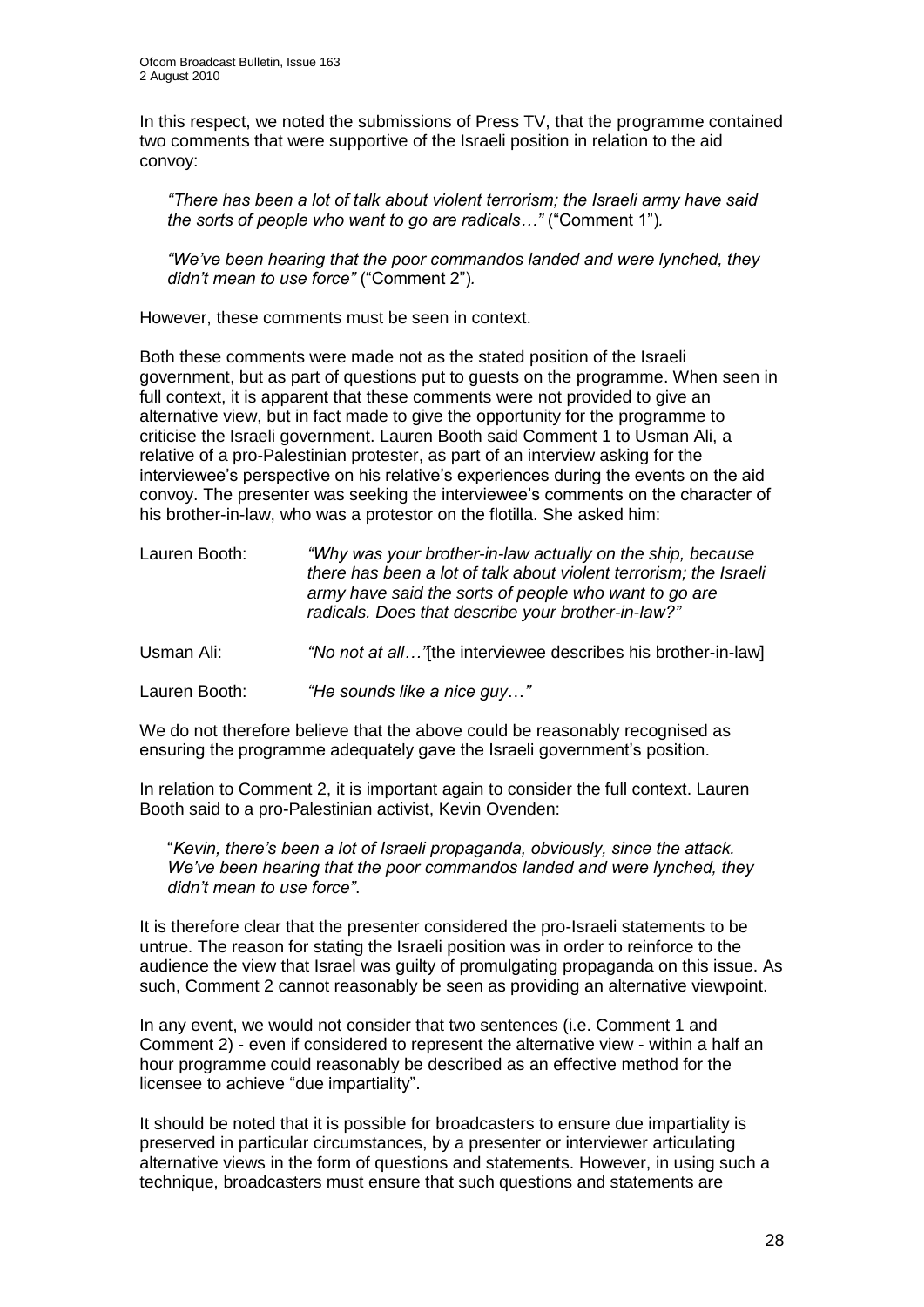sufficiently in context to ensure that due impartiality is preserved either within a programme or a series of programmes taken as a whole. In particular, presenters or interviewers must ensure they are articulating alternative views in a duly objective manner or putting them to interviewees in a manner that achieves due impartiality. We do not consider that the example given here by Press TV fulfilled this.

In summary, given the above analysis of Comment 1 and Comment 2 above, we considered the broadcaster did not provide sufficient evidence of alternative views within the programme. Overall the programme gave a one-sided view on this matter of political controversy.

Furthermore and importantly, the broadcaster did not provide any evidence of alternative views on this issue in a series of programmes taken as a whole (i.e. more than one programme in the same service, editorially linked, dealing with the same or related issues within an appropriate period and aimed at a like audience). Given the above, Ofcom therefore considered the programme to be in breach of Rule 5.5.

It is important to note that the broadcasting of highly critical comments concerning the policies and actions of any one state (such as these here in this programme) is not, in itself, a breach of due impartiality. It is essential that current affairs programmes are able to explore and examine these issues and contributors are able to take robust and highly critical position. However, depending on the specifics of the issue, it may be necessary, in order to fulfil the requirements of due impartiality as set out in the Act as well as the Code to ensure that alternative viewpoints are broadcast. In this case, such viewpoints (i.e. the position of the Israeli government in this case) were not given either in the programme itself, or elsewhere on the licensed service within the series of programmes as a whole.

#### **Breach of Rule 5.5**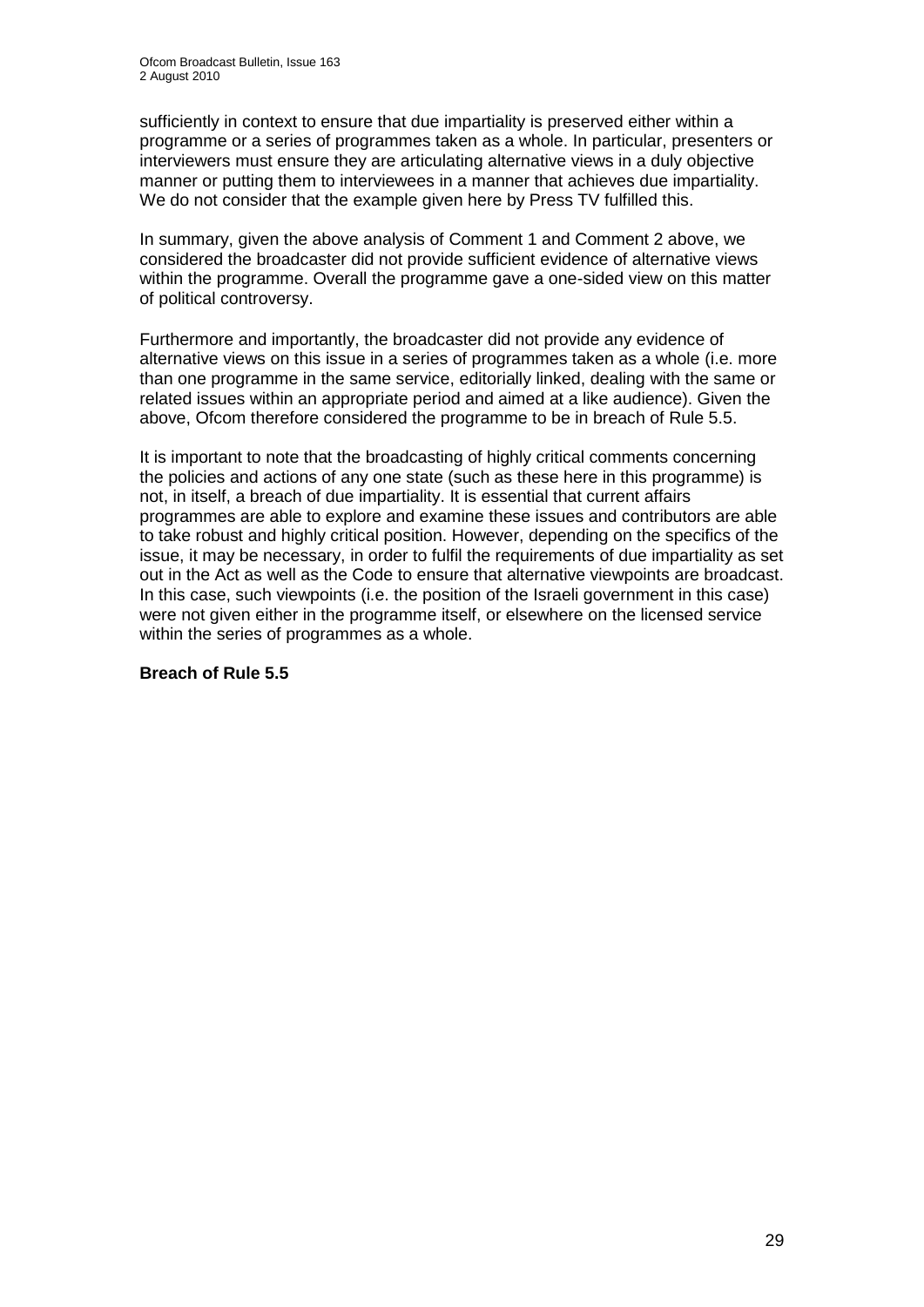# **In Breach**

## **Lincoln City Radio**

*31 May 2010* 

#### **Introduction**

Lincoln City Radio is a community radio station which began broadcasting on 4 May 2010. Ofcom received a complaint alleging that the station promoted products and services in programming, contrary to the requirements of the Code. Ofcom requested a recording of the programme referred to by the complainant in order that we could make an assessment under the Code.

The station advised us that it was unable to supply the recording because its recording machinery was disconnected. This resulted in no recordings of output being made for a period of three days between Saturday 29 May 2010 and Tuesday 2 June 2010.

We therefore sought the licensee's comments with regard to its obligations under condition 8(2) of its licence to broadcast. This states that the Licensee shall: a) make and retain, for a period of 42 days from the date of broadcast, a recording of every programme included in the Licensed service together with regular time reference checks; b) at the request of Ofcom forthwith produce to Ofcom any such recording for examination or reproduction.

#### **Response**

The station responded that they were installing a new mixing console over the weekend of 29 and 30 May 2010 and it was for this reason that its recording equipment was disconnected. It apologised for its mistake and advised that this was an error arising from its inexperience. It said that the correct course of action would have been to contact Ofcom and seek advice when realising its recording equipment was to be disconnected.

#### **Decision**

It is a condition of all radio licences that the licensee adopts procedures for the retention of recordings and produces recordings to Ofcom forthwith on request.

Given the absence of any recordings, Ofcom has been unable to assess the material relating to the original complaint of commercial promotion within programmes. This failure to provide recordings was a breach of the station's licence, which will be held on record.

#### **Breach of Licence Condition 8, Part 2 General (Retention and Production of recordings)**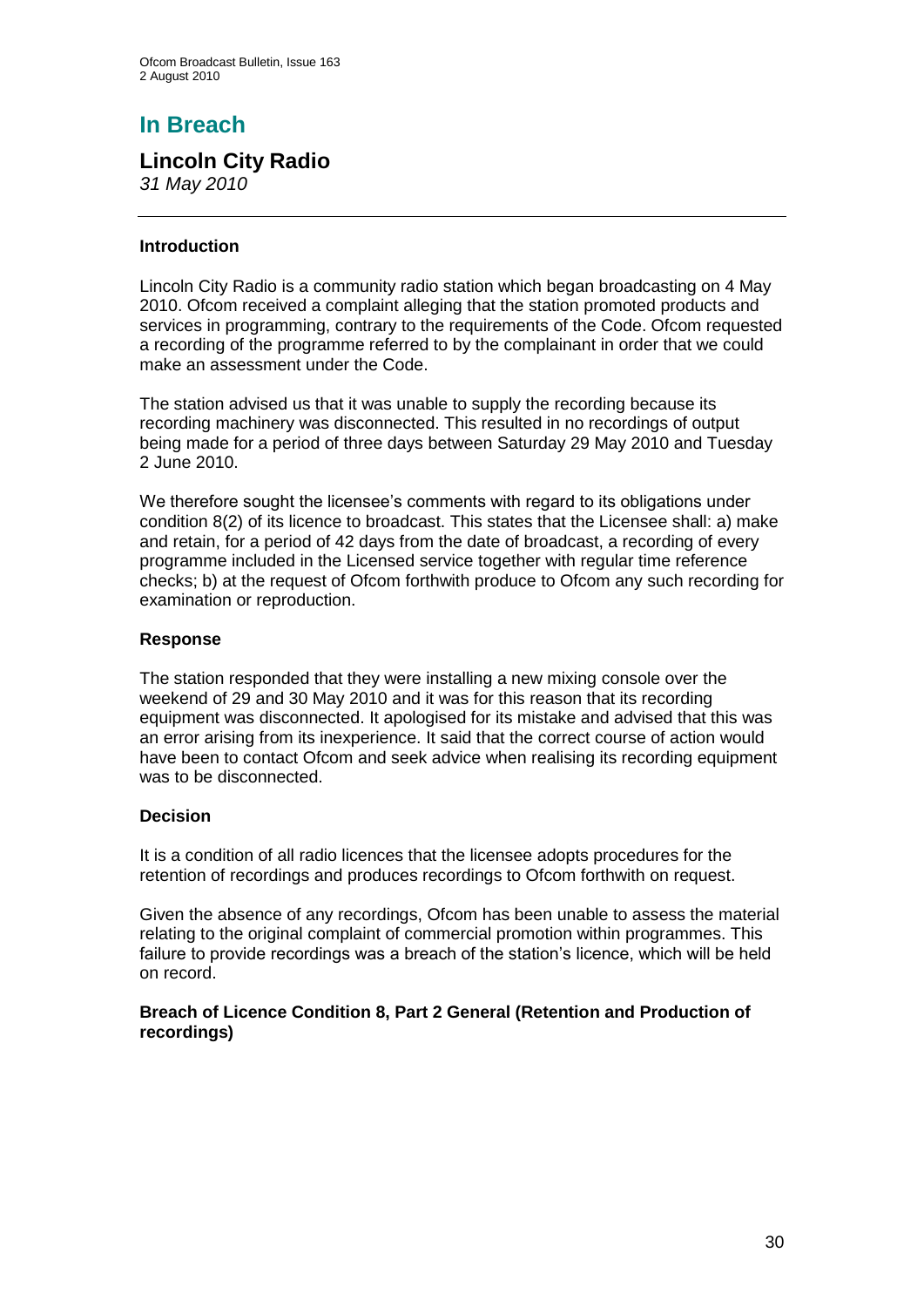## **Scottish Government sponsorship of programmes**

*STV, 2008 and 2009, various dates and times*

[the STV findings were originally published on 26 July 2010]

#### **Summary of Ofcom's investigation**

*Ofcom conducted an extensive investigation of 57 programmes sponsored by the Scottish Government, Scottish Government agencies or non-departmental public bodies ("the Scottish Government") broadcast on STV in 2008 and 2009. This followed allegations in the press that the Scottish Government had influenced the content of STV"s programming - in particular three series: Made in Scotland*, *Scotland Revealed and The Greatest Scot (together "the Homecoming programmes")*

*Ofcom found that the Homecoming programmes referred to in the press articles were not in breach of the Code.* 

*However, as part of its wider investigation, Ofcom found that 18 other programmes, the majority of which were one-minute in duration covering public information-type subjects, were in breach of sponsorship rules in the Code.*

*With regard to any other STV programming, such as news, current affairs and its coverage of Scottish politics, Ofcom found that there was no evidence or implication that the Scottish Government had influenced the content in such a way as to impair STV"s responsibility and editorial independence.* 

#### **Background**

In February and March 2010, two press reports<sup>1</sup> alleged that correspondence between the Scottish Government and STV, which had been obtained under the Freedom of Information Act, suggested that the Scottish Government may have influenced STV's programming to promote itself, for political gain<sup>2</sup>.

Both articles made particular reference to *Made in Scotland*, *Scotland Revealed* and *The Greatest Scot* (together "the Homecoming programmes") which were sponsored by the Scottish newspaper, The Daily Record<sup>3</sup> and Homecoming Scotland. Homecoming Scotland was an initiative of the Scottish Government to get

<sup>1</sup> <sup>1</sup> *Riddle of Salmond and STV "Promises"*, Scottish Sunday Express, 28 February 2010 and *Inquiry calls into Salmond and STV 'cash-for-programmes' row,* The Times, 1 March 2010

 $2$  The press articles also referred to concerns that STV had ceased broadcasting ITV networked

programmes such as *The Bill*, *Midsomer Murders* and *Doc Martin*, in favour of Scottish produced

content. These matters do not raise issues under the Code, and therefore do not form a part of Ofcom"s findings on these cases.

 $3$  While The Daily Record sponsored these programmes, there were no allegations made about it in the press articles in question, and Ofcom found no evidence that The Daily Record had influenced the content of any of the programmes so as to undermine the independence of the broadcaster.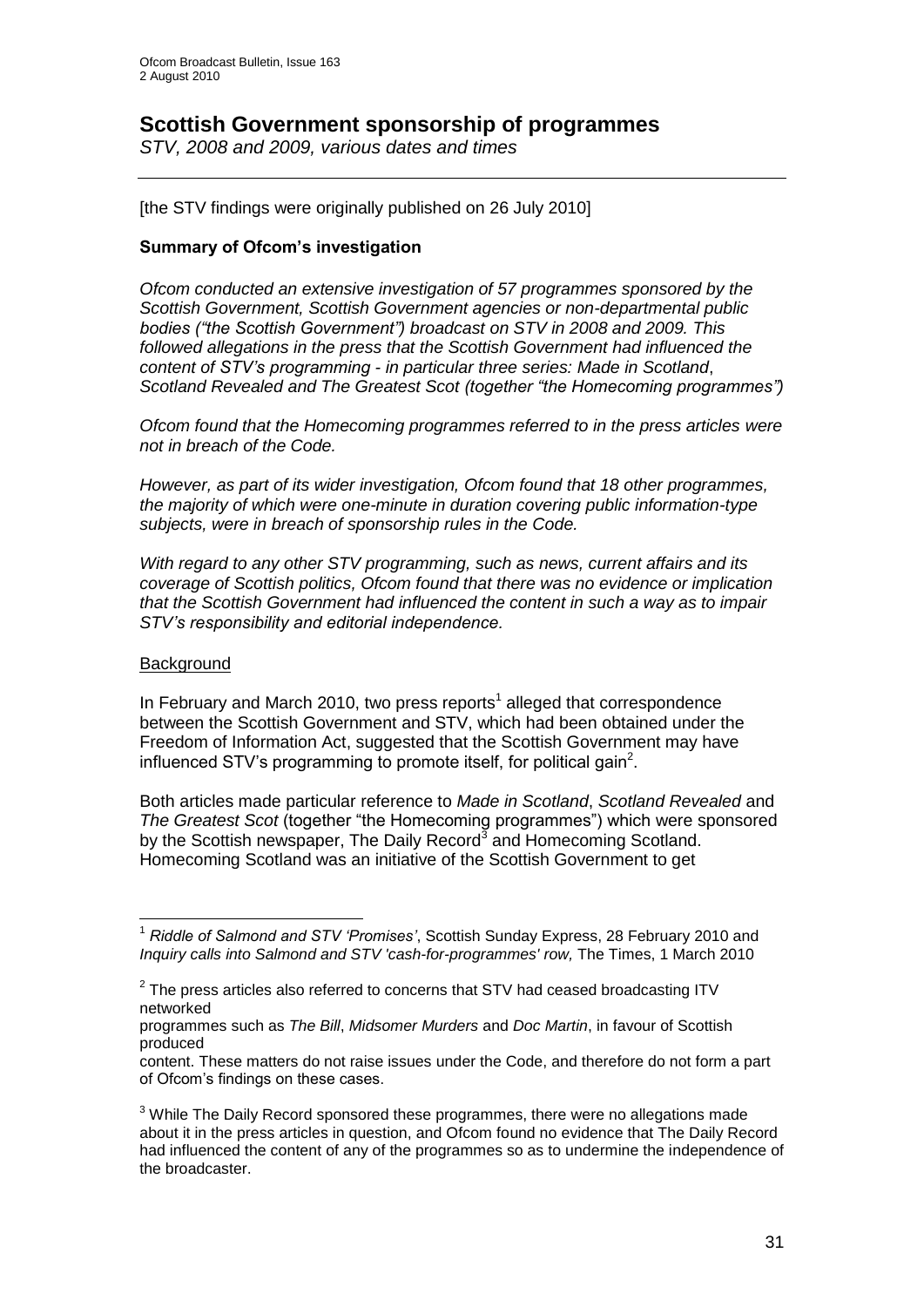"Scotland"s people at home and abroad to reconnect with our great country [Scotland]<sup>"4</sup>. It was managed by Event Scotland<sup>5</sup> in partnership with Visit Scotland<sup>6</sup> and consisted of events, festivals and celebrations.

Both articles also referred to a letter from STV"s Chief Executive Rob Woodward to Alex Salmond the leader of the Scottish Government dated 9 January 2009, which stated:

"I will also write separately to Linda Fabiani [SNP MSP] to introduce our commercial director David Connolly to explore how we can incorporate our innovative thinking around television exposure for the benefit of the Government."

The Scottish Sunday Express article also referred to a letter from STV"s Chief Executive to Linda Fabiani dated 21 January 2009, which stated:

"At our meeting I also raised the issue of how we are keen to forge a closer partnership with the Government and our commercial sales team. We"re keen to explore how we can bring some of our innovative thinking to maximum effect by using television and on-line to connect Government with the electorate."

#### Issues raised under the Code

The press articles detailed above raised concerns about the Scottish Government"s possible influence on the content of programmes broadcast on STV.

After an initial assessment, it was clear to Ofcom that there were potential Code issues to investigate in relation to the Scottish Government"s **sponsorship of programmes** on STV.

With specific regard to the letter from STV"s Chief Executive to Alex Salmond dated 9 January 2009 detailed above, STV submitted that "commercial discussions [with the Scottish Governmentl would include air time sales, on-line promotional opportunities, length of commercials, sponsor credits and other similar commercial projects."

Ofcom was satisfied that this offer related solely to the possible *sponsorship* of STV programming by the Scottish Government. As regards **other STV programming**, such as news, current affairs and its coverage of Scottish politics, there was no evidence or implication that the Scottish Government had influenced or had tried to influence the content of any such programming in such a way as to impair STV"s responsibility and editorial independence.

Ofcom therefore launched an investigation of:

- the sponsorship of the Homecoming programmes (referred to in the press allegations); and
- all other programmes broadcast on STV in 2008 and 2009 which had been sponsored, either partly or fully, by the Scottish Government, a Scottish Government agency or a non-departmental public body.

1

<sup>4</sup> http://www.homecomingscotland2009.com/about-us.html

<sup>&</sup>lt;sup>5</sup> Event Scotland attracts, develops and supports major events in Scotland.

<sup>&</sup>lt;sup>6</sup> Visit Scotland is Scotland's national tourism agency.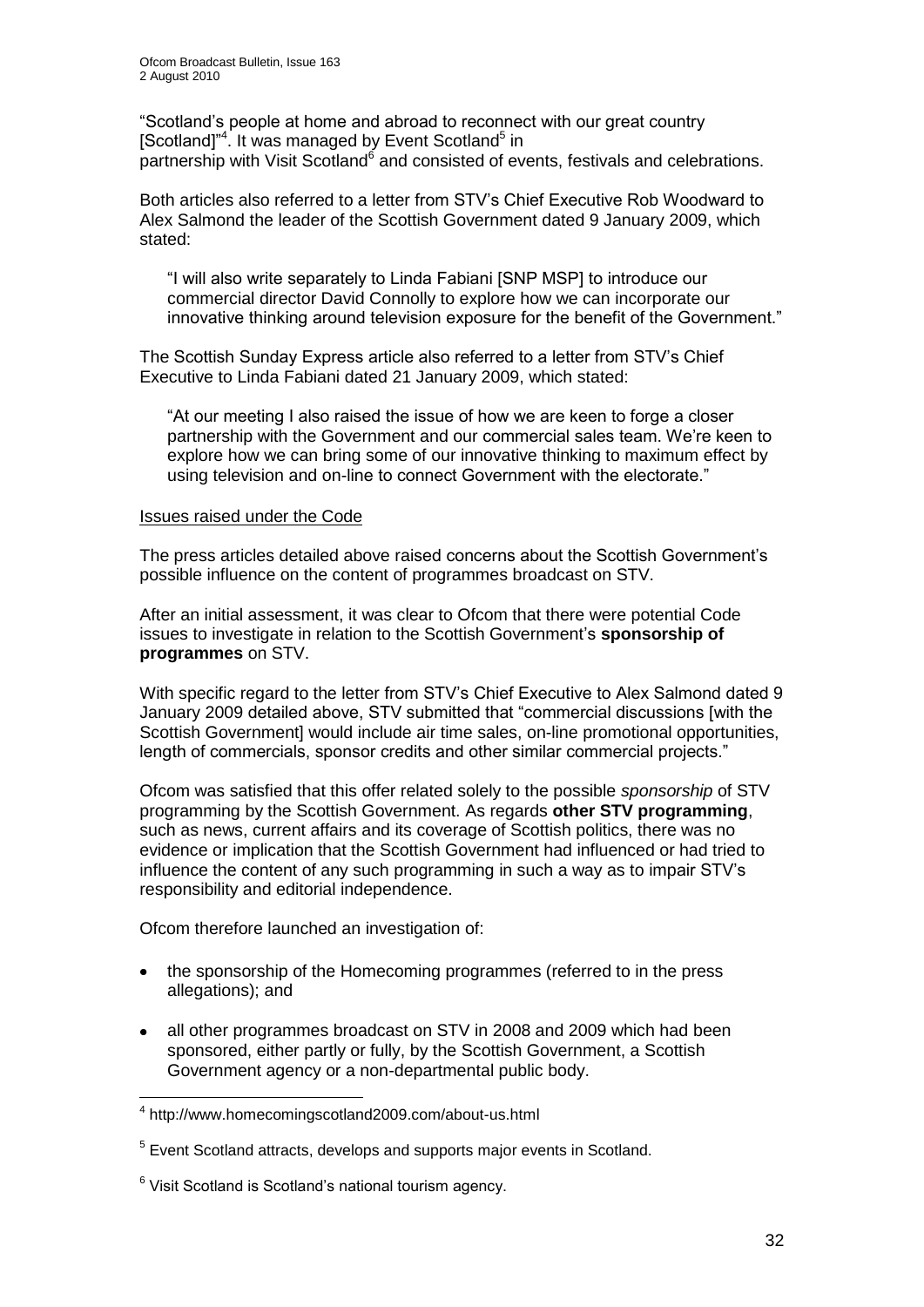There is no prohibition on a government or government body sponsoring a programme or series. Section 321(7) of the Communications Act 2003 permits government departments to place advertisements of public service nature on television and radio. Rule 9.3 of the Code requires sponsorship to comply with advertising content and scheduling restrictions. Therefore, as government departments are permitted to advertise on television, they are also permitted to sponsor programmes provide that any sponsorship arrangement complies with the rules set out in Section Nine of the Code.

Section Nine of the Code defines a sponsored programme as one that has had some or all of its costs met by the sponsor with a view to promoting its own or another"s name, trademark, image, activities, services, products or any other direct or indirect interest.

The rules that apply to sponsored programmes are derived from the requirements of European legislation<sup>7</sup>, and from the Communications Act 2003 ("the Act"). The Act specifically requires Ofcom to ensure that the "unsuitable sponsorship" of programmes is prevented.

Ofcom"s rules on programme sponsorship prevent "unsuitable sponsorship" by ensuring that:

- the editorial independence of the broadcaster is maintained and that programmes are not distorted for commercial purpose;
- sponsorship arrangements are transparent; and

1

sponsor credits are separated from programme content and distinct from advertising.

The promotional benefit a sponsor is permitted to gain from contributing to the funding of a programme is through associating itself with the programme, not by being referred to during it. This association is identified through the sponsorship credits that are broadcast around the programme.

In this case, the following Code rules were of particular relevance:

- Rule 9.4: "A sponsor must not influence the content and/or scheduling of a channel or programme in such a way as to impair the responsibility and editorial independence of the broadcaster."
- Rule 9.5: "There must be no promotional reference to the sponsor, its name, trademark, image, activities, services, or products or to any of its other direct or indirect interests. There must be no promotional generic references. Non-promotional references are permitted only where they are editorially justified and incidental."
- Rule 9.6: "Sponsorship must be clearly identified as such by reference to the name and/or logo of the sponsor. For programmes, credits must be broadcast at the beginning and/or end of the programme."
- Rule 9.7: "The relationship between the sponsor and the sponsored…programme must be transparent."

 $7$  The Television Without Frontiers (TWF) Directive which was amended by the Audiovisual Media Services (AVMS) Directive.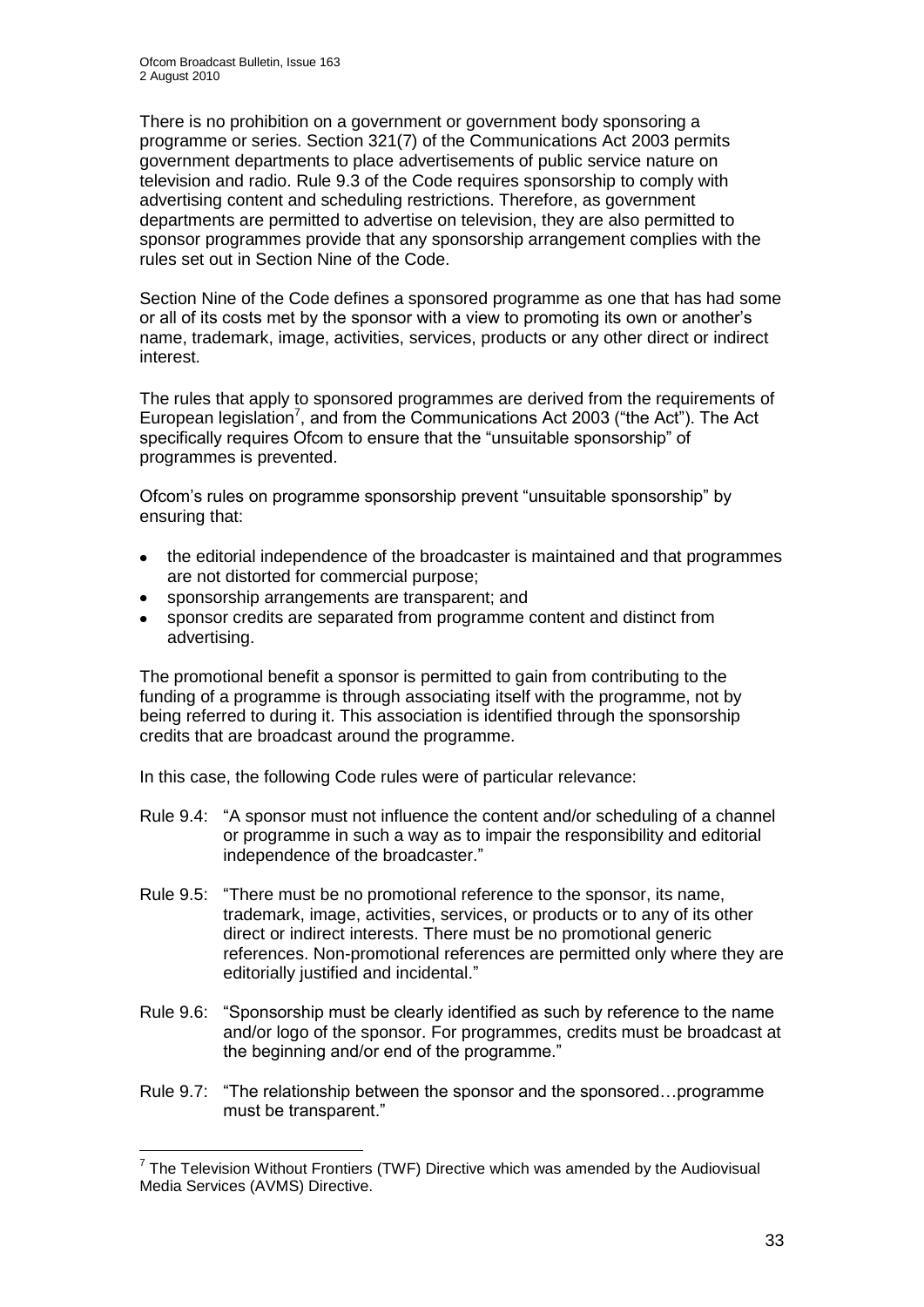These rules serve to prevent sponsored programming effectively being used as an advertisement for the sponsor. They prohibit sponsors from using sponsorship arrangements as a means of placing their brands, activities and interests within the sponsored editorial content. These rules assist in maintaining viewer trust in the integrity of programmes by ensuring editorial content is not distorted to suit the objectives of the sponsor. Finally, the transparency requirements about the identification of sponsorship arrangements ensure that viewers are protected from surreptitious advertising and clearly understand who has been involved in the financing of a programme.

#### Summary of investigation

In the course of its investigation of these matters, Ofcom conducted a detailed assessment of the **12 Homecoming programmes** (11 of which were 60 minutes in duration and one of which was 30 minutes in duration), that had been the subject of the press allegations.

Ofcom also assessed carefully a **further 45 programmes broadcast on STV** in 2008 and 2009 that had been sponsored by either the Scottish Government or a Scottish government agency or non-departmental public body. The majority of these were short one-minute programmes, focusing on public information-type subjects.

#### Summary of findings

Having conducted an extensive investigation of all 57 programmes, underlying contractual arrangements and other related documentation, Ofcom found that **39 of the programmes in question did not breach the Code** (including all 12 Homecoming programmes).

However, Ofcom concluded that **18 of the short programmes** (across five series) **were in breach of the Code**. In summary, the majority of these breaches resulted from the editorial content being too closely linked to the sponsor. In one series, there were additional breaches resulting from a lack of transparency in relation to the sponsorship arrangement.

In the case of all the programmes that were found in breach of the Code, STV had sought programme funding to create editorial content that conveyed a positive message about the sponsor or its activities, or to portray it in a favourable light. It appeared to Ofcom that STV had permitted the sponsorship of the programmes to influence the content so that it was too closely linked to the sponsors or their activities.

In the circumstances of these 18 programmes, Ofcom considered that STV had sought programme funding to create programmes that were effectively vehicles for the purpose of promoting the sponsors" interests. In effect, in some cases, the programming appeared akin to an advertisement for the sponsor or its activities. Given the inherent inability of such programmes to comply with the Code"s approach to sponsorship, Ofcom concluded that in these cases, STV"s responsibility and editorial independence had been impaired by the sponsorship arrangements.

Details of Ofcom"s investigations and its decisions under the Code are set out in two findings that follow this summary: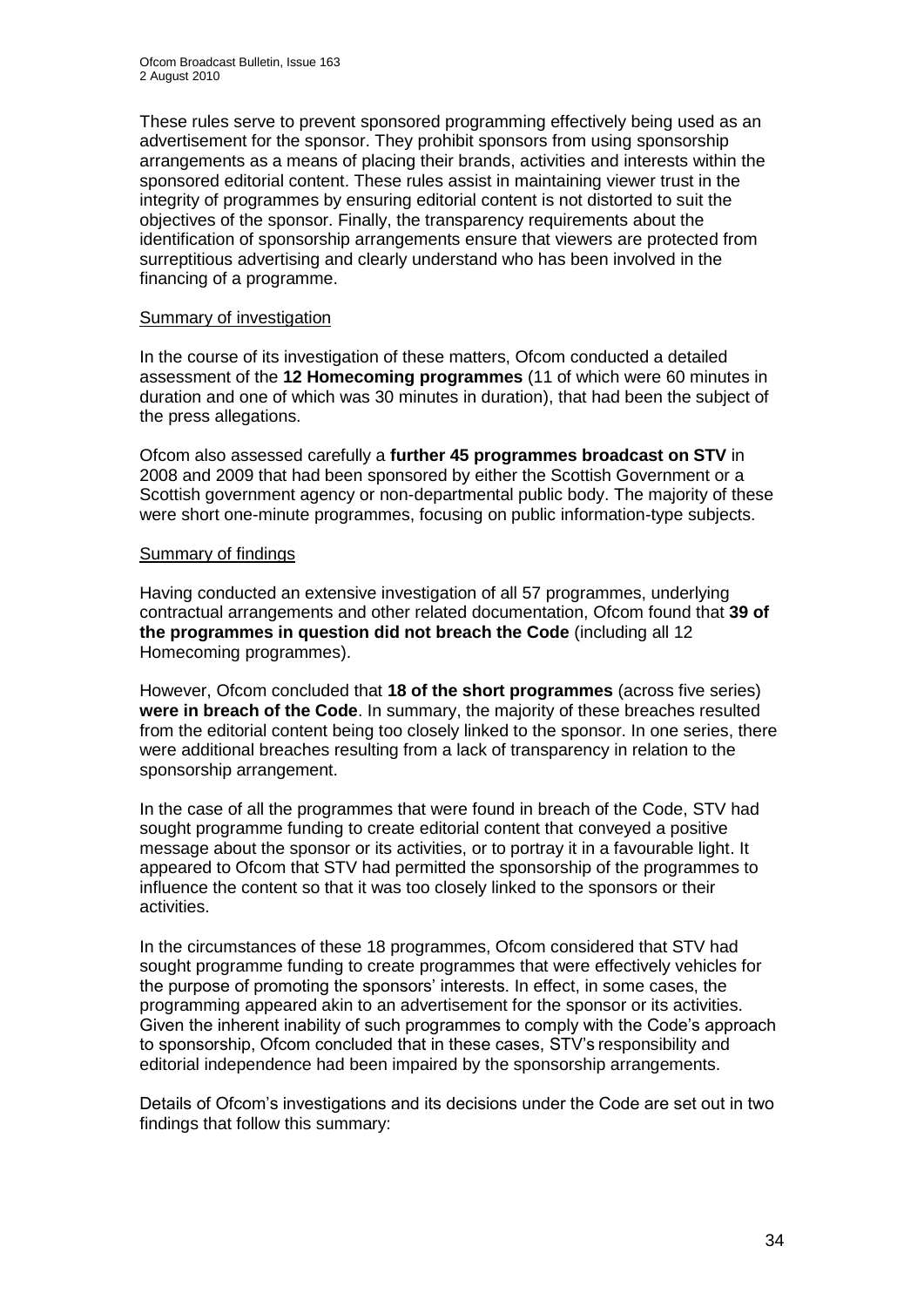1) A finding on the sponsorship of the Homecoming programmes (*Made in Scotland*; *Scotland Revealed*; and *The Greatest Scot -* all broadcast on STV on various dates in 2009) which Ofcom found to be **not in breach of the Code.**

2) A finding on the sponsorship of four series of short one-minute programmes *Time for Change*; *Learning Journeys*; *A Day in the Life*; and *My Journey* (all broadcast on STV on various dates in 2008 or 2009), each of which Ofcom found to be **in breach of Rules 9.4 and 9.5 of the Code**.

In addition, this second finding includes Ofcom"s decision on the series *The Great Scottish Meal* (broadcast on STV in 2008), of which two of the four episodes were found to be **in breach of Rules 9.4 and 9.5 of the Code**, with the series as a whole found **in breach of Rules 9.6 and 9.7 of the Code**.

The second finding also summarises Ofcom"s decision that the sponsorship of the series *Health Matters*; *Early Days*; *In Your Own Time*; *Food For Thought*; and *Make Me Happier* (broadcast on STV on various dates in 2008 or 2009) were **not in breach of the Code**.

In view of the issues raised by this case, and the Code breaches Ofcom has recorded, we are requiring STV to attend a meeting to discuss its approach to programme sponsorship, and the sponsorship compliance procedures and processes it has in place.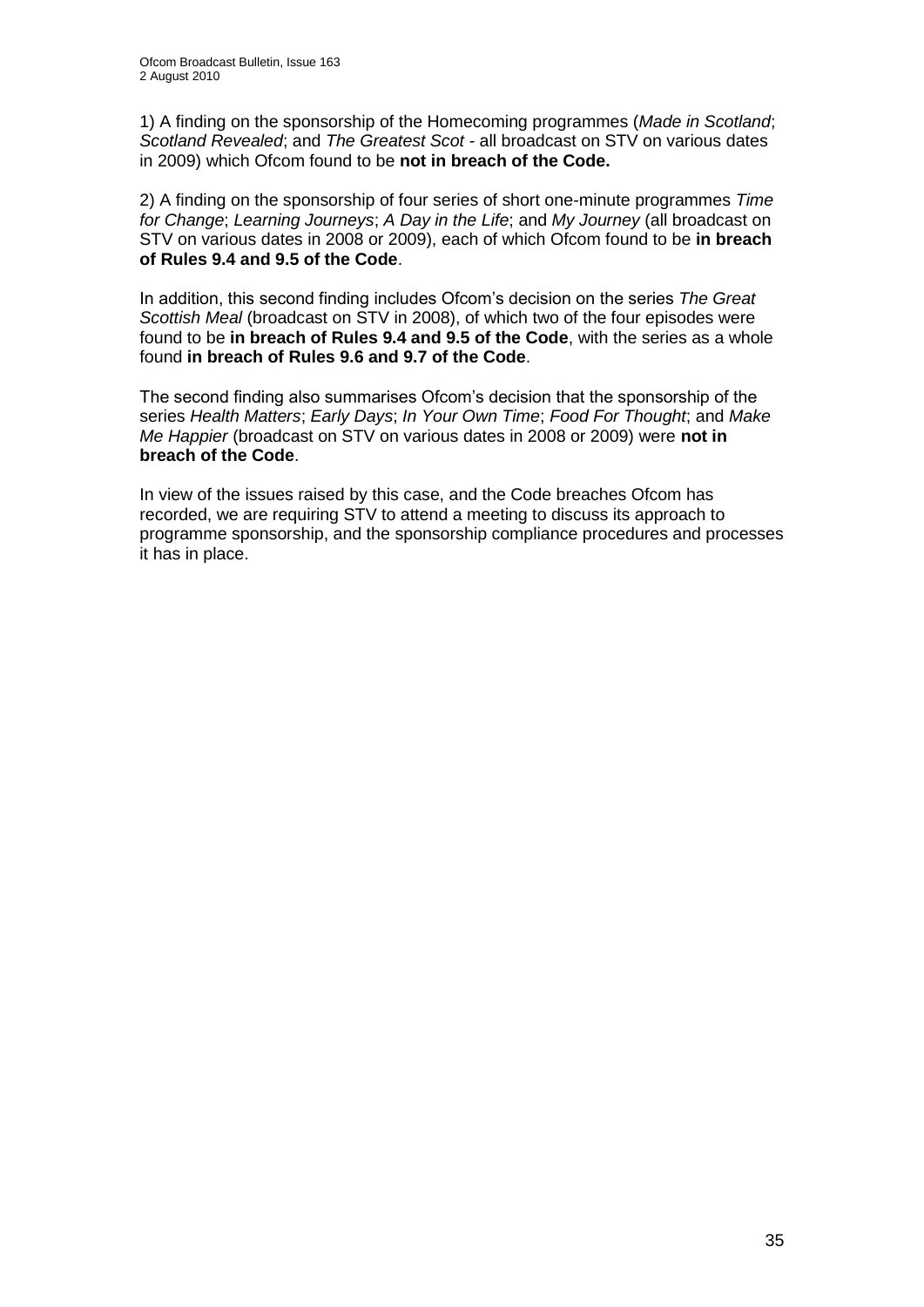# **In Breach**

## **Sponsorship of Time for Change**

*STV, 3 March 2008 and 11 April 2008, various times*

### **Sponsorship of Learning Journeys**

*STV, 1 October 2008 and 3 November 2008, various times*

## **Sponsorship of The Great Scottish Meal**

*STV, 24 November 2008 to 28 November 2008, various times*

#### **Sponsorship of A Day in the Life**

*STV, 2 March 2009 and 6 March 2009, various times*

#### **Sponsorship of My Journey**

*STV, 14 September 2009 and 18 September 2009, various times*

[this finding was originally published on 26 July 2010]

#### **Introduction<sup>1</sup>**

Ofcom asked STV for recordings of any programmes it had broadcast in 2008 and 2009 which had been sponsored by the Scottish Government, Scottish Government agencies, or non-departmental public bodies ("the Scottish Government").

Ofcom viewed the following programmes:

#### *Time for Change,* sponsored by Learn Direct Scotland

This series of five programmes, each approximately one minute in duration, was broadcast between 3 March 2008 and 11 April 2008. Four of the programmes featured individuals explaining how they had benefited from learning new workrelated skills. The other programme featured an employer who explained some of the opportunities available for people who want to learn new skills.

The series was sponsored by Learn Direct Scotland, part of Skills Development Scotland which is a non-departmental public body accountable to Scottish Ministers. The sponsorship credit broadcast at the beginning and end of each of the programmes, contained an image of a clock, accompanied by the voiceover *"It"s never too late to make the most of your life. Time for change sponsored by Learn Direct Scotland"* and the on-screen text, *"Time for change sponsored by* [Learn Direct Scotland logo]". Learn Direct Scotland"s phone number and web address were also provided in the form of on-screen text.

#### *Learning Journeys,* sponsored by The Big Plus

This series of four programmes, each approximately one minute in duration, was broadcast between 1 October 2008 and 3 November 2008. Three of the programmes featured an individual who had undertaken a course to improve their reading, writing and numeracy skills. The other programme featured an employer who had organised a course for its employees to improve their maths skills.

1

 $<sup>1</sup>$  See pages 31 to 35 for further information.</sup>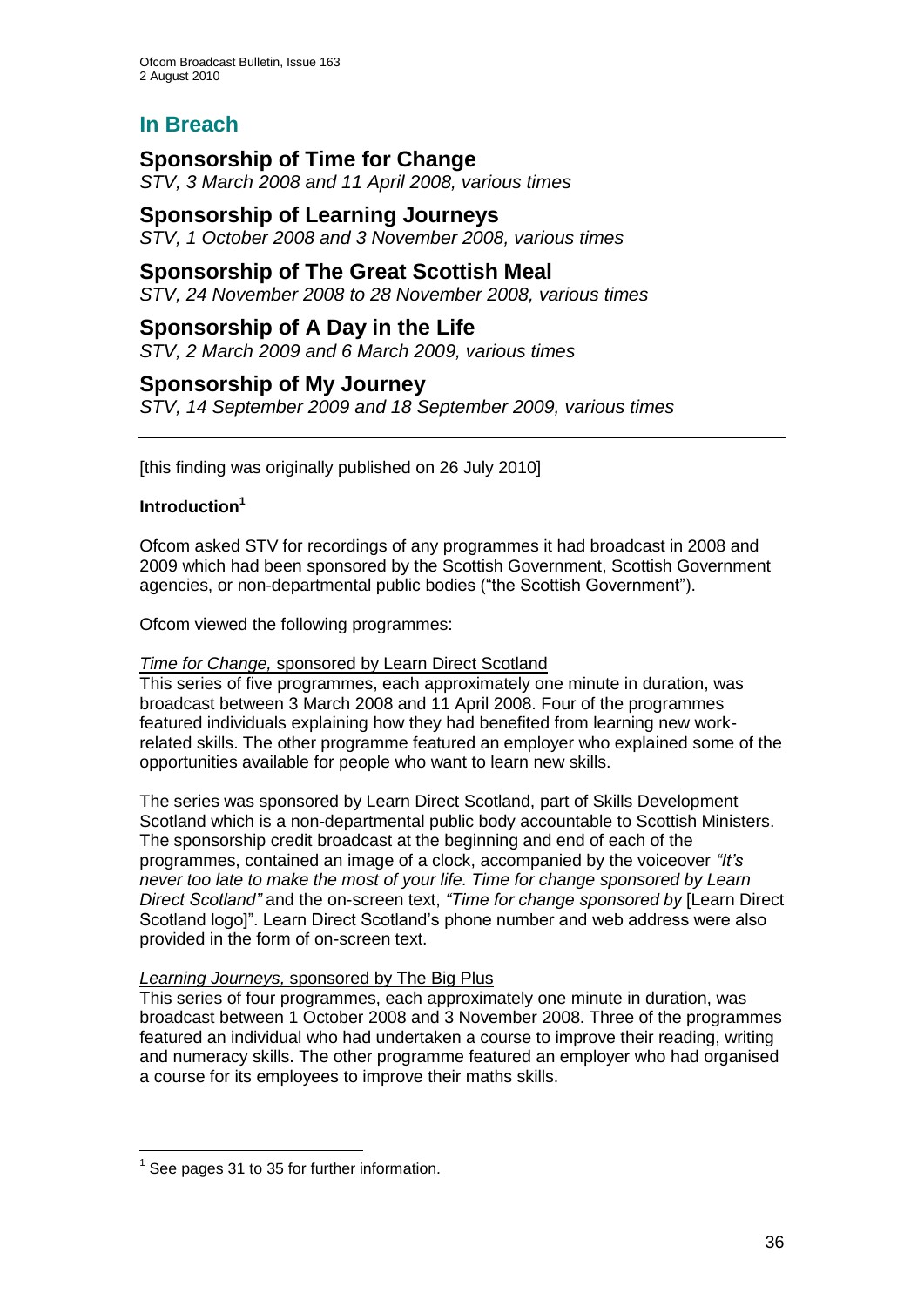The series was sponsored by The Big Plus, an organisation which is co-funded by two non-departmental public bodies accountable to Scottish Minister: the Scottish Government Learning Connections; with marketing support provided by Skills Development Scotland. According the to The Big Plus' website<sup>2</sup>, "the main objective of the campaign is to encourage people to improve their reading, writing and number skills, by taking part in the wide range of free help which is available throughout the country. The campaign also seeks to reduce the stigma associated with the subject matter amongst the general public."

The sponsorship credit broadcast at the beginning and end of each of the programmes, contained the voiceover, *"Learning Journeys sponsored by The Big Plus"* and the on-screen text, *"Learning Journeys sponsored by* [The Big Plus logo]". The logo included the text *"Reading, Writing, Numbers"*. The Big Plus" telephone number and web address were also provided in the form of on-screen text.

#### *The Great Scottish Meal*, sponsored by Specially Selected Pork, Quality Meat **Scotland**

This series of four programmes, each approximately four minutes in duration, was broadcast between 24 November 2008 and 27 November 2008. The premise of the series was that the presenter, a cook, demonstrated how to prepare a Scottish meal for St Andrews Day using Scottish produce. In the first programme the presenter bought the ingredients and in the three subsequent programmes she demonstrated how to prepare the starter, main course and dessert.

In the first programme, the presenter visited a fishmonger to buy Scottish haddock, for the starter. She then visited a shop to buy mustard, oatmeal and other items, which she stated were all Scottish produce. While in the shop the presenter could be seen standing in front of a banner that clearly stated: "I  $\bullet$  chicken. I  $\bullet$  lamb. I  $\bullet$ *beef."*

The presenter then visited a butcher to discuss which cut of beef he would recommend for her meal. Scottish produce was not mentioned on this occasion. She then visited a farm shop to buy berries for her dessert and vegetables for her main course, and again Scottish produce was referred to.

In the second programme, the presenter cooked the fish starter. During the programme, there was no reference to meat and only one reference to the Scottish produce - the butter.

In the third programme the presenter cooked the main course. At the beginning of the programme, there was a close-up shot of some packaged bacon; the label on the packet said *"SMOKED AYRSHIRE STREAKY BACON".* During the programme, the presenter cooked the steak. She did not refer to the steak as being Scottish beef, however, she did describe it as *"gorgeous rib-eye steak"* and explained that *"Rib eye I've decided is good to use because of the fantastic flavour it's got and also it is slightly cheaper than certainly a fillet and usually sirloin as well."* To go with the steak the presenter cooked what she described as *"kale with some lovely Ayrshire bacon".*  She referred to the Ayrshire bacon again when presenting the finished plate of food.

In the fourth programme, the presenter made the dessert, again with emphasis on Scottish produce.

1

<sup>&</sup>lt;sup>2</sup> http://www.thebigplus.com/bigplus/27.html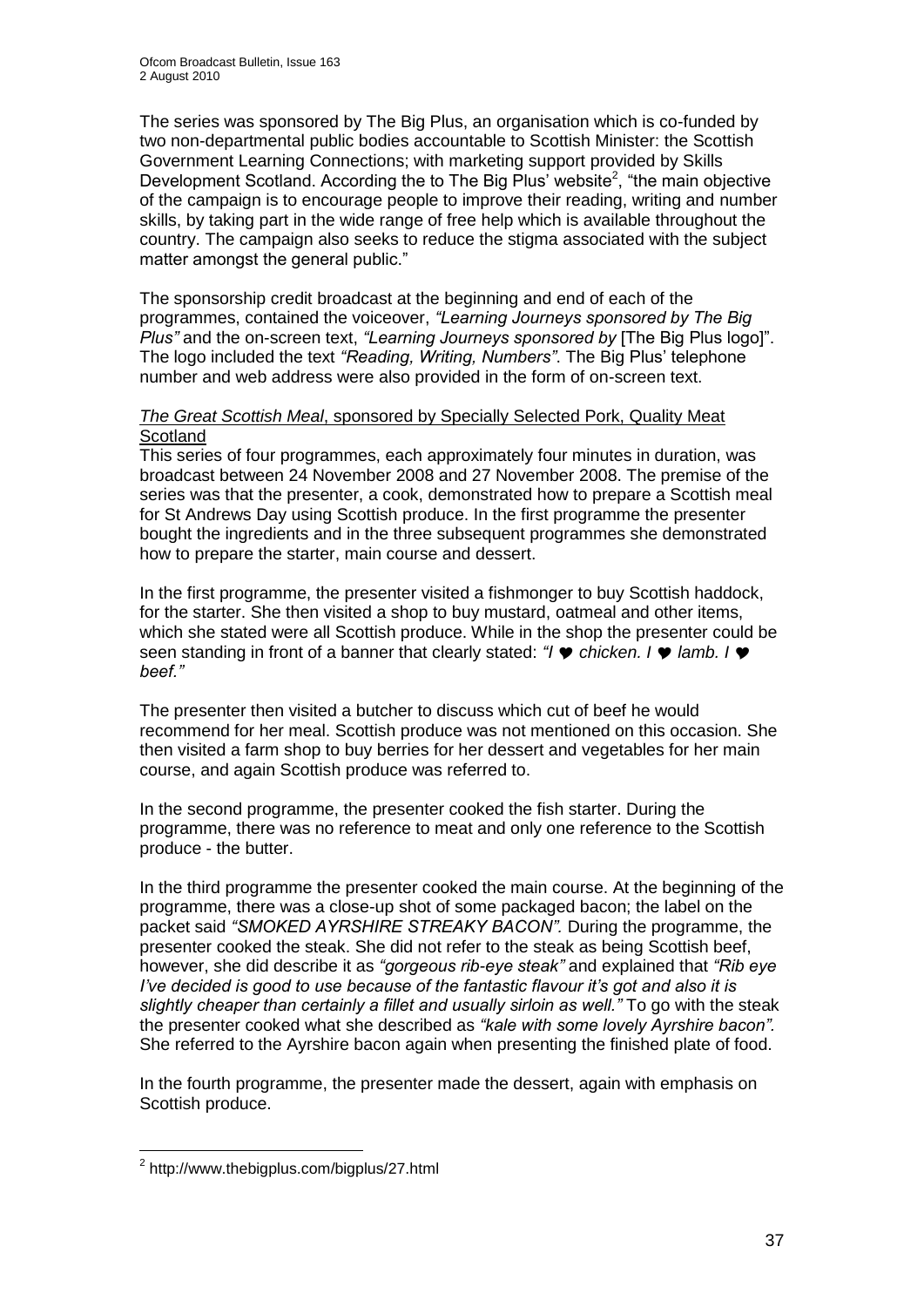The series was sponsored by Specially Selected Pork, which is an initiative run by Quality Meat Scotland, to promote Scottish pork products. Quality Meat Scotland is the public body responsible for improving the Scottish red meat sector. The sponsorship credit broadcast at the beginning and end of each of the programmes, contained an image of a plate with potatoes and vegetables on it. A piece of pork was then placed on the plate. The accompanying voiceover stated *"The Great Scottish Meal sponsored by Specially Selected Pork",* while the on-screen text stated *"The Great Scottish Meal sponsored by* [Specially Selected Pork logo] *www.speciallyselectedpork.com*".

#### *A Day in the Life,* sponsored by National Care Standards

This series of five programmes, each approximately one minute in duration, was broadcast between 2 March 2009 and 6 March 2009. Each programme featured an individual talking about their experiences of care services, for example, a man whose wife goes to a day centre for people suffering from dementia, an assistant manager of a care home, a woman who moved her mother into a care home and a home care co-ordinator.

The series was sponsored by the National Care Standards, which were developed and published by Scottish Ministers. According to the Scottish Government"s website<sup>3</sup>, the National Care Standards "explain what you can expect from any care service you use". It also states that there are six main principles behind the Standards which are dignity, privacy, choice, safety, realising potential, and equality and diversity.

The sponsorship credit featured an animated line drawing of a carer helping someone to put their shoes on. The Healthier Scotland: Scottish Government logo appeared at the bottom of the screen. The voiceover stated, *"A Day in the Life is sponsored by the Scottish Government. National Care Standards. Get the right quality of care",* while the on-screen text stated, *"A Day in the Life is sponsored by National Care Standards".*

#### *My Journey*, sponsored by The Children"s Panel

1

This series of three programmes, each approximately one minute in duration, was broadcast between 14 September 2009 and 18 September 2009. Each programme was a dramatisation of a story of a child who had received help for a problem they had experienced such as being in care, drug and alcohol abuse and the divorce of parents.

The series was sponsored by The Children"s Panel, an organisation funded by the Scottish Government, which implements Children"s Hearings in which volunteer lay people make decisions about vulnerable children in need of care or who have offended. The sponsorship credit featured an image of a child with animated cracks on their face which then close up. This is followed by the voiceover *"The Children"s Panel sponsors My Journey"* and the text *"The Children"s Panel sponsors My Journey. infoscotland.com/childrenspanel"*. The Smarter Scotland and Scottish Government logos also appeared at the bottom of the screen.

Having viewed recordings of all the above five series, and given the apparently close links in each case between the sponsor"s interests, and the content of the sponsored programmes, Ofcom requested the following information from STV:

<sup>&</sup>lt;sup>3</sup> http://www.scotland.gov.uk/Topics/Health/care/17652/National-Care-Standards-1-1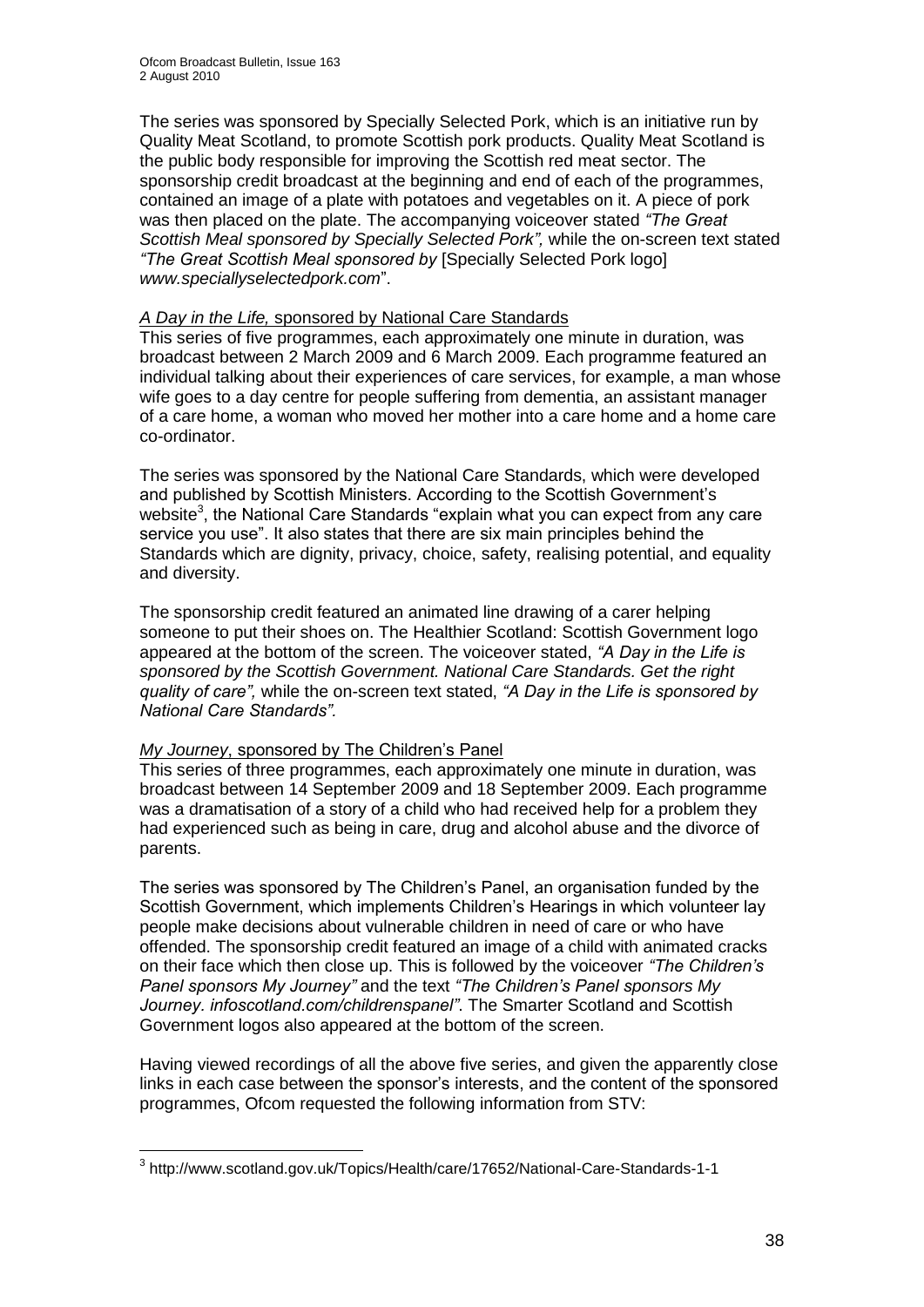- the contracts relating to the funding arrangement for each of the five series; and
- STV"s comments in relation to the following Code rules:
- Rule 9.4 "A sponsor must not influence the content and/or scheduling of a channel or programme in such a way as to impair the responsibility and editorial independence of the broadcaster."
- Rule 9.5 "There must be no promotional reference to the sponsor, its name, trademark, image, activities, services, or products or to any of its other direct or indirect interests. There must be no promotional generic references. Non-promotional references are permitted only where they are editorially justified and incidental."

With regards to *The Great Scottish Meal* Ofcom also asked the broadcaster for its comments under the following Code rules:

- Rule 9.6 "Sponsorship must be clearly identified as such by reference to the name and/or logo of the sponsor. For programmes, credits must be broadcast at the beginning and/or end of the programme."
- Rule 9.7 "The relationship between the sponsor and the sponsored channel or programme must be transparent."

The purpose of the four rules above is to prevent sponsors from influencing editorial content they are sponsoring, and to stop sponsored programmes being used as advertisements for the sponsor. In addition, the transparency rules serve to protect the audience from the risk of surreptitious advertising.

#### **Response**

#### Rule 9.4

STV provided the contracts and programming agreements it had made with each of the sponsors as well as various proposal documents containing content ideas for some of the programmes.

STV explained that it has a long history of broadcasting "funded social action programming". It continued that it is "committed to public service broadcasting and at no point is its independent editorial control compromised".

STV explained that with regard to programmes funded by public bodies, specifically Scottish Government bodies, "all communications are conducted between STV and the public body"s media agency." The broadcaster said that each year the Scottish Government"s media agency informs STV of the various public bodies which may be interested in sponsoring editorial content and provides STV with a list of a number of health and wellbeing campaigns which are in focus for the year. STV"s production teams then consider the campaigns and create programme ideas which may be suitable for sponsorship. It said that "The creative process for programme content is conducted solely by STV, independently from any potential sponsor" and that "The key priority for STV is that the content is of interest to viewers and secondarily that it is content which the public body would consider funding."

The broadcaster submitted that content format ideas are subsequently presented to the agency and sponsor to consider a funding arrangement. Once the sponsor confirms that it will fund production of a specific format, "in most cases no further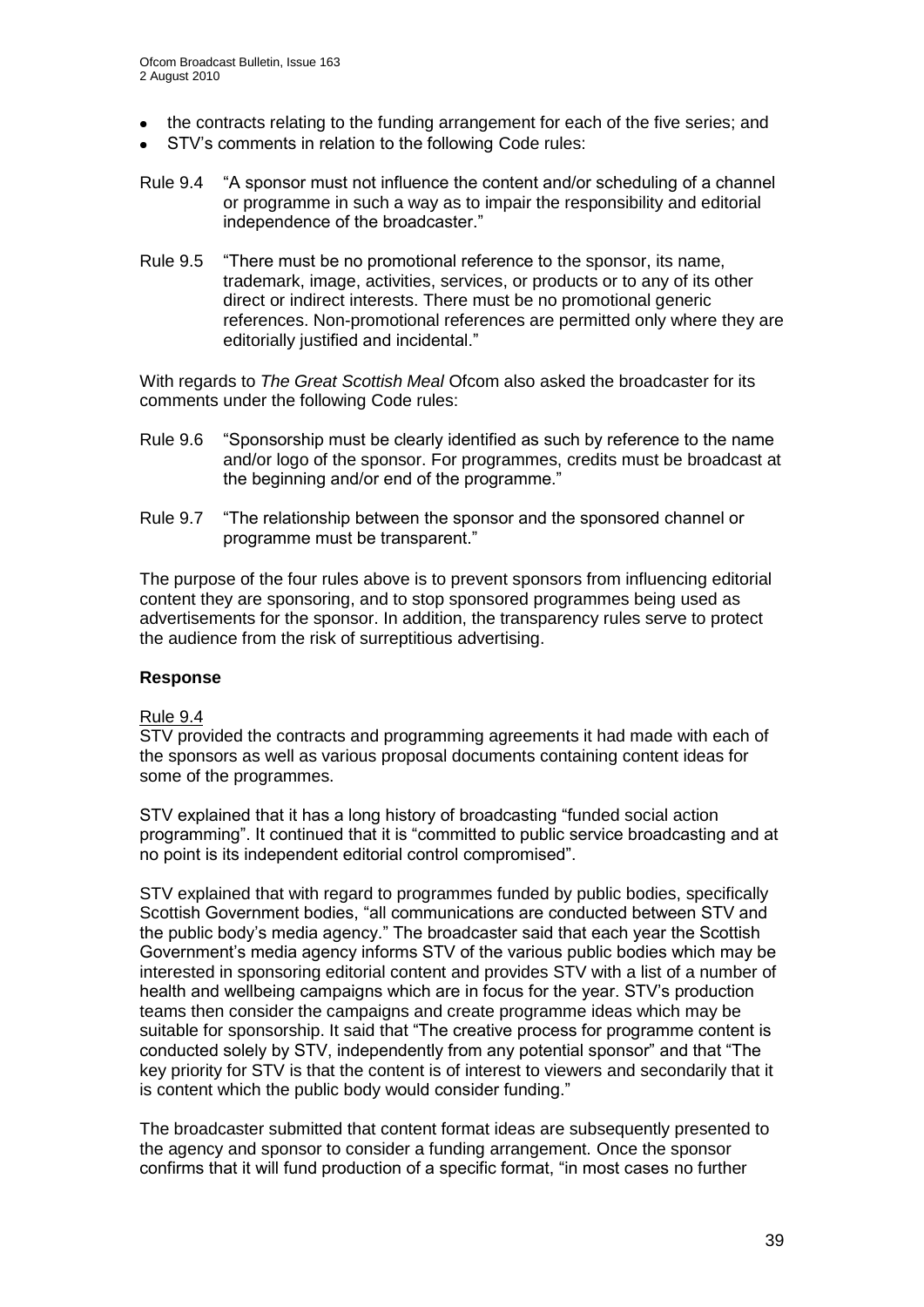communication is entered into between the parties until the format is developed in more detail and the programme is created and ready for broadcast."

STV told Ofcom that "a sponsor may be engaged as an advisor on a programme, where the accuracy of content or the sourcing of experts is necessary", but it "ensures that the editorial process remains uninfluenced". STV explained that it sometimes chooses to source and recruit experts who were not connected to the sponsor.

In relation to the scheduling arrangements of the sponsored programmes, STV explained that it has a fixed schedule time for the programmes which is nonnegotiable and subject to change depending on STV"s own schedule needs. The broadcaster also provided the following specific comments with regards to the individual programmes:

#### Rule 9.5

STV said that it refers to these programmes as "social action programmes". It continued that "in general, the subject matter involves health, wellbeing or education, which are intrinsically unownable, and neither the presentation of the subject nor the activity of the sponsor relates to the provision of a product or a service."

STV also explained that its compliance practices are continually revised. It said that "in addition to its own internal self-regulation improvements, which include assessing industry developments through Ofcom"s communications, STV noted the direct implications of Ofcom's finding on *Beat: Life on the Street<sup>4</sup>* in relation to the sponsorship of its social action programmes.

#### *Time for Change,* sponsored by Learn Direct Scotland

STV said that the subject matter "concerns community welfare, namely adult education and skills in the workplace." It continued that this "social action series" was funded by a "non-commercial, not-for-profit entity. The content is educational and provides information to the viewer on matters of public interest – enhancing and improving personal abilities through education." STV said that it "accepts that the programmes [did] make reference to an interest of the funder, namely, education. However, education is intrinsically unownable and there is no reference to Learn Direct within the programme itself."

STV submitted that it had "assessed the subject matter, care in the community, as a possible interest of the sponsor, however this was dismissed as the references, across the series [were] both editorially justified and incidental." STV considered that it was "necessary to reflect the different aspects of how employers and individuals improve skills." It added that there is no reference to the sponsor itself in any of the programmes.

#### *Learning Journeys,* sponsored by The Big Plus

STV said that the subject matter "concerns community welfare, namely adult education and self improvement and this is a social action series [which was] funded by a non-commercial, not-for-profit entity." STV continued that "the content is educational and provides information to the viewer on matters of public interest improving literacy and numeracy self esteem and indeed confidence". STV "accepts

 4 The finding was published in Ofcom"s Broadcast Bulletin 126 on 26 January 2009: [http://www.ofcom.org.uk/tv/obb/prog\\_cb/obb126/issue26.pdf.](http://www.ofcom.org.uk/tv/obb/prog_cb/obb126/issue26.pdf) The finding recorded a breach of Rule 9.5 of the Code in relation to the programme *Beat: Life on the Street* broadcast on ITV1.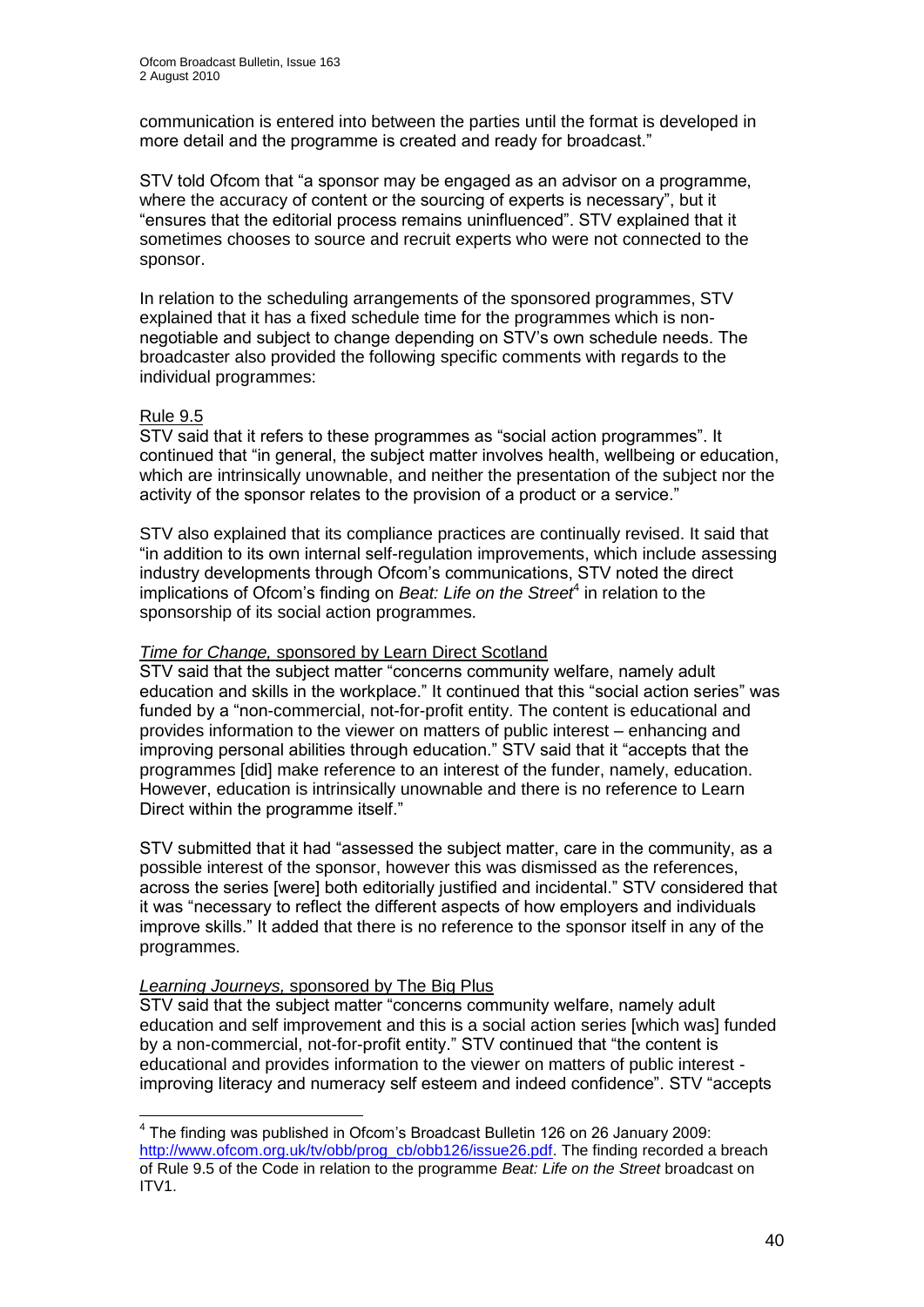that the programmes [did] make reference to the sponsor and interest of the funder, namely education." However, STV argued that this was "a social action series which seeks to educate viewers on what is essentially and intrinsically unownable subject matter." It considered that the reference to the sponsor was non-promotional and incidental.

#### *The Great Scottish Meal*, sponsored by Specially Selected Pork, Quality Meat **Scotland**

STV said that the series was created "entirely independently of the sponsor. There was no reference to Quality Meat Scotland…and any reference to meat was editorially justified and incidental."

With regards to the transparency of the relationship between the sponsor and the sponsored programme, STV said that it "is of the view that it is not always necessary to mention an ultimate funder on a sponsor credit subject to viewers being able to identify the sponsorship arrangement. Many examples where the ultimate funder is not mentioned within a sponsor credit include references to movies, books, games, car models and products. These brands and products are referenced as the sponsor without further reference to the film production company, the book publisher, the retail outlet or the manufacturer. With regard to 'Specially Selected Pork', Scottish viewers have been made aware of this well known brand through its advertisement features."

STV added that "This sponsor is not the name of a campaign but is a well known brand which does not involve any other agency or other intermediary. The sponsor is well known in Scotland and the use of public money is unlikely to be considered controversial. It is also unlikely that the use of such funding will lead to an objection about the transparency of the branding. As such, it remains STV"s view that there is no need in this instance to refer to the ultimate funder as the relationship between the sponsor and the programme is transparent and the sponsorship is clearly identified within the sponsor credit."

#### *A Day in the Life,* sponsored by National Care Standards

STV said that the series provided general information to viewers about care in the community. STV said that it had "assessed the subject matter, care in the community, as a possible interest of the sponsor, however this was dismissed as the references across the series are both editorially justified and incidental." STV said that the series portrays general care in the community and predominantly focuses on the people being cared for, rather than on individuals employed by the Health Board. The broadcaster said that the "representations of the various methods of care is essential to appropriately inform viewers. There is no reference to standards of care in the community or indeed the sponsor at any time throughout the series."

#### *My Journey*, sponsored by The Children"s Panel

The broadcaster said that "the programmes were created by STV as a dramatisation, of real-life stories portrayed through actors. The individuals have experience difficult backgrounds and through all of the stories, it is clear that they have grown, matured and become a balanced individual because of being loved, cared for and listened to…. The focus of the programme centres on the children, how they felt, what they experienced and what they are doing now".

#### **Decision**

Ofcom noted STV"s description of these series as featuring issues relating to "social action". During our consideration of these programmes, we accepted that the majority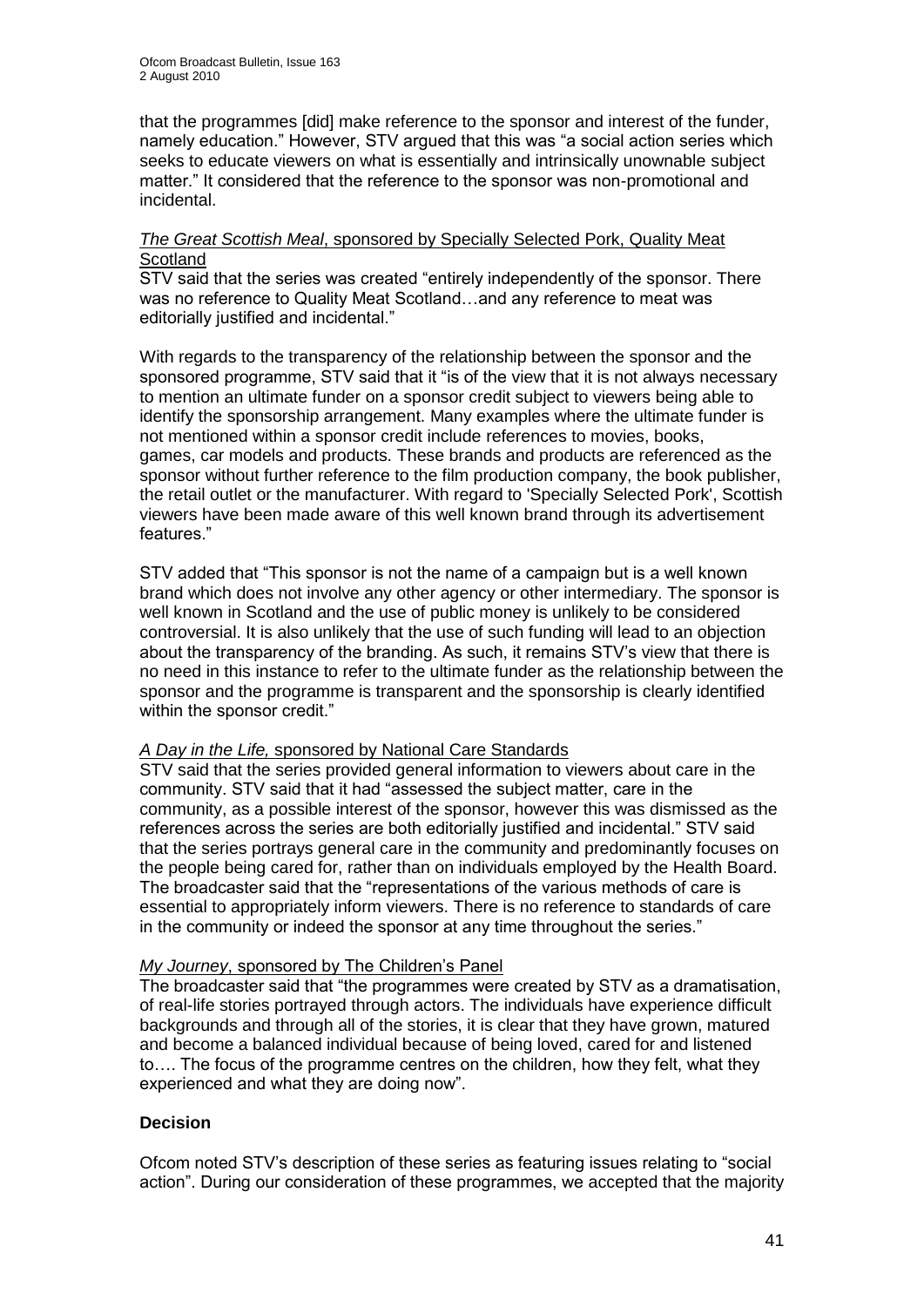of these series covered "social action" subjects. However, it is not Ofcom"s statutory duty or function to reach any judgement about the merits or otherwise of such programmes/series or the social value of the subjects featured within them. Ofcom"s duty in such investigations is to determine whether or not the broadcast content in question complied with the relevant requirements of the Code.

#### Rule 9.5 – sponsor references

Rule 9.5 of the Code prohibits promotional references to the sponsor within the programme. The rule is not limited to a sponsor's products, but includes references to its name, trademark, image, activities, services or to any of the sponsor's other direct or indirect interests.

#### *Time for Change,* sponsored by Learn Direct Scotland Ofcom noted the following statements in two of the programmes:

- *"Many employers in Scotland like ourselves deliver a lot of in-house training, but for people sat at home there"s plenty of other opportunities available. There"s colleges where you can go in afternoons and evenings, to learn all kinds of new skills that can help you get back into the workplace. What we"ve found sometimes with older people is sometimes there"s a lack of confidence, but it"s never too late to start learning new skills."*
- *"I also was able to get funding to help me pay for the course, and I only had to*   $\bullet$ *pay a small amount myself".*

Ofcom also noted STV"s argument that while "the programmes do make reference to an interest of the funder, namely, education", but that there was no specific reference to the sponsor, and it considered education to be "intrinsically unownable". Ofcom also acknowledged STV"s submission that this was a "social action series…funded by a non-commercial, not-for-profit entity" and that "the content is educational and provides information to the viewer on matters of public interest – enhancing and improving personal abilities through education".

Ofcom accepted that this series covered a subject which is of public interest, and that education *in general* is a non-proprietorial subject.

However, the focus of all of these short, one minute programmes was the benefits that individuals (particularly older individuals), could gain from attending courses in order to learn new skills, and two of the programmes referred to the funding available for people on low-incomes.

In Ofcom"s view, this series consisted of little other than the focus on the benefits of attending courses and the funding available. In addition to the two references to funding detailed above, Ofcom noted the following generic references which focused on the benefits of attending courses:

- *"…there"s plenty of other opportunities available. There"s colleges where you can go in afternoons and evenings to learn all kinds of new skills that could help you get back into the workplace. What we"ve found sometimes with older people is sometimes there"s a lack of confidence, but it"s never too late to start learning new skills"; and*
- *"When I decided to go back to work, I was really glad to find a course in child care*  $\bullet$ *which has allowed me to come to this after school service and work in a job that I*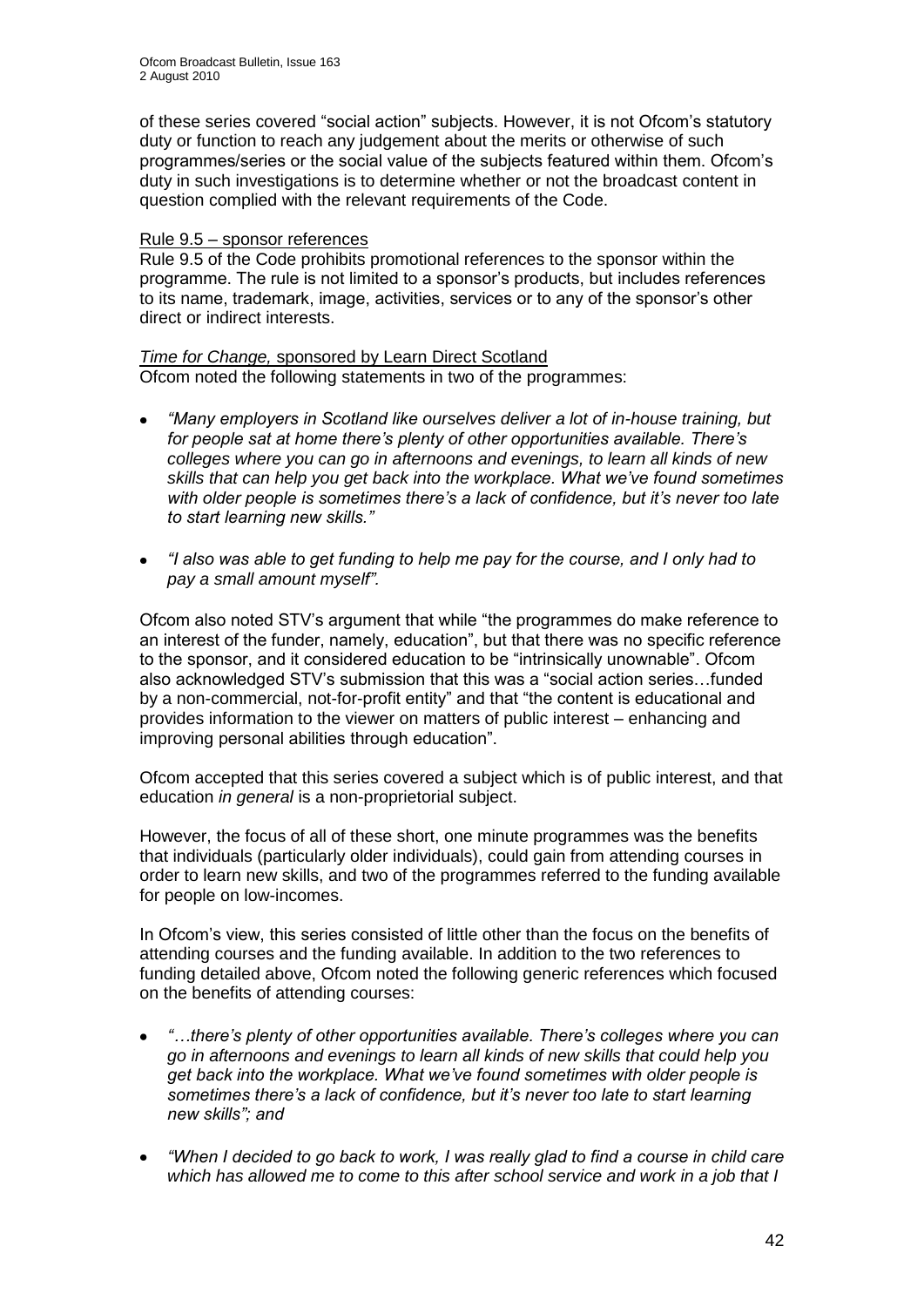*really love and enjoy…. When I realised I needed IT skills for my new job, I came to my local learning centre and there I found great support and guidance to help me with my courses."*

The generic references to the courses served to present the sponsor"s service i.e. encouraging people to consider taking courses in order to learn new skills in a clearly favourable and positive light.

It appeared to Ofcom, therefore, that this series had been created as a vehicle to encourage viewers to use the sponsor"s service, (in this case, Learn Direct Scotland"s service), to seek out advice about suitable courses and available funding. As such, the programming appeared akin to an advertisement for the sponsor.

Ofcom therefore considered that the series promoted the service provided by the sponsor, in breach of Rule 9.5 of the Code.

*Learning Journeys,* sponsored by The Big Plus Ofcom noted the specific references to the sponsor, The Big Plus, in the first episode, which consisted of a woman being interviewed. She said:

*"The Big Plus has got all different courses. One of the courses is run through the library that I go to. The first day when I got to The Big Plus, was just basically meeting everyone and talking to everyone and learning about everyone else"s problems. Before that I was* [inaudible] *I wouldn"t do much; I was quite lazy. But I am going to do much more reading and writing because there wasn"t much help for me whereas now I know that I"ve got the help so I"m going to just keep asking and getting help as far as I go. But I am really happy with what"s going on in my life right now."*

In the other three episodes of the series, The Big Plus was not mentioned specifically. However, the focus of two of these episodes was a participant explaining how taking a course related to reading or writing, had helped to develop their skills and benefited their life. The final episode featured an employer explaining how it had set up a basic trigonometry and geometry course for its employees. He explained *"We"ve got now a much more integrated, confident workforce. We"ve got guys that don"t need tuition, they don"t need direction, they are able to spot a problem and solve that problem".*

Ofcom noted STV"s argument that, while "the programmes do make reference to the sponsor, and interest of the funder, namely education", it considered these to be "non-promotional and incidental". Ofcom also acknowledged STV"s submission that while the series referred to an interest of the funder, this was "a social action series which seeks to educate viewers on what is essentially and intrinsically unownable subject matter."

As in the case of *Time for Change* detailed above, Ofcom accepted that this series covered a subject which is of public interest, and that education *in general* is a nonproprietorial subject.

However, the focus of all of these short, one minute programmes was the benefits individuals could gain by seeking out courses of the type that were the sponsor"s business (albeit a non-commercial one). In addition, there was a specific reference to a course run by The Big Plus in the first episode. Ofcom did not accept STV"s position that these references were non-promotional. In Ofcom"s view, the series consisted of little other than the focus on the courses on offer and their benefits. In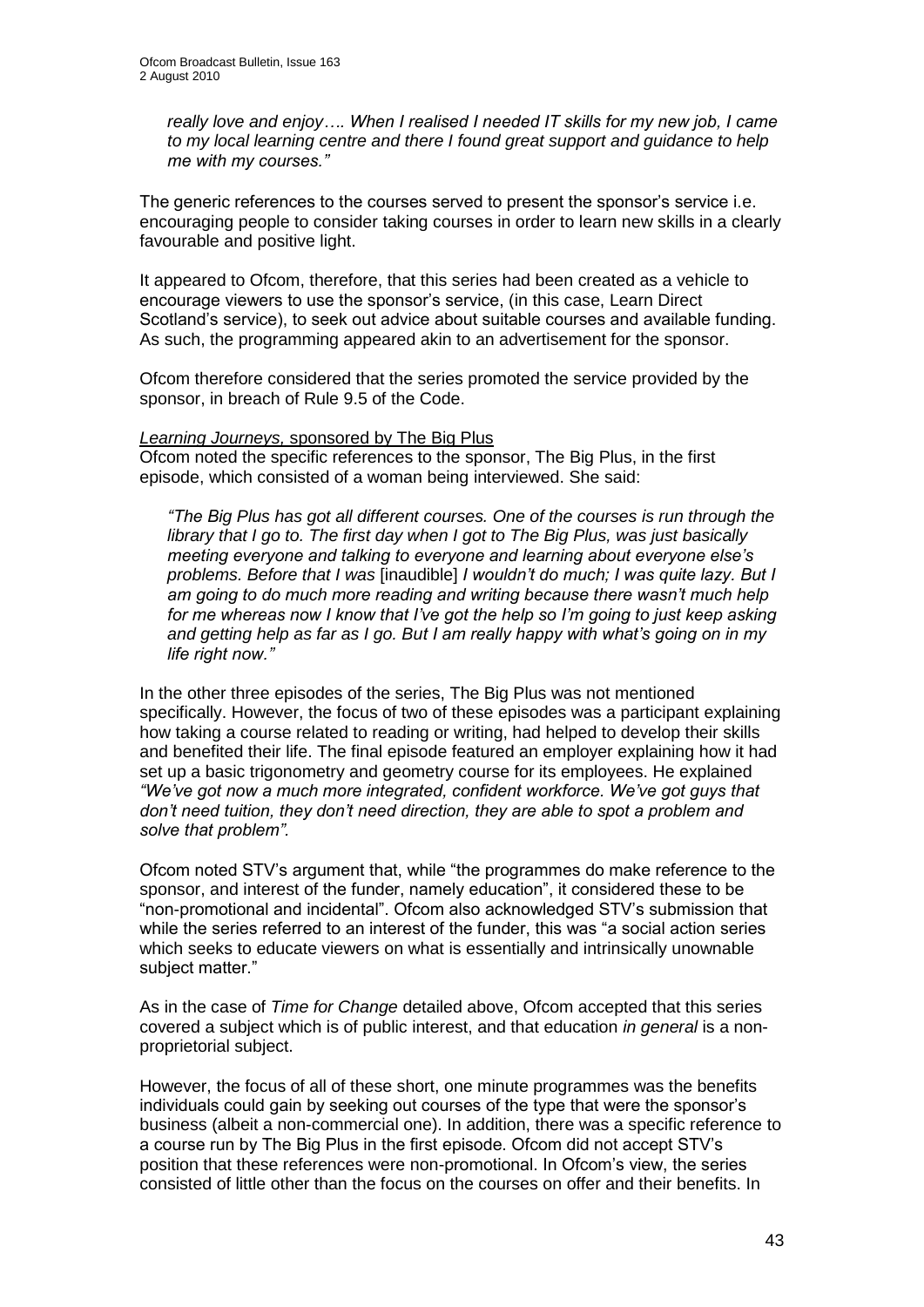particular, the specific references to The Big Plus" course in the first episode, and the generic references to the courses in the other episodes, served to present the sponsor and its courses in a clearly favourable and positive light.

It appeared to Ofcom, therefore, that these programmes had been created as a vehicle to encourage viewers to seek out courses run by The Big Plus. As such, the programming appeared akin to an advertisement for the sponsor.

As in the case of *Time for Change* as detailed above, Ofcom therefore considered that the series promoted the service provided by the sponsor. This, along with the specific promotional references to the sponsor in one of the programmes, resulted in the series being found in breach of Rule 9.5 of the Code.

#### *The Great Scottish Meal*, sponsored by Specially Selected Pork

Ofcom took into account that while the sponsorship credit identified the sponsor of this series as Specially Selected Pork, it made no reference to the fact that this initiative is run by Quality Meat Scotland. However, STV referred to Quality Meat Scotland as being the series sponsor in its representations to Ofcom.

Ofcom judged that while the Specially Selected Pork campaign was identified to viewers as the sponsor of the series, as Quality Meat Scotland ran the campaign, *it* was in effect the sponsor of the series. In some cases where the overall sponsor's identity is not crucial to the programme"s subject matter, it may not be necessary to refer to the overall sponsor. However, in this case, there was in Ofcom"s view, a direct relationship between the overall sponsor (Quality Meat Scotland) and sponsor identified to viewers (Specially Selected Pork), and there were references to an interest of the overall sponsor within the series i.e. red meat. Therefore, Ofcom considered that in the interests of transparency, viewers should have been made aware in the sponsorship credits that the ultimate sponsor was Quality Meat Scotland.

As Quality Meat Scotland was not referred to in the sponsorship credits, the relationship between the sponsor and the programme was not transparent to the viewer, in breach of Rules 9.6 and 9.7 of the Code,

Ofcom was concerned that by identifying Specially Selected Pork as the sponsor, rather than Quality Meat Scotland, it appeared that Rule 9.5 had effectively been circumvented, to enable the inclusion of promotional references to red meat as detailed below:

Given that Quality Meat Scotland is the public body responsible for promoting the Scottish red meat sector, Ofcom considered the nature and manner of the references to red meat throughout the series in relation to Rule 9.5 of the Code.

Ofcom noted that the presenter only referred to the non-meat products she was using as being of Scottish origin. However, as Scottish produce was such an integral part of the meal and the series as a whole, and was therefore referred to frequently throughout it, Ofcom considered viewers would also be likely to assume that the presenter was buying Scottish beef during the first programme and cooking with it during the third programme.

During the third programme the presenter described the beef as *"gorgeous rib-eye steak"* and explained that *"Rib eye I"ve decided is good to use because of the*  fantastic flavour it's got and also it is slightly cheaper than certainly a fillet and usually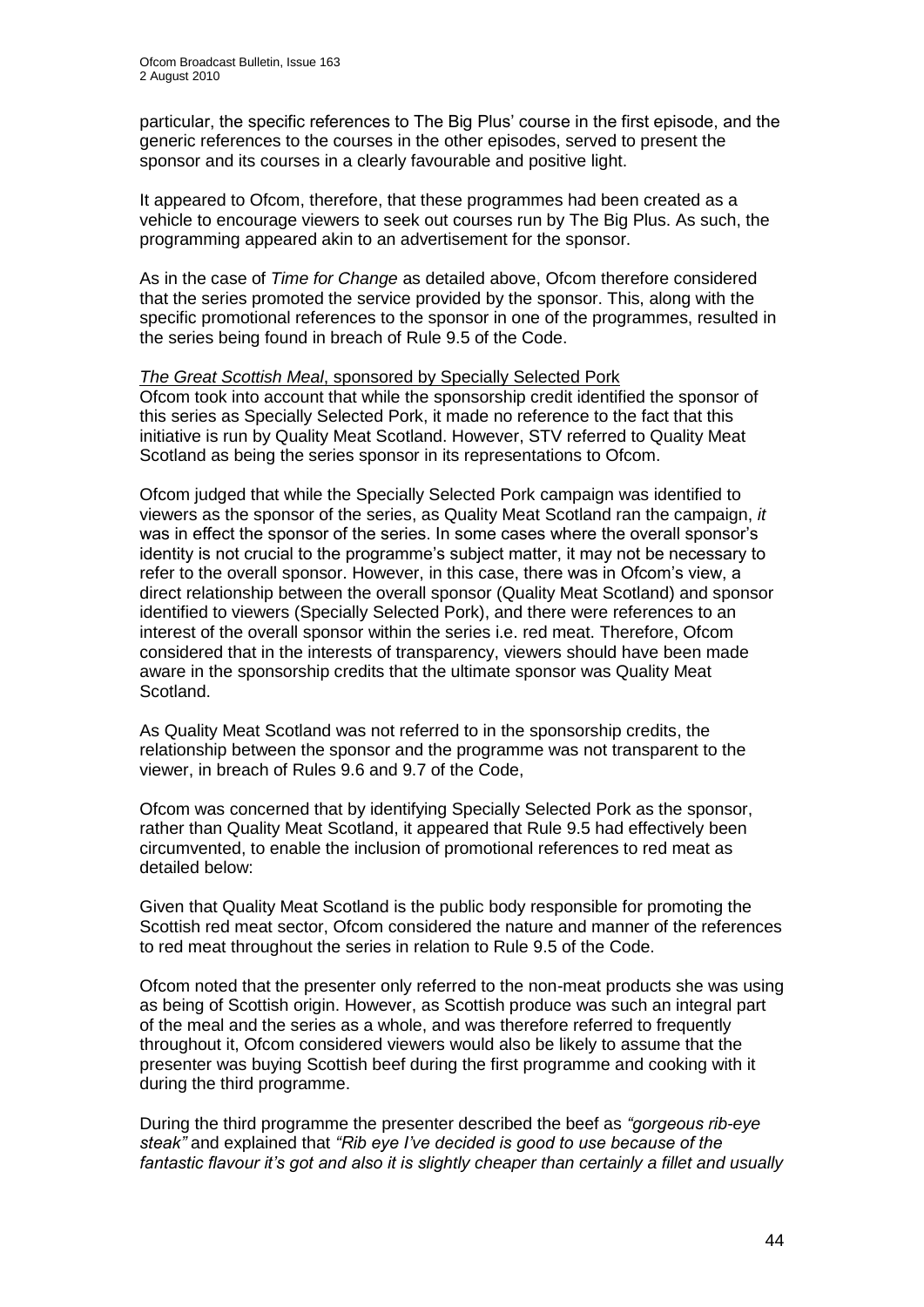*sirloin as well."* In addition, during the first programme, there were visual references to meat, including red meat on the signs that said *"I*  $\bullet$  *chicken. I*  $\bullet$  *lamb. I*  $\bullet$  *beef."* 

As Ofcom judged Quality Meat Scotland to be the sponsor, it therefore considered the references to red meat during the series to be promotional for the sponsor. It appeared to Ofcom, therefore, that these programmes had been created as a vehicle to encourage viewers to cook and eat red meat. As such, the programming appeared akin to an advertisement for the sponsor. Ofcom therefore found the first and third programme in the series in breach of Rule 9.5 of the Code.

*A Day in the Life,* sponsored by National Care Standards Ofcom noted that in one of the programmes a man explains:

*"Through the local authority, Carol* [his wife] *has a carer comes and they go out for a couple of hours. They build up a very close relationship and trust with these people. And then on a Friday, Carol comes here* [day centre]*. It gives her her own independence doing something on her own, she likes mixing with the people. Basically I think it"s just her being herself as she sees herself."*

In another of the programmes, an assistant manager of a care home says:

*"We have to organise care plans responding to the individual, that will reflect who they are, what their specific needs are, with patients and with the support of families we can get individual care plans developed that will give them that sense of being their own person and having their own specific needs dealt with. What time do people want to get up in the morning, what time they want to go to bed, what type of foods do they like, do they prefer a male or female carer to assist them, do they like their bath in the morning or would they prefer a shower."* 

In another of the programmes, a woman talks about putting her mother (who has dementia) into care. She says:

*"…ask for help because it"s there if you need it. She"s got the care she needs now, she"s got people around her 24 hours a day, whereas before it was just morning, lunch and teatime she had people coming in making sure she was fed, but at least now I know that if she"s hungry there"s someone to make her a cup of tea and a biscuit, and also just for a bit of company more than anything. It"s there 24 hours a day for her."*

In another of the programmes, a home care co-ordinator explains her job. She explains that the people she visits get four calls a day from carers, assisting with personal care, meals and medication. She also says:

*"You have to be very caring and you also have to respect your client"s dignity at all times. The way we think is, how would we like to be treated if we were in that situation?....After a period of time they almost become like part of the family and that is very important for the carer and the client to gain trust."*

Ofcom noted STV"s argument that the series provided general information to viewers about care in the community and predominantly focussed on the people being cared for, rather than on the individuals employed by the Health Board. Ofcom also acknowledged STV"s position that the "representations of the various methods of care is essential to appropriately inform viewers. There is no reference to standards of care in the community or indeed the sponsor at any time throughout the series.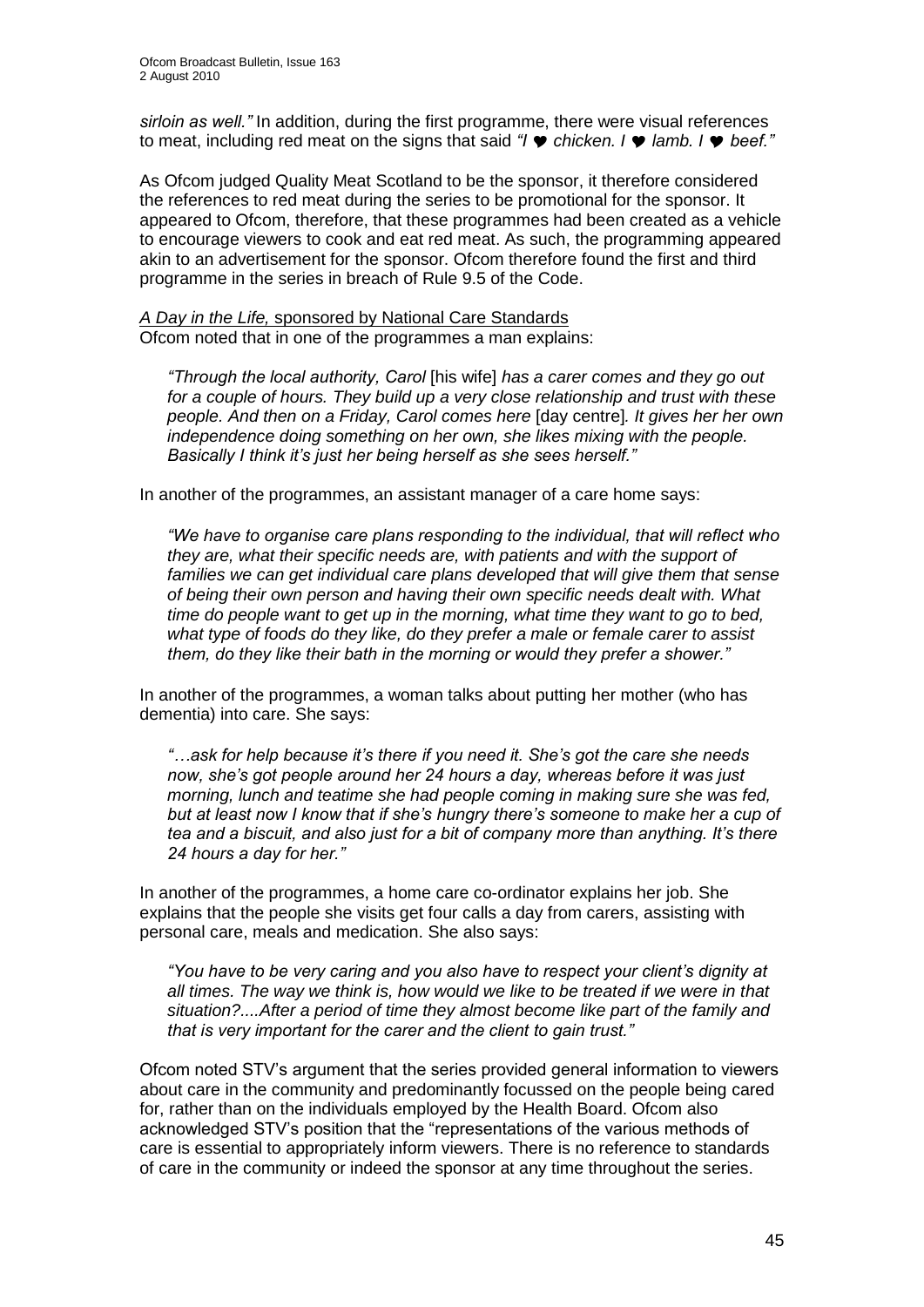Ofcom also noted that STV considered that the references to the interest of the sponsor across the series were both editorially justified and incidental."

As stated above, the sponsor i.e. the Scottish Government's National Care Standards campaign, explains what people can expect from any care service they use. It also states that there are six main principles behind the Standards which are dignity, privacy, choice, safety, realising potential, and equality and diversity. Ofcom considered that the focus of these programmes was to highlight how the Scottish Government"s National Care Standards work in practice: that the elderly in these cases are being treated with dignity and respect in a variety of care services, such as day centres, care homes or home help.

It appeared to Ofcom therefore, that these short, one minute programmes had been created as a vehicle to reassure viewers that the Scottish Government"s National Care Standards work in the favour of elderly citizens. As such, the programming appeared akin to an advertisement for the sponsor.

Ofcom therefore considered that the series promoted the sponsor"s interests, in breach of Rule 9.5 of the Code.

#### *My Journey*, sponsored by The Children"s Panel

Ofcom noted STV"s argument that "the focus of the programme centres on the children, how they felt, what they experienced and what they are doing now".

As detailed above, it is not Ofcom"s statutory duty or function to form any judgement about the merits or otherwise of such programmes/series or the social value of the subjects featured within them. What Ofcom must determine is whether or not the sponsorship arrangement is suitable, i.e. whether it is permissible under the Code.

In this case, the focus of all of these short programmes was the interventions that young people received to improve their quality of life (i.e. counselling, receiving foster care).

In Ofcom's view, while there was no reference to the sponsor during the programmes, the way in which the programmes referred to the improvements to the children"s lives that had resulted from various interventions and forms of assistance, served to present the sponsor, whose role and purpose is intrinsically linked to such work, in a favourable and positive light.

It appeared to Ofcom, therefore, that these programmes had been created as a vehicle to encourage viewers to view the work of the Children"s Panel in a positive light. As such, the programming appeared akin to an advertising feature for the sponsor.

Ofcom therefore considered that the series promoted the service provided by the sponsor, which resulted in it being found in breach of Rule 9.5 of the Code.

It should be noted that, while these are clear breaches of the Code, the *Time for Change, Learning Journeys* and *The Great Scottish Meal* series were broadcast before Ofcom had published its decision in January 2009, regarding the programme Beat: Life on the Street which was broadcast on ITV1<sup>5</sup>. The finding provided broadcasters with further guidance and clarity around Rule 9.5 and STV has

 5 See footnote 4.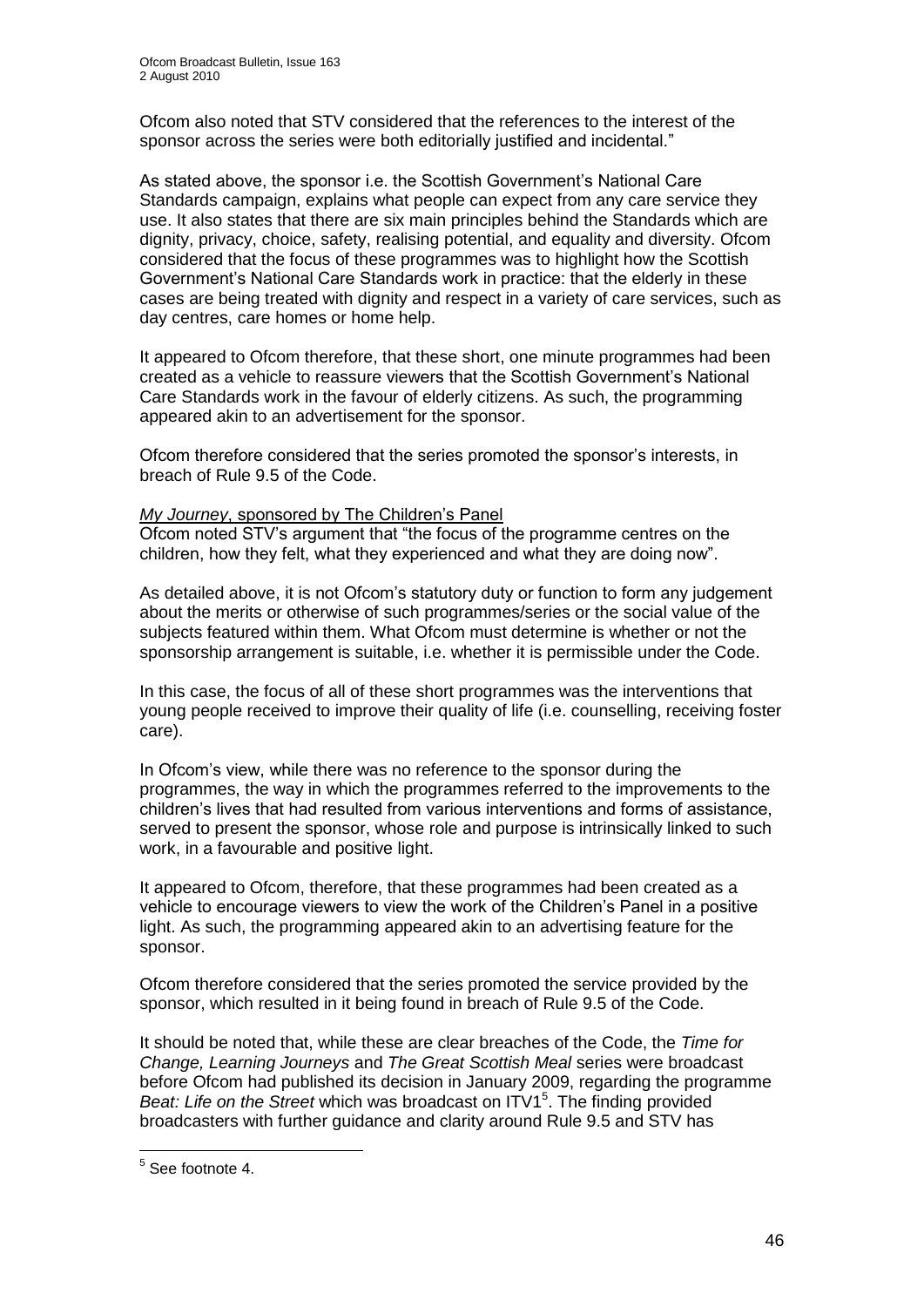informed Ofcom that it has improved its procedures since that decision was published.

#### Rule 9.4 – sponsor influence

We noted STV's assurances that it retained complete editorial control over the series and the sponsors' input into the programmes was limited to matters of factual accuracy.

In the case of the 18 one-minute programmes detailed above, which Ofcom found in breach of Rule 9.5 of the Code, it appeared to Ofcom that STV had permitted the sponsorship of these programmes to influence the content so that it was too closely linked to the sponsors or their activities. In effect, in some cases, the programming appeared akin to an advertisement for the sponsor or its activities.

In these cases, it appeared to Ofcom that STV had sought programme funding to create editorial content that conveyed a positive message about the sponsor or its activities, or to portray it in a favourable light. Ofcom concluded that these programmes were incompatible with the sponsorship rules of the Code. Therefore Ofcom judged that, in these cases, STV"s responsibility and editorial independence has been impaired by the sponsorship arrangements.

As noted above, during Ofcom's investigation, STV provided Ofcom with copies of what it referred to as "initial sales pitch" documents. Some of these documents, while noting that the sponsored material was required to comply with the relevant Code rules, also set out the advantages to the sponsor of using editorial content as a means to convey a "message" to the audience. For example, a general proposal document for sponsored programming and the specific proposal document for the series *My Journey* stated: "It has been proven that consumers can be more receptive when they feel they are not being 'sold to', as with the branded content model, by using …[sponsored programming] the consumer feels that they are being offered advice and "given" something rather than being told to do something."

In another STV initial sales pitch document for the series *A Day in the Life*, STV stated that: "We aim to portray a positive but "true to life" account of caring, featuring care workers who are charming and cheery, with positive stories to tell about clients and their relationships with them".

While acknowledging that the documents in question were sales-orientated, and that they did not need to comply with the Code, it was Ofcom"s view that the spirit and intention of parts of these STV documents were at odds with the Code"s approach to sponsorship.

In the circumstances of these 18 programmes, Ofcom considered that STV had sought programme funding to create programmes that were effectively vehicles for the purpose of promoting the sponsors' interests. Where STV had taken this approach, there was an inherent inability for these particular programmes to comply with the Code.

Ofcom concluded that in these cases, STV's responsibility and editorial independence had been impaired by the sponsorship arrangements.

There were a number of other programmes where STV did not adopt such an approach to sponsorship and in those cases STV was able to ensure compliance with the Code (see not in breach cases below).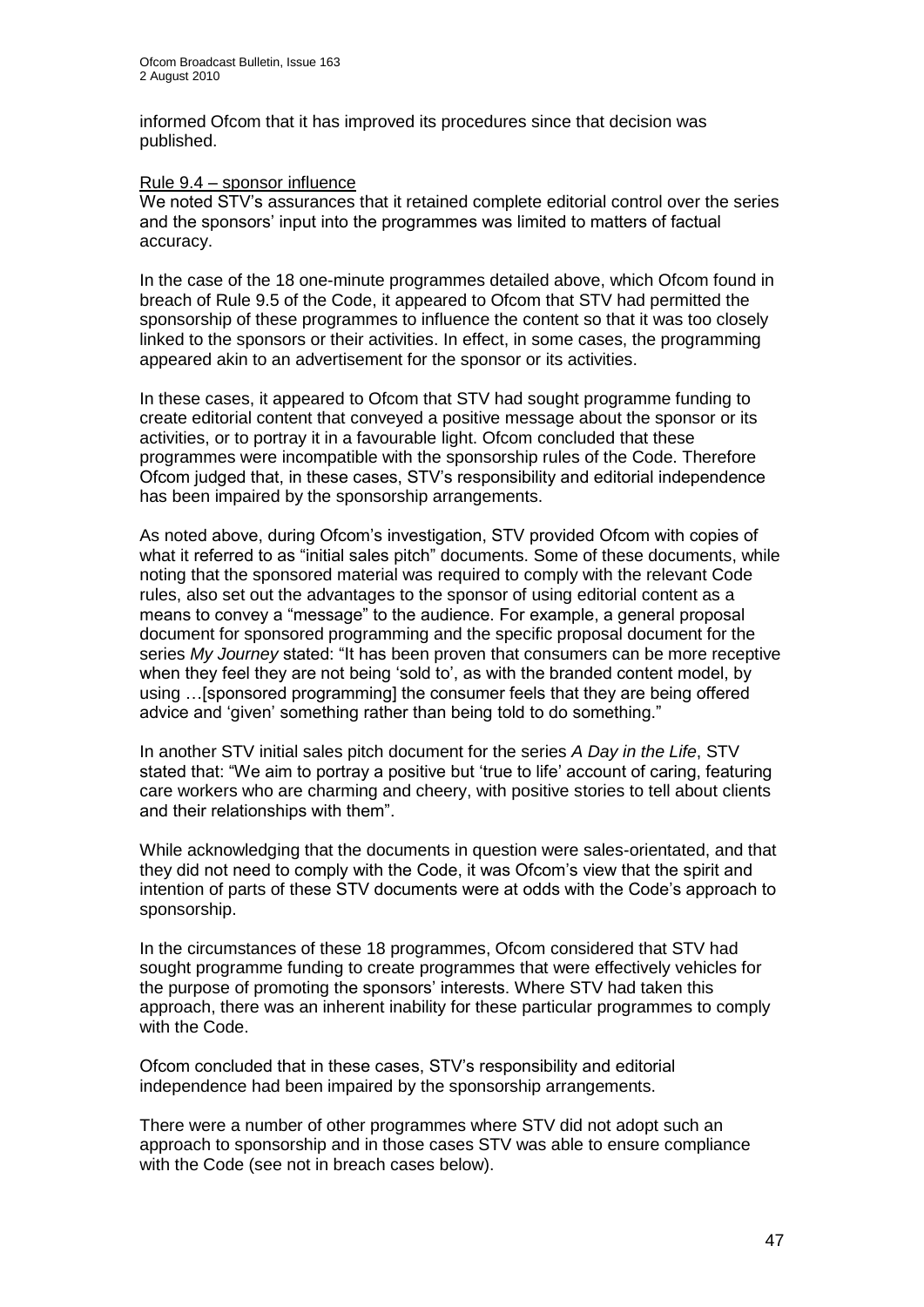#### **Breaches of Rules 9.4 and 9.5**

*Time for Change,* **sponsored by Learn Direct Scotland**, series of five programmes, 3 March 2008 and 11 April 2008

*Learning Journeys,* **sponsored by The Big Plus,** series of three programmes, 1 October 2008 to 2 November 2008

*The Great Scottish Meal,* **sponsored by Specially Selected Pork,** episode one, 24 November 2008, and episode three, 26 November 2008

*A Day in the Life,* **sponsored by National Care Standards,** series of five programmes, 2 March 2009 to 6 March 2009

*My Journey,* **sponsored by the Children's Panel,** series of three programmes, 14 September 2009 to 18 September 2009

#### **Breaches of Rules 9.6 and 9.7**

*The Great Scottish Meal,* **sponsored by Specially Selected Pork,** series of four programmes, 24 November 2008 to 27 November 2008

#### **Not in breach**

Ofcom also viewed the following programmes broadcast on STV:

#### *Health Matters,* sponsored by Healthier Scotland, Scottish Government

This series of six programmes was about organ donation. Each programme was approximately one minute in duration and broadcast between 10 March 2008 and 11 April 2008 and between 21 July 2008 and 25 July 2008. The series was sponsored by Healthier Scotland, the Scottish Government's health improvement initiative.

#### *Early Days, sponsored by Healthier Scotland, Scottish Government*

This series of three programmes was about breastfeeding and other aspects of becoming a parent. Each programme was approximately one minute in duration and broadcast between 11 May 2009 and 15 May 2009. The series was sponsored by Healthier Scotland, the Scottish Government's health improvement initiative.

#### *In Your Own Time,* sponsored by Breathing Space

This series of six programmes, each approximately one minute in duration, was broadcast between 26 January 2009 and 2 February 2009 and between 21 September 2009 and 25 September 2009. Each programme featured an individual talking about how they relax.

The series was sponsored by Breathing Space, which is a free and confidential phoneline service for those experiencing low mood or depression and in need of someone to talk to. Breathing Space is funded by the Scottish Government Health Department and [NHS 24.](http://www.nhs24.com/)

*Food for Thought,* sponsored by Specially Selected Pork

This series of three programmes, each approximately one minute in duration, was broadcast between 23 March 2009 and 10 April 2009. Each programme featured an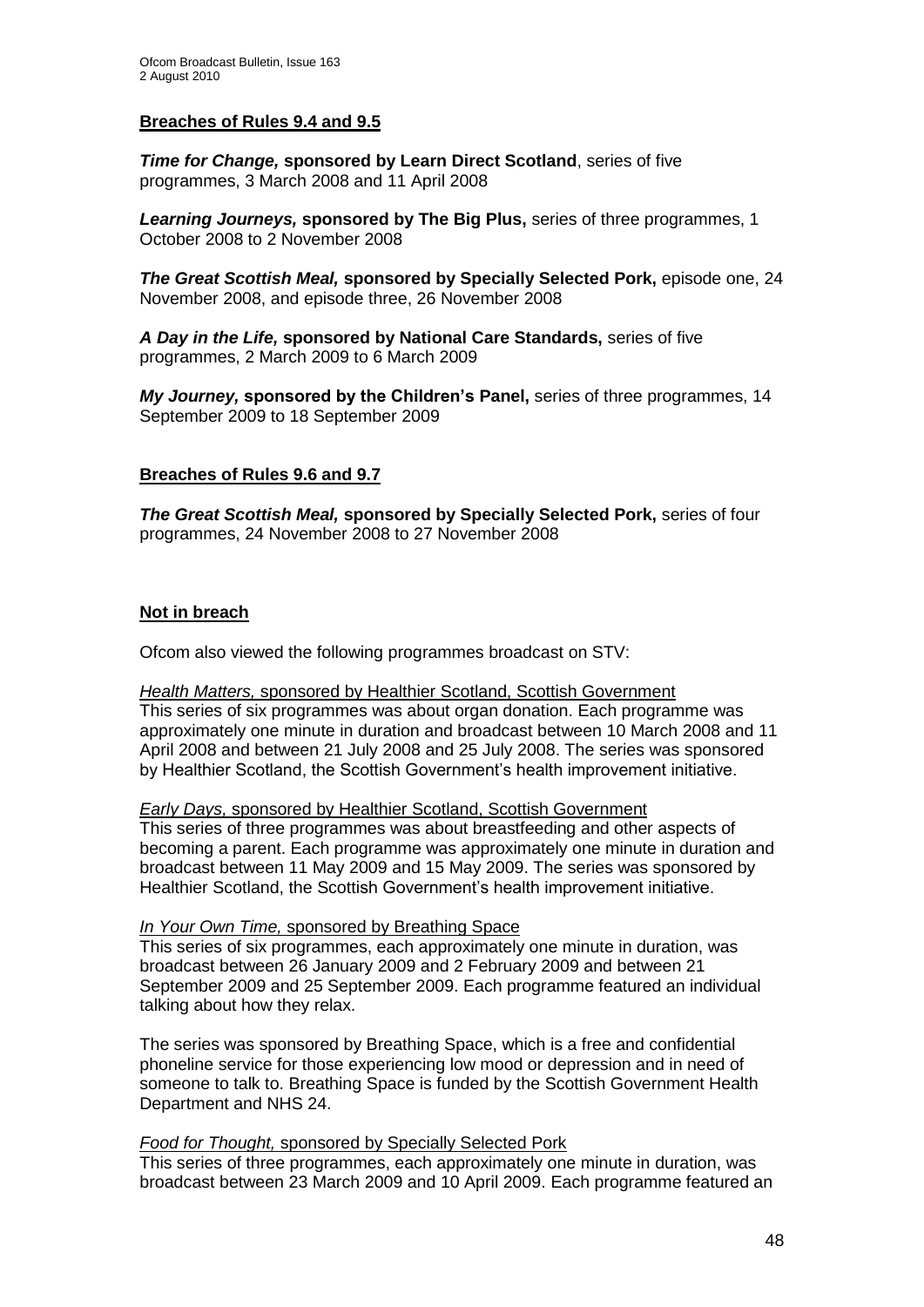athlete talking about their sport, their training regime and their chosen diet to achieve elite sporting success. The series was sponsored by Specially Selected Pork, which is an initiative run by Quality Meat Scotland, to promote Scottish pork products. Quality Meat Scotland is the public body responsible for improving the Scottish meat sector.

Ofcom found *The Great Scottish Meal* in breach of Rules 9.6 and 9.7 of the Code for not making it transparent to the audience that Quality Meat Scotland was the ultimate sponsor (see above). However, in this case, as the programme was about the benefits of a healthy diet and did focus on red meat, the sponsor"s identity was not crucial to the programme"s subject matter. Ofcom therefore considered that the sponsorship credit in this case was transparent.

*Make Me Happier*, sponsored by Healthier Scotland, Scottish Government This series of six programmes, each approximately 30 minutes in duration was broadcast between 10 November 2009 and 15 December 2009. Ofcom viewed the first episode of the series which featured the story of a man who had overcome alcohol addiction only to turn to comfort eating and also suffered from mood swings and depression. In an effort to reduce his weight and improve his mental health, the man meets a chef, a nutritionist, a personal trainer and a psychotherapist. At the end of the programme the transformation to the man"s life was revealed. The series was sponsored by Healthier Scotland, the Scottish Government"s health improvement initiative.

#### **Response**

#### Rule 9.4

STV provided the contracts and programming agreements it had made with each of the sponsors.

Ofcom also noted STV"s response with regards to Rule 9.4 of the Code as detailed on page 47 above.

#### Rule 9.5

As detailed on page 48 above, STV said that it refers to these programmes as "social action programmes". It continued that "in general, the subject matter involves health, wellbeing or education, which are intrinsically unownable, and neither the presentation of the subject nor the activity of the sponsor relates to the provision of a product or a service."

#### **Decision**

#### Rule 9.5 – sponsor references

Ofcom found that the series *Health Matters*, *Early Days*, *In Your Own Time*, *Food for Thought* and the programme *Make Me Happier* did not include promotional references to the sponsors, their names, trademarks, images, activities, services or products.

While it could be argued that these series promoted the sponsors' direct or indirect interests, Ofcom concluded that the subjects covered, i.e. health, healthy eating and wellbeing, are general, non-proprietorial subjects. The way in which these programmes were presented did not promote the sponsors, their services, or their direct or indirect interests. These programmes did not appear to be vehicles to promote the sponsors. In addition, any non-promotional references to the interests of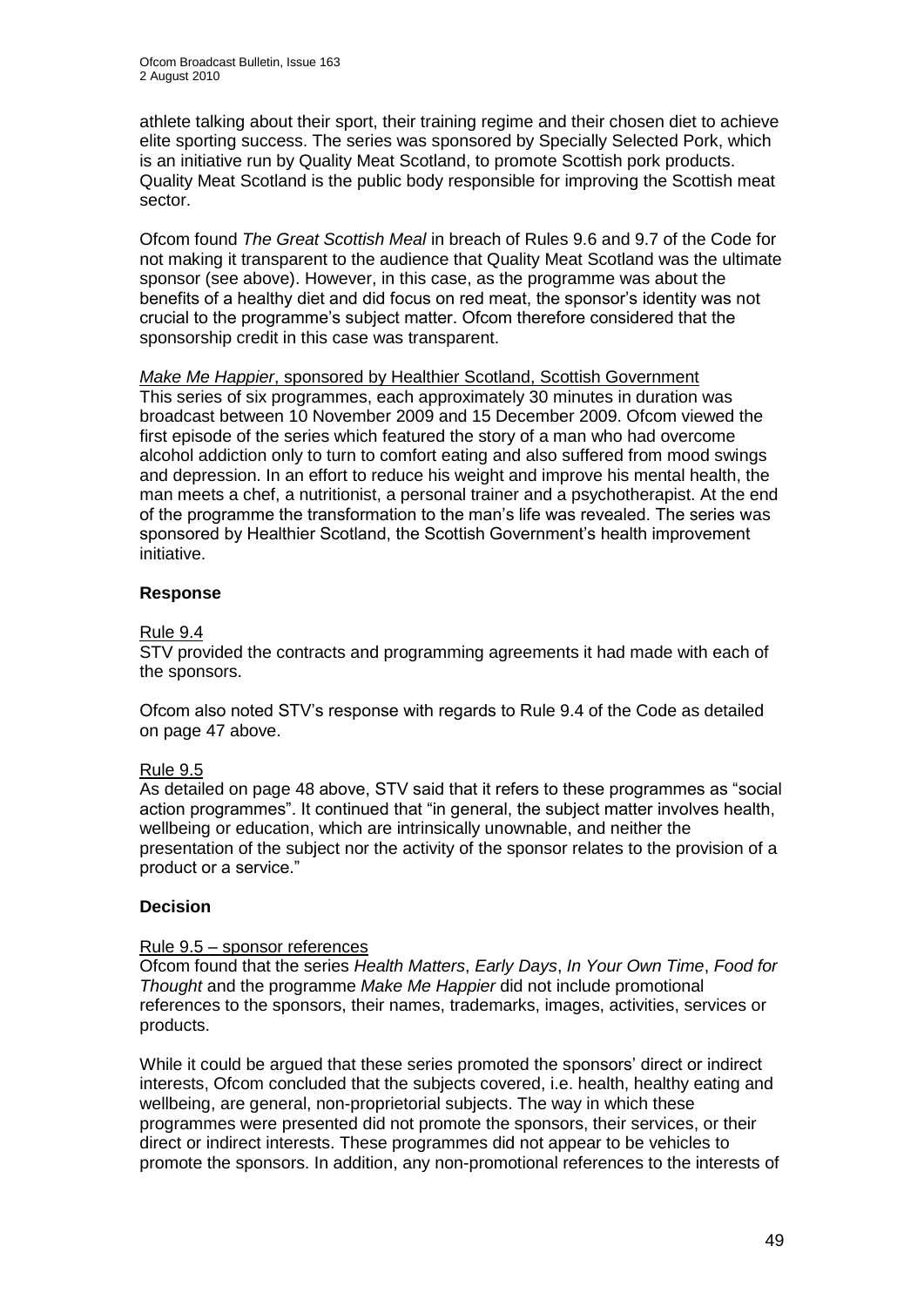the sponsors were editorially justified and incidental. In view of this, Ofcom did not find these programmes in breach of Rule 9.5.

#### Rule 9.4 – sponsor influence

We noted STV's assurances that it retained complete editorial control over these programmes and the sponsors' input into the programmes was limited to matters of factual accuracy.

We found no evidence in the sponsorship contracts for these programmes, or in the programmes themselves, to suggest that the sponsors influenced the content of any of the programmes so as to undermine the independence of the broadcaster and, as such, we did not find these series in breach of Rule 9.4.

#### **Not in breach**

*Health Matters***, sponsored by Healthier Scotland, Scottish Government**, series of six programmes, 10 March 2008 to 25 July 2008 and 21 July 2008 to 25 July 2009

*Early Days***, sponsored by Healthier Scotland, Scottish Government**, series of three programmes, 11 May 2009 to 15 May 2009

*In Your Own Time***, sponsored by Breathing Space**, series of six programmes, 26 January 2009 and 2 February and 21 September 2009 to 25 September 2009

*Food for Thought***, sponsored by Specially Selected Pork**, series of three programmes, 23 March 2009 to 10 April 2009

*Make Me Happier***, sponsored by Healthier Scotland, Scottish Government**, 10 November 2009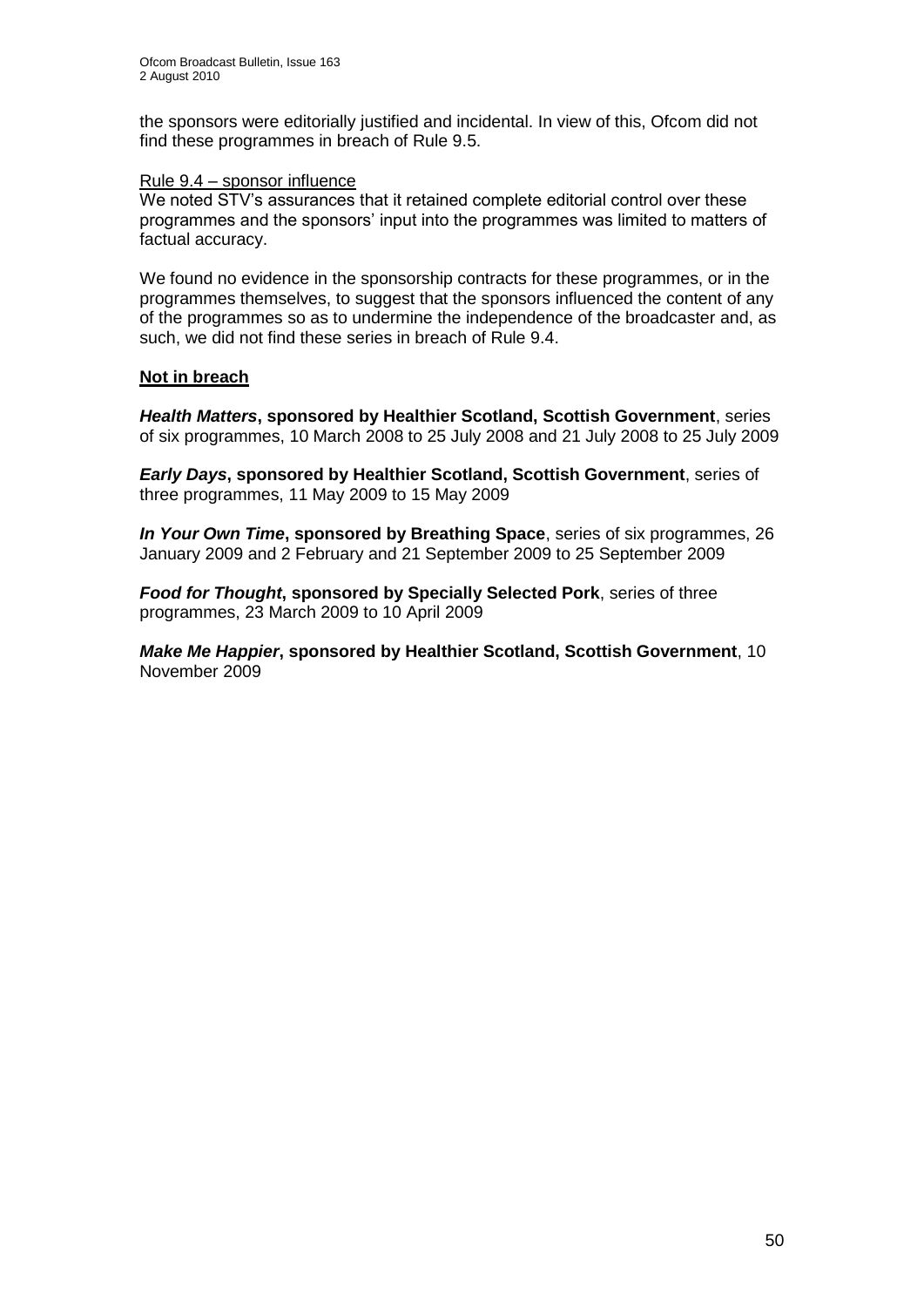# **Not In Breach**

## **Sponsorship of Made in Scotland**

*STV, 23 July 2009 to 7 August 2009, various dates and times*

## **Sponsorship of Scotland Revealed**

*STV, 17 September 2009 to 2 October 2009, various dates and times*

### **Sponsorship of The Greatest Scot**

*STV, 9 November 2009 to 30 November 2009, various dates and times*

[this finding was originally published on 26 July 2010]

#### **Introduction<sup>1</sup>**

*Made in Scotland*, *Scotland Revealed* and *The Greatest Scot* (together "the Homecoming programmes") were sponsored by the Scottish newspaper, The Daily Record<sup>2</sup> and Homecoming Scotland, a Scottish Government initiative managed by Event Scotland<sup>3</sup> in partnership with Visit Scotland<sup>4</sup> ("the Scottish Government").

Homecoming Scotland was an initiative to get "Scotland"s people at home and abroad to reconnect with our great country [Scotland]"<sup>5</sup> and consisted of events, festivals and celebrations.

#### *Made in Scotland*

This series consisted of three 60 minute programmes, in which various presenters explored icons which contribute to Scotland"s national identity. The programmes included icons such as tartan, whisky, Scottish castles, shortbread, haggis, bagpipes, Scottish inventions, golf and Robert Burns.

#### *Scotland Revealed*

This series consisted of three 60 minute programmes, in which a geographer travelled around Scotland focussing on its landscapes and landmarks.

#### *The Greatest Scot*

<u>.</u>

The premise of this series was to present 30 nominees for the title of "The Greatest Scot". The nominees had been picked by a panel comprising of a variety of historians, politicians and businessmen and women. Five further individuals had been nominated by readers of the Daily Record.

 $3$  Event Scotland attracts, develops and supports major events in Scotland.

<sup>1</sup> See pages 31 to 35 for further information.

 $2$  While The Daily Record sponsored these programmes, there were no allegations made about it in the press articles in question, and Ofcom found no evidence that The Daily Record had influenced the content of any of the programmes so as to undermine the independence of the broadcaster.

<sup>&</sup>lt;sup>4</sup> Visit Scotland is Scotland's national tourism agency.

<sup>5</sup> http://www.homecomingscotland2009.com/about-us.html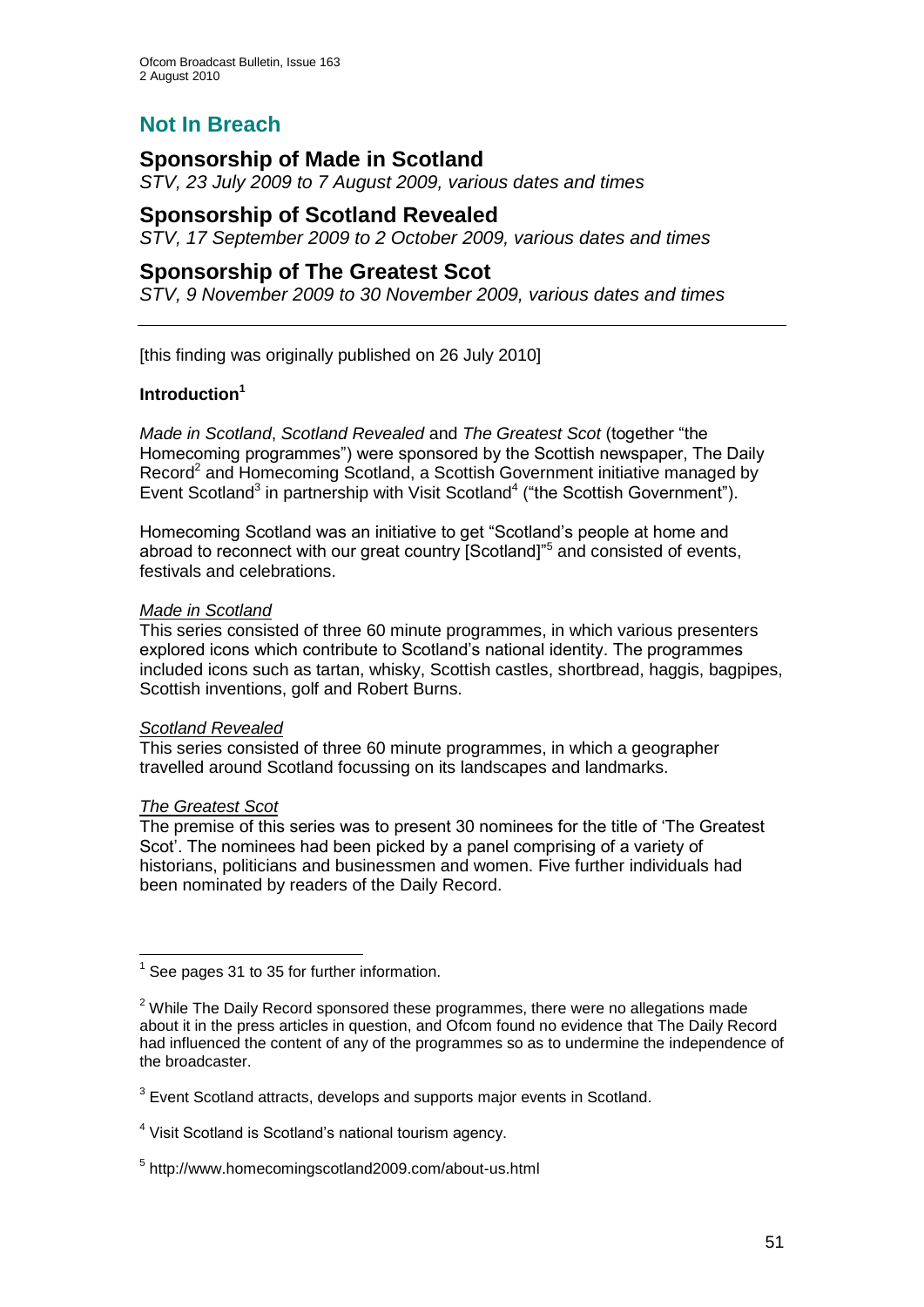During each 60 minute programme, a presenter introduced and championed the nominees in one of the following categories: artists and entertainers, scientists and engineers, sporting personalities, inventors and entrepreneurs and leaders and thinkers. Viewers were invited to vote for their favourite nominee and the overall winner was announced in the final 30 minute episode.

#### Sponsorship credit

A similar sponsorship credit appeared at the beginning and end of each of the programmes across these three series. The voiceover used in all the credits stated, *"Scotland"s news, Scotland"s sports, Scotland"s newspaper, The Daily Record sponsors of Scotland Revealed in association with Homecoming Scotland".* The Homecoming Scotland and Daily Record logos also appeared in the credits.

In view of the potential issues raised by the correspondence featured in press articles, (as detailed on page 31), Ofcom requested the following information from STV:

- recordings of the Homecoming programmes;
- the contracts relating to the funding arrangement for each of the three series; and
- STV"s comments in relation to the following Code rules:
- Rule 9.4: "A sponsor must not influence the content and/or scheduling of a channel or programme in such a way as to impair the responsibility and editorial independence of the broadcaster."
- Rule 9.5: "There must be no promotional reference to the sponsor, its name, trademark, image, activities, services, or products or to any of its other direct or indirect interests. There must be no promotional generic references. Non-promotional references are permitted only where they are editorially justified and incidental."

#### **Response**

STV explained that 2009 was designated the year of Homecoming in Scotland. Homecoming Scotland was an idea conceived by a previous Labour/Liberal Democrat administration to celebrate the 250<sup>th</sup> anniversary of Robert Burns' birth, with a programme of events running from Burns' birthday on 25 January and culminating on St Andrews Day on 30 November. STV said that Homecoming was designed to encourage Scots at home and abroad to celebrate their heritage and was supported with extensive marketing activity, for example a UK-wide television advertising campaign carried by STV as well as other Public Service Broadcasters.

STV told Ofcom that *Made in Scotland*, *Scotland Revealed* and *The Greatest Scot*  were sponsored by Homecoming Scotland, and "were conceived and developed entirely within STV Productions prior to discussion with the Scottish Government at any level".

It added that in its programming statement for 2009, which it had submitted to Ofcom in December 2008, it had committed to "showcase more home-grown Scottish programmes" and in particular "to introduce a factual strand, looking at the history and culture of Scotland". STV said that "given the topical relevance of Homecoming, it was natural for some of [its] programming to reflect this, indeed it would have been odd had it not."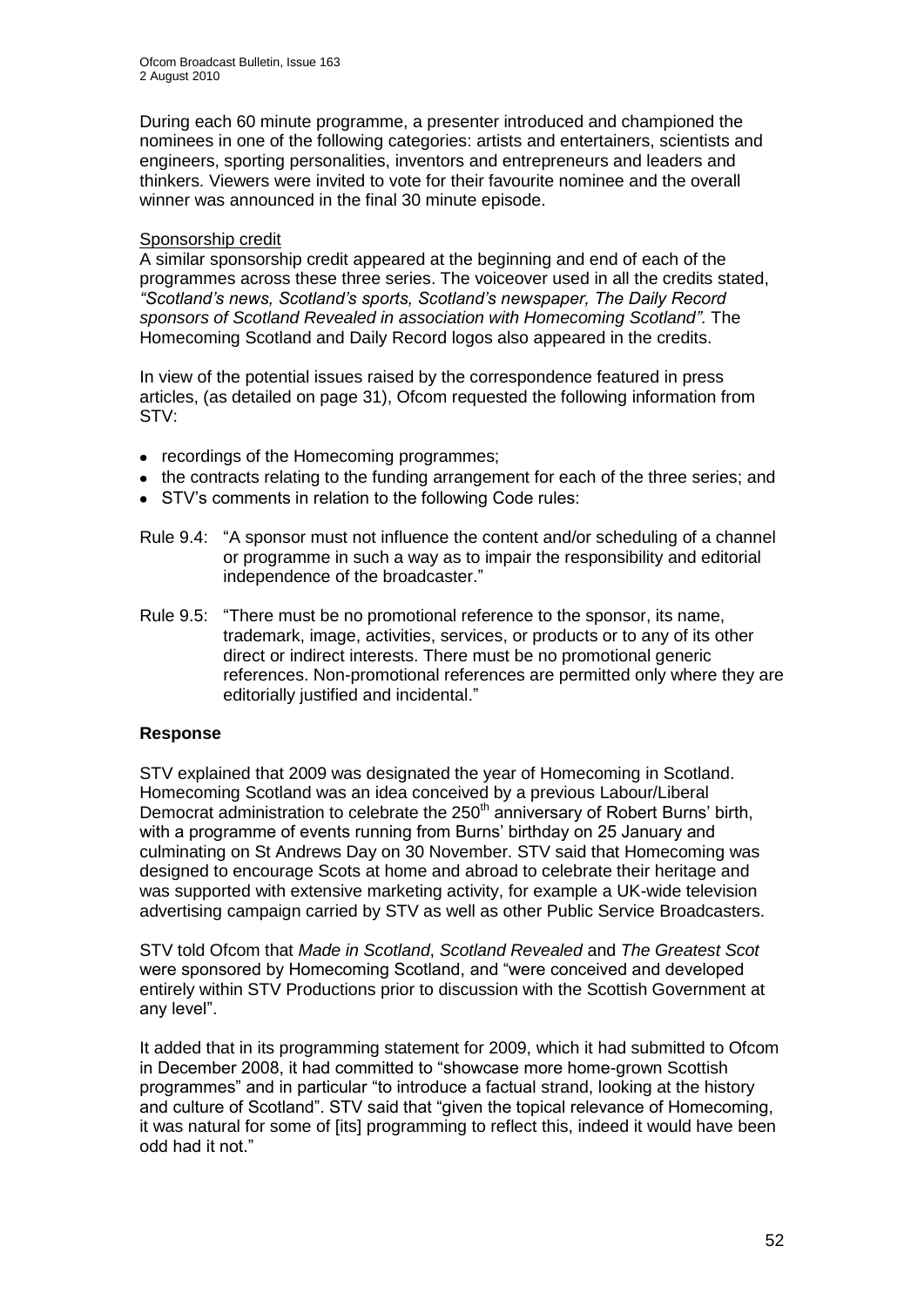STV explained that in early 2009, an approach was made to the Scottish Government to gauge interest in being associated with the programmes through sponsorship. The programme details were presented to the Scottish Government as "firm and fixed formats and remained unchanged through the commercial dialogue." STV confirmed that "there was no editorial influence by… the Scottish Government"

STV said that "no representative from the Scottish Government was featured in any of the programmes, nor involved in the voting panel for *The Greatest Scot*." The broadcaster also submitted that the programmes "were not influenced by the sponsors, that editorial integrity was maintained throughout, and that no promotional references to the sponsors, their activities, or their interests are featured within any of the programmes."

#### **Decision**

Ofcom first considered that the sponsorship credits broadcast around each of the episodes of the Homecoming programmes made it clear that the programmes were sponsored by both Homecoming Scotland and The Daily Record.

Sponsors cannot use sponsorship arrangements as a means of placing their brands, activities or interests within sponsored editorial content. To ensure sponsors do not use programme content as a platform to promote their interests, Rule 9.4 of the Code prohibits a sponsor from influencing the content and/or scheduling of a programme in such a way as to impair the responsibility and editorial independence of the broadcaster.

In addition, Rule 9.5 of the Code prohibits promotional references to the sponsor, including its direct or indirect interests, in a sponsored programme. It also provides that any non-promotional reference to the sponsor, or to its interests, must be incidental and editorially justified. These rules help maintain viewer trust in the integrity of programmes by ensuring editorial content is not distorted to suit the objectives of the sponsor.

#### Rule 9.4 – sponsor influence

As stated above, STV told Ofcom that all three series "were conceived and developed entirely within STV Productions prior to discussion with the Scottish Government at any level" and "there was no editorial influence by either the Scottish Government or The Daily Record who agreed to co-sponsor."

Ofcom noted STV"s submission that it had, in fact, already established the programming ideas for each of the Homecoming programmes before approaching the Scottish Government to secure sponsorship. Ofcom also took into account STV"s explanation that the programme details were presented to the Scottish Government as "firm and fixed formats and remained unchanged through the commercial dialogue."

Ofcom found no evidence in the sponsorship contracts for the Homecoming programmes, or in the programmes themselves, to suggest that the Scottish Government influenced the content of any of the programmes so as to undermine the independence of the broadcaster

Further, Ofcom noted, that in contrast to the 18 short sponsored programmes broadcast on STV which Ofcom had found in breach of Rule 9.4 and 9.5 of the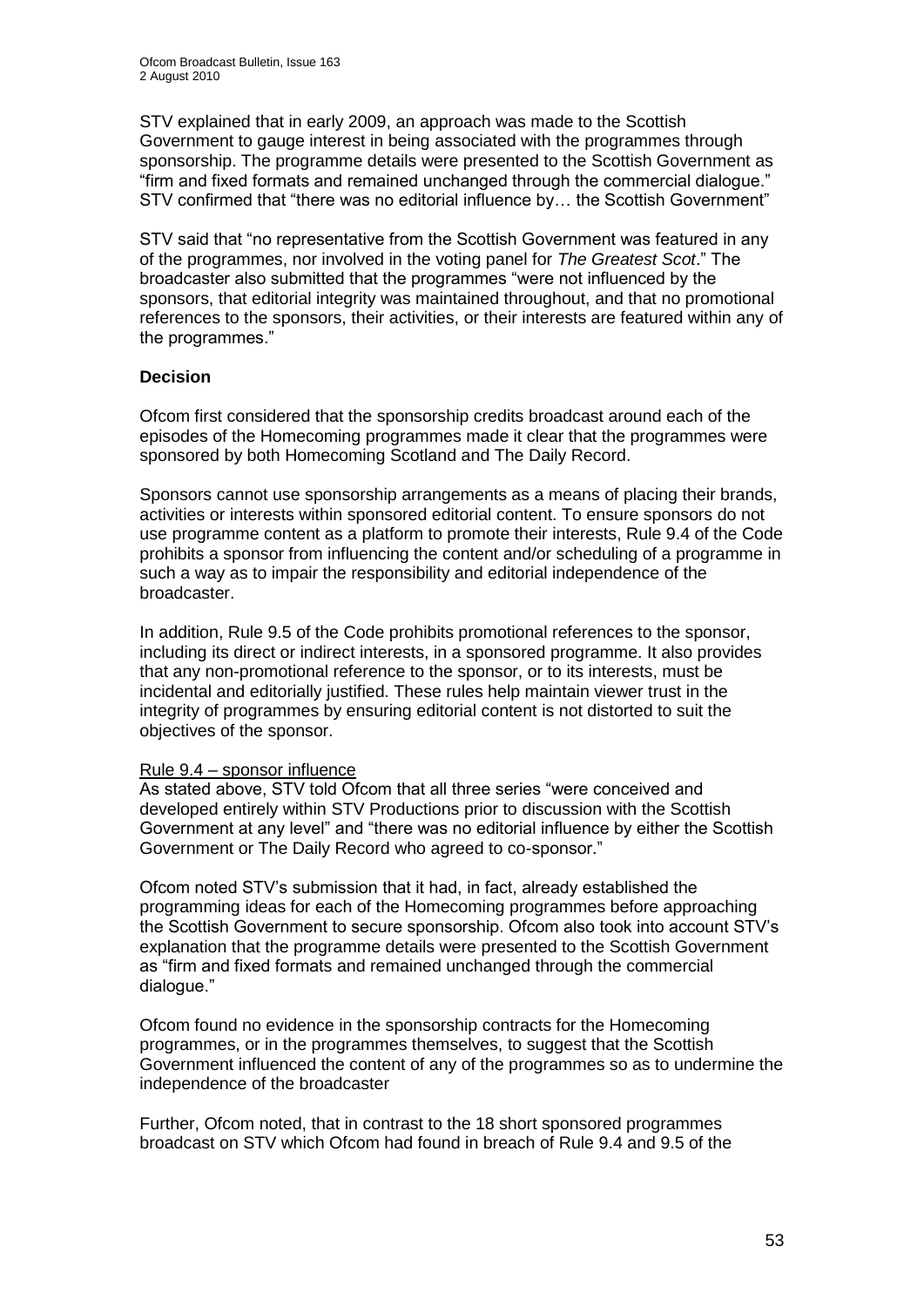Code<sup>6</sup>, the editorial content of the Homecoming programmes was not linked so closely to the sponsor, so that the programmes appeared to be vehicles for the purpose of promoting the sponsors' interests.

Ofcom therefore did not find any of the Homecoming programmes in breach of Rule 9.4.

### Rule 9.5 – sponsor references

Rule 9.5 of the Code prohibits promotional references to the sponsor within the programme. The rule is not limited to a sponsor"s products, but includes references to its name, trademark, image, activities, services or to any of the sponsor"s other direct or indirect interests.

#### *Made in Scotland*

The *Made in Scotland* series featured various presenters (who are either Scottish or of Scottish ancestry) exploring icons which contribute to Scotland"s national identity. Examples included tartan, whisky, Scottish castles, shortbread, haggis, bagpipes, Scottish inventions, golf and Robert Burns.

The introduction to the first programme in the series explained that:

*"Throughout this series we"ll be rediscovering the icons that have made this nation renowned the world over. At a time when people from across the globe have been invited to return to their roots, to explore a Scotland they only know from afar, we"ll be examining the symbols and ideas that make up the national identity".*

Each icon was explored in a generic manner, and no reference was made to the Scottish Government, nor was any specific reference made to the Homecoming Scotland festival.

The presenters included John Michie (actor), Lorraine Kelly (television presenter), Alistair Campbell (Director of Communications and Strategy for The Labour Party 1997-2003) and Charles Kennedy (Liberal Democrat MP and former leader of the Liberal Democrat Party) and Alex Norton (actor). There were no members of the Scottish Government on the panel responsible for selecting the nominees, nor were any of the programme presenters members of the Scottish Government.

In each programme there was a competition to win a prize related to a Scottish icon. These prizes included a family ticket to the opening night of Edinburgh Military Tattoo, a whisky blending day and a luxury seven course meal for two at The Kitchin (a Michelin starred restaurant in Edinburgh). In each case, the prizes were described as being courtesy of Homecoming Scotland, the Daily Record and a third party which in each case related to the provision of the prize<sup>7</sup>.

#### *Scotland Revealed*

The *Scotland Revealed* series featured a geographer travelling around Scotland focussing on its landscapes and landmarks. At the beginning of the first programme, the presenter introduces the series with:

1

<sup>&</sup>lt;sup>6</sup> See finding on page 36.

 $7$  Brief references to the prizes donated by sponsors are permitted under the Code.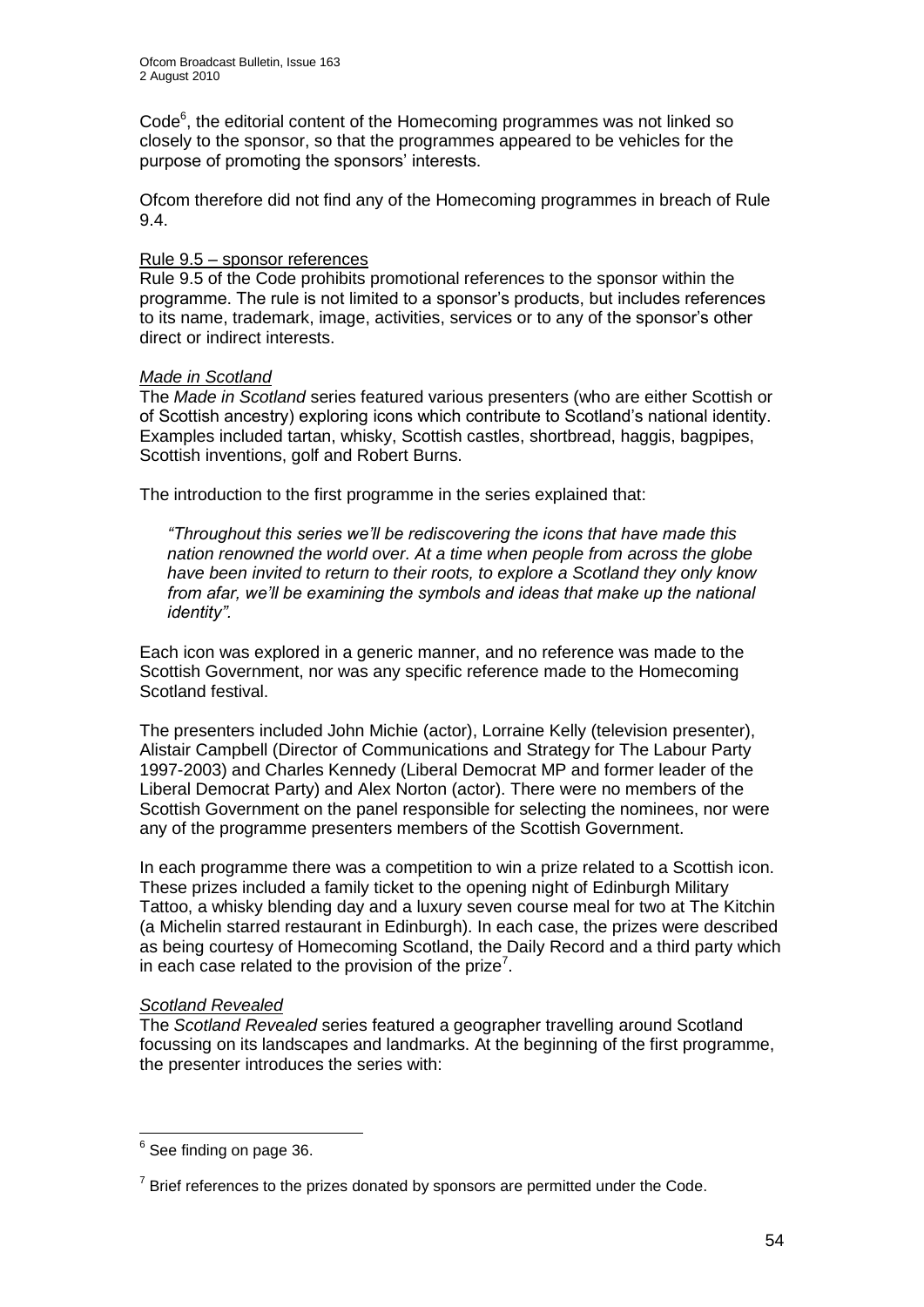*"Scotland – a land of dramatic contrasts and extraordinary beauty. Britain"s highest mountains, wildest coasts and some of the most memorable cities are all here. In this series we"re going to see them as never before. My name is Vanessa Collingridge, I"m a geographer. I"ve travelled from the frozen Antarctic to Tahiti exploring some of the world"s most challenging landscapes, but Scotland can match any of them…. So I"m starting another journey, to take a new look at this incredible country. Come with me as I reveal Scotland in a way you"ve never seen it before."*

Again, each landscape, city or landmark was explored in a generic manner and no reference was made to the Scottish Government or the Homecoming Scotland festival.

#### *The Greatest Scot*

During each 60 minute programme, a presenter introduced and championed the nominees in one of the following categories: artists and entertainers, scientists and engineers, sporting personalities, inventors and entrepreneurs and leaders and thinkers. Viewers were invited to vote for their favourite nominee and the overall winner was announced in the final 30 minute episode.

No representative of the Scottish Government was featured in any of the programmes, nor involved in the voting panel. No reference was made to the Scottish Government, nor was any specific reference made to the Homecoming Scotland festival during the programmes.

#### **Conclusion**

Ofcom noted that Homecoming Scotland"s objectives include encouraging Scottish tourism and pride in the Scottish national identity. While the series may have indirectly achieved these aims, Ofcom considered that the content of the series was of clear, general interest to a Scottish audience. Furthermore, the topics covered in each were sufficiently generic that the programmes could not be described as amounting to promotional vehicles for the sponsors.

Therefore Ofcom judged that *Made in Scotland*, *Scotland Revealed* and *The Greatest Scot*, did not contain promotional references to either of the names, trademarks, images, activities, services or products of the sponsor or to any of their other direct or indirect interests. Ofcom therefore did not find any of these series in breach of Rule 9.5 of the Code.

*Made in Scotland* **– Not in breach of Rules 9.4 and 9.5**

#### *Scotland Revealed* **– Not in breach of Rules 9.4 and 9.5**

*The Greatest Scot* **– Not in breach of Rules 9.4 and 9.5**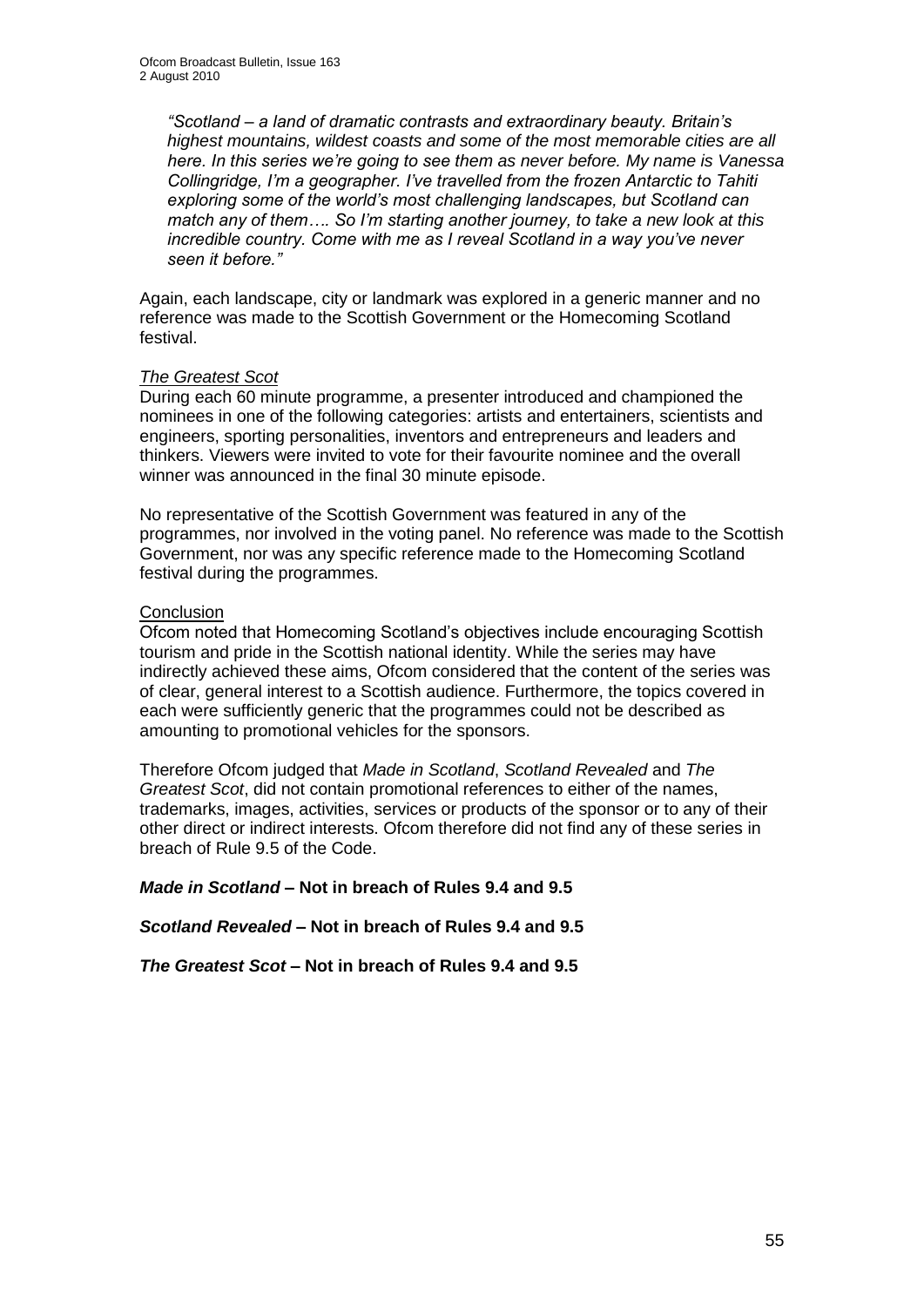# **Fairness and Privacy Cases**

# **Not Upheld**

## **Complaint by Mr David Maclean**

*The One Show, BBC1, 3 December 2009*

**Summary:** Ofcom has not upheld this complaint of unfair treatment and unwarranted infringement of privacy made by Mr David Maclean.

This edition of the programme reported, among other things, that a private security guard in Southampton had been found guilty of trying to dupe people into thinking he was a police officer. The programme broadcast footage of the security guard, his SIA<sup>1</sup> badge and his company logo, over which a graphic device of bars had been superimposed. The security guard, Mr Maclean, complained to Ofcom that he was treated unfairly and that his privacy was unwarrantably infringed in the programme as broadcast.

In summary Ofcom found the following:

- The programme did not suggest either that Mr Maclean had received a prison  $\bullet$ sentence or that he had tricked clients into believing he was a police officer.
- The omission of information that Mr Maclean was appealing against his  $\bullet$ conviction was not unfair to him.
- Mr Maclean did not have a legitimate expectation of privacy in relation to the  $\bullet$ broadcast footage of him, his company logo or his SIA badge number.

#### **Introduction**

1

On 3 December 2009, BBC1 broadcast an edition of *The One Show,* its evening magazine programme, which includes topical reports, features and interviews from around the UK.

This edition included an item on the increasing number of private security firms paid for by members of the public to patrol their streets. A reporter went out on patrol with a private security firm, and the programme included the views of the security firm, members of the public and the police about the pros and cons of paying for such a service.

The programme included footage of a private security officer, his SIA badge and his company logo, over which a graphic device of bars had been superimposed. The programme explained that he ran a private security service and had been convicted of *"trying to dupe people into thinking he was a police officer"*.

Mr David Maclean, the security officer included in the footage and referred to in the commentary, complained to Ofcom that he was treated unfairly and that his privacy had been unwarrantably infringed in the programme as broadcast.

<sup>1</sup> The [Security Industry Authority,](http://sia.homeoffice.gov.uk/home/about_sia/sia_mission.htm) an independent government body responsible for regulating and licensing the private security industry in the UK.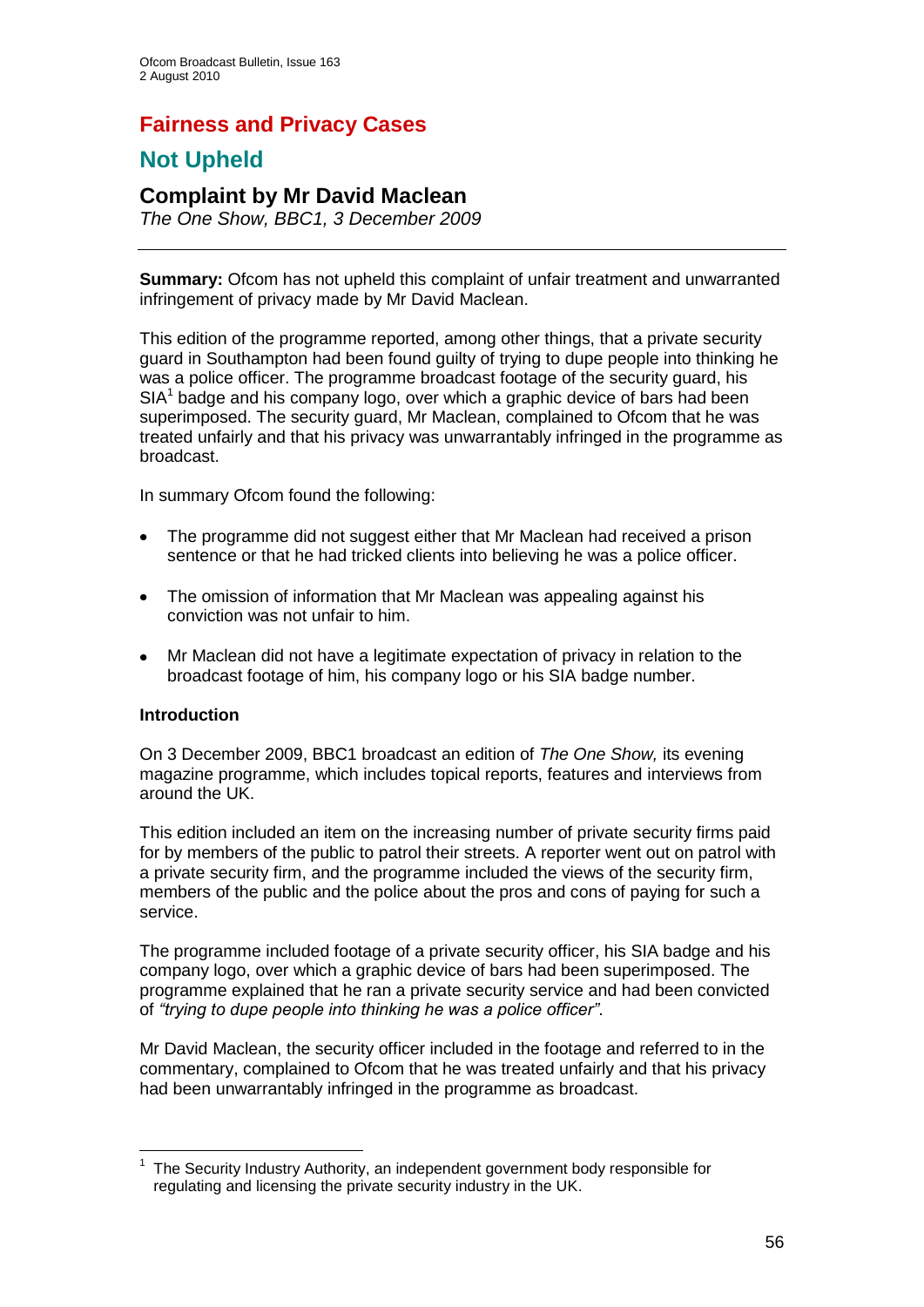#### **The Complaint**

#### **Mr Maclean's case**

In summary, Mr Maclean complained that he was unfairly treated in the programme as broadcast in that:

- a) He was unfairly portrayed because:
	- i) when reporting his conviction, by superimposing bars over footage of him, his SIA badge and his company logo, the programme wrongly and unfairly suggested that he had received a prison sentence for the offence;
	- ii) the programme wrongly and unfairly suggested that he had tricked clients into believing he was a police officer; and
	- iii) the programme unfairly reported his conviction even though his appeal was pending.

In summary, Mr Maclean complained that his privacy was unwarrantably infringed in the programme as broadcast in that:

b) Footage which showed his face, SIA badge number and company logo was broadcast in connection with the claims made in the programme.

#### **The BBC's case**

In summary, the BBC responded to the complaint of unfair treatment made by Mr Maclean as follows:

- a) The BBC first responded to the complaint that Mr Maclean was unfairly portrayed.
	- i) The BBC addressed the complaint that when reporting his conviction, by superimposing bars over footage of him, the programme wrongly and unfairly suggested that he had received a prison sentence for the offence.

The BBC said that it did not agree that the visual device used in this, and other parts of the programme, carried the suggestion that Mr Maclean had received a sentence of imprisonment for the offences for which he was convicted at Southampton Magistrates" Court in October 2009. The BBC said that the device used did not represent bars but railings, as was apparent when it was first used in the foreground of a piece to camera by the reporter, some 50 seconds before Mr Maclean actually appeared. The BBC said that the device was then carried on in a more stylised form and was superimposed over two shots of former Metropolitan Police Commissioner Sir Ian Blair. The BBC said that when Sir Ian was interviewed he made a specific reference to *"gated communities"* which the BBC believed made clear beyond doubt that the device was supposed to represent security railings rather than prison bars. The BBC said that the device was reintroduced when Sir Ian finished speaking, and was superimposed over pictures of Mr Maclean, by which time its purpose, to represent security railings, had been clearly established.

ii) The BBC addressed the complaint that the programme suggested that Mr Maclean had tricked clients into believing he was a police officer.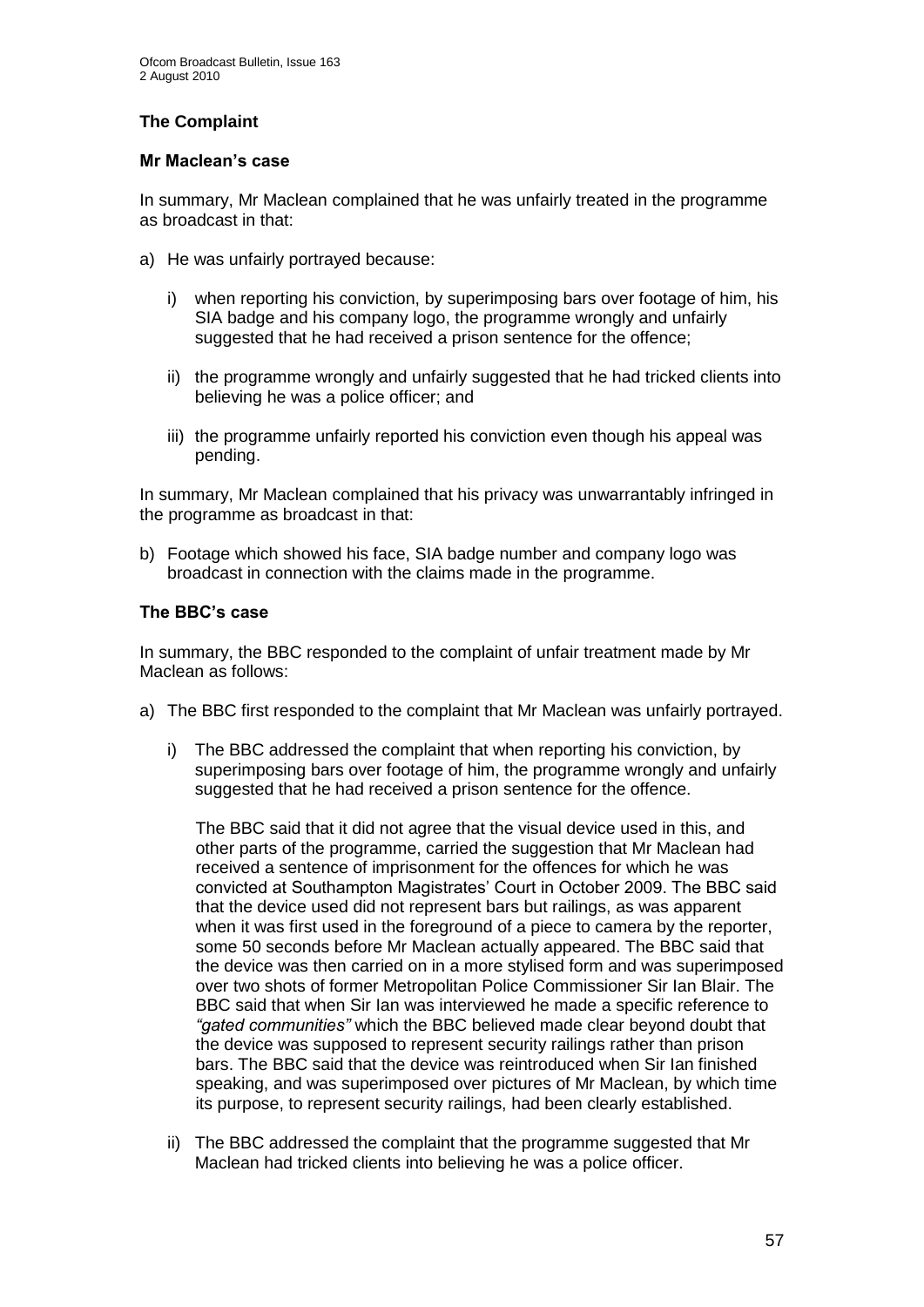The BBC said that it was stated in the programme that Mr Maclean, who was not named*, "was found guilty of trying to dupe people into thinking that he was a police officer".* The BBC provided two contemporaneous press reports recording Mr Maclean"s conviction on two counts of dressing in a uniform calculated to deceive members of the public that he was a police officer. The BBC said that the reports said that Mr Maclean was dressed in dark clothes, tactical vest, body armour and other paraphernalia, some made from recycled police uniforms and that the magistrates were reported as saying, specifically, that his dress was "calculated to deceive"*.* 

In the circumstances, the BBC said that it did not believe that it was inaccurate or unfair to describe Mr Maclean"s conviction in the terms in which it was reported in the programme.

iii) The BBC addressed the complaint that the programme unfairly reported Mr Maclean"s conviction even though his appeal was pending.

The BBC said that at the time of broadcast it was a matter of public record that Mr Maclean stood convicted of the offences, and he had indicated publicly after his conviction that he accepted the verdict of the Magistrates" Court. The BBC said that Mr Maclean was reported as saying "I just think the decision has been made and we accept that, so it's a very important ruling which affects many people in the industry". The BBC said that it did not believe that any unfairness could attach to reporting those convictions, which were a matter of fact, particularly as Mr Maclean had indicated his acceptance of the outcome.

In summary, the BBC responded to the complaint of unwarranted infringement of privacy as follows:

b) The BBC said that the footage used showed Mr Maclean, his SIA badge and his company logo in the context of reporting his convictions, which were a matter of public record, during a report about the growth of private security schemes. The BBC said that it believed that investigating the issue was in the public interest, as was illustrating by example that sensitive legal issues might arise at the point where police and private security functions overlapped. The BBC said that the footage used was shot by the BBC in Southampton with Mr Maclean"s cooperation. The BBC said that it believed that Mr Maclean could only have a very limited expectation of privacy in relation to footage, filmed with his agreement, showing him going about his business in public and wearing identifying marks intended to allow the public to recognise him and his company"s business. The BBC said that any residual expectation of privacy was further reduced by the public interest served in reporting on this issue.

#### **Decision**

Ofcom"s statutory duties include the application, in the case of all television and radio services, of standards which provide adequate protection to members of the public and all other persons from unfair treatment and unwarranted infringement of privacy in, or in the making of, programmes included in such services.

In carrying out its duties, Ofcom has regard to the need to secure that the application of these standards is in the manner that best guarantees an appropriate level of freedom of expression. Ofcom is also obliged to have regard, in all cases, to the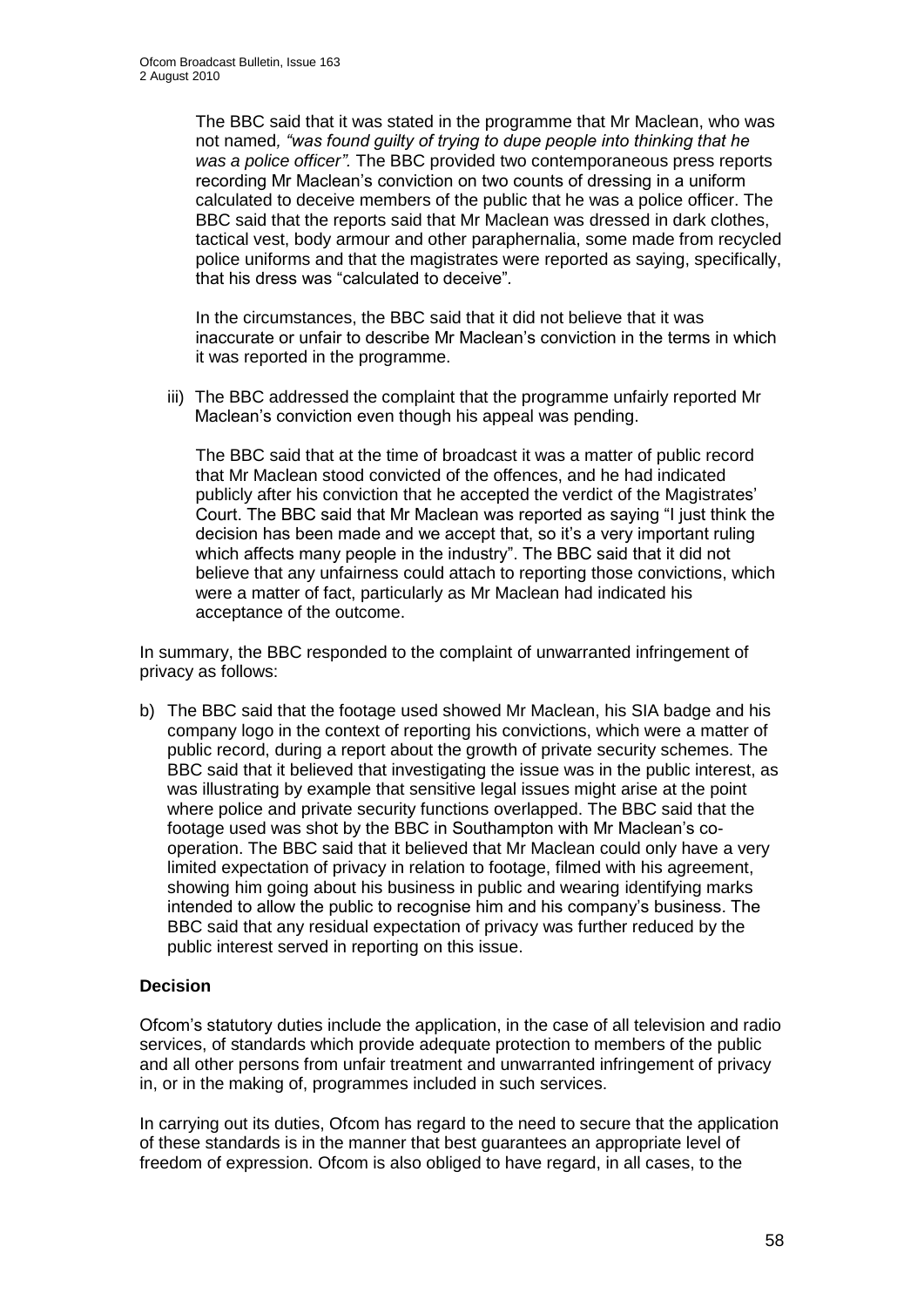principles under which regulatory activities should be transparent, accountable, proportionate and consistent and targeted only at cases in which action is needed.

In reaching its decision, Ofcom considered all the relevant material provided by both parties. This included a recording and transcript of the programme as broadcast and both parties' written submissions and supporting documentation.

#### Unfair treatment

a) Ofcom first considered the complaint that Mr Maclean was unfairly treated in the programme as broadcast because he was unfairly portrayed.

In considering this complaint, Ofcom took into account Rule 7.1 of Ofcom's Broadcasting Code ("the Code"), which states that broadcasters must avoid unjust or unfair treatment of individuals in programmes. Ofcom also had regard to whether the broadcaster had taken reasonable care to satisfy itself that material facts had not been presented, disregarded or omitted in a way that was unfair to an individual or organisation (as outlined in Practice 7.9 of the Code).

i) Ofcom considered the complaint that when reporting his conviction, by superimposing bars over footage of him, the programme wrongly and unfairly suggested that Mr Maclean had received a prison sentence for the offence.

Ofcom noted that on 22 October 2009 Mr Maclean was convicted of two counts of wearing a uniform which gave him an appearance so nearly resembling that of a member of a police force as to be calculated to deceive and that he was fined £1,000. At the time of broadcast, Mr Maclean"s convictions were the subject of appeals which were subsequently successful.

Ofcom noted that brief footage of Mr Maclean (which included a close up of his SIA badge and showed his company logo on his uniform) was used in the programme to illustrate the second part of the following narrative:

*"Private patrols have a chequered history, with the distinction between a reassuring presence and a vigilante organisation often becoming blurred. Just six weeks ago, a private security guard in Southampton was found guilty of trying to dupe people into thinking he was a police officer. He too ran a service claiming to protect locals".*

Ofcom also noted that a graphic device was used by the programme makers that appeared to superimpose bars over the footage which illustrated the whole of the above narrative, or project that footage behind a set of bars or railings.

Ofcom considered that, if viewed in isolation, the bars superimposed over the footage of Mr Maclean did resemble prison bars and that viewers may have been led to believe in such circumstances that Mr Maclean had received a prison sentence for the offence referred to, rather than a fine. However, Ofcom considered that viewers were unlikely to have viewed the above extract of the programme in isolation and noted that the bars were not only superimposed over the footage of Mr Maclean in the programme, but also appeared over earlier footage of the presenter (in which she was seen walking behind the bars or railings) and over footage of uniformed police officers, including former Metropolitan Police Commissioner, Sir Ian Blair. In the context of this particular report in the programme, which discussed the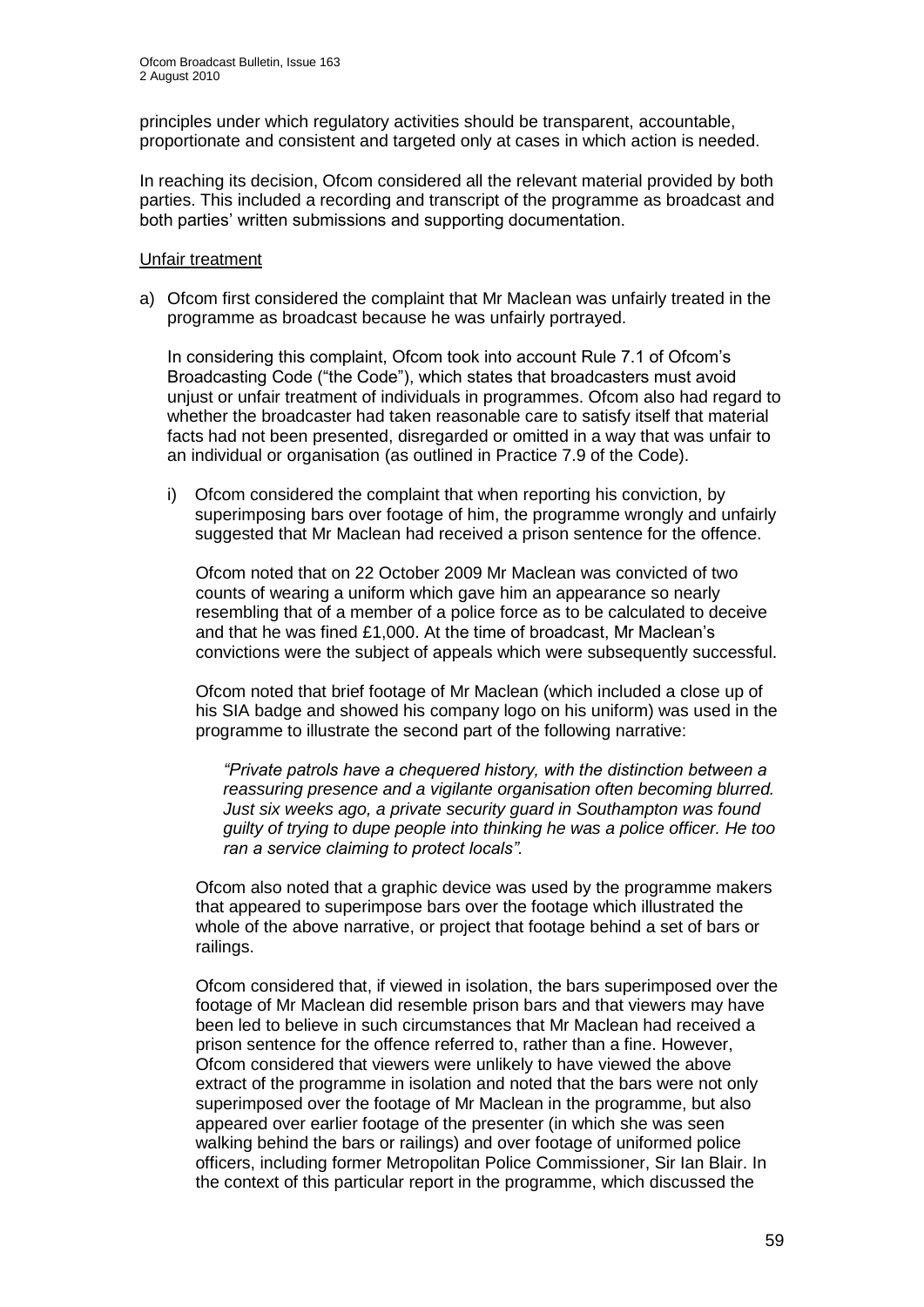merits of private security firms, and given that the same device had been used earlier in the programme in a context which clearly did not indicate imprisonment, Ofcom considered that viewers would be unlikely to have interpreted the bars superimposed over the footage of Mr Maclean as indicating that he had received a custodial sentence. Ofcom therefore considered that the programme makers had taken reasonable care not to present material facts in a way that was unfair to Mr Maclean.

In light of the above, Ofcom has not upheld the complaint in this respect.

ii) Ofcom considered the complaint that the programme wrongly and unfairly suggested that Mr Maclean had tricked clients into believing he was a police officer.

As set out at decision head a)i) above, Ofcom noted that the offences Mr Maclean was convicted of related to wearing a uniform which gave him an appearance so nearly resembling that of a member of a police force as to be calculated to deceive.

Ofcom noted that in reporting Mr Maclean"s conviction, the programme stated that he had been *"trying to dupe people into thinking he was a police officer"*. Ofcom recognised that it is usual practice for the media to summarise criminal offences and to use more accessible language, and noted that the term "calculated to deceive" was interpreted as *"trying to dupe people".*

Ofcom considered that it was not unreasonable for the BBC to make this interpretation and to report Mr Maclean"s conviction in the way that it did as the two phrases were likely to be understood by viewers in much the same way.

Ofcom also noted that the BBC"s summary of the offence was immediately followed by: *"He too ran a service claiming to protect locals"*. While Ofcom understood why Mr Maclean felt that the two sentences amounted to an allegation that he had been trying to trick his clients, Ofcom did not consider that was the message viewers were likely to have received because, in Ofcom"s view, the programme did not link the members of the public who had allegedly been duped and Mr Maclean"s security service.

As a result, while Ofcom considered that a fuller description of the offence would have been clearer, it did not consider that the programme suggested that Mr Maclean had tricked clients into believing he was a police officer and has not upheld the complaint in this respect.

iii) Ofcom considered the complaint that the programme unfairly reported Mr Maclean"s conviction even though his appeal was pending.

Ofcom noted that at the time of broadcast Mr Maclean had been found guilty of the offence referred to in the programme and that the conviction had not at that stage been overturned on appeal. In the circumstances, Ofcom considered that it was not unfair to Mr Maclean not to establish and state that he intended to appeal his conviction, and the programme was not unfair as a result of the omission of reference to the appeal lodged by Mr Maclean.

Ofcom has not therefore upheld the complaint in this respect.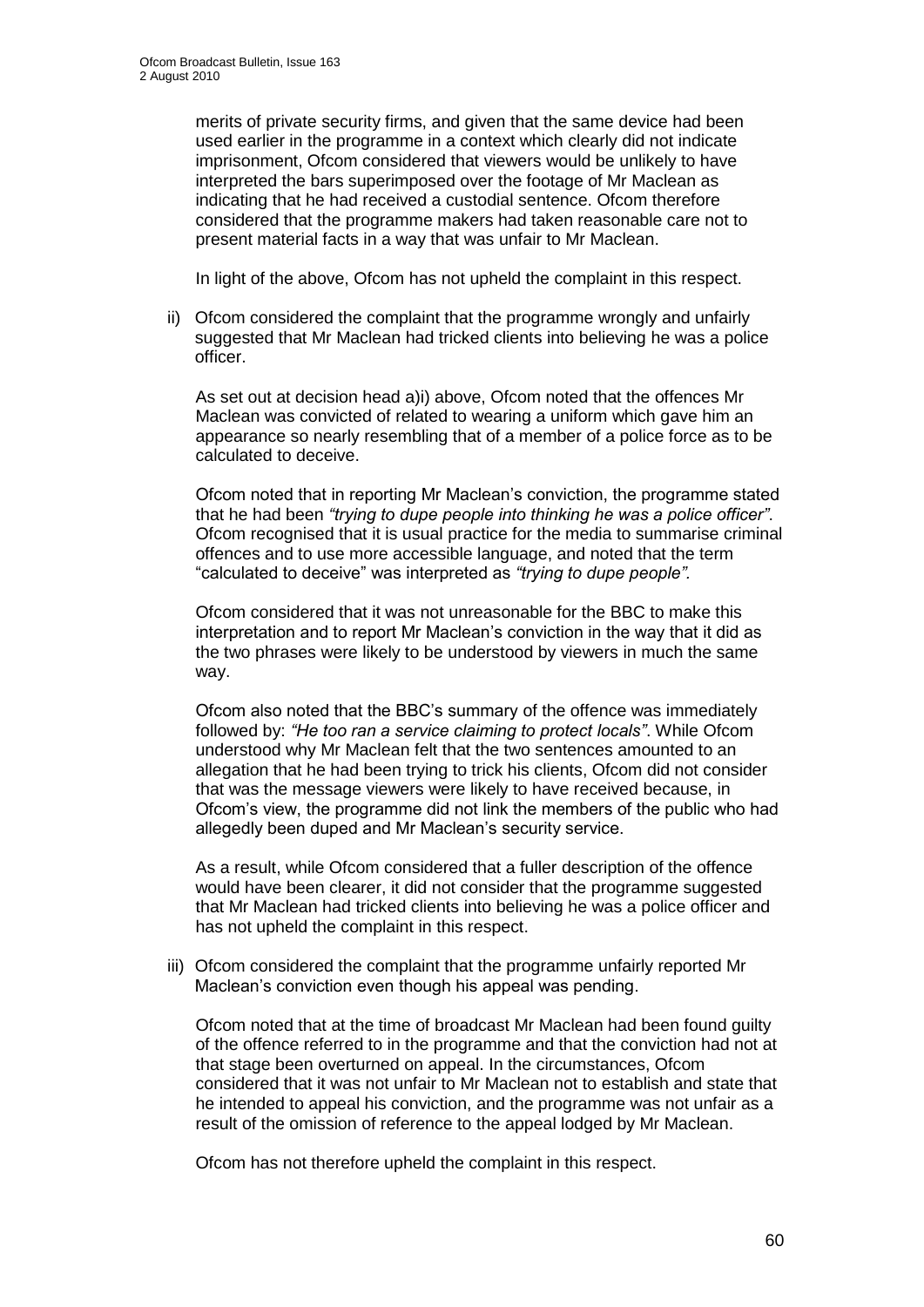#### **Privacy**

b) Ofcom considered the complaint that Mr Maclean"s privacy was unwarrantably infringed because footage which showed his face, SIA badge number and company logo was broadcast in connection with the claims made in the programme.

In Ofcom"s view, the individual"s right to privacy has to be balanced against the competing rights of broadcasters to freedom of expression. Neither right as such has precedence over the other and where there is a conflict between the two, it is necessary to focus on the comparative importance of the specific rights. Any justification for interfering with or restricting each right must be taken into account and any interference or restriction must be proportionate.

This is reflected in how Ofcom applies Rule 8.1 of the Code which states that any infringement of privacy in programmes, or in connection with obtaining material included in programmes, must be warranted.

In considering whether Mr Maclean"s privacy was unwarrantably infringed in the programme as broadcast, Ofcom first considered the extent to which he could have expected that footage of him (including images of his face, his SIA badge number and company logo) would not be broadcast on this programme.

Ofcom noted that the footage of Mr Maclean used in the programme had been filmed previously by the BBC with his co-operation and showed him in uniform upon which his company"s logo was visible. The footage also showed a close up of his SIA badge upon which the badge number was clearly readable.

#### *Face and logo*

In relation to images of Mr Maclean"s face and company logo, Ofcom noted that when Mr Maclean started offering security patrols in the Southampton area, both he and his company received publicity in national and local newspapers and on local television programmes. This publicity included pictures of Mr Maclean dressed in his uniform, on which his company logo appeared.

As a result, Ofcom considered that Mr Maclean"s image and the company logo on his uniform were already in the public domain and that he could not have had a legitimate expectation of privacy in relation to them, regardless of the context in which they were used in the programme.

#### *SIA badge number*

Ofcom then considered the broadcast of footage disclosing Mr Maclean"s SIA badge number. Ofcom noted that, in accordance with the requirements of the SIA, Mr Maclean"s badge had to be worn in a prominent position on his uniform and that it had therefore appeared in the prior publicity photographs and footage of Mr Maclean. Although the badge number had not been visible in that publicity, Ofcom considered that while Mr Maclean was out on patrol, his badge and badge number would have been visible to members of the public. In addition, Ofcom noted that the SIA is statutorily required to maintain a public register of SIA licence holders listing, among other things, the licence holder"s name and licence number.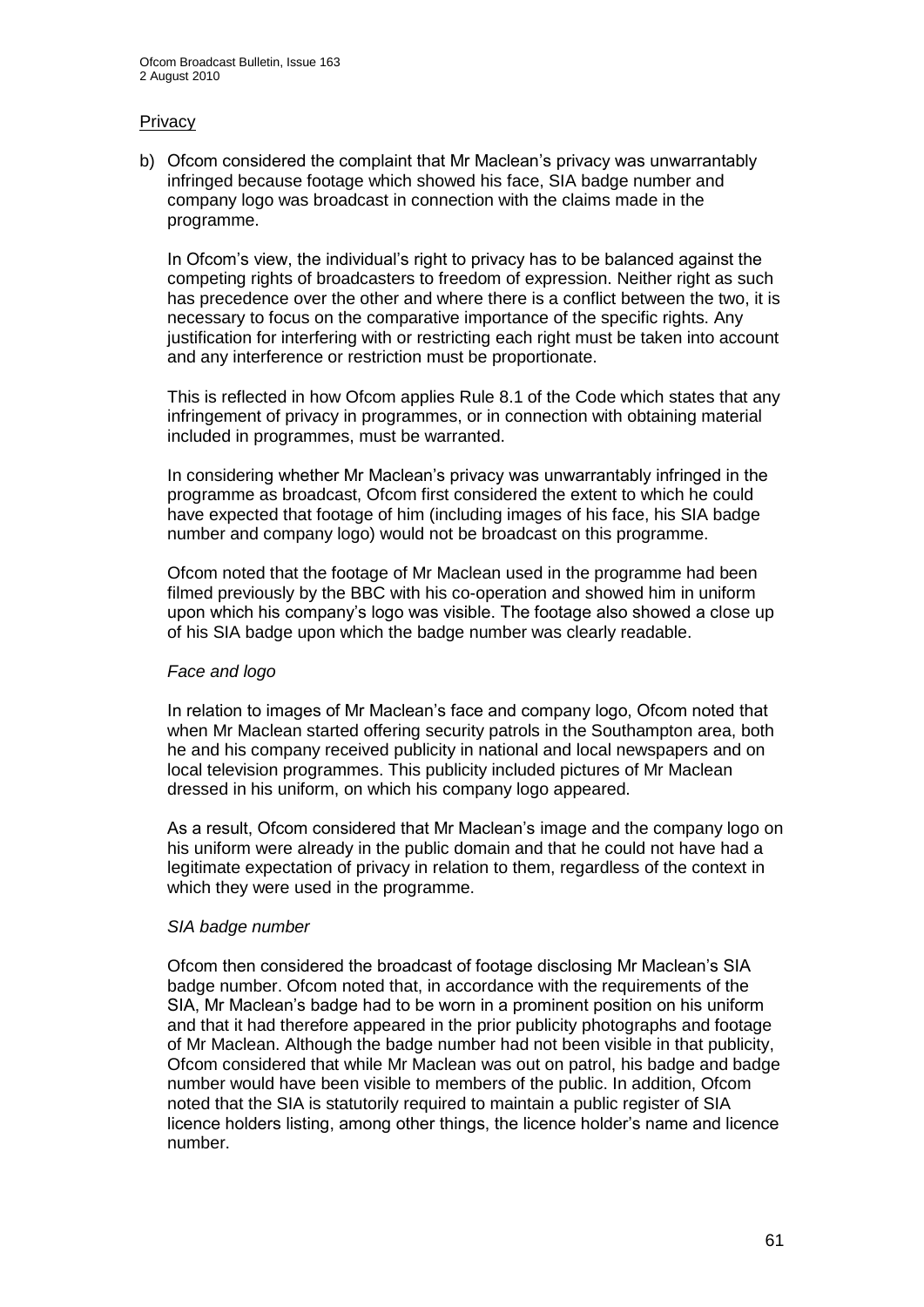As a result, given that the information was on display to the public when he was out on patrol and was included in a public register, Ofcom did not consider that it was information in which Mr Maclean had a legitimate expectation of privacy.

In light of the above facts, Ofcom found that there was no unwarranted infringement of privacy in relation to the broadcast of Mr Maclean's face, SIA badge number or company logo in connection with the claims made in the programme and has not upheld the complaint in this respect.

**Accordingly Ofcom has not upheld Mr Maclean's complaint of unfair treatment and unwarranted infringement of privacy in the programme as broadcast.**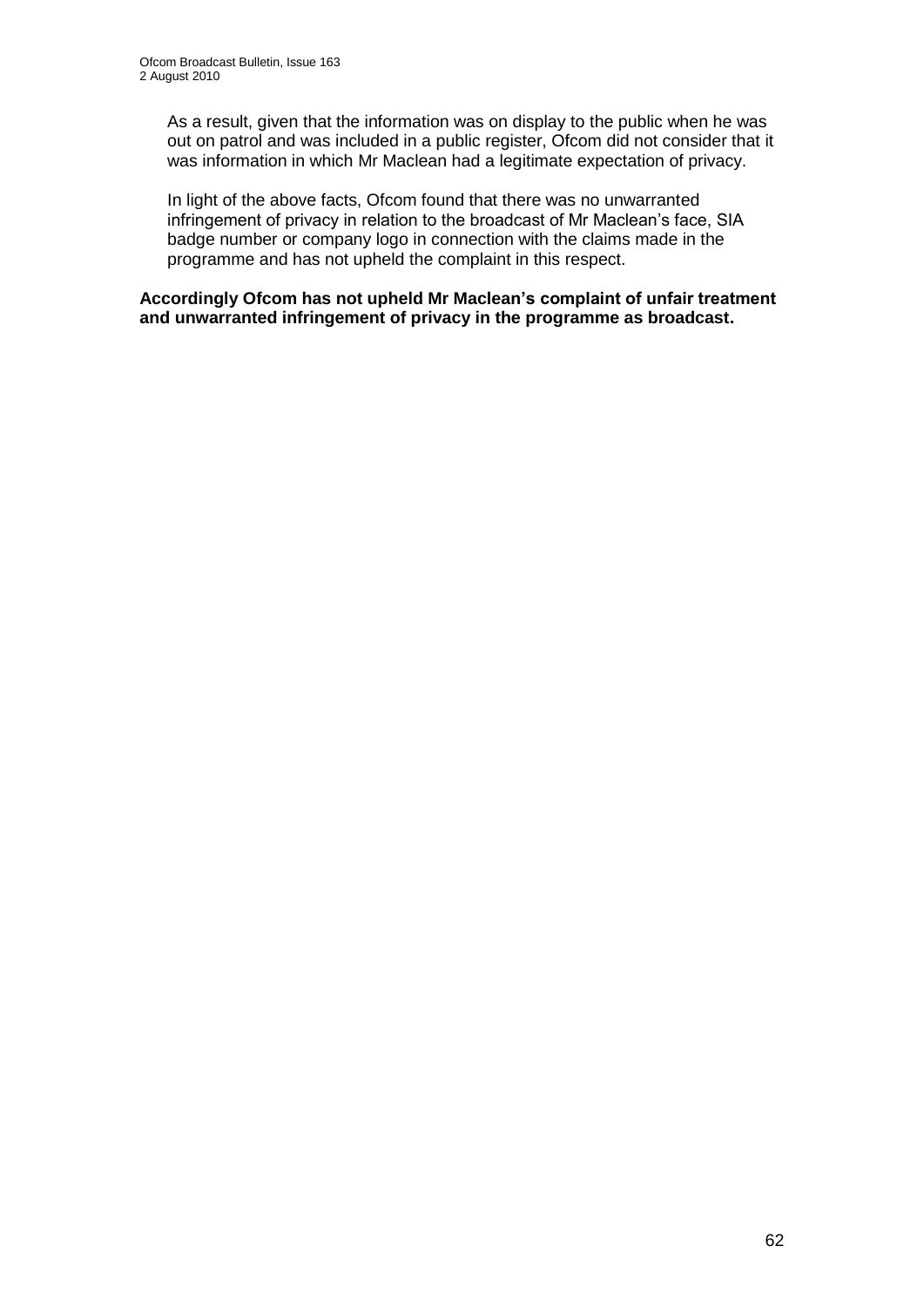# **Not Upheld**

## **Complaint by Mr Michael Reynolds**

*ITV News at Ten, ITV1, 31 March 2010*

**Summary:** Ofcom has not upheld this complaint of unfair treatment and unwarranted infringement of privacy made by Mr Michael Reynolds.

A report in this programme discussed the *"contentious issue"* of immigration and the approaches of the main political parties to it in the build up to the 2010 General Election. The report included brief footage which showed a crowd of people, including Mr Reynolds, walking along a busy street.

Mr Reynolds complained that he was unfairly treated in the programme and that his privacy was unwarrantably infringed in the making and broadcast of the programme.

In summary, Ofcom found the following:

- The programme did not portray Mr Reynolds as an immigrant and so was not  $\bullet$ unfair to him in that respect.
- Mr Reynolds did not have a legitimate expectation of privacy in relation to the making or the broadcast of the programme, as he was filmed in a public place and the footage did not include information about him of a sensitive or private nature.

#### **Introduction**

On 31 March 2010, ITV1 broadcast an edition of *ITV News at Ten* which reported that, within hours of the then Prime Minister, Gordon Brown, calling for politicians to be extra careful when discussing the issue of immigration, it had *"transpired"* that he had quoted immigration statistics which did not compare like with like to demonstrate that net inward migration to the country was coming down.

The programme referred to immigration as a *"contentious issue"* and a *"hot political topic"* and referred to the immigration policies of the three main political parties. The programme also included brief footage of a busy street in which two people appeared more prominently than others.

Mr Reynolds, who described himself as being of mixed race and was one of the people who appeared more prominently than others in the footage, complained to Ofcom that he had been treated unfairly in the programme as broadcast and that his privacy had been unwarrantably infringed in both the making and broadcast of the programme.

#### **The Complaint**

#### **Mr Reynolds' case**

In summary, Mr Reynolds complained that he was treated unfairly in the programme as broadcast in that:

a) He was unfairly portrayed as an immigrant.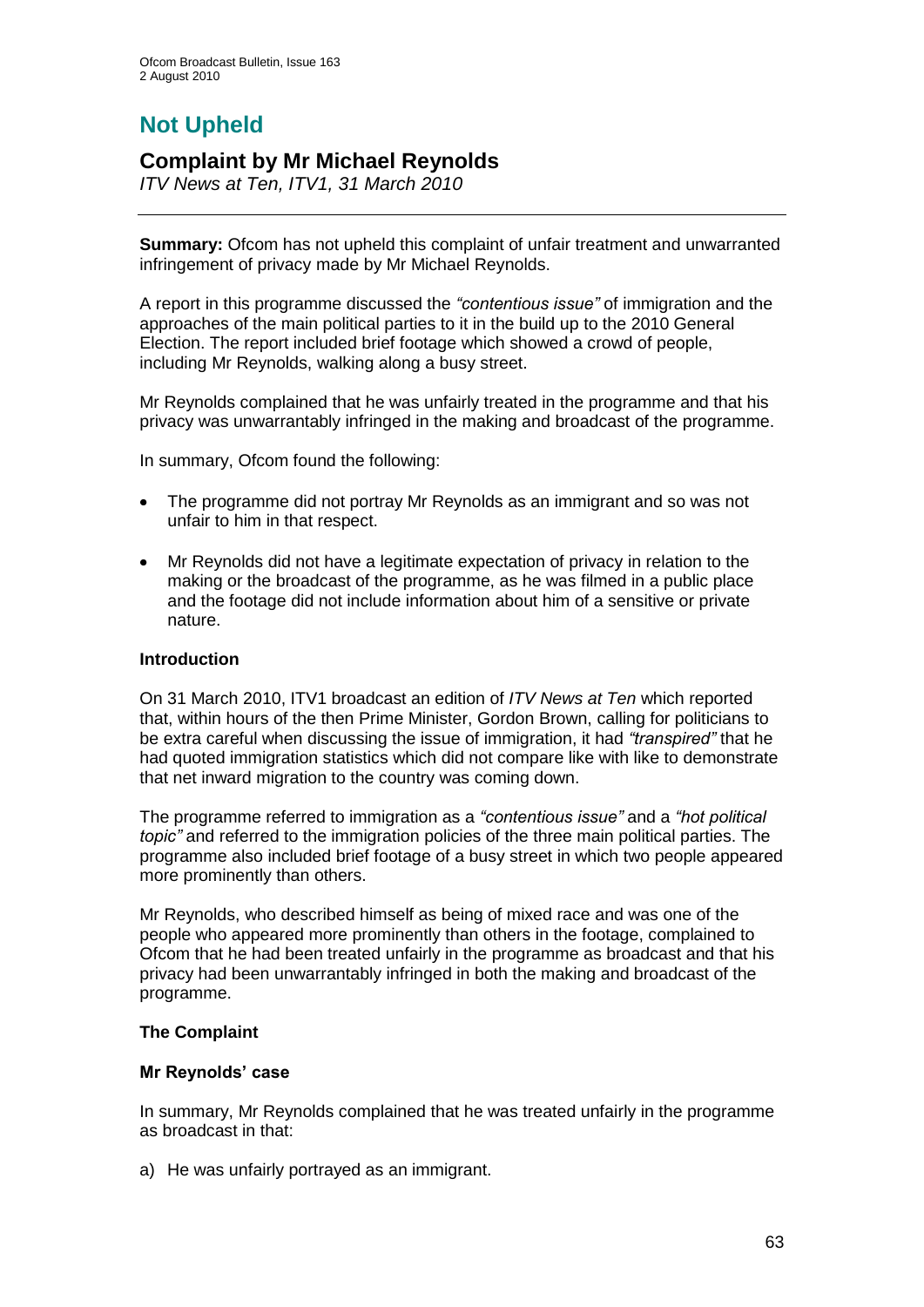By way of background, Mr Reynolds said that he was contacted by several friends who alerted him to the footage and that, being of mixed race, he found it very upsetting that the programme implied he was an immigrant.

In summary, Mr Reynolds complained that his privacy was unwarrantably infringed in the making of the programme in that:

b) He was filmed without his knowledge or consent.

By way of background, Mr Reynolds said that he thought the footage of him must have been archived and retained on file for many years because he had not had his hair as long as it was in the footage since about the year 2000.

In summary, Mr Reynolds complained that his privacy was unwarrantably infringed in the programme as broadcast in that:

c) Footage of him was broadcast in a programme about immigration without his consent.

#### **ITV's case**

In summary, ITV responded to Mr Reynolds" complaint that he had been treated unfairly in the programme as follows:

a) ITV said that Mr Reynolds' inclusion in the item was clearly incidental, as part of a general street scene. The footage featuring Mr Reynolds, amongst others, was very brief. He was on screen for a short time, in a sequence lasting less than 10 seconds. ITV said that there was no particular focus on Mr Reynolds in the footage – he was one of a large number of people in shot, apparently drawn from a variety of ethnic origins, with no particular emphasis on him.

ITV said that the voiceover during the footage stated *"But immigration remains an area where Labour struggles to be heard. Today"s statistical slip up won"t exactly help them get that message across"*. ITV said that this generic "stock" footage was clearly intended to illustrate a cross-section of the British public, to which the incumbent government was stated to be struggling to get their message across. ITV said that Britain is a multi-ethnic society, and as such it should be expected that generic crowd footage would feature people from a variety of cultural and ethnic backgrounds.

ITV said that generic general view shots of this nature, showing crowds walking along the street, were a long established filming device to denote the public generally. ITV said it did not therefore accept that Mr Reynolds was "depicted as an immigrant" as he suggested. ITV said that the footage was recorded some years ago, and it appeared from Mr Reynolds" complaint that his appearance had in any event changed since the recording. ITV said that presumably those who recognised Mr Reynolds, and alerted him to his presence in the footage, would also know his personal background already. In any event, ITV said that they could not reasonably have understood from the report that it was suggesting anything in particular about Mr Reynolds, much less that it was seeking to suggest he was an immigrant.

In summary, ITV responded to Mr Reynolds" complaint that his privacy had been unwarrantably infringed in the making of the programme as follows: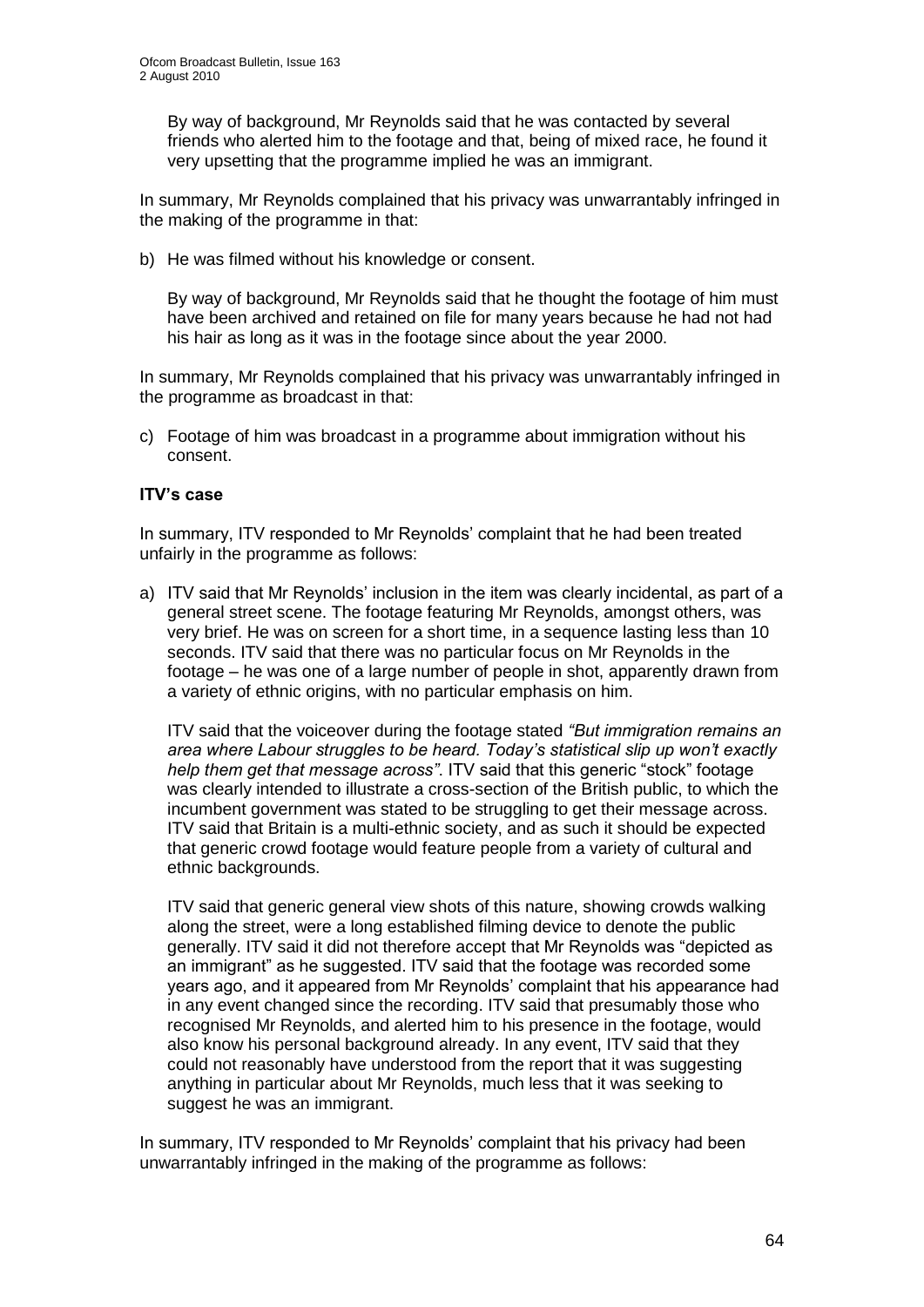b) ITV said that the footage was clearly taken in a public place, and Mr Reynolds was recorded walking along the street as part of a large crowd of people. ITV said that there was nothing about his location or his activity that could give rise to any reasonable expectation of privacy. Given these circumstances, his consent to be recorded was not required, either as a matter of law or by Ofcom"s Broadcasting Code. ITV said that notwithstanding that Mr Reynolds might conceivably not have noticed the camera crew at the time, and therefore might have been unaware of the filming, it did not believe that the recording of the footage of itself infringed his privacy.

In summary, ITV responded to Mr Reynolds" complaint that his privacy had been unwarrantable infringed in the programme as broadcast as follows:

c) ITV said that, as stated above, this was "stock" footage of a crowded street, and there was nothing in the circumstances that gave rise to a reasonable expectation of privacy on Mr Reynolds" part. There was therefore no infringement of his privacy in broadcasting the footage, and his consent to be included in the report in this very limited context was not required.

ITV said that the fact that this was a report about immigration did not alter the position as to privacy, given that the programme did not seek to refer specifically to Mr Reynolds.

ITV also said that it would constitute a serious and chilling effect on the conventions of news reporting and factual programme making, and the freedom of expression of broadcasters generally, if wholly generic filming of this sort in a public place, and the broadcast of such footage, was found to constitute an infringement of privacy.

ITV said that for the reasons set out above, it did not accept that the report portrayed Mr Reynolds unfairly, or that his privacy was infringed either in the recording of the footage or its broadcast. However, as a matter of courtesy to Mr Reynolds, given his concerns about the footage, ITV said that it could confirm that ITN"s archive records had now been amended, making it clear there had been a complaint about this footage, and very careful consideration would be given before this footage was used in future.

#### **Decision**

Ofcom"s statutory duties include the application, in the case of all television and radio services, of standards which provide adequate protection to members of the public and all other persons from unfair treatment and unwarranted infringement of privacy in, or in the making of, programmes included in such services.

In carrying out its duties, Ofcom has regard to the need to secure that the application of these standards is in the manner that best guarantees an appropriate level of freedom of expression. Ofcom is also obliged to have regard, in all cases, to the principles under which regulatory activities should be transparent, accountable, proportionate and consistent and targeted only at cases in which action is needed.

In reaching its decision, Ofcom considered all the relevant material provided by both parties. This included a recording and transcript of the programme as broadcast and both parties' written submissions.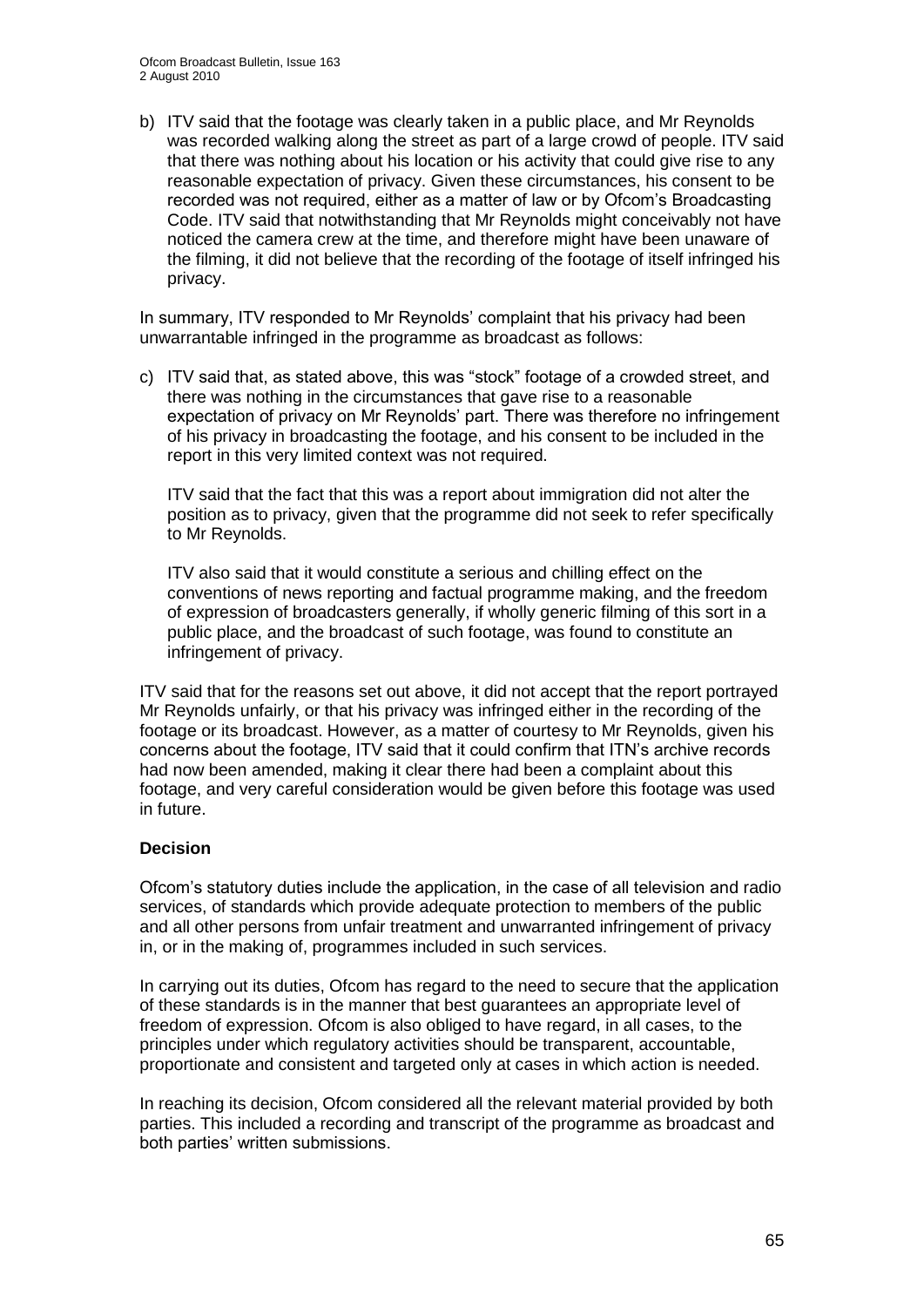#### Unfair treatment

a) Ofcom considered the complaint that Mr Reynolds was unfairly portrayed in the programme as an immigrant.

In the context of this head of complaint Ofcom took account of Rule 7.1 of Ofcom"s Broadcasting Code ("the Code") which provides that broadcasters must avoid unjust or unfair treatment of individuals or organisations in programmes. Ofcom also had regard to Practice 7.9 of the Code, which states that broadcasters must take reasonable care to satisfy themselves that material facts have not been presented, disregarded or omitted in a way that is unfair to an individual or organisation.

Ofcom noted that the footage complained of had been filmed approximately 10 years ago when Mr Reynolds said that his hair had been much longer than it was now. The footage showed members of the public of mixed ethnicity on a busy street, it lasted for approximately 10 seconds and a graphic device had been used which provided a tunnel view of the footage, in that the footage only appeared in a circle centrally on the screen, the rest of the screen was dark.

Ofcom considered that in the brief footage (which had been focused towards the centre by the tunnel view graphic device), two men walking towards the camera who appeared centrally and for longer than others, did appear more prominently. The first of the two was Mr Reynolds. Despite the fact that Ofcom considered that Mr Reynolds appeared more prominently than others in the footage, he still featured very briefly and was not singled out in any other way. In Ofcom"s view, to most viewers, Mr Reynolds would have been just another face in the crowd. Ofcom did accept however that viewers who recognised Mr Reynolds from what he looked like approximately 10 years before would be likely to have paid particular attention to him.

Ofcom went on to consider the context in which the footage was used in the programme and the message conveyed. Ofcom noted that this item was broadcast in the build up to the General Election and reported on a *"statistical slip up"* by the then Prime Minister, Gordon Brown, when quoting figures to show that immigration was coming down. The programme noted that immigration was a *"contentious issue"* and briefly referred to the different immigration policies of the major political parties. The narrative over the footage complained of was as follows:

*"But immigration remains an area where Labour struggles to be heard. Today"s statistical slip up won"t exactly help them to get their message across"*.

Ofcom considered that television viewers would be accustomed to views of crowded streets such as this being used in news programmes and documentaries to depict the British public and that, in the absence of any comment or narrative over the footage making specific allegations, viewers generally, and even viewers who recognised Mr Reynolds from the footage, would be unlikely to have understood the programme to be suggesting that the people shown, or Mr Reynolds in particular, were immigrants.

In any event, given that the length of Mr Reynolds" hair had changed over the last 10 years, Ofcom considered that only people who knew him well were likely to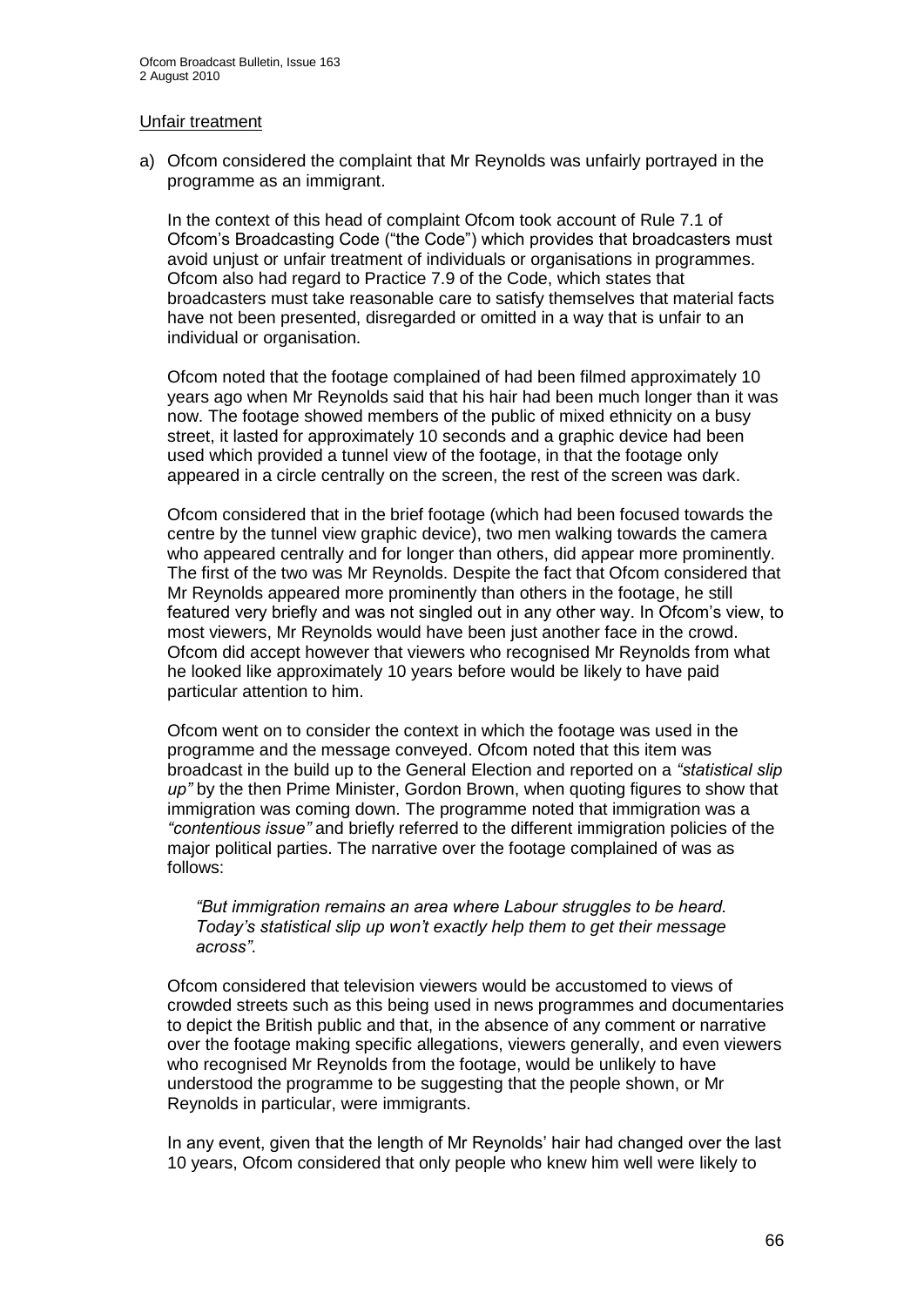have recognised him from the brief footage and that they were likely to have been aware of his true status already.

In the circumstances, Ofcom was satisfied that the programme makers had taken reasonable care not to present information in way that portrayed Mr Reynolds as an immigrant.

Ofcom has not therefore upheld the complaint in this respect.

#### **Privacy**

In Ofcom"s view, an individual"s right to privacy has to be balanced against the competing rights of broadcasters to freedom of expression. Neither right as such has precedence over the other and where there is a conflict between the two it is necessary to focus on the comparative importance of the specific rights. Any justification for interfering with or restricting each right must be taken into account and any interference or restriction must be proportionate.

This is reflected in how Ofcom applies Rule 8.1 of the Code which states that any infringement of privacy in programmes, or in connection with obtaining material included in programmes, must be warranted.

b) Ofcom considered Mr Reynolds" complaint that his privacy was unwarrantably infringed in the making of the programme in that he was filmed without his knowledge or consent.

Ofcom first considered whether or not Mr Reynolds had a legitimate expectation of privacy in relation to being filmed.

Ofcom noted that Mr Reynolds was filmed without his knowledge approximately 10 years ago while he was walking along a busy public street.

In Ofcom's view, any individual who goes out in public, even 10 years ago, must accept that they will not only be seen by other members of the public, but that they may be photographed or filmed. In Ofcom"s view therefore, in the absence of other factors or aggravating circumstances, individuals would generally have no legitimate expectation that they would not be photographed or filmed while walking along a public street.

In this case, Ofcom noted that Mr Reynolds was not a public figure, that he was filmed going about his private business in a public place and that the broadcast footage of him did not disclose any information of a personal or sensitive nature or show him in an embarrassing situation. While Mr Reynolds appears to have been unaware that he was being filmed and was not therefore in a position to provide or withhold his consent, there was no suggestion that he was filmed surreptitiously or that Mr Reynolds was specifically targeted.

In the circumstances, while Ofcom noted Mr Reynolds" disquiet upon discovering that footage of him existed and continued to be stored for possible future use over which he has no control, in the absence of any special factors in relation to the filming, Ofcom did not consider he could have had a legitimate expectation of privacy in relation to the filming. Given this, it was not necessary for Ofcom to consider whether any intrusion into Mr Reynolds" private life was warranted.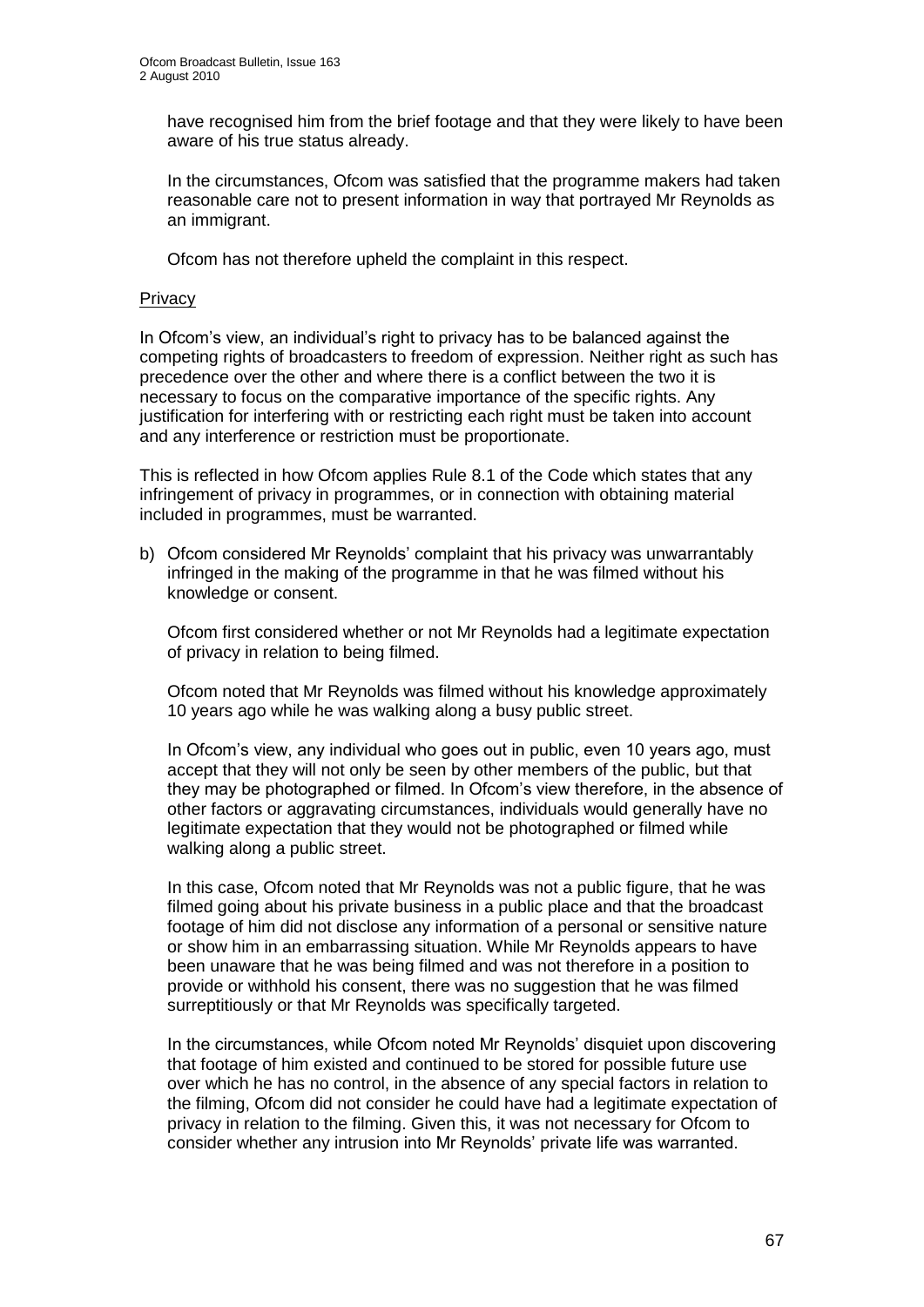Ofcom therefore found that there was no unwarranted infringement of Mr Reynolds" privacy in the making of the programme and has not upheld the complaint in this respect.

c) Ofcom considered Mr Reynolds" complaint that his privacy was unwarrantably infringed in the programme as broadcast in that footage of him was broadcast in a programme about immigration without his consent.

Ofcom first considered whether or not Mr Reynolds had a legitimate expectation of privacy in relation to the footage of him that was broadcast in the programme.

Having found at decision head b) above that there were no special factors in relation to the filming which gave rise to a legitimate expectation of privacy, Ofcom considered whether there were any additional factors to be taken into account in relation to the footage as broadcast. Ofcom noted that Mr Reynolds was concerned that the programme had wrongly labelled him an immigrant and considered that a person"s immigration status could be considered to be a private matter. However, as set out at decision head a) above, Ofcom did not consider that the programme labelled Mr Reynolds as an immigrant. As a result, in Ofcom"s view there were no special factors such as those highlighted above in relation to the broadcast footage of Mr Reynolds which meant that he had a legitimate expectation of privacy in relation to the footage. Given this, it was not necessary for Ofcom to consider whether any intrusion into Mr Reynolds" private life was warranted.

Ofcom therefore found that there was no unwarranted infringement of Mr Reynolds" privacy in the programme as broadcast and has not upheld the complaint in this respect.

**Accordingly Ofcom has not upheld Mr Reynolds' complaint of unfair treatment or unwarranted infringement of privacy in either the making or broadcast of the programme.**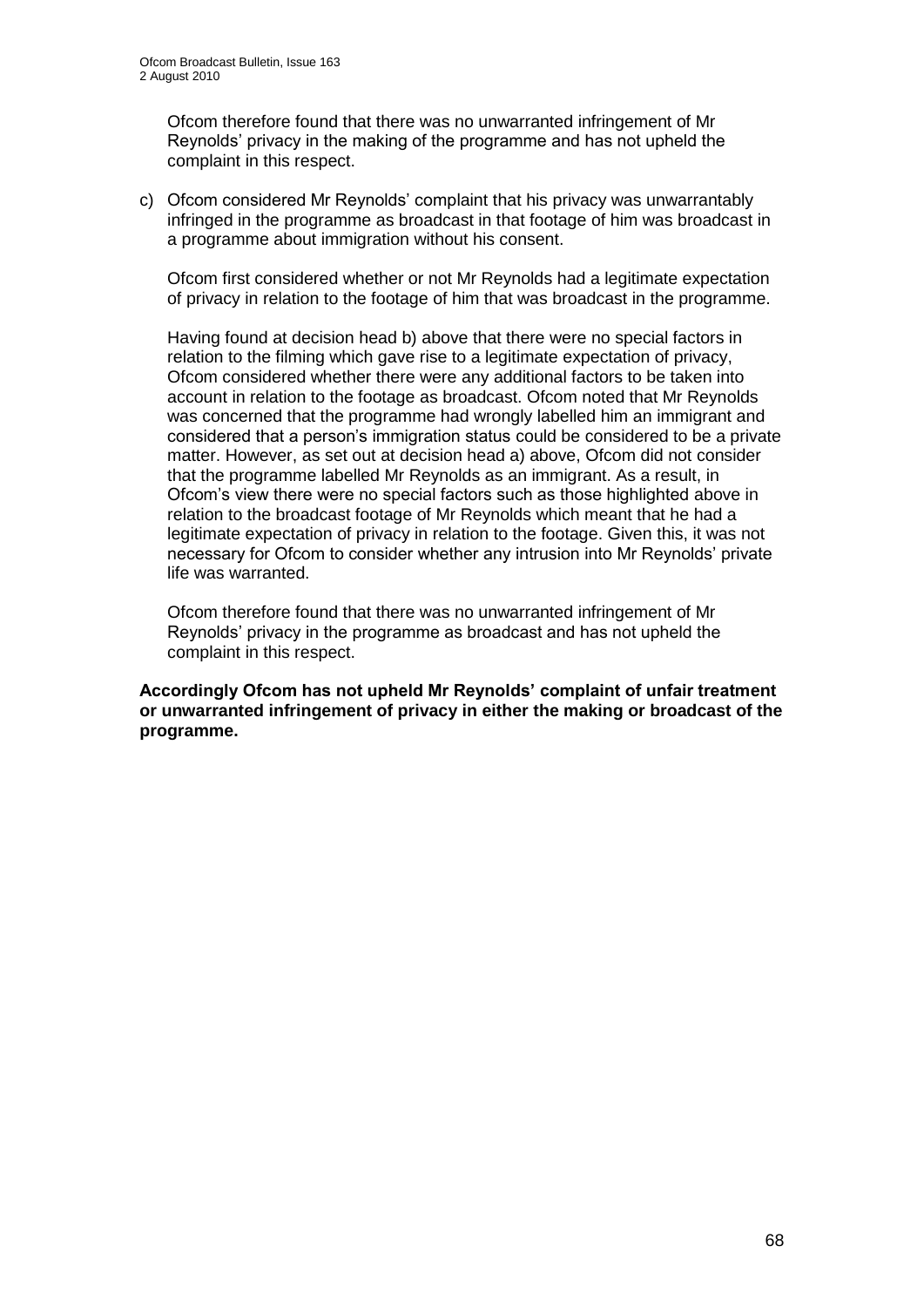# **Other Programmes Not in Breach**

# **Up to 12 July 2010**

| Programme                                        | <b>Transmission</b><br><b>Date</b> | <b>Broadcaster</b> | <b>Categories</b>                                    | <b>Number of</b><br>complaints |
|--------------------------------------------------|------------------------------------|--------------------|------------------------------------------------------|--------------------------------|
| 960 Babes                                        | 11/04/2010                         | Live 960           | Sexual material                                      | 1                              |
| Age 8 and Wanting a Sex<br>Change                | 19/10/2009                         | Channel 4          | Generally accepted<br>standards                      | 1                              |
| <b>America's Got Talent</b>                      | 27/06/2010                         | ITV <sub>2</sub>   | Sexual material                                      | 1                              |
| <b>BBC News</b>                                  | 11/07/2010                         | BBC <sub>1</sub>   | Under 18s in programmes                              | $\overline{2}$                 |
| Best of Oops TV                                  | 07/07/2010                         | Sky1               | Animal welfare                                       | 1                              |
| <b>Big Brother 11</b>                            | 09/06/2010                         | Channel 4          | Outside of remit / other                             | 1                              |
| <b>Big Brother 11</b>                            | 18/06/2010                         | Channel 4          | Sexual orientation<br>discrimination/offence         | $\mathbf 1$                    |
| Big Brother 11                                   | 24/06/2010                         | Channel $4$        | Generally accepted<br>standards                      | $\overline{7}$                 |
| <b>Big Brother 11</b>                            | 29/06/2010                         | Channel 4          | Religious/Beliefs<br>discrimination/offence          | $\overline{15}$                |
| <b>Big Brother 11</b>                            | 30/06/2010                         | Channel 4          | Religious/Beliefs<br>discrimination/offence          | $\overline{5}$                 |
| <b>Big Brother 11</b>                            | 30/06/2010                         | Channel 4          | Generally accepted<br>standards                      | 1                              |
| Big Brother 11                                   | 02/07/2010                         | Channel 4          | Premium rate services                                | 1                              |
| <b>Big Brother 11</b>                            | 02/07/2010                         | Channel 4          | <b>Disability</b><br>discrimination/offence          | $\overline{2}$                 |
| <b>Big Brother 11</b>                            | 04/07/2010                         | Channel 4          | Generally accepted<br>standards                      | $\overline{2}$                 |
| <b>Big Brother 11</b>                            | 04/07/2010                         | Channel 4          | Drugs, smoking, solvents or<br>alcohol               | 1                              |
| Big Brother 11                                   | 05/07/2010                         | Channel 4          | Offensive language                                   | 1                              |
| <b>Big Brother 11</b>                            | 08/07/2010                         | Channel 4          | Religious/Beliefs<br>discrimination/offence          | $\overline{1}$                 |
| Big Brother 11                                   | 08/07/2010                         | Channel 4          | Sexual orientation<br>discrimination/offence         | 1                              |
| <b>Big Brother Live</b>                          | 28/06/2010                         | Channel 4          | Generally accepted<br>standards                      | 1                              |
| <b>Big Brother Live</b>                          | 09/07/2010                         | Channel 4          | Religious/Beliefs<br>discrimination/offence          | 1                              |
| Big Brother's Big Mouth                          | 25/06/2010                         | E <sub>4</sub>     | Sexual orientation<br>discrimination/offence         | 1                              |
| Big Brother's Little Brother                     | 11/07/2010                         | Channel 4          | Gender, including<br>Transgender discrimination      | 1                              |
| <b>Britain's Got Talent</b>                      | 03/06/2010                         | ITV1               | Premium rate services                                | 1                              |
| <b>Britain's Next Top Model</b>                  | 03/07/2010                         | Livingit           | <b>Nudity</b>                                        | 1                              |
| <b>Capital Breakfast With</b><br>Johnny and Lisa | 01/07/2010                         | Capital Radio      | Under 18s - Coverage of<br>sexual and other offences | 1                              |
| Channel 4 News                                   | 02/07/2010                         | Channel 4          | Due impartiality/bias                                | 1                              |
| Channel promotion                                | 09/06/2010                         | Viva               | Generally accepted<br>standards                      | 1                              |
| Channel promotion                                | 25/06/2010                         | Viva               | Generally accepted<br>standards                      | 1                              |
| Continuity announcement                          | 02/07/2010                         | Dave               | Generally accepted<br>standards                      | 1                              |
| Continuity announcement                          | 25/06/2010                         | Dave Ja Vu         | Race discrimination/offence                          | 1                              |
| <b>Coronation Street</b>                         | 01/07/2010                         | ITV1               | Due impartiality/bias                                | 1                              |
| <b>Coronation Street</b>                         | 30/06/2010                         | ITV1               | Generally accepted                                   | 1                              |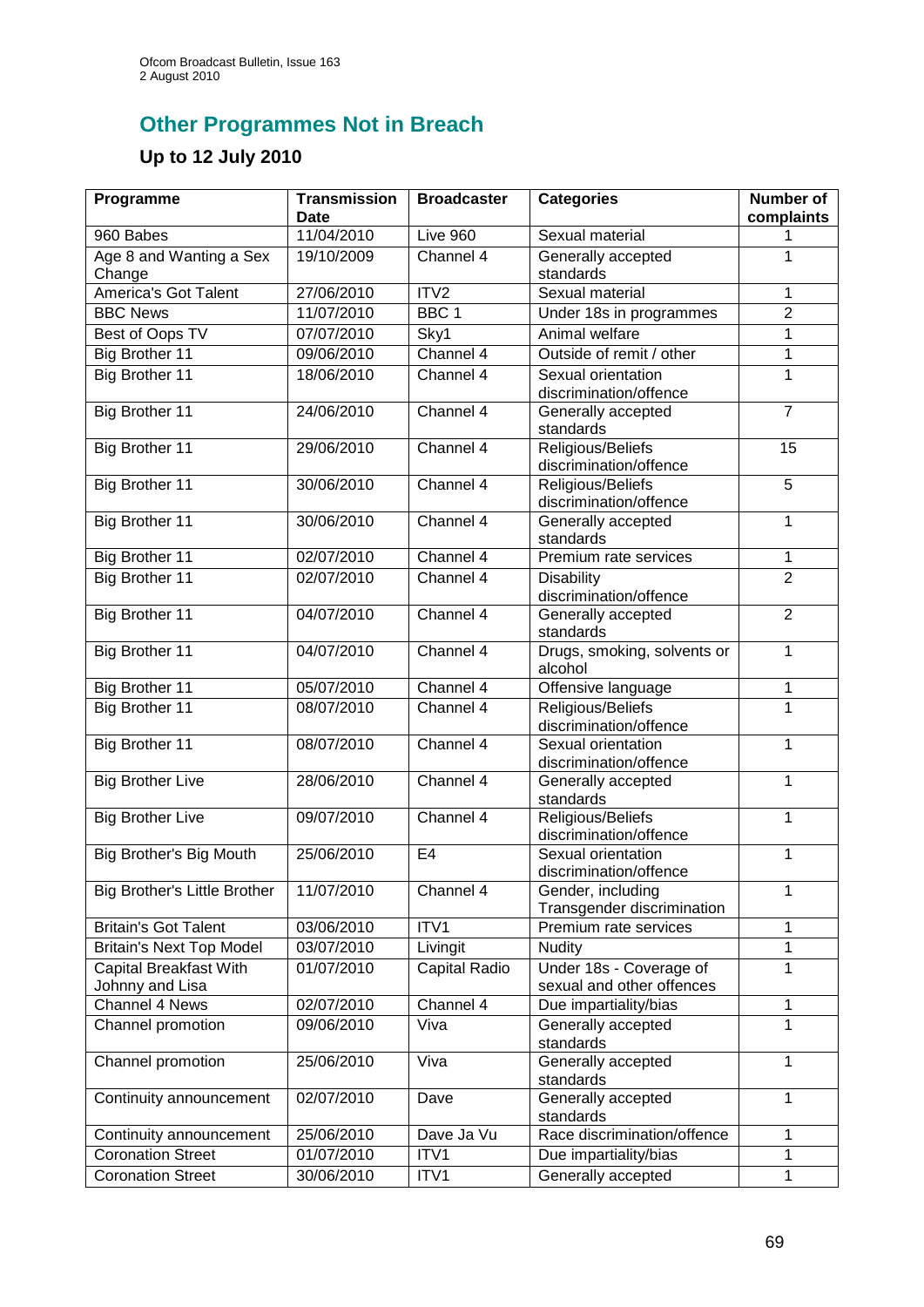|                                         |            |                         | standards                                   |                |
|-----------------------------------------|------------|-------------------------|---------------------------------------------|----------------|
| <b>Coronation Street</b>                | 05/07/2010 | ITV <sub>1</sub>        | Race discrimination/offence                 | 6              |
| Dave Walls                              | 22/06/2010 | Radio<br>Hartlepool     | Drugs, smoking, solvents or<br>alcohol      | 1              |
| Did You Hear About the<br>Morgans?      | n/a        | <b>Sky Box Office</b>   | Animal welfare                              | 1              |
| Don't Tell the Bride                    | 29/06/2010 | BBC <sub>3</sub>        | Animal welfare                              | 1              |
| EastEnders                              | 08/07/2010 | BBC <sub>1</sub>        | Violence and dangerous<br>behaviour         | 6              |
| EastEnders                              | 08/07/2010 | BBC <sub>1</sub>        | Religious/Beliefs<br>discrimination/offence | 17             |
| EastEnders                              | 08/07/2010 | BBC <sub>1</sub>        | Race discrimination/offence                 | 3              |
| <b>EastEnders Omnibus</b>               | 11/07/2010 | BBC <sub>1</sub>        | Violence and dangerous<br>behaviour         | 1              |
| Emmerdale                               | 07/07/2010 | ITV1                    | Drugs, smoking, solvents or<br>alcohol      | $\mathbf{1}$   |
| <b>Fat Families: Second</b><br>Helpings | 10/07/2010 | Sky1                    | Generally accepted<br>standards             | 1              |
| Five News update                        | 02/07/2010 | Five                    | Violence and dangerous                      | $\mathbf{1}$   |
|                                         |            |                         | behaviour                                   |                |
| Footballers' Wives (trailer)            | 04/07/2010 | <b>CBS Reality</b>      | Offensive language                          | 1              |
| Freerange Fridays                       | n/a        | <b>Food Network</b>     | Animal welfare                              | $\mathbf{1}$   |
| <b>Fresh New Tunes</b>                  | 01/07/2010 | <b>Chart Show</b><br>TV | Offensive language                          | 1              |
| <b>GMTV</b>                             | 06/07/2010 | ITV1                    | Age discrimination/offence                  | 1              |
| <b>GMTV</b>                             | 01/07/2010 | ITV1                    | Due accuracy                                | 1              |
| GMTV (trailer)                          | 04/07/2010 | ITV1                    | Race discrimination/offence                 | $\mathbf{1}$   |
| Grey's Anatomy                          | 01/07/2010 | Living                  | Generally accepted<br>standards             | $\mathbf{1}$   |
| <b>Hannibal Rising</b>                  | 03/07/2010 | ITV1                    | U18's in Programmes                         | 1              |
| <b>Hard Talk</b>                        | 26/03/2010 | <b>BBC News</b>         | Generally accepted                          | $\mathbf{1}$   |
|                                         |            | Channel                 | standards                                   |                |
| Have I Got a Bit More<br>News for You   | 03/07/2010 | BBC <sub>2</sub>        | Offensive language                          | 1              |
| Hawksbee and Jacobs                     | 26/06/2010 | Talksport               | Race discrimination/offence                 | 1              |
| <b>Holby City</b>                       | 06/07/2010 | BBC <sub>1</sub>        | Offensive language                          | 1              |
| Hollyoaks                               | 29/06/2010 | Channel 4               | Race discrimination/offence                 | $\mathbf{1}$   |
| Hollyoaks                               | 28/06/2010 | Channel 4               | Generally accepted<br>standards             | 1              |
| Hollyoaks                               | 01/07/2010 | Channel 4               | Race discrimination/offence                 | 1              |
| Hollyoaks                               | 30/06/2010 | Channel 4               | Race discrimination/offence                 | 1              |
| Hollyoaks                               | 05/07/2010 | Channel 4               | Generally accepted<br>standards             | 1              |
| <b>Hollyoaks</b>                        | 06/07/2010 | Channel 4               | Generally accepted<br>standards             | 3              |
| Hollyoaks                               | 09/07/2010 | Channel 4               | Generally accepted<br>standards             | $\mathbf{1}$   |
| Hollyoaks                               | 02/07/2010 | E <sub>4</sub>          | Generally accepted<br>standards             | 1              |
| Hollyoaks                               | 05/07/2010 | E <sub>4</sub>          | Generally accepted<br>standards             | $\mathbf{1}$   |
| <b>Hollyoaks Music Show</b>             | 26/06/2010 | Channel 4               | Under 18s in programmes                     | $\mathbf{1}$   |
| <b>ICarly</b>                           | 30/04/2010 | Nickelodeon             | Violence and dangerous<br>behaviour         | 1              |
| Identity                                | 05/07/2010 | ITV1                    | Generally accepted<br>standards             | $\overline{2}$ |
| Identity (trailer)                      | 06/07/2010 | ITV1                    | Generally accepted                          | 1              |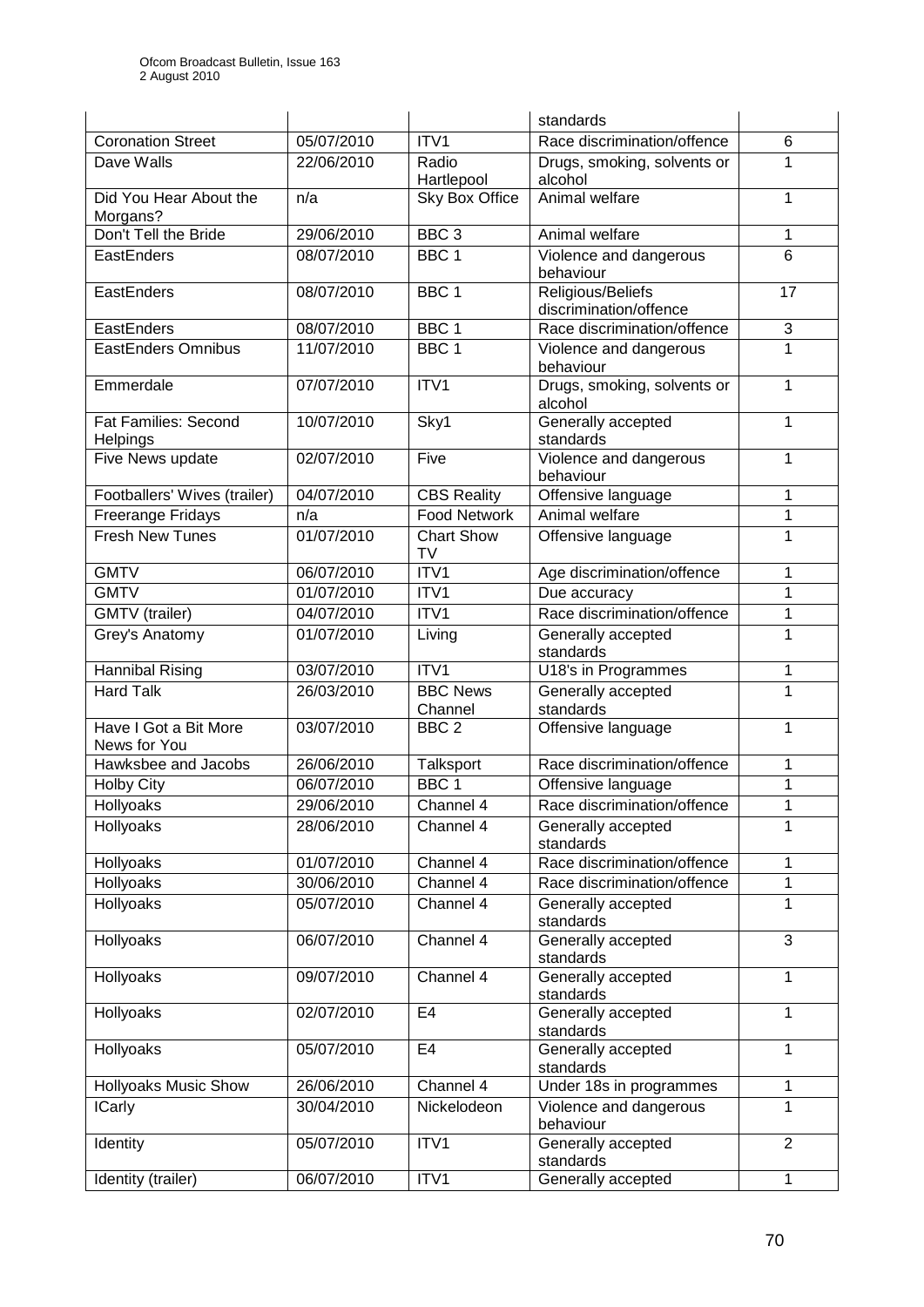| 03/07/2010<br>Igam Ogam<br>Five<br>Offensive language<br>1<br>I'm Sorry I Haven't a Clue<br>27/06/2010<br><b>BBC Radio 4</b><br>Offensive language<br>1<br>I'm Sorry I Haven't a Clue<br><b>BBC Radio 4</b><br>Offensive language<br>1<br>28/06/2010<br>I'm Sorry I Haven't a Clue<br>Race discrimination/offence<br>28/06/2010<br><b>BBC Radio 4</b><br>1<br>I'm Sorry I Haven't a Clue<br>04/07/2010<br>$\mathbf{1}$<br><b>BBC Radio 4</b><br>Offensive language<br>Isle of Wight Festival 2010<br>$\mathbf{1}$<br>14/06/2010<br>ITV <sub>2</sub><br>Offensive language<br>Highlights<br>ITV1<br><b>ITV News</b><br>02/07/2010<br>$\mathbf{1}$<br>Violence and dangerous<br>behaviour<br><b>ITV News</b><br>ITV1<br>06/07/2010<br>Due accuracy<br>1<br>$\overline{2}$<br><b>ITV News</b><br>29/06/2010<br>ITV1<br>Generally accepted<br>standards<br>ITV1<br>Generally accepted<br><b>ITV News</b><br>01/07/2010<br>1<br>standards<br>ITV1<br><b>ITV News</b><br>28/06/2010<br>Race discrimination/offence<br>$\mathbf{1}$ |                 |            |        | standards |              |
|------------------------------------------------------------------------------------------------------------------------------------------------------------------------------------------------------------------------------------------------------------------------------------------------------------------------------------------------------------------------------------------------------------------------------------------------------------------------------------------------------------------------------------------------------------------------------------------------------------------------------------------------------------------------------------------------------------------------------------------------------------------------------------------------------------------------------------------------------------------------------------------------------------------------------------------------------------------------------------------------------------------------------|-----------------|------------|--------|-----------|--------------|
|                                                                                                                                                                                                                                                                                                                                                                                                                                                                                                                                                                                                                                                                                                                                                                                                                                                                                                                                                                                                                              |                 |            |        |           |              |
|                                                                                                                                                                                                                                                                                                                                                                                                                                                                                                                                                                                                                                                                                                                                                                                                                                                                                                                                                                                                                              |                 |            |        |           |              |
|                                                                                                                                                                                                                                                                                                                                                                                                                                                                                                                                                                                                                                                                                                                                                                                                                                                                                                                                                                                                                              |                 |            |        |           |              |
|                                                                                                                                                                                                                                                                                                                                                                                                                                                                                                                                                                                                                                                                                                                                                                                                                                                                                                                                                                                                                              |                 |            |        |           |              |
|                                                                                                                                                                                                                                                                                                                                                                                                                                                                                                                                                                                                                                                                                                                                                                                                                                                                                                                                                                                                                              |                 |            |        |           |              |
|                                                                                                                                                                                                                                                                                                                                                                                                                                                                                                                                                                                                                                                                                                                                                                                                                                                                                                                                                                                                                              |                 |            |        |           |              |
|                                                                                                                                                                                                                                                                                                                                                                                                                                                                                                                                                                                                                                                                                                                                                                                                                                                                                                                                                                                                                              |                 |            |        |           |              |
|                                                                                                                                                                                                                                                                                                                                                                                                                                                                                                                                                                                                                                                                                                                                                                                                                                                                                                                                                                                                                              |                 |            |        |           |              |
|                                                                                                                                                                                                                                                                                                                                                                                                                                                                                                                                                                                                                                                                                                                                                                                                                                                                                                                                                                                                                              |                 |            |        |           |              |
|                                                                                                                                                                                                                                                                                                                                                                                                                                                                                                                                                                                                                                                                                                                                                                                                                                                                                                                                                                                                                              |                 |            |        |           |              |
|                                                                                                                                                                                                                                                                                                                                                                                                                                                                                                                                                                                                                                                                                                                                                                                                                                                                                                                                                                                                                              |                 |            |        |           |              |
|                                                                                                                                                                                                                                                                                                                                                                                                                                                                                                                                                                                                                                                                                                                                                                                                                                                                                                                                                                                                                              |                 |            |        |           |              |
| Channel                                                                                                                                                                                                                                                                                                                                                                                                                                                                                                                                                                                                                                                                                                                                                                                                                                                                                                                                                                                                                      | Jonas (trailer) | 03/07/2010 | Disney | Harm      | $\mathbf{1}$ |
| 06/07/2010<br><b>Kerrang Radio</b><br>$\mathbf{1}$<br><b>Kate Lawler</b><br>Generally accepted<br>standards                                                                                                                                                                                                                                                                                                                                                                                                                                                                                                                                                                                                                                                                                                                                                                                                                                                                                                                  |                 |            |        |           |              |
| Sexual material<br>$\mathbf{1}$<br>04/07/2010<br>4Music<br>Lady Gaga - Alejandro                                                                                                                                                                                                                                                                                                                                                                                                                                                                                                                                                                                                                                                                                                                                                                                                                                                                                                                                             |                 |            |        |           |              |
| Lady Gaga - Alejandro<br>06/07/2010<br>4Music<br>$\mathbf{1}$<br>Sexual material                                                                                                                                                                                                                                                                                                                                                                                                                                                                                                                                                                                                                                                                                                                                                                                                                                                                                                                                             |                 |            |        |           |              |
| Law and Order: Special<br>29/06/2010<br><b>Hallmark</b><br>1<br>Animal welfare                                                                                                                                                                                                                                                                                                                                                                                                                                                                                                                                                                                                                                                                                                                                                                                                                                                                                                                                               |                 |            |        |           |              |
| <b>Victims Unit</b>                                                                                                                                                                                                                                                                                                                                                                                                                                                                                                                                                                                                                                                                                                                                                                                                                                                                                                                                                                                                          |                 |            |        |           |              |
| Lee Nelson's Well Good<br>15/06/2010<br>BBC <sub>3</sub><br>$\mathbf{1}$<br>Generally accepted<br>standards<br>Show                                                                                                                                                                                                                                                                                                                                                                                                                                                                                                                                                                                                                                                                                                                                                                                                                                                                                                          |                 |            |        |           |              |
| Lee Nelson's Well Good<br>BBC <sub>3</sub><br>Generally accepted<br>$\mathbf{1}$<br>14/06/2010<br>standards<br>Show                                                                                                                                                                                                                                                                                                                                                                                                                                                                                                                                                                                                                                                                                                                                                                                                                                                                                                          |                 |            |        |           |              |
| Lee Nelson's Well Good<br>Generally accepted<br>01/07/2010<br>BBC <sub>3</sub><br>1<br>standards<br>Show                                                                                                                                                                                                                                                                                                                                                                                                                                                                                                                                                                                                                                                                                                                                                                                                                                                                                                                     |                 |            |        |           |              |
| Live at Five<br>07/07/2010<br><b>Sky News</b><br>Crime<br>$\mathbf{1}$                                                                                                                                                                                                                                                                                                                                                                                                                                                                                                                                                                                                                                                                                                                                                                                                                                                                                                                                                       |                 |            |        |           |              |
| Live from Studio Five<br>29/06/2010<br>Five<br>Generally accepted<br>1<br>standards                                                                                                                                                                                                                                                                                                                                                                                                                                                                                                                                                                                                                                                                                                                                                                                                                                                                                                                                          |                 |            |        |           |              |
| Violence and dangerous<br>01/07/2010<br>Channel 4<br>$\mathbf{1}$<br>Location, Location,<br>Location<br>behaviour                                                                                                                                                                                                                                                                                                                                                                                                                                                                                                                                                                                                                                                                                                                                                                                                                                                                                                            |                 |            |        |           |              |
| Due impartiality/bias<br>Loose Women<br>21/06/2010<br>ITV1<br>1                                                                                                                                                                                                                                                                                                                                                                                                                                                                                                                                                                                                                                                                                                                                                                                                                                                                                                                                                              |                 |            |        |           |              |
| BBC <sub>1</sub><br>$\overline{1}$<br>29/06/2010<br>Race discrimination/offence<br>Match of the Day Live                                                                                                                                                                                                                                                                                                                                                                                                                                                                                                                                                                                                                                                                                                                                                                                                                                                                                                                     |                 |            |        |           |              |
| Match of the Day Live<br>1<br>23/06/2010<br>BBC <sub>1</sub><br>Generally accepted                                                                                                                                                                                                                                                                                                                                                                                                                                                                                                                                                                                                                                                                                                                                                                                                                                                                                                                                           |                 |            |        |           |              |
| standards                                                                                                                                                                                                                                                                                                                                                                                                                                                                                                                                                                                                                                                                                                                                                                                                                                                                                                                                                                                                                    |                 |            |        |           |              |
| ITV1<br>$\overline{2}$<br><b>Midsomer Murders</b><br>28/06/2010<br>Offensive language                                                                                                                                                                                                                                                                                                                                                                                                                                                                                                                                                                                                                                                                                                                                                                                                                                                                                                                                        |                 |            |        |           |              |
| 09/07/2010<br>$\overline{2}$<br>My Family<br>BBC <sub>1</sub><br><b>Disability</b><br>discrimination/offence                                                                                                                                                                                                                                                                                                                                                                                                                                                                                                                                                                                                                                                                                                                                                                                                                                                                                                                 |                 |            |        |           |              |
| My Family Christmas<br>Gold<br>Animal welfare<br>$\mathbf{1}$<br>30/06/2010<br>Special                                                                                                                                                                                                                                                                                                                                                                                                                                                                                                                                                                                                                                                                                                                                                                                                                                                                                                                                       |                 |            |        |           |              |
| Never Mind the Buzzcocks<br>04/07/2010<br>Race discrimination/offence<br>Dave<br>1                                                                                                                                                                                                                                                                                                                                                                                                                                                                                                                                                                                                                                                                                                                                                                                                                                                                                                                                           |                 |            |        |           |              |
| $\mathbf{1}$<br>New Home DIY<br>26/06/2010<br>Harm<br><b>Discovery</b>                                                                                                                                                                                                                                                                                                                                                                                                                                                                                                                                                                                                                                                                                                                                                                                                                                                                                                                                                       |                 |            |        |           |              |
| Shed<br>16/06/2010<br><b>News</b><br>Press TV<br>1<br>Due accuracy                                                                                                                                                                                                                                                                                                                                                                                                                                                                                                                                                                                                                                                                                                                                                                                                                                                                                                                                                           |                 |            |        |           |              |
| BBC <sub>2</sub><br>$\mathbf{1}$<br>05/07/2010<br><b>Disability</b><br>Newsnight                                                                                                                                                                                                                                                                                                                                                                                                                                                                                                                                                                                                                                                                                                                                                                                                                                                                                                                                             |                 |            |        |           |              |
| discrimination/offence                                                                                                                                                                                                                                                                                                                                                                                                                                                                                                                                                                                                                                                                                                                                                                                                                                                                                                                                                                                                       |                 |            |        |           |              |
| <b>Sky News</b><br>Newspaper Review<br>12/07/2010<br>Generally accepted<br>1<br>standards                                                                                                                                                                                                                                                                                                                                                                                                                                                                                                                                                                                                                                                                                                                                                                                                                                                                                                                                    |                 |            |        |           |              |
| <b>ITV1 Tyne</b><br>24/06/2010<br>Due impartiality/bias<br>$\mathbf{1}$<br>North East Tonight<br>Tees                                                                                                                                                                                                                                                                                                                                                                                                                                                                                                                                                                                                                                                                                                                                                                                                                                                                                                                        |                 |            |        |           |              |
| Peckham Finishing School<br>17/06/2010<br>BBC <sub>3</sub><br>Race discrimination/offence<br>$\mathbf{1}$<br>for Girls                                                                                                                                                                                                                                                                                                                                                                                                                                                                                                                                                                                                                                                                                                                                                                                                                                                                                                       |                 |            |        |           |              |
| <b>Peckham Finishing School</b><br>BBC <sub>3</sub><br>01/07/2010<br>Race discrimination/offence<br>1                                                                                                                                                                                                                                                                                                                                                                                                                                                                                                                                                                                                                                                                                                                                                                                                                                                                                                                        |                 |            |        |           |              |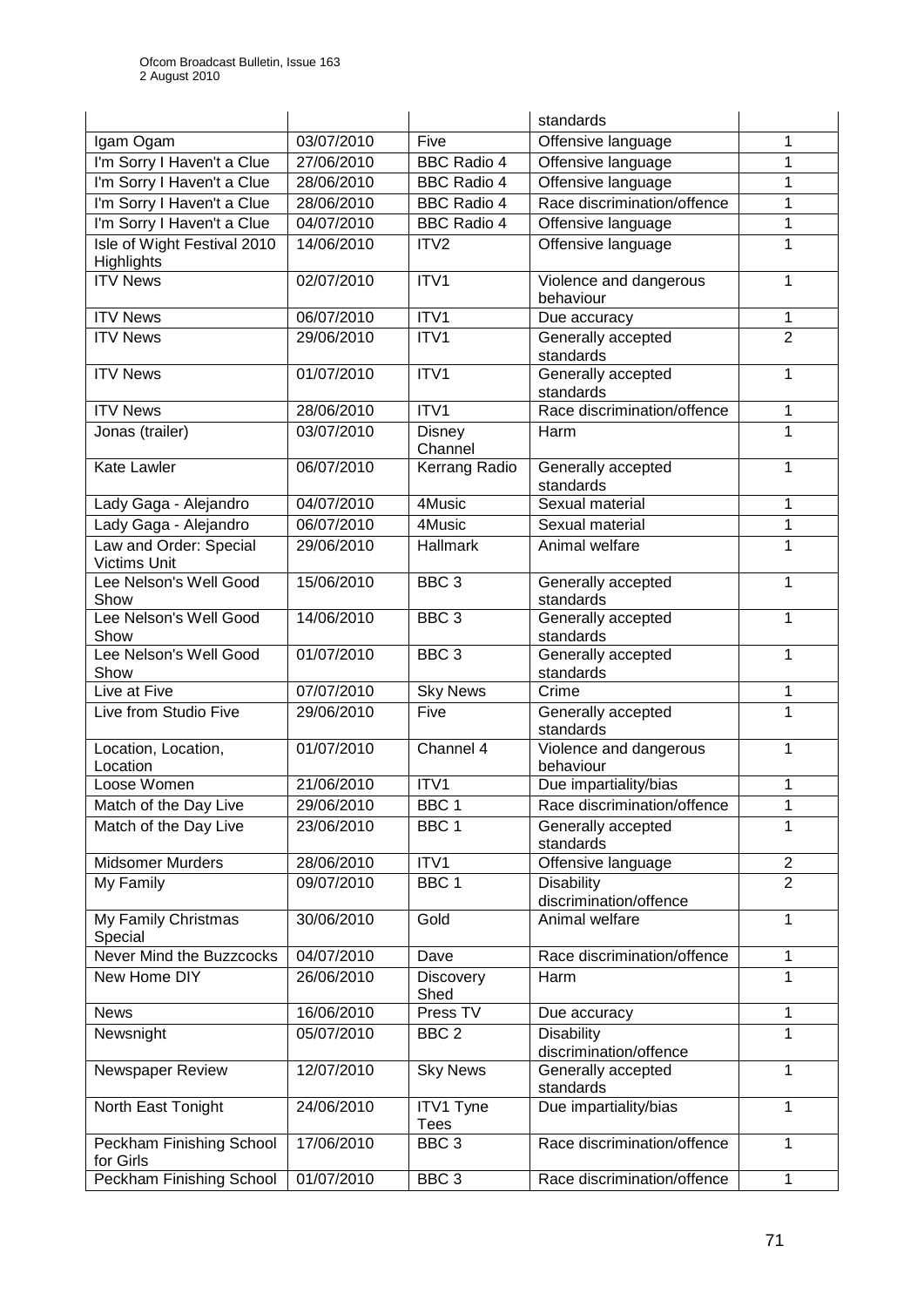| for Girls                             |            |                           |                                                      |                |
|---------------------------------------|------------|---------------------------|------------------------------------------------------|----------------|
| Peckham Finishing School<br>for Girls | 16/06/2010 | BBC <sub>3</sub>          | Race discrimination/offence                          | $\mathbf{1}$   |
| Pineapple Dance Studios<br>Finale     | 28/06/2010 | Sky1                      | <b>Disability</b><br>discrimination/offence          | 1              |
| <b>Psychic Sally</b>                  | 22/06/2010 | Living TV                 | Generally accepted<br>standards                      | 1              |
| Rev                                   | 28/06/2010 | BBC <sub>2</sub>          | Religious/Beliefs<br>discrimination/offence          | 1              |
| Rev                                   | 05/07/2010 | BBC <sub>2</sub>          | Religious/Beliefs<br>discrimination/offence          | 1              |
| Rihanna "Rude Boy"                    | 01/07/2010 | Galaxy<br>Birmingham      | Sexual material                                      | 1              |
| Roast På Berns                        | 10/05/2010 | Kanal 5                   | Race discrimination/offence                          | $\mathbf{1}$   |
| Roberto                               | 07/07/2010 | Capital Radio             | Religious/Beliefs<br>discrimination/offence          | 1              |
| Rope                                  | 01/07/2010 | Film 4                    | Under 18s - Coverage of<br>sexual and other offences | 1              |
| <b>Russell Brand:</b><br>Scandalous   | 03/07/2010 | Channel 4                 | Religious/Beliefs<br>discrimination/offence          | 1              |
| Russell Brand:<br>Scandalous          | 03/07/2010 | Channel 4                 | Generally accepted<br>standards                      | 1              |
| Russell Brand:<br>Scandalous          | 03/07/2010 | Channel 4                 | Offensive language                                   | $\overline{2}$ |
| Saturday Kitchen Live                 | 03/07/2010 | BBC <sub>1</sub>          | Harm                                                 | 1              |
| <b>Sky News</b>                       | 30/06/2010 | <b>Sky News</b>           | Race discrimination/offence                          | $\overline{2}$ |
| <b>Sky News</b>                       | 01/07/2010 | <b>Sky News</b>           | Due accuracy                                         | 1              |
| <b>Sky News</b>                       | 02/07/2010 | <b>Sky News</b>           | Violence and dangerous<br>behaviour                  | 1              |
| <b>Sky News</b>                       | 03/07/2010 | <b>Sky News</b>           | Offensive language                                   | 1              |
| <b>Sky News</b>                       | 04/07/2010 | <b>Sky News</b>           | Animal welfare                                       | 1              |
| <b>Sky News</b>                       | 07/07/2010 | <b>Sky News</b>           | Crime                                                | $\mathbf{1}$   |
| <b>Sky News</b>                       | 07/07/2010 | <b>Sky News</b>           | Generally accepted<br>standards                      | 1              |
| Stand Up for the Week                 | 25/06/2010 | Channel 4                 | Drugs, smoking, solvents or<br>alcohol               | $\overline{2}$ |
| Stand Up for the Week                 | 25/06/2010 | Channel 4                 | Generally accepted<br>standards                      | 4              |
| Stand Up for the Week                 | 09/07/2010 | Channel 4                 | Race discrimination/offence                          | $\mathbf{1}$   |
| Stand Up for the Week                 | 11/07/2010 | Channel 4                 | Generally accepted<br>standards                      | 1              |
| The 5 O'Clock Show                    | 30/06/2010 | Channel 4                 | Sexual material                                      | $\mathbf{1}$   |
| The Bill                              | 29/06/2010 | ITV1                      | Suicide and self harm                                | 1              |
| The Bill                              | 29/06/2010 | ITV1                      | Generally accepted<br>standards                      | $\overline{2}$ |
| The Early Show                        | 24/06/2010 | <b>BBC Radio</b><br>Devon | Gender, including<br>Transgender discrimination      | 1              |
| The Fox Attack Twins                  | 01/07/2010 | BBC <sub>1</sub>          | Violence and dangerous<br>behaviour                  | 1              |
| The Jeremy Kyle Show                  | 08/07/2010 | ITV1                      | Generally accepted<br>standards                      | 1              |
| The Morning Show                      | 15/06/2010 | Radio<br>Hartlepool       | Drugs, smoking, solvents or<br>alcohol               | $\mathbf{1}$   |
| The Untold Great Fire of<br>London    | 30/06/2010 | Channel 4                 | Violence and dangerous<br>behaviour                  | 3              |
| The Weakest Link                      | 05/07/2010 | BBC <sub>1</sub>          | Sexual material                                      | $\mathbf{1}$   |
| The West Country Tonight              | 01/07/2010 | <b>ITV1 West</b>          | Generally accepted                                   | $\mathbf{1}$   |